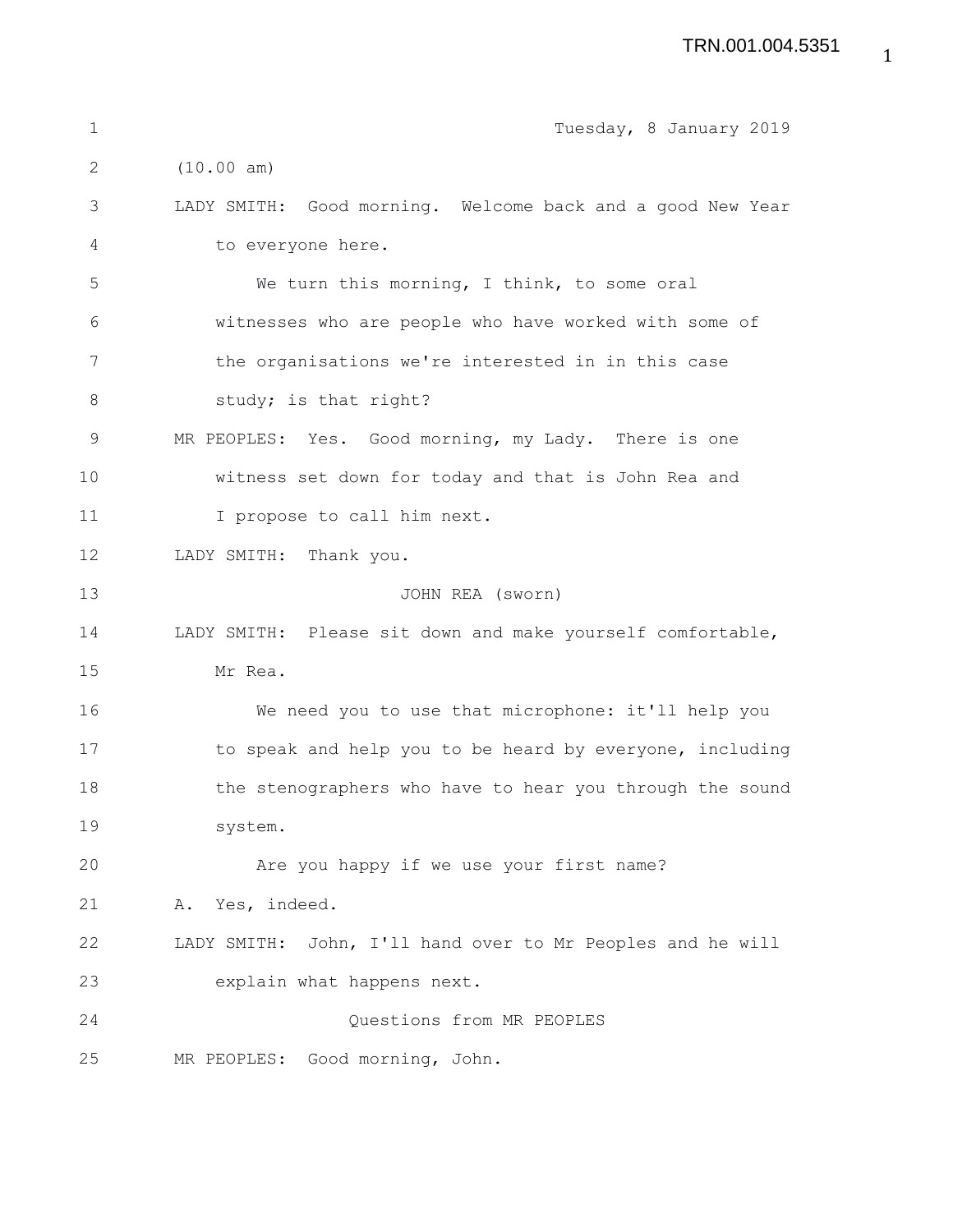1 A. Good morning, Jim.

2 Q. Today we're going to ask you some questions, both about 3 your time in a senior capacity with Barnardo's and also 4 a period that you had in a senior role in Quarriers. 5 You have in front of you, John, a red folder and 6 you'll find within that folder a copy of a statement 7 that you have provided to the inquiry. That folder and 8 that statement is for your use today and you can refer 9 to it at any point if it assists you in giving evidence. 10 Your statement and any other document that might be 11 referred to will come up on a screen in front of you as 12 well, so you're also free to use that if it is more 13 convenient. Before I begin, can I, just for the benefit 14 of the transcript, give the number which we have given 15 to your statement: it is WIT.003.001.8100. That's the 16 number on the top right-hand side of the page on the 17 first page of your statement. You don't need to worry 18 too much about that, but it helps us to refer -- to 19 identify parts of your statement that are being 20 discussed.

21 Can I ask you to begin by opening the folder and 22 going to the final page, which is page 8108 of our 23 reference, page 9 of your statement. Can you confirm 24 that you have signed your statement on that page? 25 A. I have.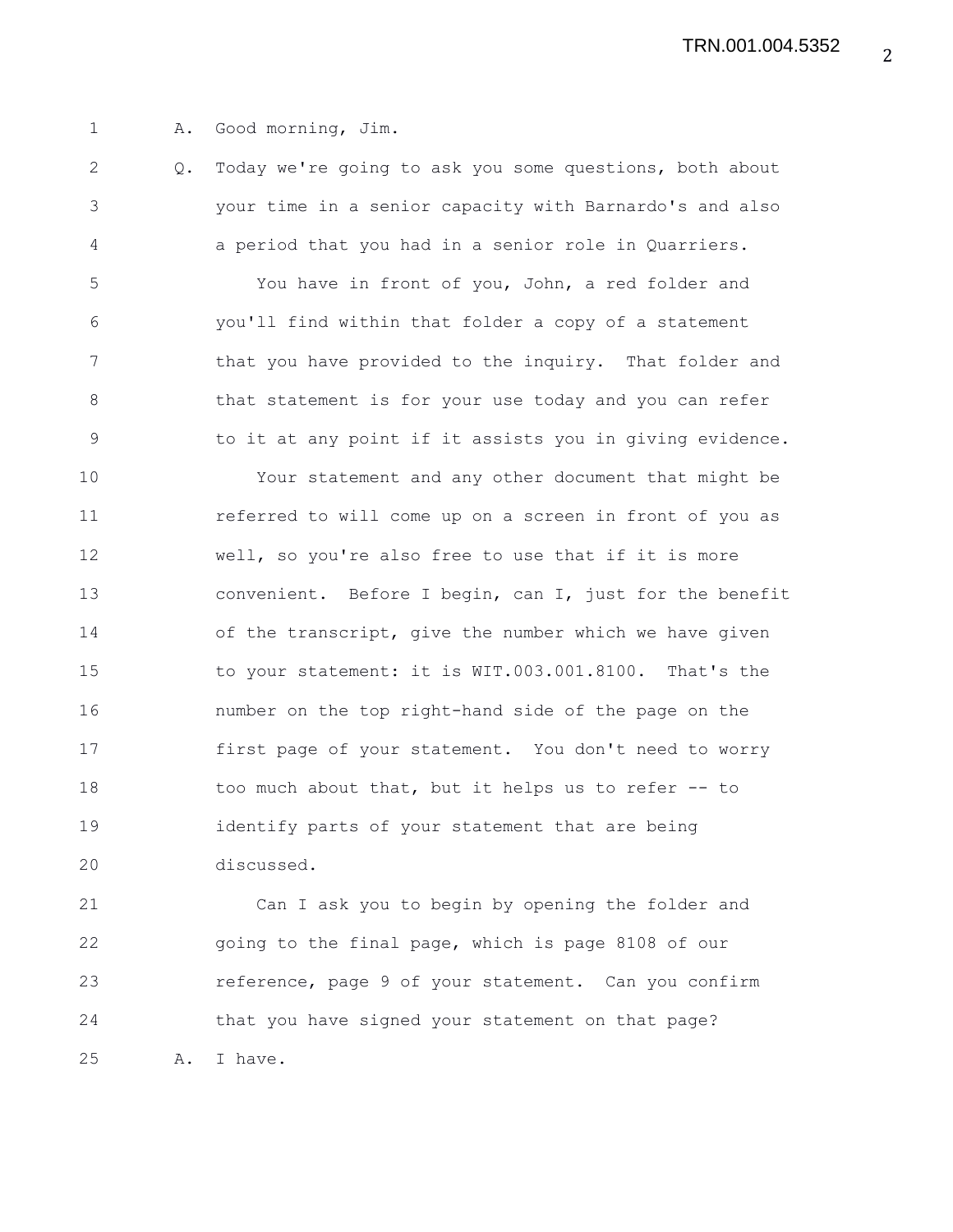| 2<br>witness statement being published as part of the<br>3<br>evidence to this inquiry and that you believe the facts<br>stated in your statement are true?<br>4<br>5<br>I have no objection and I believe them to be true as far<br>Α.<br>as I could remember.<br>6<br>7<br>Q. Yes.<br>8<br>LADY SMITH: Perhaps I should assure you, John, that I do<br>$\mathcal{G}$<br>appreciate that we're asking you to cast your mind back<br>10<br>a long way and I fully understand that with the busy<br>11<br>professional life you have had, it'll not have been an<br>12<br>easy task to try and remember details, so please don't<br>13<br>worry about that.<br>14<br>Thank you.<br>Α. |  |
|--------------------------------------------------------------------------------------------------------------------------------------------------------------------------------------------------------------------------------------------------------------------------------------------------------------------------------------------------------------------------------------------------------------------------------------------------------------------------------------------------------------------------------------------------------------------------------------------------------------------------------------------------------------------------------------|--|
|                                                                                                                                                                                                                                                                                                                                                                                                                                                                                                                                                                                                                                                                                      |  |
|                                                                                                                                                                                                                                                                                                                                                                                                                                                                                                                                                                                                                                                                                      |  |
|                                                                                                                                                                                                                                                                                                                                                                                                                                                                                                                                                                                                                                                                                      |  |
|                                                                                                                                                                                                                                                                                                                                                                                                                                                                                                                                                                                                                                                                                      |  |
|                                                                                                                                                                                                                                                                                                                                                                                                                                                                                                                                                                                                                                                                                      |  |
|                                                                                                                                                                                                                                                                                                                                                                                                                                                                                                                                                                                                                                                                                      |  |
|                                                                                                                                                                                                                                                                                                                                                                                                                                                                                                                                                                                                                                                                                      |  |
|                                                                                                                                                                                                                                                                                                                                                                                                                                                                                                                                                                                                                                                                                      |  |
|                                                                                                                                                                                                                                                                                                                                                                                                                                                                                                                                                                                                                                                                                      |  |
|                                                                                                                                                                                                                                                                                                                                                                                                                                                                                                                                                                                                                                                                                      |  |
|                                                                                                                                                                                                                                                                                                                                                                                                                                                                                                                                                                                                                                                                                      |  |
|                                                                                                                                                                                                                                                                                                                                                                                                                                                                                                                                                                                                                                                                                      |  |
|                                                                                                                                                                                                                                                                                                                                                                                                                                                                                                                                                                                                                                                                                      |  |
| 15<br>MR PEOPLES: If I do ask you a question and you feel you                                                                                                                                                                                                                                                                                                                                                                                                                                                                                                                                                                                                                        |  |
| 16<br>can't remember or it's not something you can provide an                                                                                                                                                                                                                                                                                                                                                                                                                                                                                                                                                                                                                        |  |
| 17<br>answer to, just please say so.                                                                                                                                                                                                                                                                                                                                                                                                                                                                                                                                                                                                                                                 |  |
| 18<br>Can I begin by looking at the first page of your                                                                                                                                                                                                                                                                                                                                                                                                                                                                                                                                                                                                                               |  |
| 19<br>statement, John, and ask you to confirm that you were                                                                                                                                                                                                                                                                                                                                                                                                                                                                                                                                                                                                                          |  |
| 20<br>born in the year 1944?                                                                                                                                                                                                                                                                                                                                                                                                                                                                                                                                                                                                                                                         |  |
| 21<br>Yes.<br>Α.                                                                                                                                                                                                                                                                                                                                                                                                                                                                                                                                                                                                                                                                     |  |
| 22<br>On that page you give us some information about your<br>Q.                                                                                                                                                                                                                                                                                                                                                                                                                                                                                                                                                                                                                     |  |
| 23<br>professional qualifications and employment history,                                                                                                                                                                                                                                                                                                                                                                                                                                                                                                                                                                                                                            |  |
| 24<br>including the fact that you, in the 1960s, obtained a BA                                                                                                                                                                                                                                                                                                                                                                                                                                                                                                                                                                                                                       |  |
| 25<br>in social studies from Durham University.                                                                                                                                                                                                                                                                                                                                                                                                                                                                                                                                                                                                                                      |  |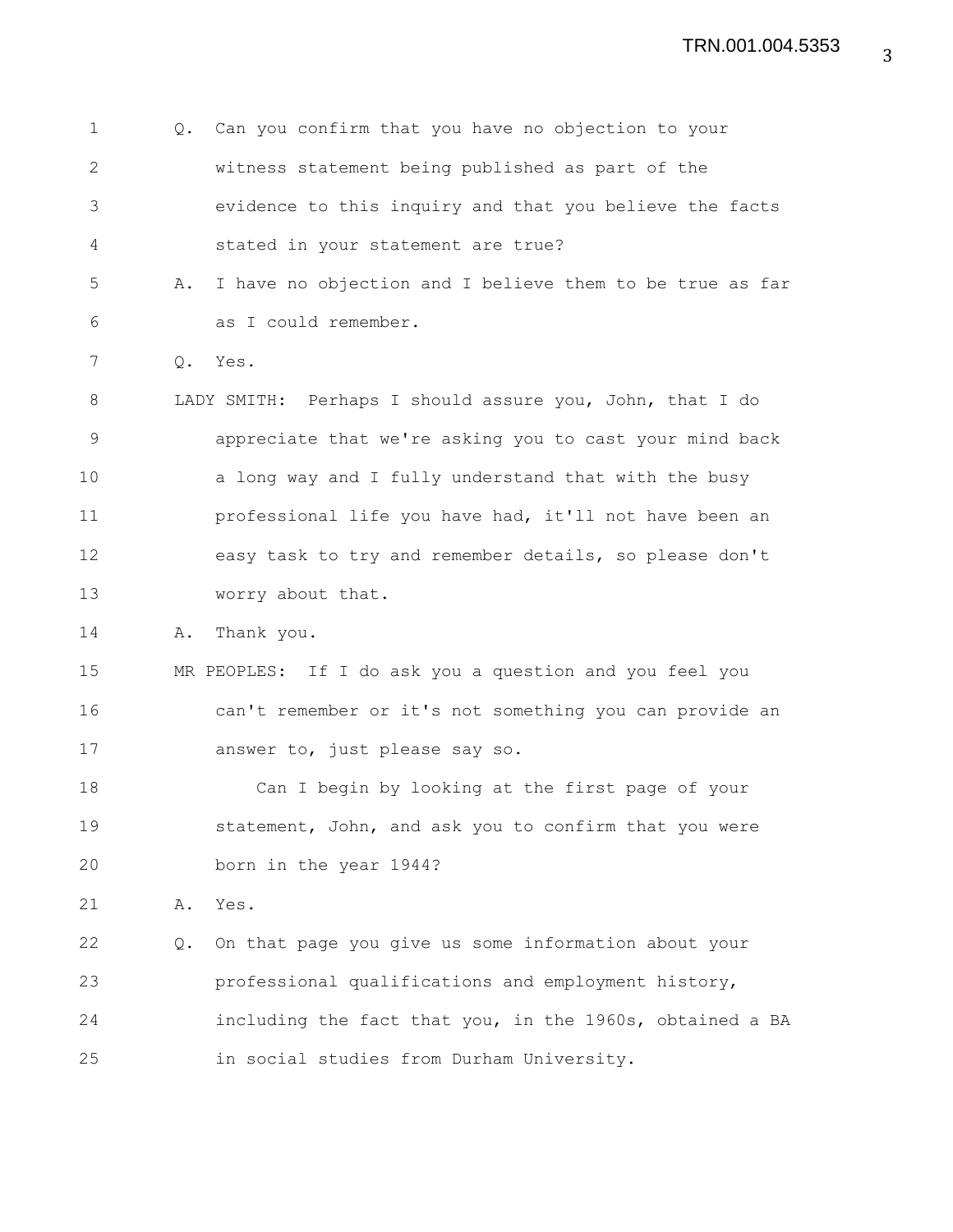| $\mathbf 1$  | Α. | Yes.                                                     |
|--------------|----|----------------------------------------------------------|
| $\mathbf{2}$ | Q. | Thereafter, I think you tell us you were employed in     |
| 3            |    | various posts before taking up the role of Divisional    |
| 4            |    | Director of Childcare in Scotland with Barnardo's;       |
| 5            |    | is that correct?                                         |
| 6            | Α. | Yes.                                                     |
| 7            | Q. | I think that those roles included roles as a teacher and |
| 8            |    | housemaster in an approved school in County Durham;      |
| 9            |    | is that right?                                           |
| 10           |    | A. Yes.                                                  |
| 11           | Q. | And that after working there -- I think it's Aycliffe    |
| 12           |    | Approved School -- you took a further qualification,     |
| 13           |    | a diploma in applied social studies and a certificate of |
| 14           |    | qualification in social work, which you obtained from    |
| 15           |    | Newcastle University when you were on secondment from    |
| 16           |    | Newcastle Social Services; is that correct?              |
| 17           | Α. | Yes.                                                     |
| 18           | Q. | So you had some experience both in an approved school    |
| 19           |    | setting and a local authority social work setting before |
| 20           |    | you took up your role as divisional director of          |
| 21           |    | childcare with Barnardo's; is that correct?              |
| 22           | Α. | Yes.                                                     |
| 23           | Q. | You took up that role as divisional director in the year |
| 24           |    | 1976 and you continued in that role, as your statement   |
| 25           |    | reveals, until 1991; is that right?                      |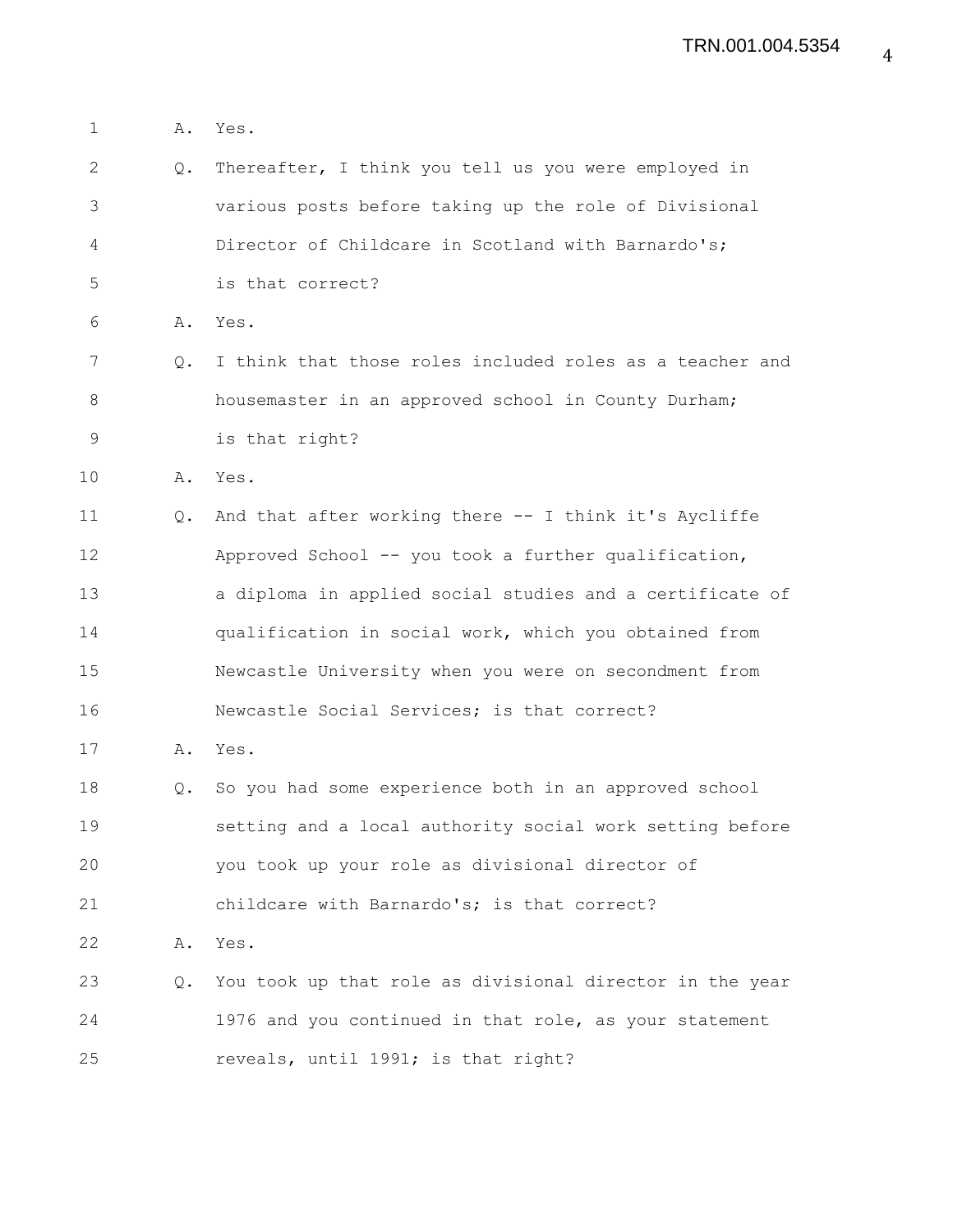1 A. In that role until probably October or November 1990. 2 Q. Right. 3 A. I spent the last three months doing something different 4 in Barnardo's. 5 Q. Okay. But for around about 15 years you were the person 6 in charge of the Barnardo's childcare operations in 7 Scotland -- 8 A. Yes. 9 0. -- in effect? 10 A. Yes. 11 Q. During that period, as I think you tell us, you also 12 obtained a further qualification, an MSc in applied 13 social science, at Stirling University; is that correct? 14 A. Yes. 15 Q. I'm not going to ask you about the next matter at this 16 stage, but I will come back to it, that you had a short 17 period between about 1991 and 1993 working as director 18 **general** for Quarriers. 19 A. Yes. 20 Q. I'll maybe come back to you and ask you a bit more about 21 that in due course. 22 You then tell us about various roles you've 23 undertaken since 1993 in various capacities, and other 24 appointments that you have had during your professional 25 life.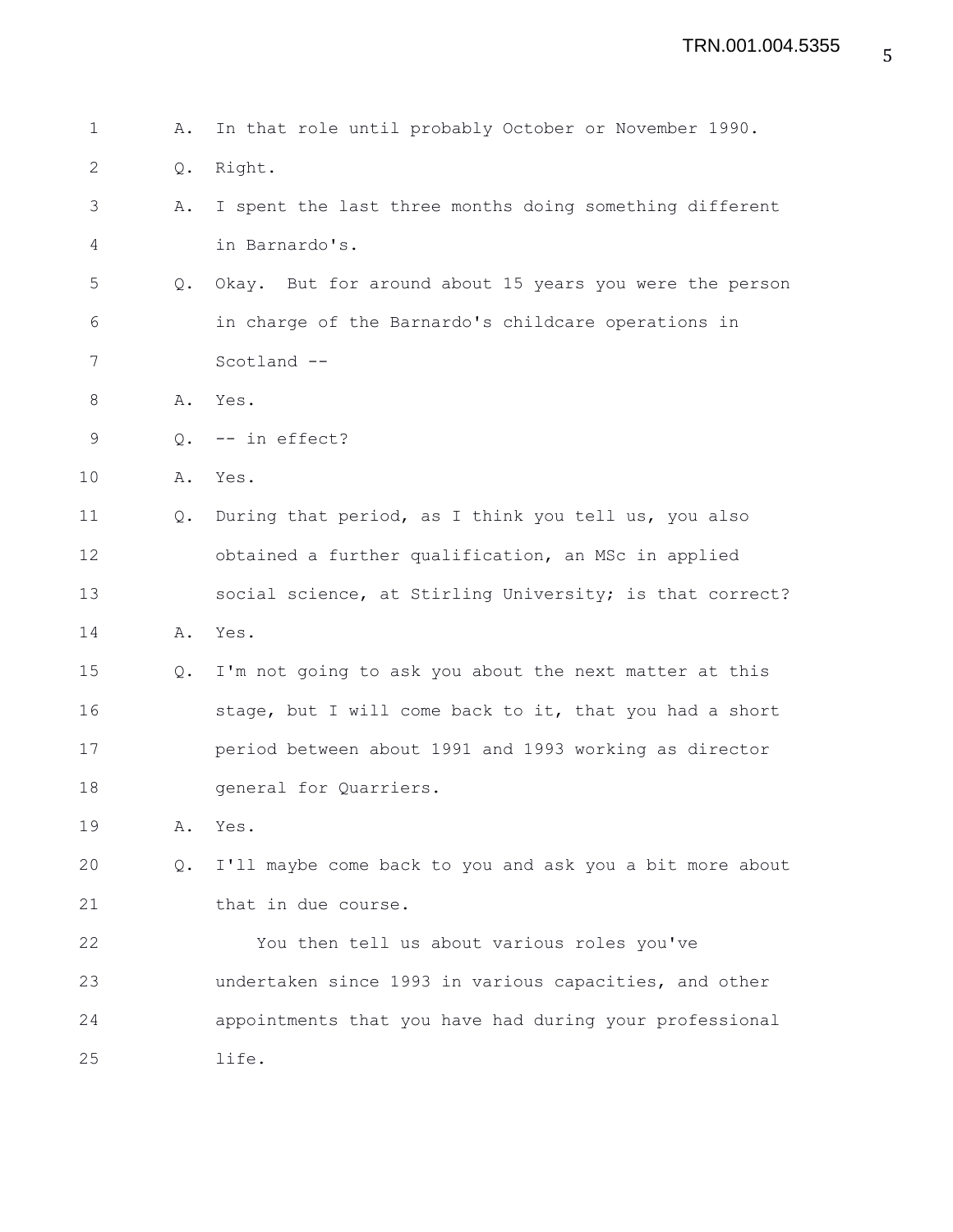1 Can I just maybe in terms of the appointments -- on 2 page 8101, which is page 2 of your statement, you tell 3 us that you were a founding chairman of Edinburgh 4 Stopover and you held that post or role between 1981 and 5 1985. Can you help me what that involved, that 6 organisation? 7 A. It was a hostel, a short-term hostel, for young people 8 who had become homeless or who were coming out of care 9 and were not yet able to fully stand on their own feet 10 and manage in the open community, so to speak. It was 11 working with them prior to them moving on to 12 independence in one form or another. But often 13 a typical stay was something of six to 12 weeks, 14 something like that. 15 Q. Would the young people who were provided with these 16 facilities, were they a certain age group? 17 A. They were young adults. 18 Q. Were they principally people who had been in the care 19 system or at least a significant number had been in the 20 care system, or not? 21 A. Yes, I think certainly -- I can't remember a percentage, 22 for example, to be helpful. Yes, some of them would 23 have been in the care system and were not fully ready 24 to -- or maybe had been helped to become independent, 25 but it hadn't worked out. So it was a sort of safety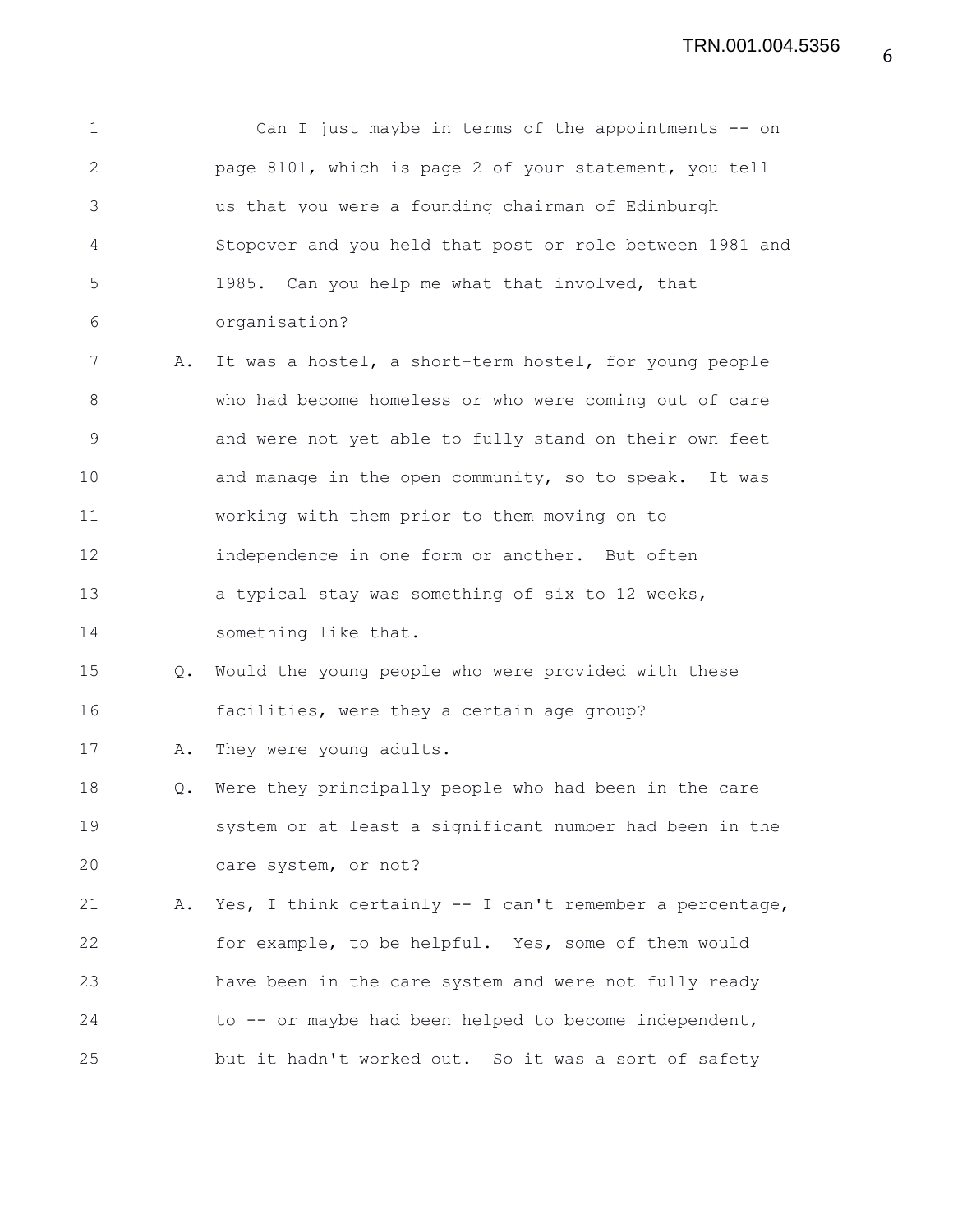1 net and a bridging facility that didn't exist at the 2 time. 3 Q. That appointment that you had at that time, that was 4 something, was it, separate from your responsibilities 5 as divisional director? 6 A. Absolutely. It was a voluntary thing that I did with 7 the organisation's agreement. 8 O. You also tell us --9 LADY SMITH: Sorry, John that's interesting that you say you 10 took these -- Stopover took these young people for six 11 to 12 weeks and that seems to imply that there was 12 somewhere else for them to go at the end of that six to 13 12 weeks. How was that being achieved? Can you 14 remember? 15 A. Well, it was taking young people at a time of crisis for 16 the individual and it was really becoming a supportive 17 broker for them to look at what sort of next, rather 18 more permanent facility or service or help might be most 19 appropriate to them as an individual, and brokering that 20 on their behalf. 21 MR PEOPLES: So essentially was it a form of support service 22 and also a signposting service to a degree, if it was 23 a short-term placement? 24 A. Signposting -- it was a resource-seeking related to an 25 individual's needs and potential and so on.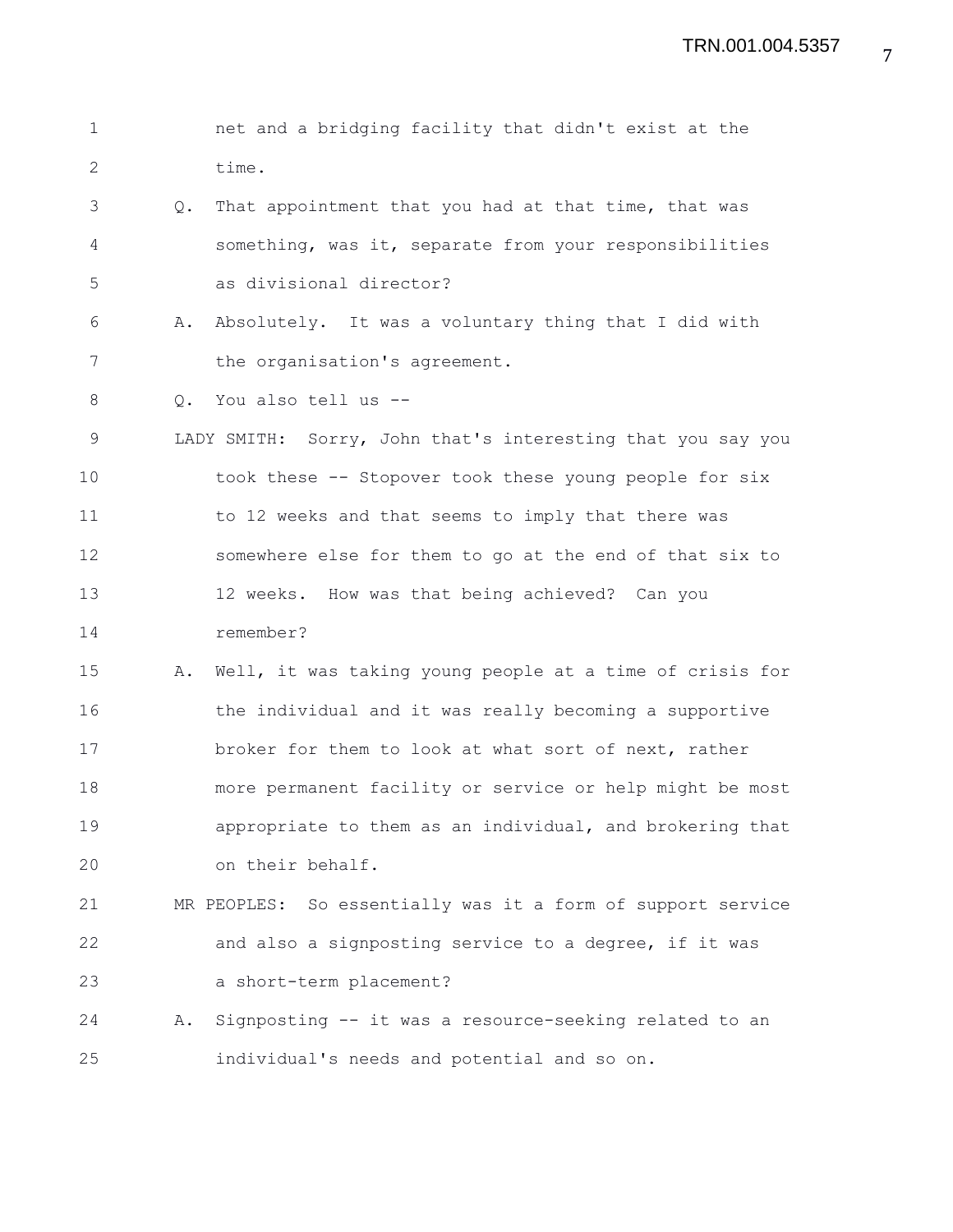1 LADY SMITH: What happened to Stopover? 2 A. I don't know the answer to that. It was certainly alive 3 and kicking when I left it and when I finished my active 4 childcare career in Scotland. I don't know that, sorry. 5 LADY SMITH: No, don't worry. Maybe it's my fault, 6 I haven't heard of it. Maybe it's still quietly working 7 away, which sounds as though it would be a very good 8 thing. We can find out. 9 A. I would struggle to believe that the need for it has 10 disappeared. 11 LADY SMITH: It won't have done. 12 A. No. 13 MR PEOPLES: Can I ask about another body that you were 14 a founding member of -- it's Children in Scotland -- 15 between 1982 and 1987. Can you tell us a little bit 16 about that, what that body was designed to do? 17 A. I had been previously involved in the Scottish 18 Association of Voluntary Childcare Organisations. It 19 probably grew out of that sort of thing, looking at 20 a wider remit than SAVCO, as it was then known, which 21 focused mainly on residential childcare for children, 22 and it was looking at the whole fairly new, in some 23 senses, advocacy field that was needed for children. 24 And it was an exciting initiative, partly because we had 25 Lord Mackay of Clashfern as chair and we had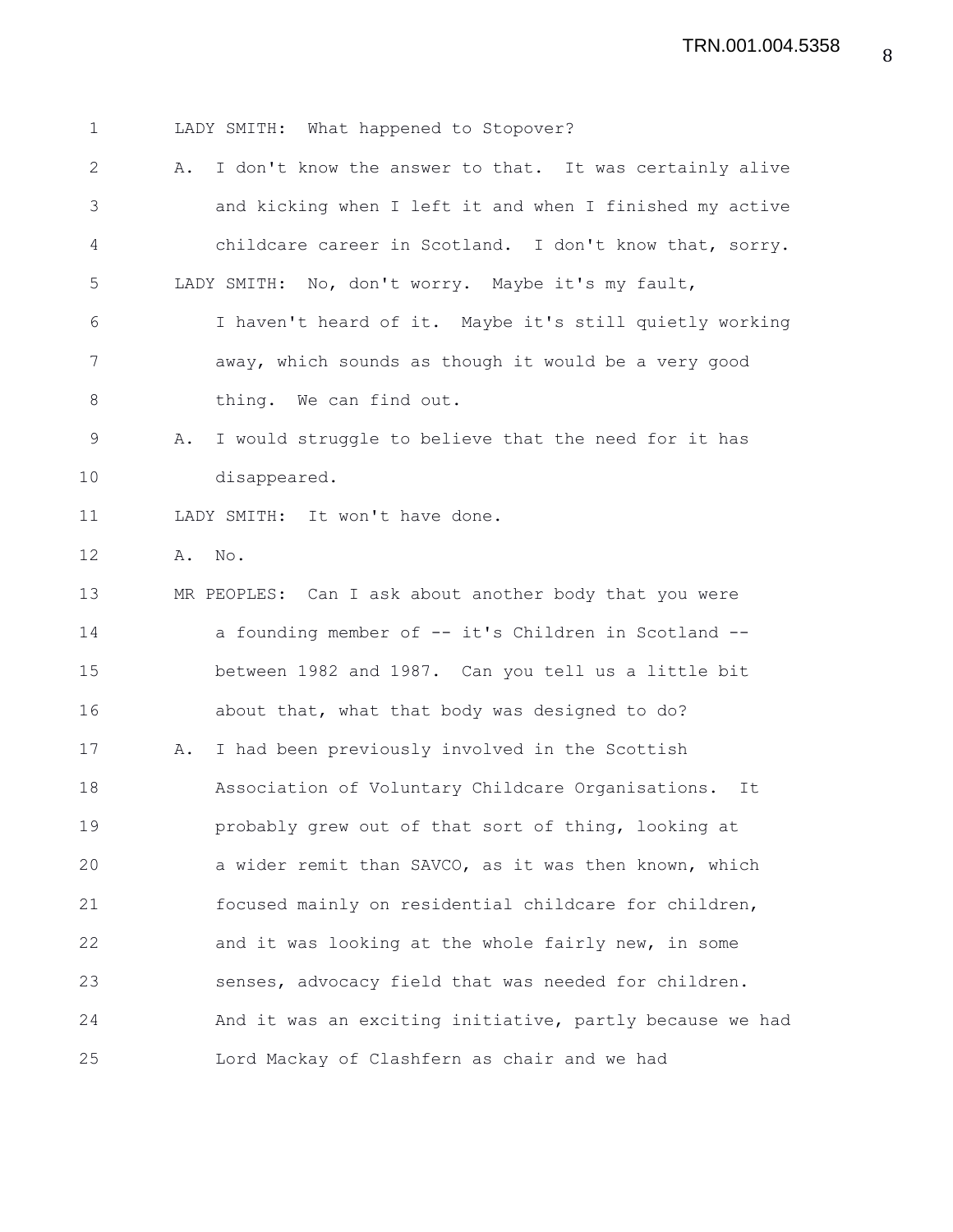TRN.001.004.5359

| $\mathbf 1$  |               | Bronwen Cohen as our first -- I forget what her title    |
|--------------|---------------|----------------------------------------------------------|
| $\mathbf{2}$ |               | was but the equivalent of chief executive.               |
| 3            |               | It got off the ground in quite a healthy manner and      |
| 4            |               | it was interesting because it covered the -- it tried to |
| 5            |               | cover the whole range of the sort of issues and needs    |
| 6            |               | that impinge on a child or a young adult's life from     |
| 7            |               | legal, housing, education, social work, and so on. So    |
| 8            |               | it was a rather different sort of umbrella organisation. |
| $\mathsf 9$  | Q.            | So it was really set up for children in Scotland         |
| 10           |               | generally rather than children that had been in a care   |
| 11           |               | system?                                                  |
| 12           | Α.            | Yes.                                                     |
| 13           | $Q_{\bullet}$ | Whereas the Scottish Council of Voluntary Organisations, |
| 14           |               | which you were a committee member of, was more           |
| 15           |               | specifically concerned with children who had been in     |
| 16           |               | a care environment; is that right?                       |
| 17           | Α.            | Yes. More specifically concerned with the organisations  |
| 18           |               | who were providing residential childcare is my           |
| 19           |               | recollection.                                            |
| 20           | Q.            | The setting up of the Children in Scotland body, was     |
| 21           |               | that in some way a development that was recognising the  |
| 22           |               | need for children to have an effective voice and forum   |
| 23           |               | that would represent their interests?                    |
| 24           | Α.            | Yes. It started with the children rather than the        |
| 25           |               | organisations, if I put it that way.                     |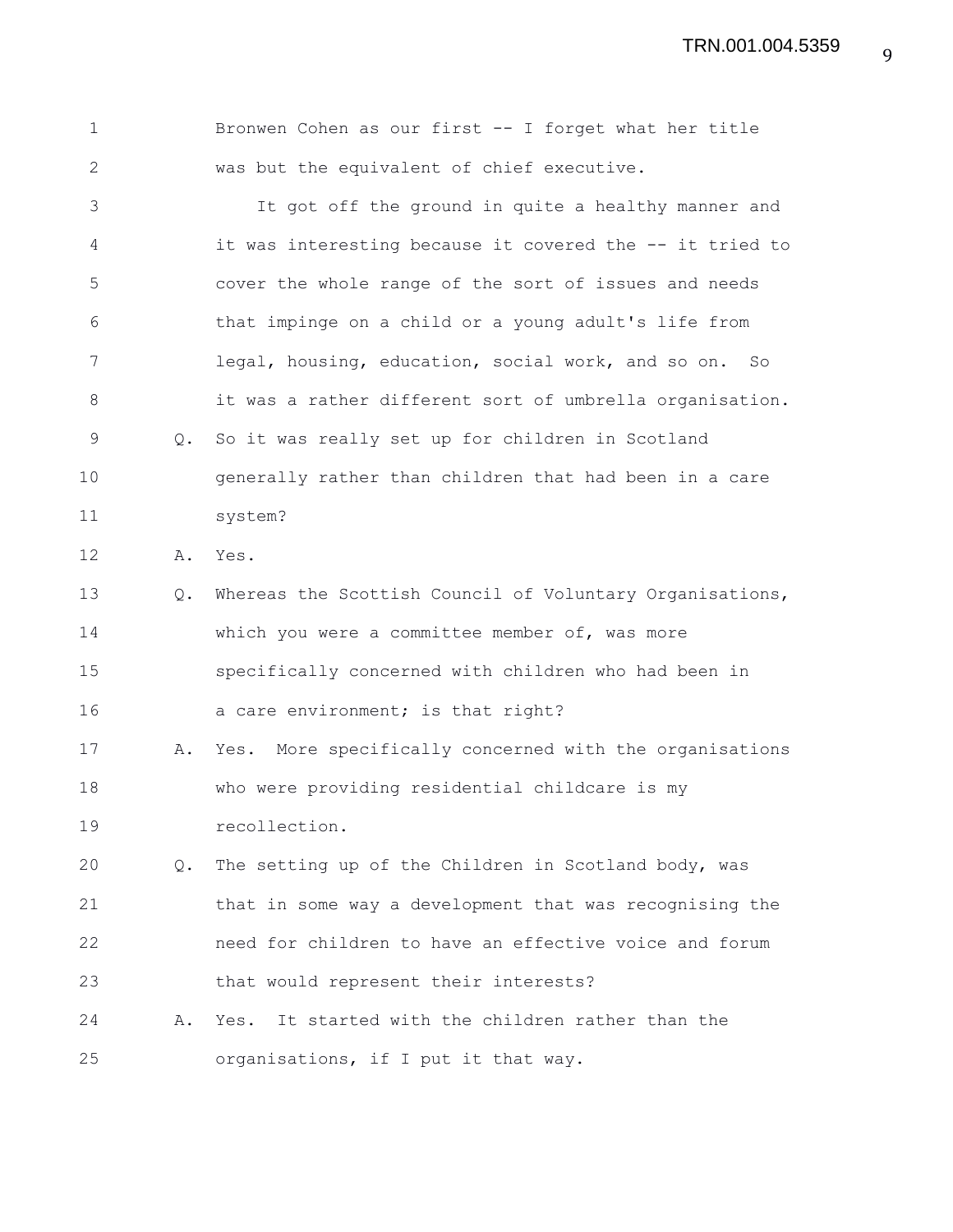| $\mathbf 1$  | Q.            | You tell us about some other committees you were           |
|--------------|---------------|------------------------------------------------------------|
| $\mathbf{2}$ |               | involved in apart from the Scottish Council of Voluntary   |
| 3            |               | Organisations. That council, by the way, was that          |
| 4            |               | something that a number of the major providers would       |
| 5            |               | have been members of? Would there have been                |
| 6            |               | representatives from Barnardo's, Quarriers --              |
| 7            | Α.            | Children in Scotland?                                      |
| 8            |               | Q. Sorry, the Scottish Council of Voluntary Organisations, |
| $\mathsf 9$  |               | were there members on that council --                      |
| 10           |               | A. Yes.                                                    |
| 11           | Q.            | -- who were from, for example, Quarriers, Barnardo's --    |
| 12           | Α.            | Aberlour, yes. National Children's Homes, Save the         |
| 13           |               | Children.                                                  |
| 14           | $Q_{\bullet}$ | And what was the purpose in broad terms, in simple         |
| 15           |               | terms, of the council? What was its general function       |
| 16           |               | and role?                                                  |
| 17           | Α.            | It looked at  If you think about two major players,        |
| 18           |               | one the local authority, one the voluntary sector, it      |
| 19           |               | was a means of the voluntary sector providers sharing      |
| 20           |               | information, sharing experience and ideas. Sometimes       |
| 21           |               | reflecting on their experience with local authorities in   |
| 22           |               | general and sometimes a local authority in particular,     |
| 23           |               | both good and bad from their perception.                   |
| 24           |               | Q. Did it represent organisations in any dealings with     |
| 25           |               | local authorities or was it more a discussion body?        |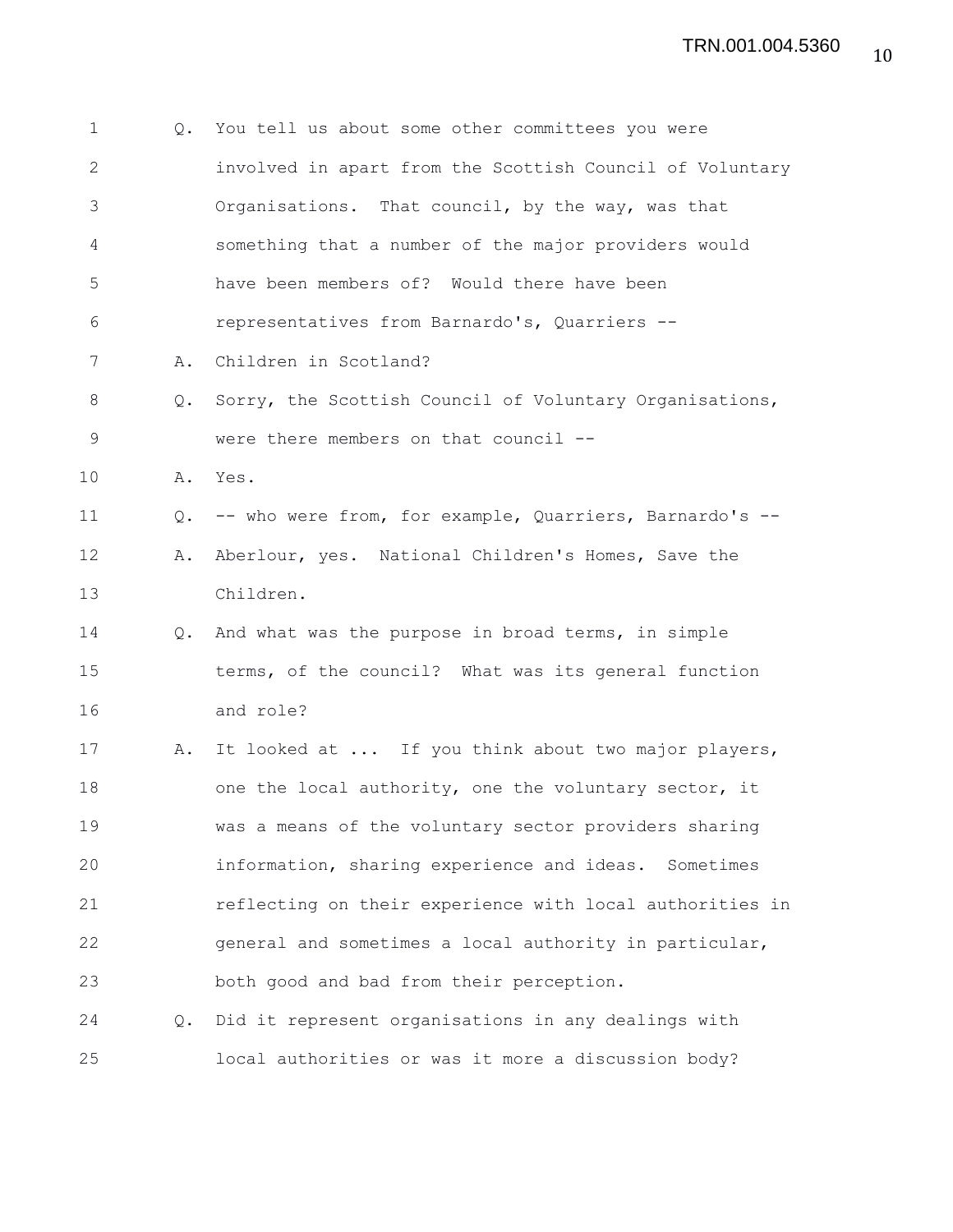| $\mathbf 1$ | Α. | It was more a discussion body, I think, rather than         |
|-------------|----|-------------------------------------------------------------|
| 2           |    | a representative body. It would be represented at           |
| 3           |    | probably something like the annual Directors of             |
| 4           |    | Social Work Conference or something like that, but so       |
| 5           |    | would the major providers, voluntary sector providers,      |
| 6           |    | like the ones you have just mentioned.                      |
| 7           | Q. | Would the Association of Directors of Social Work have      |
| 8           |    | been a kind of equivalent local authority forum to the      |
| 9           |    | Scottish Council?                                           |
| 10          | Α. | I don't think they would have regarded themselves           |
| 11          |    | in that position at all.                                    |
| 12          | Q. | No. How, though, did that association fit with the          |
| 13          |    | local authorities themselves and the directors in their     |
| 14          |    | individual authorities? Did it have any additional          |
| 15          |    | powers and responsibilities or authority to determine       |
| 16          |    | policy or practice or anything of that nature?              |
| 17          | Α. | I don't have a recollection of any agreed role like that    |
| 18          |    | or positive outcome being achieved.                         |
| 19          |    | LADY SMITH: It would be surprising if a body like that      |
| 20          |    | could be vested with such powers, wouldn't it?              |
| 21          | Α. | Yes.                                                        |
| 22          |    | MR PEOPLES: So was it more to some extent representative of |
| 23          |    | the interests of Directors of Social Work and a forum       |
| 24          |    | again for them to discuss areas of mutual concern and       |
| 25          |    | interest?                                                   |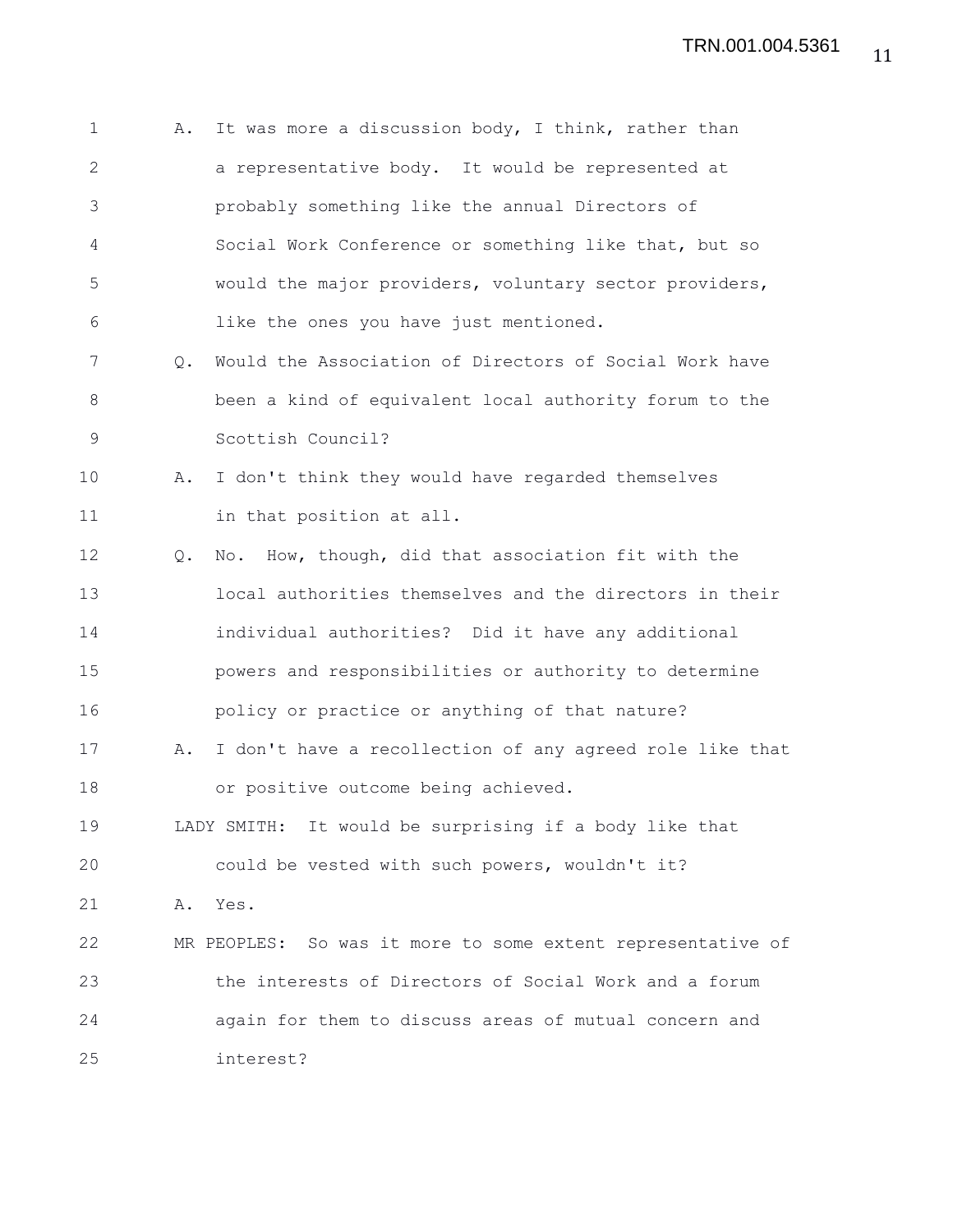| $\mathbf 1$   | Α.            | Again, I can't remember them taking the initiative to    |
|---------------|---------------|----------------------------------------------------------|
| 2             |               | discuss with SAVCO an issue. It was more left to them    |
| 3             |               | to broach a matter with an individual voluntary agency.  |
| 4             | $Q_{\bullet}$ | So if there was an issue to be discussed between a local |
| 5             |               | authority and a voluntary provider --                    |
| 6             | Α.            | That would be a head-to-head thing.                      |
| 7             | Q.            | And if there were any policy issues concerns, such as if |
| 8             |               | in the days of the big regions, a region wanted to adopt |
| $\mathcal{G}$ |               | a decision or adopt a policy that would affect the       |
| 10            |               | voluntary providers that they dealt with, that would be  |
| 11            |               | a direct negotiation and discussion if there were        |
| 12            |               | matters of that kind in issue?                           |
| 13            | Α.            | Or emerge as a fait accompli.                            |
| 14            | Q.            | I think I know what you're saying. To some extent local  |
| 15            |               | authorities would have the power to make decisions       |
| 16            |               | about, for example, children that they had               |
| 17            |               | responsibility for --                                    |
| 18            | Α.            | Absolutely.                                              |
| 19            | Q.            | -- and those could have a serious impact on              |
| 20            |               | organisations such as Barnardo's or Quarriers depending  |
| 21            |               | on what that policy decision was?                        |
| 22            | Α.            | Yes.                                                     |
| 23            | Q.            | Because I think we've heard other evidence -- and you    |
| 24            |               | may not be aware of this -- that, certainly in the       |
| 25            |               | 1970s, Strathclyde Region took certain policy positions  |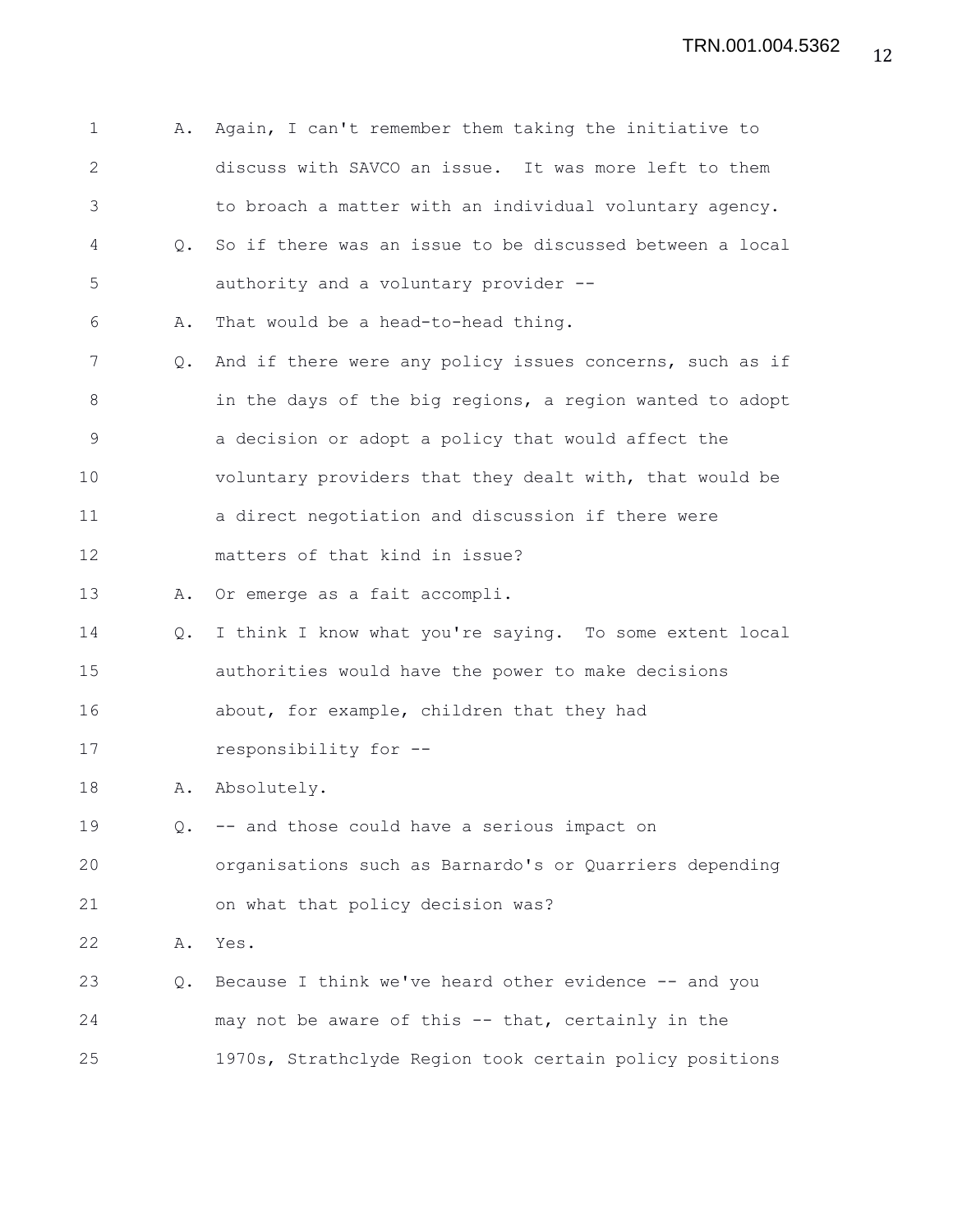1 on the use of large-scale residential establishments 2 such as Quarriers, for example, and took a policy 3 decision that they would in general terms not wish to 4 use them, save in limited circumstances. I don't know 5 if you were aware of that. 6 A. I was very aware of that. If I can just make a comment 7 about the Quarriers situation in case I forget it when 8 we get to the Quarriers bit. 9 Q. By all means. 10 A. When I went to Quarriers, one of the major challenges 11 was a financial one because they effectively had sold 12 the family -- all the family silver by that time and the 13 local authority was effectively determining how they 14 spent their voluntary income by the ... How can I best 15 put this? By not being prepared to pay the rate for the 16 idd job of children and adults who were in the care of 17 Quarriers from that authority. 18 So for Quarriers, looking after those children -- or 19 adults in places like the National Epilepsy Centre, for 20 example -- they were having to pay a considerable top-up 21 per person to look after a Strathclyde child. And that 22 left no spare funding to develop or add on specific 23 voluntary organisation elements to the care that was 24 provided.

25 Q. And I think by the stage that Strathclyde was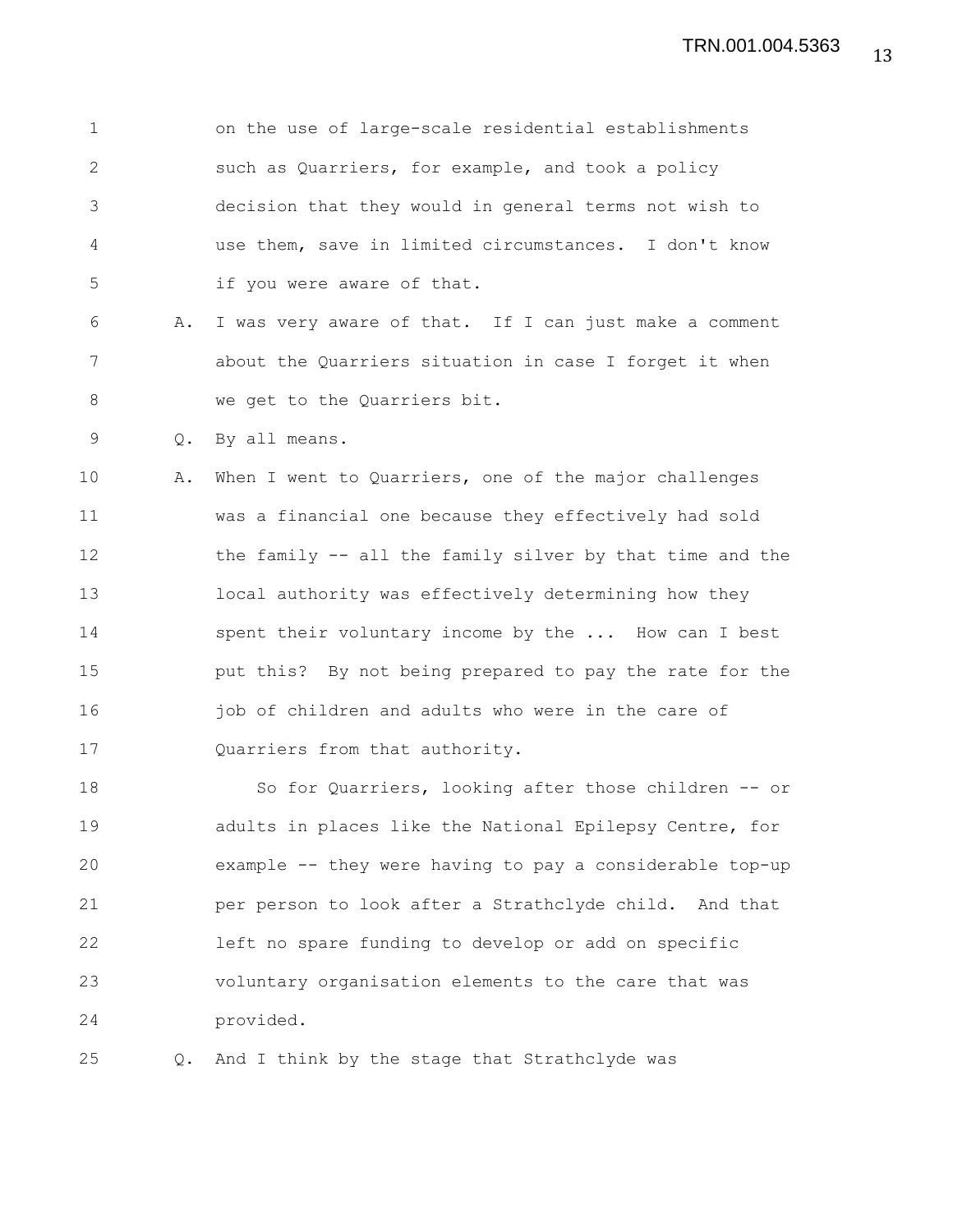| $\mathbf 1$  |               | established, in 1975 or thereabouts, under local         |
|--------------|---------------|----------------------------------------------------------|
| $\mathbf{2}$ |               | government reorganisation, the vast majority of children |
| 3            |               | in the care of voluntary providers would have been       |
| 4            |               | placed by local authorities; would that have been the    |
| 5            |               | situation by the 1970s?                                  |
| 6            | Α.            | I can speak from 1976 onwards: all of them were the      |
| 7            |               | primary responsibility of a local authority.             |
| 8            | Q.            | That would be the general picture, would it $-$          |
| 9            | Α.            | Yes.                                                     |
| 10           | $Q_{\bullet}$ | -- that the voluntary providers, their main clients      |
| 11           |               | would be local authorities who were placing children in  |
| 12           |               | their care and expecting them to deliver the day-to-day  |
| 13           |               | care of those children?                                  |
| 14           | Α.            | Yes.                                                     |
| 15           | $Q_{\bullet}$ | And I think we do know -- and again maybe it's something |
| 16           |               | we can come back to if necessary -- that by the 1970s    |
| 17           |               | the mainstream thinking, perhaps, in this area of        |
| 18           |               | childcare provision was favouring a move towards foster  |
| 19           |               | care and adoption. Indeed, Strathclyde was quite         |
| 20           |               | prominent, was it not, in trying to take children out of |
| 21           |               | residential units, however large or however small, and   |
| 22           |               | place them in either foster homes or back in their own   |
| 23           |               | communities?                                             |
| 24           | Α.            | That was certainly the trend.                            |
| 25           | Q.            | And that would have had an obvious impact on care        |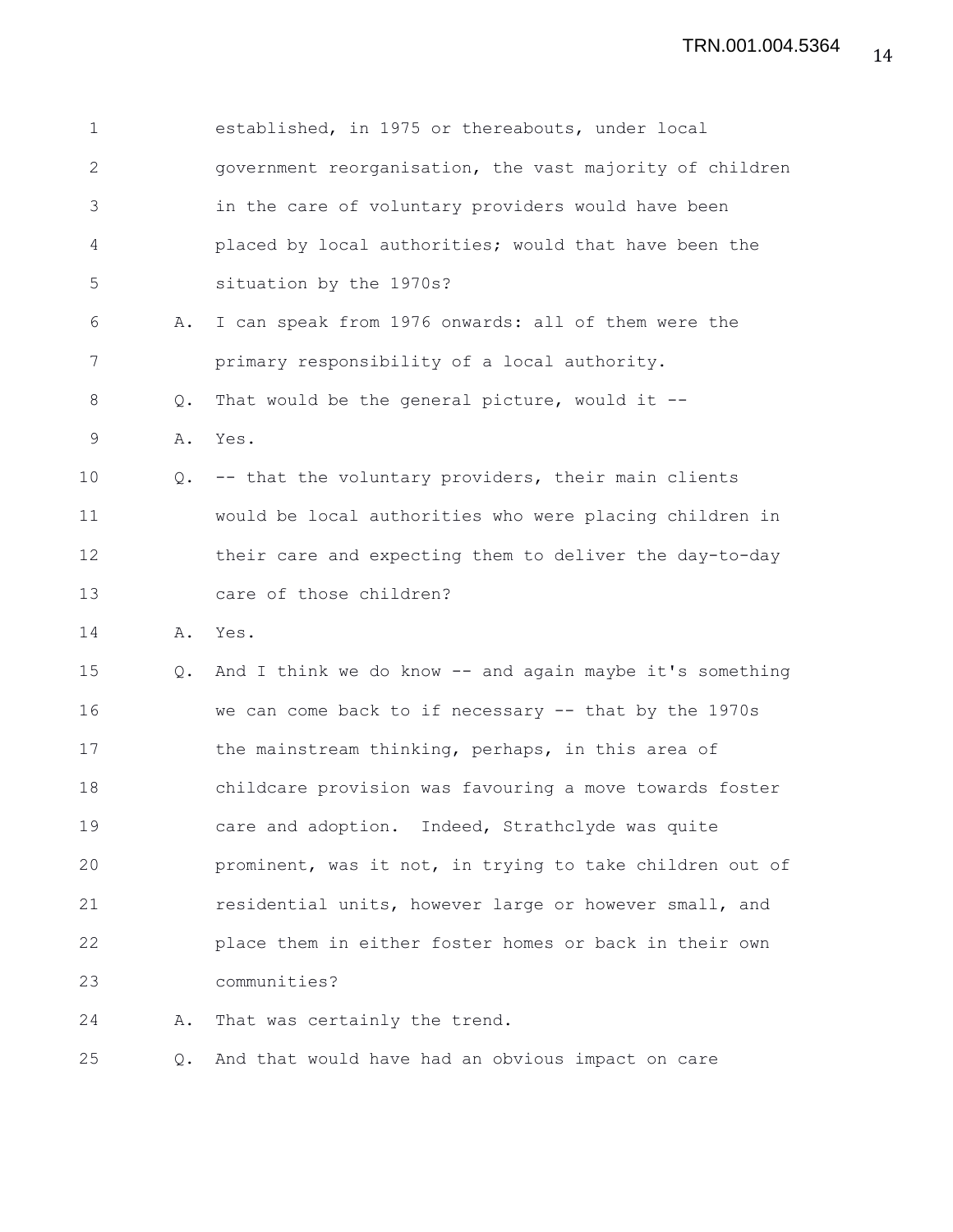| $\mathbf 1$  |    | providers who were providing residential care?            |
|--------------|----|-----------------------------------------------------------|
| $\mathbf{2}$ | Α. | Yes. Barnardo's was also very much in the vanguard of     |
| 3            |    | that sort of move as well and placing the most            |
| 4            |    | hard-to-place children at that time in substitute family  |
| 5            |    | care.                                                     |
| 6            | Q. | I think just again on this historical context in which    |
| 7            |    | things were happening, we've heard some evidence -- and   |
| 8            |    | I think Barnardo's perhaps were developing this maybe     |
| 9            |    | sooner than some of the other providers -- at least       |
| 10           |    | maybe in Quarriers' case at least, that there was         |
| 11           |    | a movement from, in the 1960s, smaller group homes        |
| 12           |    | rather than large residential homes such as               |
| 13           |    | Quarrier's Village or big establishments like             |
| 14           |    | Aberlour Orphanage?                                       |
| 15           | Α. | Yes.                                                      |
| 16           | Q. | These were out of fashion or going out of fashion in the  |
| 17           |    | 1960s and there were moves away from those; is that       |
| 18           |    | correct?                                                  |
| 19           | Α. | They were both out of fashion, I think that's a good      |
| 20           |    | reflective description, but also they were not the most   |
| 21           |    | appropriate for the nature, the broad nature, of young    |
| 22           |    | children and young people who were then being referred    |
| 23           |    | to the specialist voluntary organisations, childcare      |
| 24           |    | organisations.                                            |
| 25           | Q. | Can you help me on this? Obviously there may have<br>Yes. |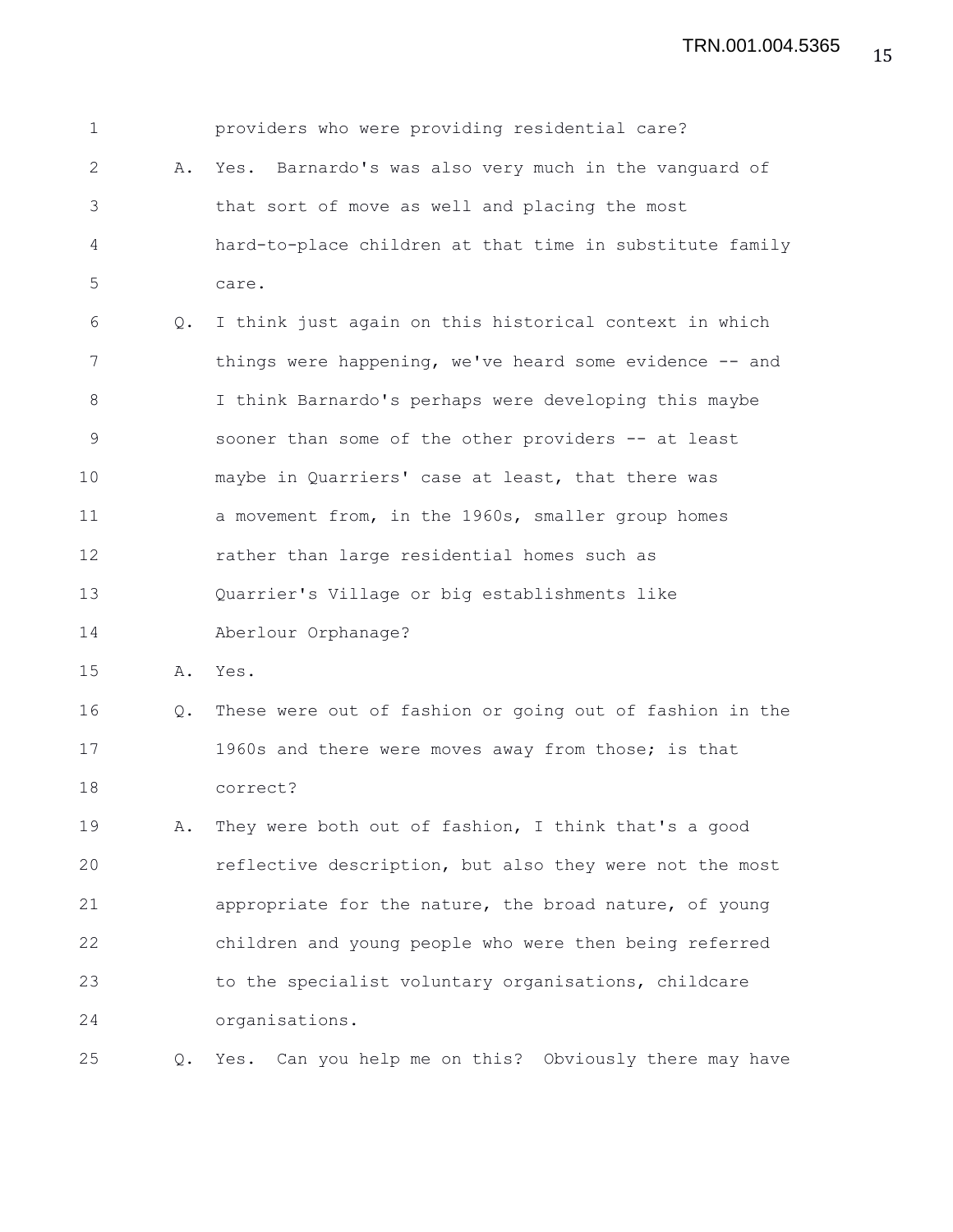1 been a policy shift away from residential care in 2 general, particularly in the era of Strathclyde Region, 3 but was there also some recognition, some form of 4 recognition, that children who were being placed in 5 residential care were a particular group with special or 6 complex needs or behavioural difficulties or emotional 7 difficulties rather than simply children who were living 8 away from home for one reason or another? There was 9 more of a recognition that they had particular complex 10 issues that required particular specialist services to 11 cope with?

12 A. There was that dimension to it, but there was also the 13 emerging recognition that quite a proportion of children 14 who found themselves in residential care were there all 15 too easily, if I put it that way. They were there 16 almost by default of something more appropriate being 17 available or thought about.

18 Q. Perhaps historically, once they were in the system they 19 didn't get out again, whereas there was maybe more 20 thought about reviewing it and deciding whether they 21 could go to some --

22 A. For sure.

23 Q. -- either back to their own community or in some other 24 placement that suited their particular needs? 25 A. Yes. That's true, but it's also very much true, for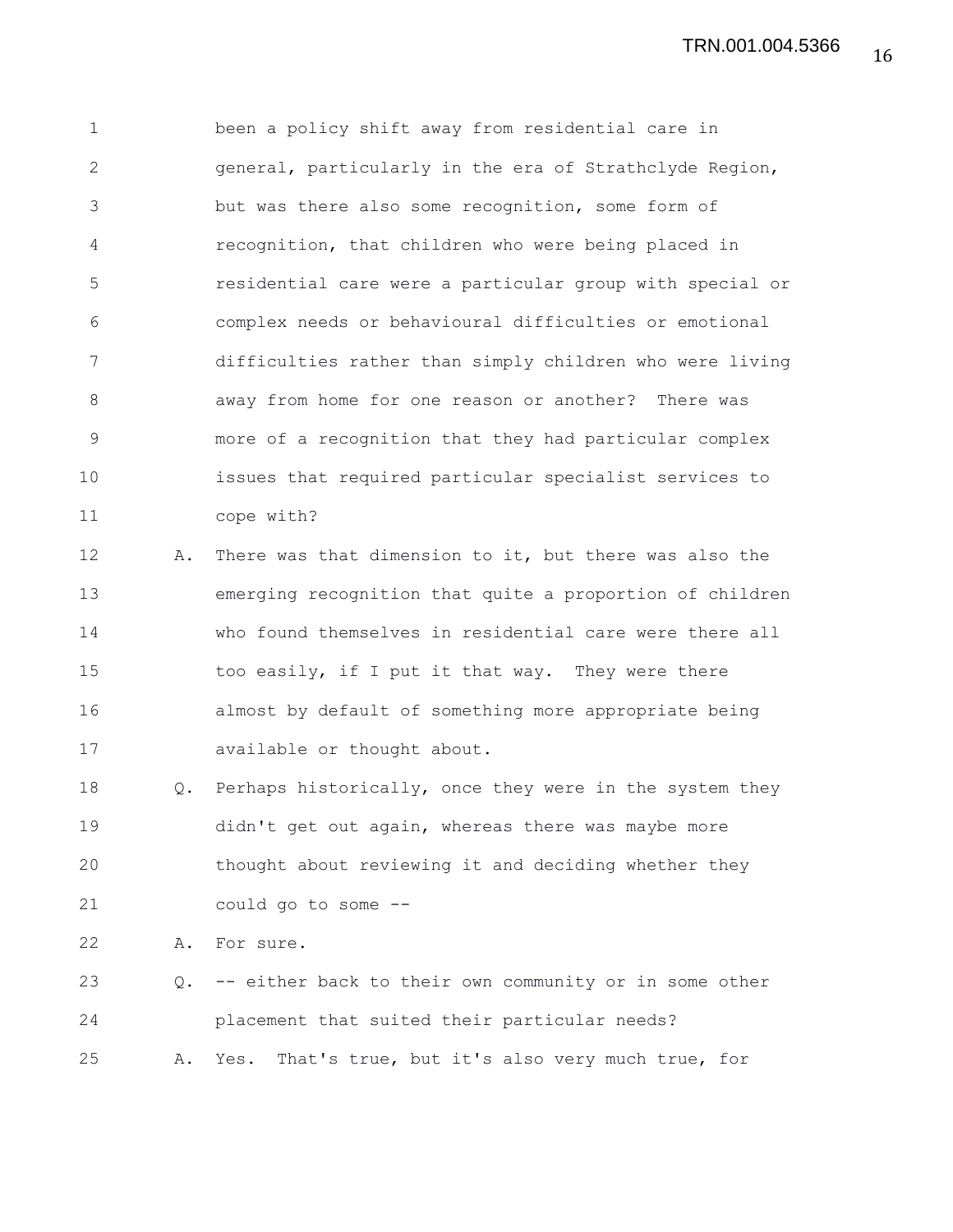1 example, in -- if I can just point to two allied fields: 2 one, physical handicap, youngsters with physical 3 handicap having to go away to a residential school when 4 there was a viable family and it was to do with 5 a nervousness or whatever on behalf of the local 6 schooling being able to integrate youngsters who 7 otherwise might be of absolutely normal range of 8 intelligence.

9 It was true as well in some of the long stay mental 10 handicap hospitals throughout Scotland, where there were 11 young children who were placed in hospital settings 12 almost in an out of sight, out of mind approach, or 13 sometimes put out on some of the Hebridean islands or 14 something like that to grow up and have their future 15 there.

16 Q. And I think maybe this is -- I think we might hear some 17 evidence from other witnesses, but one of the things, 18 I think, that Barnardo's did during your stewardship, if 19 I'm correct, and you'll correct me if I'm wrong, was to 20 set up the Fred Martin project.

21 A. Yes.

22 Q. I take it that's something you can recall, at least in 23 general terms. My understanding is -- and I think we'll 24 hear some evidence about this from one of your former 25 colleagues, Hugh Mackintosh -- that that was a project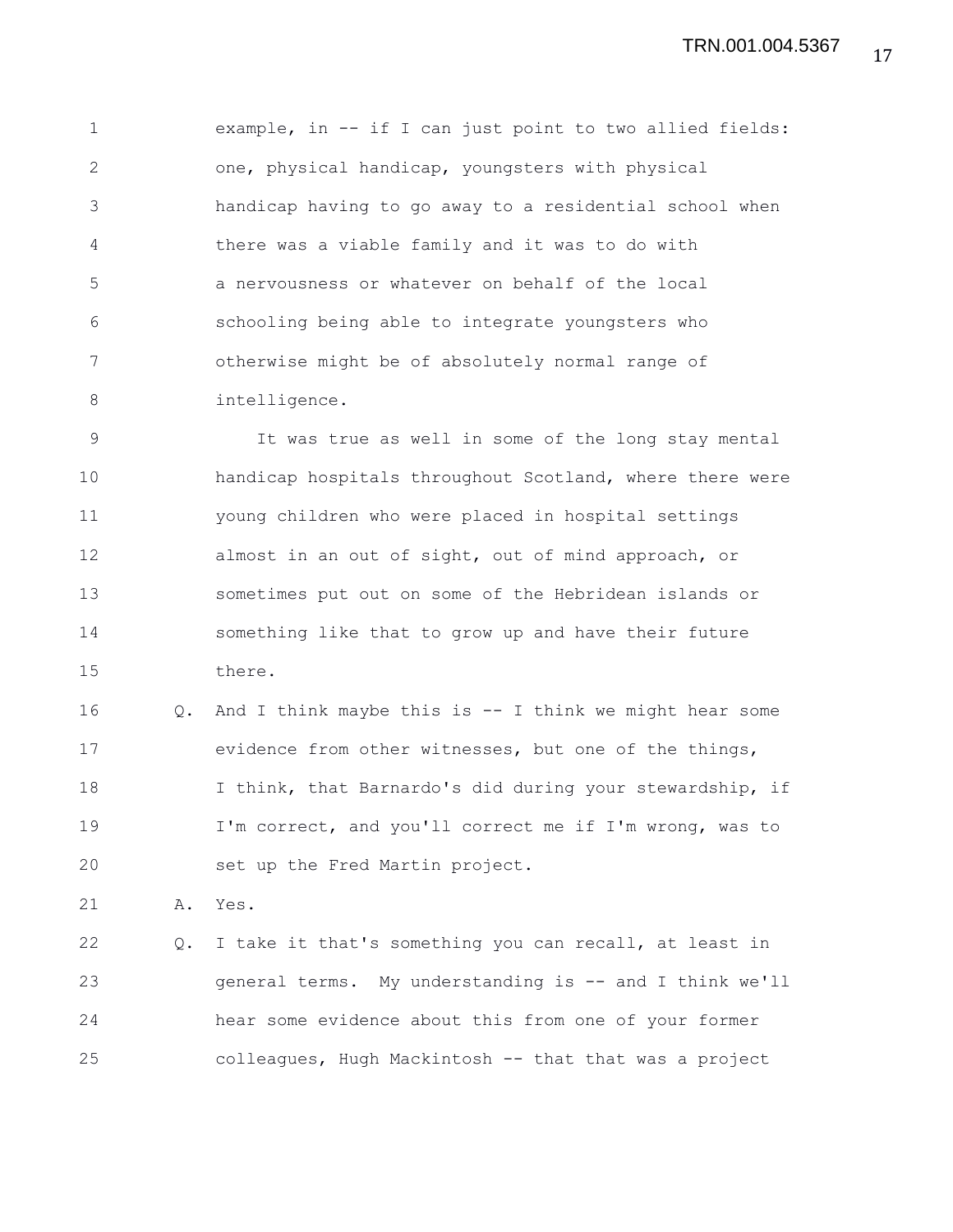1 which was established during his time and your time, 2 which would take long-stay residents of hostels, such as 3 Glennis(?) Castle, and place them in more of a community 4 setting -- 5 A. Yes. 6 Q. -- through this project? That's one example of a change 7 of thinking? 8 A. Yes. That was one example in Strathclyde. There was an 9 example here in Lothian Region at Ravelrig at Balerno, 10 and there was an example of it in Dundee on Tayside as 11 well. 12 It was trying to -- frankly, it was a cupful in the 13 ocean of what could and should happen because there were 14 remarkable changes in youngsters' activity and abilities 15 just by a change of environment from a long-stay 16 hospital setting to a smaller community-based situation. 17 And also, we were trying to demonstrate that with 18 support to families at home through community-based 19 family support teams in places like Bathgate and Dundee 20 and so on that families could be helped to be really 21 positively committed and happy about continuing to look 22 after their own child rather than see that child go by 23 default into care, whether it's hospital or community 24 care. 25 Q. And I think perhaps today -- and I know you haven't been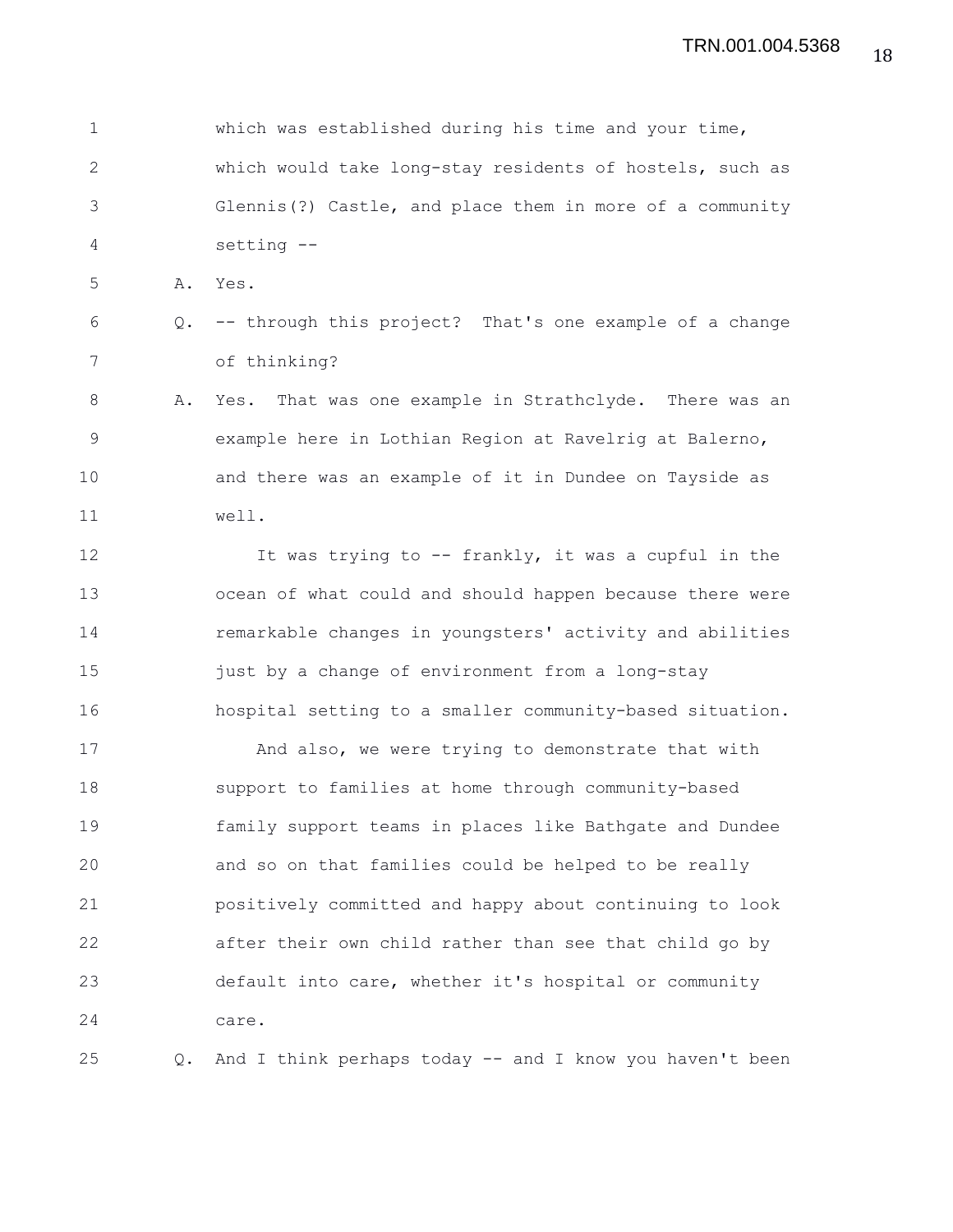1 associated with Barnardo's for some time now, but 2 I think today a lot of their services are designed as 3 support services for children who remain in their own 4 homes and projects of that type, rather than services 5 which involve the provision of residential childcare. 6 I think we'll probably learn that there are actually 7 very few residential units in Scotland now that are run 8 by Barnardo's and they're fairly small, specialised 9 units. Is that your understanding? 10 A. Yes, absolutely. The families are the best resource 11 there is for a child growing up. It's the normal 12 resource for a child growing up and it's one where 13 there's a long-term mutual commitment, if you like, and 14 advantage, rather than an episode in a child's life. 15 Q. Just following through some of these changes over your 16 professional life, at one point there was perhaps 17 a preference, so far as residential care was concerned, 18 for small group homes scattered across the country 19 nearer communities than the large, traditional homes 20 such as Aberlour or Quarriers, which were in more rural 21 locations. That was a fashion for a time: I think it 22 perhaps started maybe in the late 1950s, early 1960s, 23 and to some extent fell out of fashion maybe by the 24 1990s, by the time you were completing your stewardship 25 of Barnardo's. Would that be a general period in which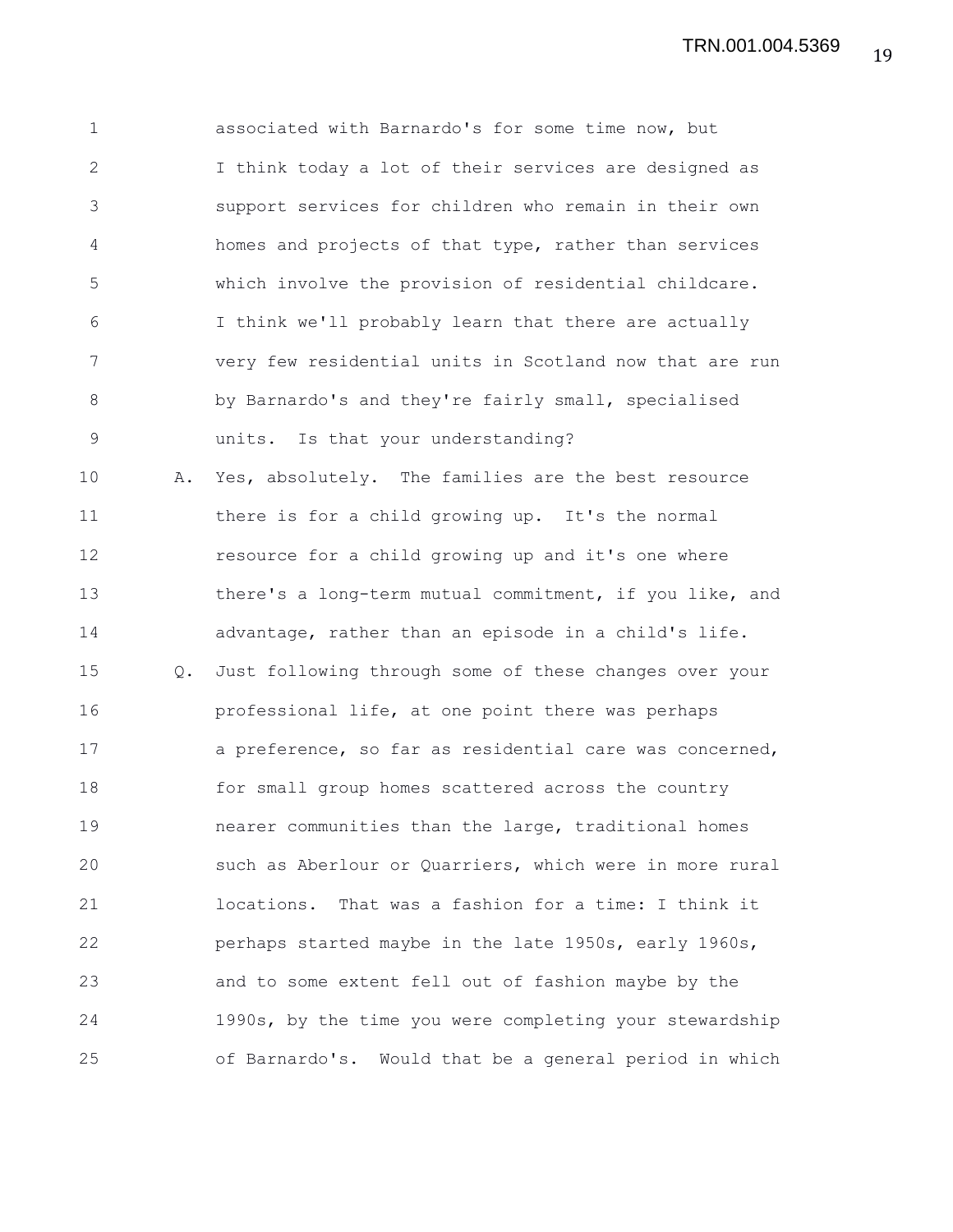1 the group homes concept was maybe at its height? 2 A. I think if you look at it as a series of stepping stones 3 from the village concept with all the sort of in-built 4 options and so on there to a family group home, smaller 5 setting. But if I just go back to what was then known 6 as the mental handicap model, bringing youngsters out of 7 long stay mental handicap hospitals into -- how can 8 I describe it? -- a mothership unit like Ravelrig, for 9 example, where within one large rambling old house there 10 were four purpose-built adapted units that would have, 11 maybe, five, six youngsters in each. So you still have 12 20, 24 youngsters in the overall setting. But the step 13 from that was to look at natural pairings that 14 occurred -- and I don't mean opposite gender pairings, 15 but look at natural pairings and potential for 16 independence that could be further developed by taking 17 an ordinary council house in an ordinary street in 18 somewhere that was a satellite unit to Ravelrig and, 19 with support, establishing a couple or sometimes three 20 youngsters in that sort of setting. 21 Q. A sort of supported independent living type unit? 22 A. Yes. And also, the other development, which was 23 exciting -- well, there were two other developments. 24 Another development, which was exciting, was helping

25 those individual youngsters who had the potential to be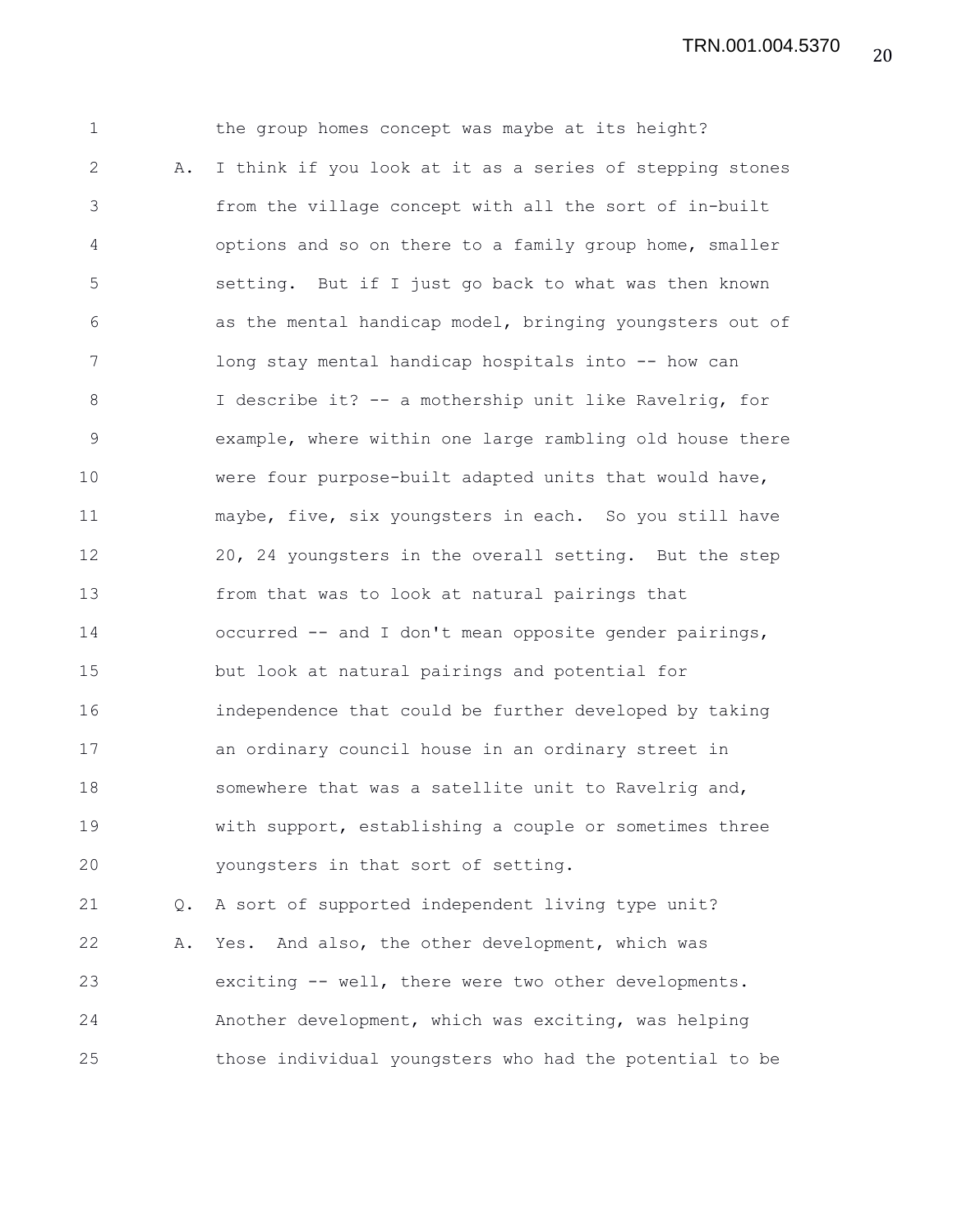1 placed in a family, a substitute family, or return to 2 their own family with support, maybe a natural family 3 that had seen them go into a long-stay hospital setting 4 or a -- a decade before or something. It was really 5 quite an interesting but important option to explore 6 that, and some good results achieved. Not everyone, 7 but ...

8 Q. At the time were the -- the group homes concept, was 9 that seen as a temporary staging post to what you have 10 just described as the ideal or was it simply -- it has 11 now to some extent -- childcare provision has moved on 12 from group homes? I think our understanding is that 13 there are a lot less of them these days than they were. 14 A. I think it was part of an evolution of what was 15 happening in residential childcare. 16 Q. But there do exist today small units around the country

17 in Scotland that cater for very specialist complex 18 needs, but they may offer particular specialist services 19 on a residential basis?

20 A. Yes.

21 Q. Is that a recognition that ultimately, however much you 22 might think that the family home is the best regardless 23 of the circumstances, there is a need for residential 24 care provision for some children?

25 A. I think it's a recognition that not all children and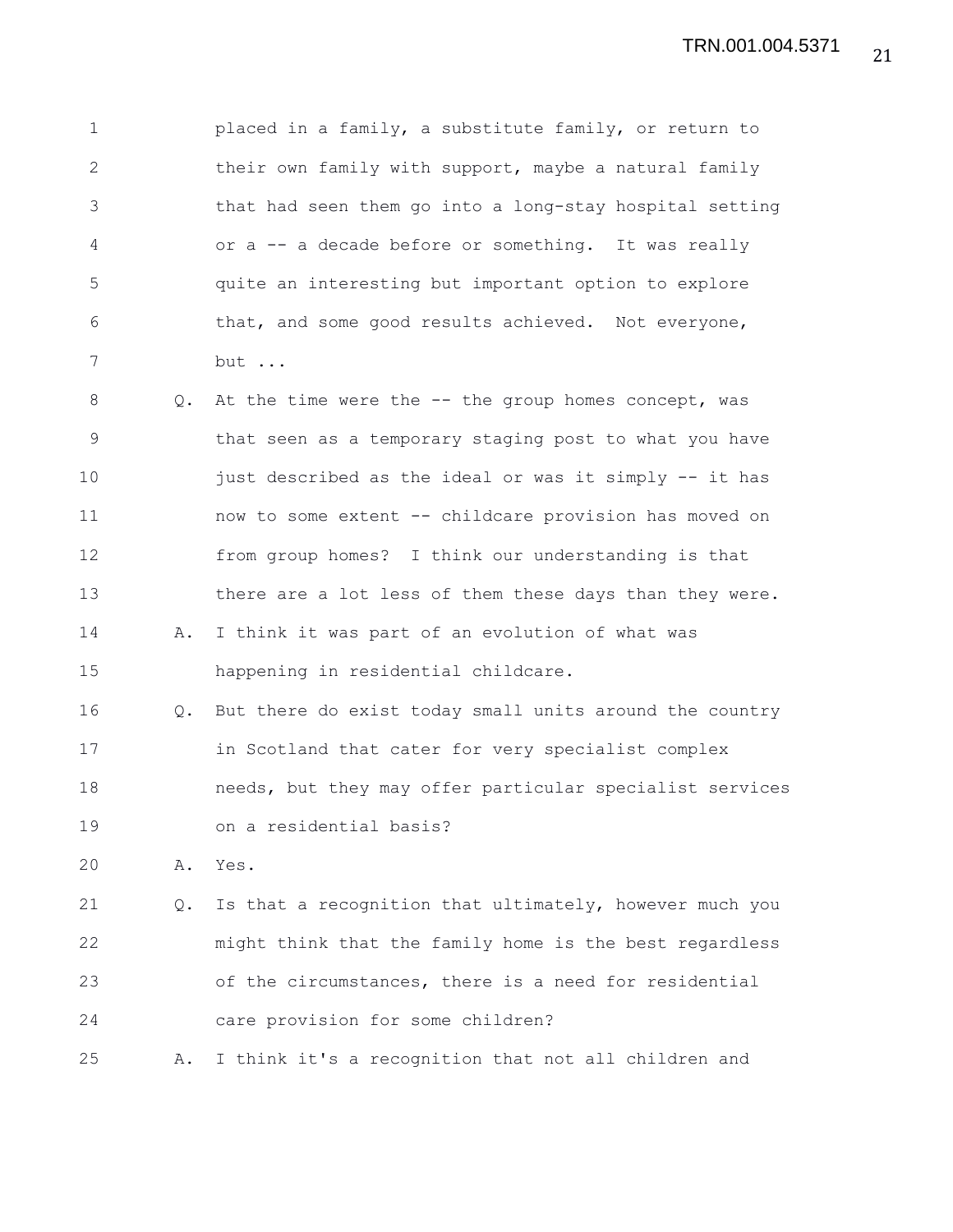1 their needs can be dealt with in a one model approach 2 once they've left their natural family, for whatever 3 reason, and that for some children with special needs, 4 the level and the quality of staffing and other 5 resourcing that's needed are, in our current economic 6 climate, maybe only available and provided in 7 a specialist unit. 8 Q. Looking also -- you talked about -- there was a time 9 when Barnardo's was involved in the provision of special 10 residential schools. Indeed, I think Quarriers, as 11 we've heard, established such a school in 1978 at 12 Southannan, which became Seafield School. 13 A. Mm-hm. 14 Q. But over time -- and I think your statement perhaps 15 refers to this -- these special schools were closed. So 16 at one point they were seen as an answer for children 17 with emotional and behavioural problems. They were 18 described, I think, historically as maladjusted. 19 A. Yes. 20 Q. There was a time when that was the terminology used? 21 A. Yes. 22 Q. And children were taken from their community to these 23 schools, such as Thorntoun. I think Craigerne was 24 another example and Southannan would be an example 25 in the case of Quarriers or Seafield.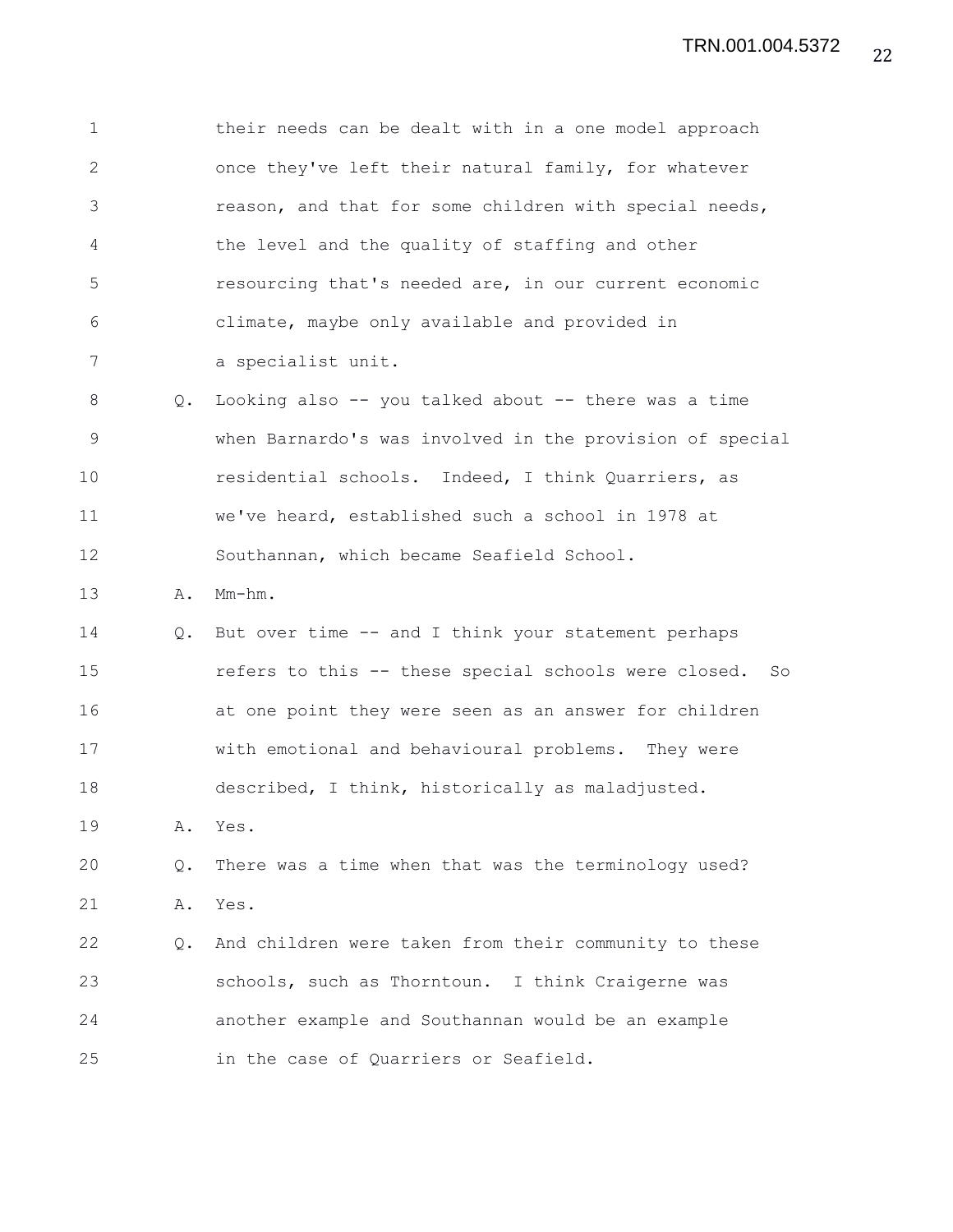1 A. Mm-hm.

2 Q. Therefore, they were established for a particular 3 purpose. But why did these schools eventually close? 4 Because you were involved in a programme of closure. 5 A. I was, very actively. Local authorities' own services 6 were evolving too. if we talk particularly about their 7 normal day education services for children, it became -- 8 you used the word -- the fashion to try and integrate 9 youngsters with various sorts of difficulties into 10 mainstream day education. And Barnardo's worked quite 11 hard in relation to the children that it was caring for 12 in these residential school situations to try, on an 13 individual basis, to support the return of or the entry, 14 re-entry of individual youngsters back into day 15 schooling, normal day schooling, by supporting the 16 school and staff and almost providing a call-out service 17 in the event of operational difficulties thereafter. 18 Q. Is this something that's described as sort of 19 a principle of inclusion, that you have children with 20 particular needs who should be accommodated in the 21 general educational system, albeit they will require 22 special needs support and so forth? Is that essentially 23 what this did, this was the thinking behind it, that you 24 don't put them in a specialist school away from other 25 children, you put them in the same school but you simply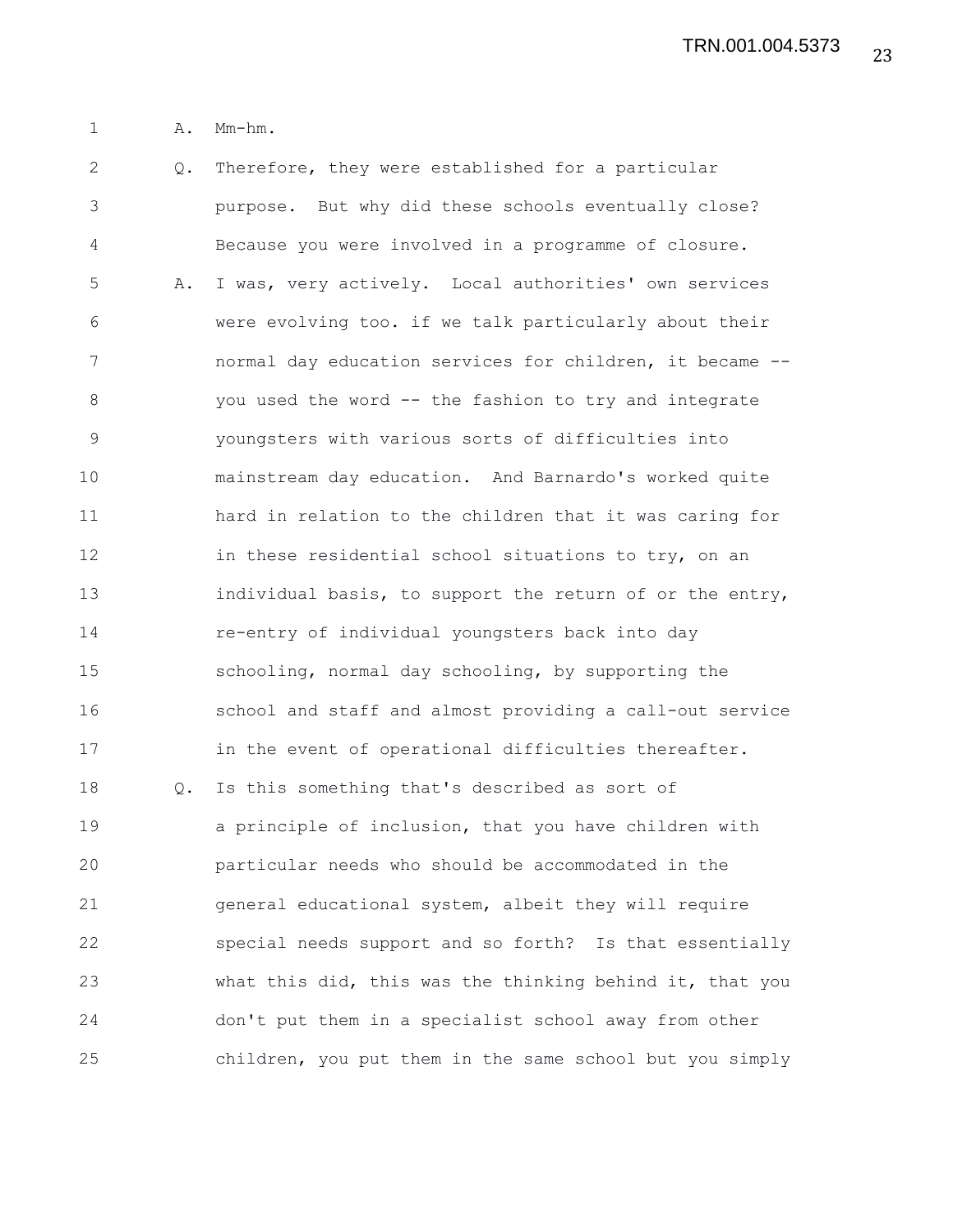24 TRN.001.004.5374

1 provide additional support that is required? 2 A. Well, I have to agree with your choice of words because 3 they came to Barnardo's through a process of exclusion 4 because in a number of instances they had been excluded 5 from a number of schools and there was nowhere left that 6 would give them a chance, sort of thing. Not only was 7 there the chance to reintegrate some of them, some of 8 them easier than others for sure, but in Central Region, 9 for example, we set up an alternative education project, 10 where these youngsters, a group of these youngsters who 11 were being excluded, serially excluded from ordinary 12 school provision, came to a day unit where there were 13 maybe a dozen of them, and were worked with and educated 14 in that day setting, but at the same time there was work 15 going on from that day unit's staff with the excluding 16 school staff to help gently reintegrate them back into 17 that day school setting with support.

18 So if you like, that's trying to turn the tide, if 19 you like, on that sort of group of youngsters. These 20 were mainly demonstration projects. As I said earlier, 21 it was a drop in the ocean.

22 Q. One of the things you were involved in in your time as 23 divisional director was strategically establishing 24 projects that would perhaps be innovative and look at 25 different ways and look at different ways to provide for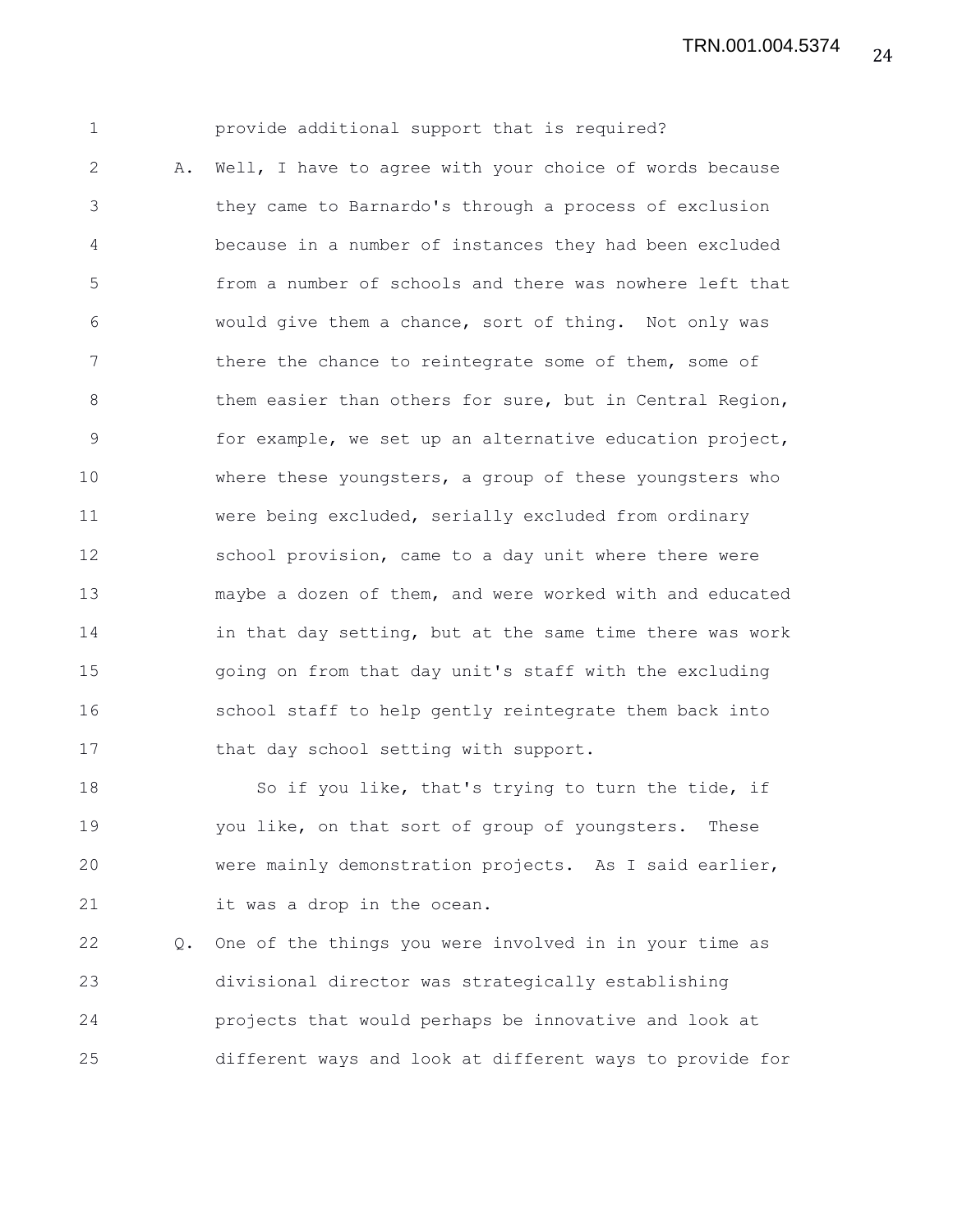| 1            |    | children with complex needs and perhaps take them away   |
|--------------|----|----------------------------------------------------------|
| $\mathbf{2}$ |    | from the traditional form of residential care or even    |
| 3            |    | the group home setting; is that part of what the         |
| 4            |    | strategy was in your time?                               |
| 5            | Α. | Very much so. If I go back to 1991, when I joined        |
| 6            |    | Barnardo's, one of my --                                 |
| 7            | Q. | 1976.                                                    |
| 8            | Α. | Sorry, I beg your pardon. 1991 was when I left,          |
| 9            |    | thank you.                                               |
| 10           |    | When I joined in 1976, a major attraction, not           |
| 11           |    | without some trepidation, was coming from a local        |
| 12           |    | authority where I'd been part of a working party looking |
| 13           |    | at the future of some of the youngsters in residential   |
| 14           |    | care who really shouldn't have been there and should     |
| 15           |    | have been easy to place in substitute families, and      |
| 16           |    | things like that.                                        |
| 17           |    | But the local authority -- Newcastle at that time        |
| 18           |    | had the highest proportion of children in care of any    |
| 19           |    | authority in England. It was overwhelmed with it, with   |
| 20           |    | that challenge, shall we say. And coming to Barnardo's   |
| 21           |    | offered the opportunity to put some of those             |
| 22           |    | recognitions and those ideas into practice. For          |
| 23           |    | example, some of the best thinking, again going back to  |
| 24           |    | the children with what was then known as mental handicap |
| 25           |    | issues and community-based services for them, some of    |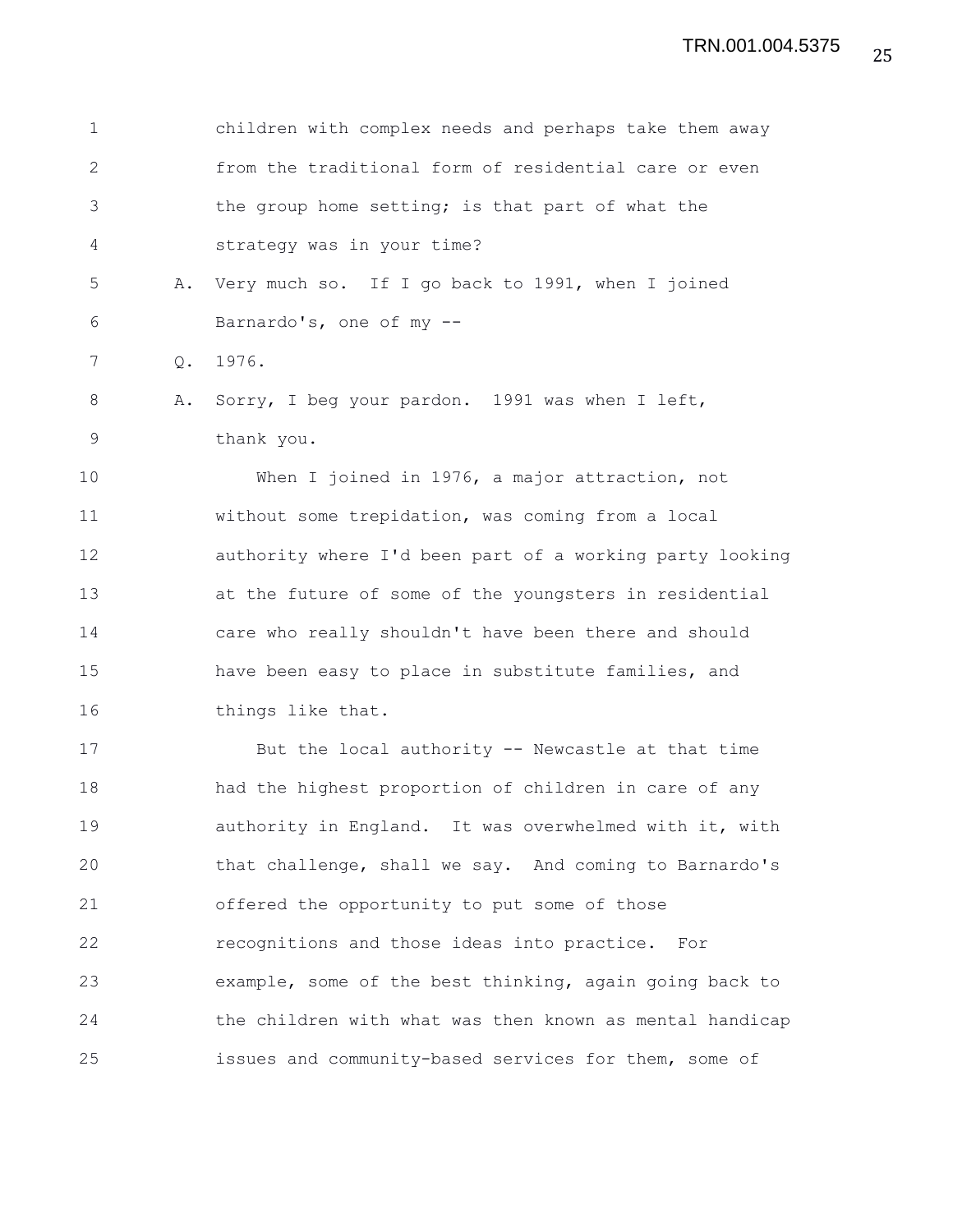1 the best thinking was coming from America and Holland 2 and being able to take those ideas and think about how 3 they could be adapted to get ahead of the game in 4 Scotland in terms of establishing another stepping stone 5 or something of a service and demonstrate it was 6 a real -- it was a challenge but it was also a big 7 privilege.

8 Q. Could I just ask you this also: historically, the 9 large-scale residential establishments such as Aberlour, 10 for example, or Quarriers, my impression from what we've 11 heard of some of the evidence is that historically they 12 would simply be general residential childcare provision 13 without recognising that within the group that they were 14 admitting there were children that had particular needs 15 or special needs or particular difficulties that would 16 be best catered for by some form of specialist 17 provision. When latterly, in your time, were the 18 children that were in care -- did they tend to be 19 more the children in the specialist group than simply 20 children who their parents had separated, historically 21 may have separated, and the father was a breadwinner and 22 so the children were put into care unless the father 23 remarried or if he was widowed or the mother had TB or 24 something? We've heard background stories and accounts 25 of that nature that resulted in children being in care,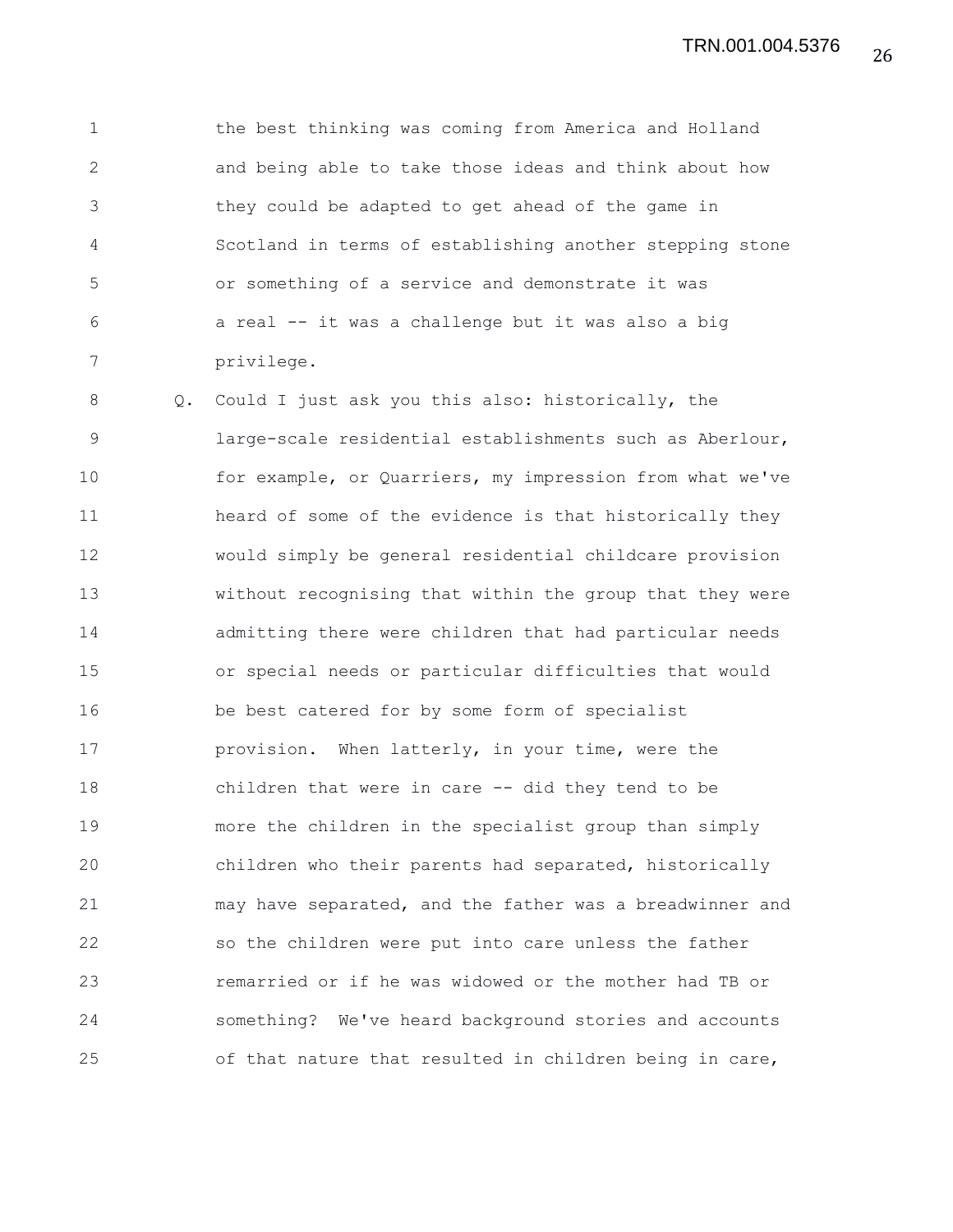1 not because they had any particular circumstances other 2 than the loss of a parent for one reason or another, 3 they were put in care, but there must have been a lot of 4 children who did have emotional and behavioural 5 difficulties and that's why they were taken into care, 6 but was there any recognition of the distinction between 7 the two types historically? Is that something you can 8 comment on?

9 A. If I make my comments specifically to the Barnardo's 10 situation to start, because I could answer it from 11 a number of angles. Barnardo's had its own large 12 children's villages in the past, but they had largely -- 13 they had finished by the time I joined the organisation 14 in 1976.

15 It was certainly not the case in Scotland -- I mean, 16 if I remember the sort of hallmarks of Barnardo's in 17 Scotland when I joined it, leaving out one or two 18 one-offs like a residential school for physically 19 handicapped or whatever, it was mainly noted for working 20 with maladjusted children and their families and that 21 being a combination of specialist residential units of 22 varying sizes with Barnardo's family social workers 23 attached so that you could take a rather more holistic 24 approach to a youngster in his or her own right, but 25 also looking at whether there was a viable family or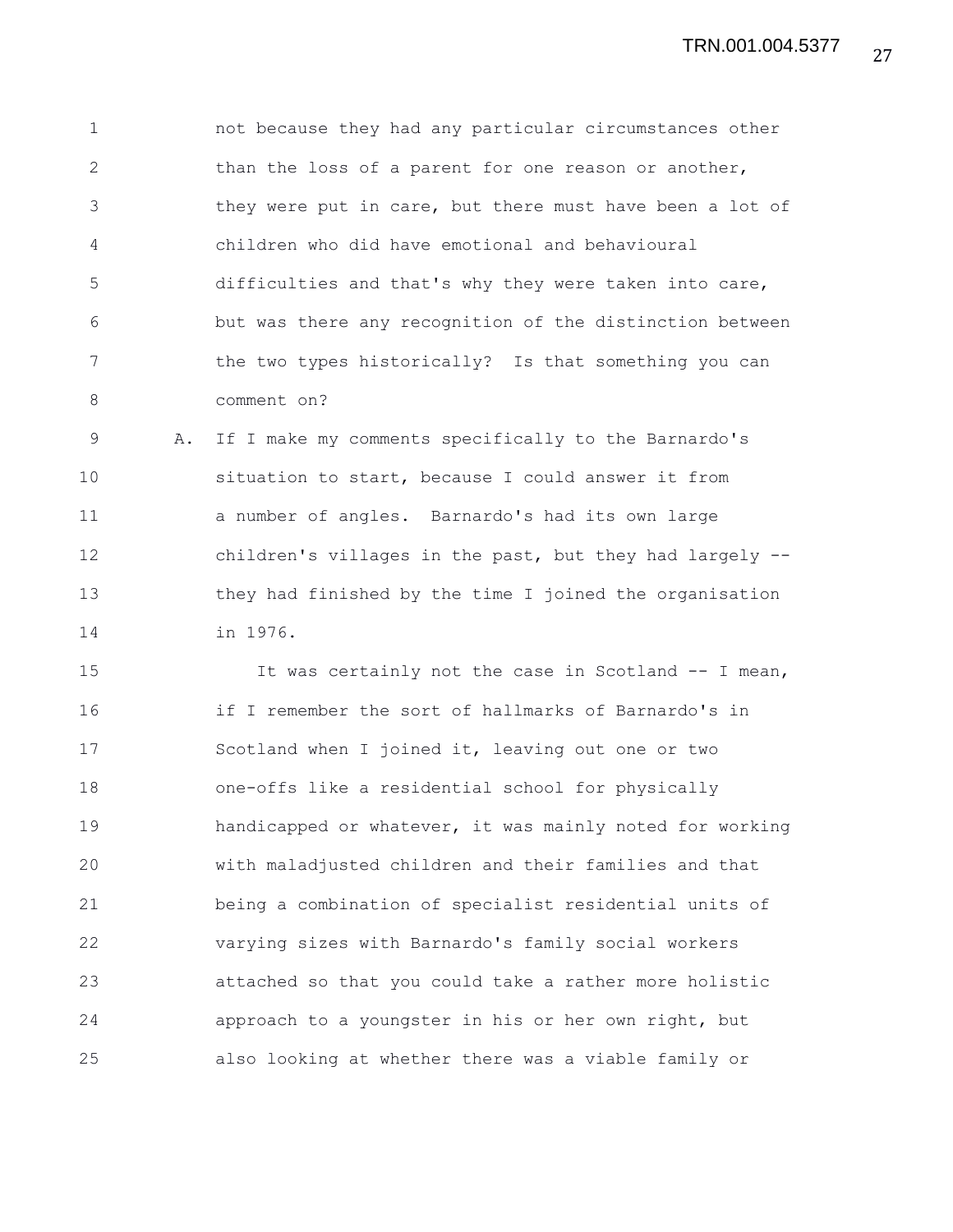1 a family that could be helped to be viable or not and 2 working ahead with that as part of a treatment plan for 3 an individual youngster.

4 On a wider front, that sort of reliance on large 5 institutions, including the village concept, was 6 possibly later in happening, and the local authority was 7 tending to take the shallower end of the bath in terms 8 of children in residential care, and it was only when 9 that population evolved that voluntary organisations 10 were being increasingly asked to take on some of the 11 more difficult youngsters and either had to shape up to 12 do that or vacate the pitch.

13 Q. Were some of the more difficult youngsters, as you put 14 it, the ones being left in the system, but then people 15 like Barnardo's or organisations were providing services 16 that would cater for those children because to some 17 extent the local authority didn't have that provision 18 and found these services of some value to them? 19 A. Judging by the level of referrals that were made to 20 Barnardo's, that would probably be true.

21 Q. What about the other providers? You've said that there 22 would be these specialist services catering for the 23 maladjusted child that, to some extent, Barnardo's was 24 operating both before your time, I think, and during 25 your time. But what was the situation with other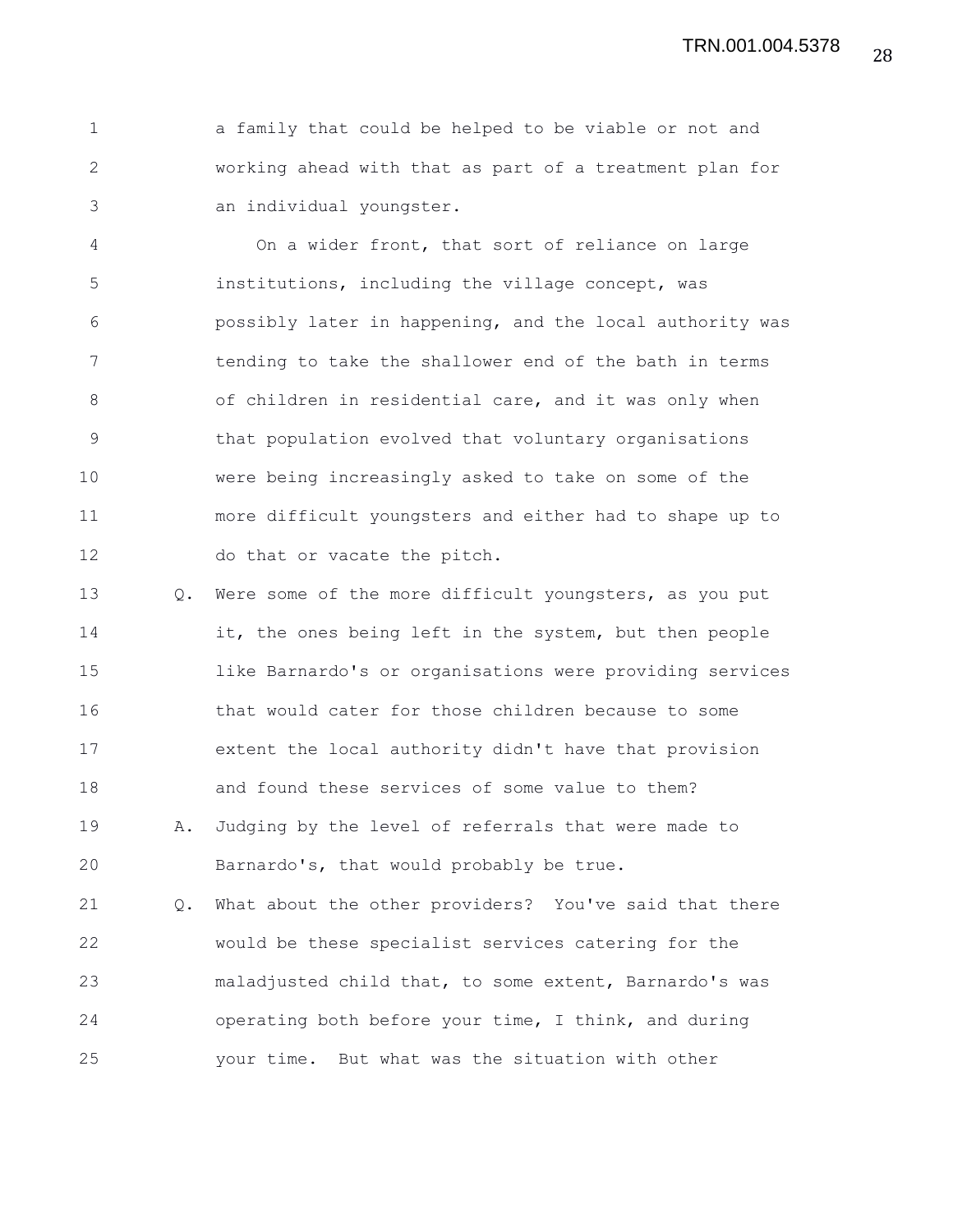| $\mathbf 1$    |    | providers? Are you able to say whether they were as      |
|----------------|----|----------------------------------------------------------|
| $\overline{2}$ |    | focused or as specialist as Barnardo's or were they      |
| 3              |    | playing catch-up?                                        |
| 4              |    | (Pause)                                                  |
| 5              |    | You may not feel able to comment, but if you can --      |
| 6              | Α. | I'm thinking -- because don't forget I was quite new on  |
| 7              |    | the pitch at that time in Scotland and in Barnardo's.    |
| 8              |    | I also quite quickly got to know the heads of three or   |
| 9              |    | four other major voluntary sector residential care       |
| 10             |    | providers for children in Scotland and I think it's fair |
| 11             |    | to say that there was a difference between getting ahead |
| 12             |    | of the tide that was coming your way, or even            |
| 13             |    | recognising the change that was happening, or feeling    |
| 14             |    | that you'd done a cracking job in the past and --        |
| 15             | Q. | Why change?                                              |
| 16             | Α. | Why change, thank you, yes. And without attributing      |
| 17             |    | that to specific organisations, I think I was conscious  |
| 18             |    | that, again, it was -- Barnardo's had chosen to try and  |
| 19             |    | contribute to the development of good childcare practice |
| 20             |    | in Scotland through things that were sometimes           |
| 21             |    | pioneering and not without their risk. There was no      |
| 22             |    | quarantee.                                               |
| 23             | Q. | I think it was said by one witness, Mr Robinson,         |
| 24             |    | Phil Robinson, who you'll know quite well, that when he  |
| 25             |    | joined Quarriers, for example, that he felt that at      |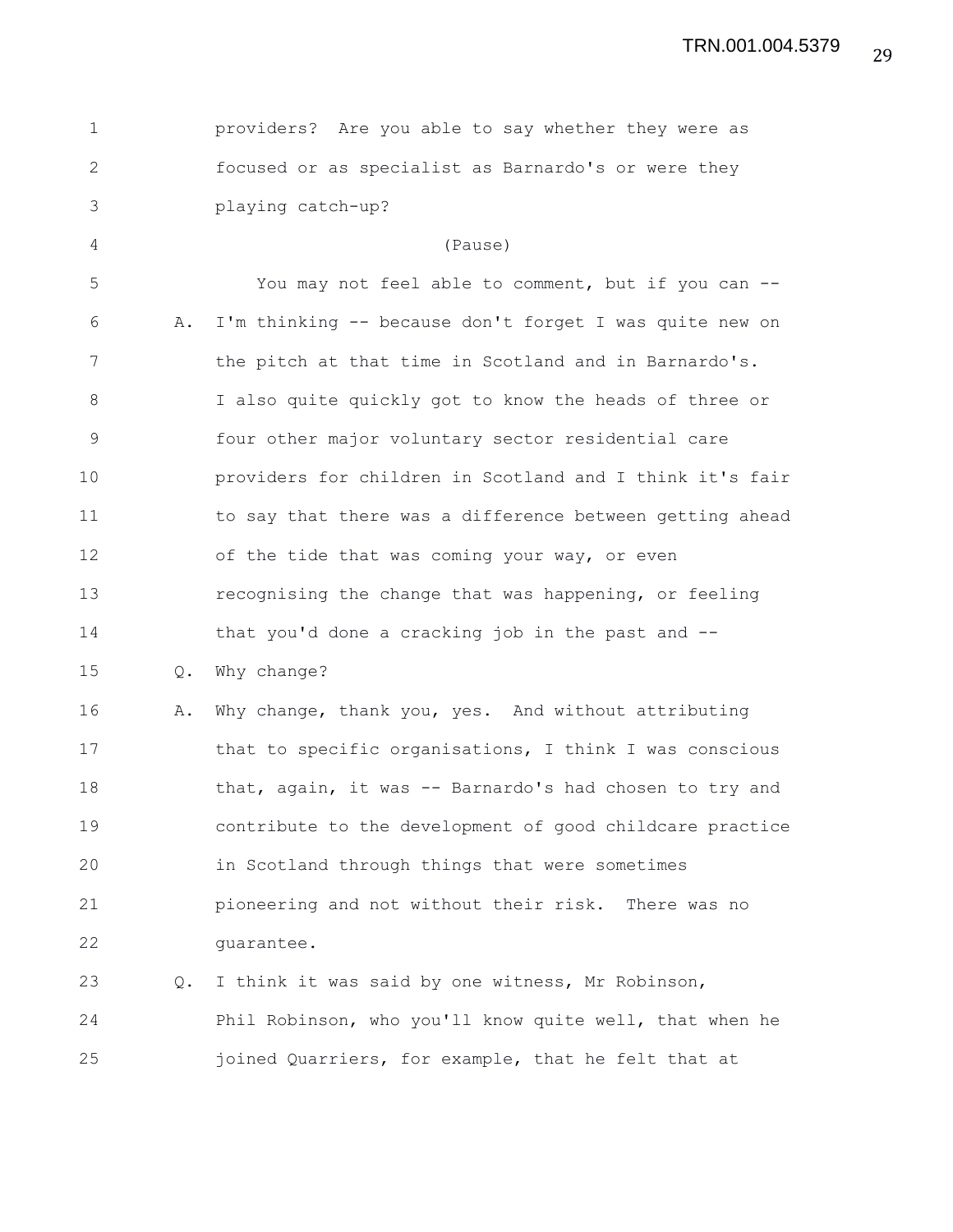1 least some of those that had been in charge before, who 2 knew the large-scale traditional concept, found it 3 difficult to believe that they no longer had a place in 4 childcare provision and indeed were, as he put it at one 5 point, burying their head in the sand and they couldn't 6 recognise that those days were gone and wouldn't be 7 coming back and they almost thought that, well, they'll 8 come back into fashion so let's stick with what we have. 9 Now, I don't know whether that sense came across to 10 you in your early days in Scotland and thereafter or 11 not. Did it? 12 A. Very much so. It wasn't just former members of staff 13 who had been part of a concept that had started in the

14 Victorian era and had had a long and, for them, happy 15 life. It was very much there in the Quarriers -- not 16 all, but the majority of trustees of Quarriers as well 17 on the Quarriers council, which was part of the 18 challenge that I inherited to try and ... Because 19 coming in as somebody who was expected to sprinkle magic 20 dust and make it all better, sort of thing, when you 21 knew that in some respects the only way to have a future 22 involved some really quite painful surgery and radical 23 pruning and change and so on, it was very difficult as 24 a chief executive to be able to make a great deal of 25 progress, if any, on that if you didn't have -- have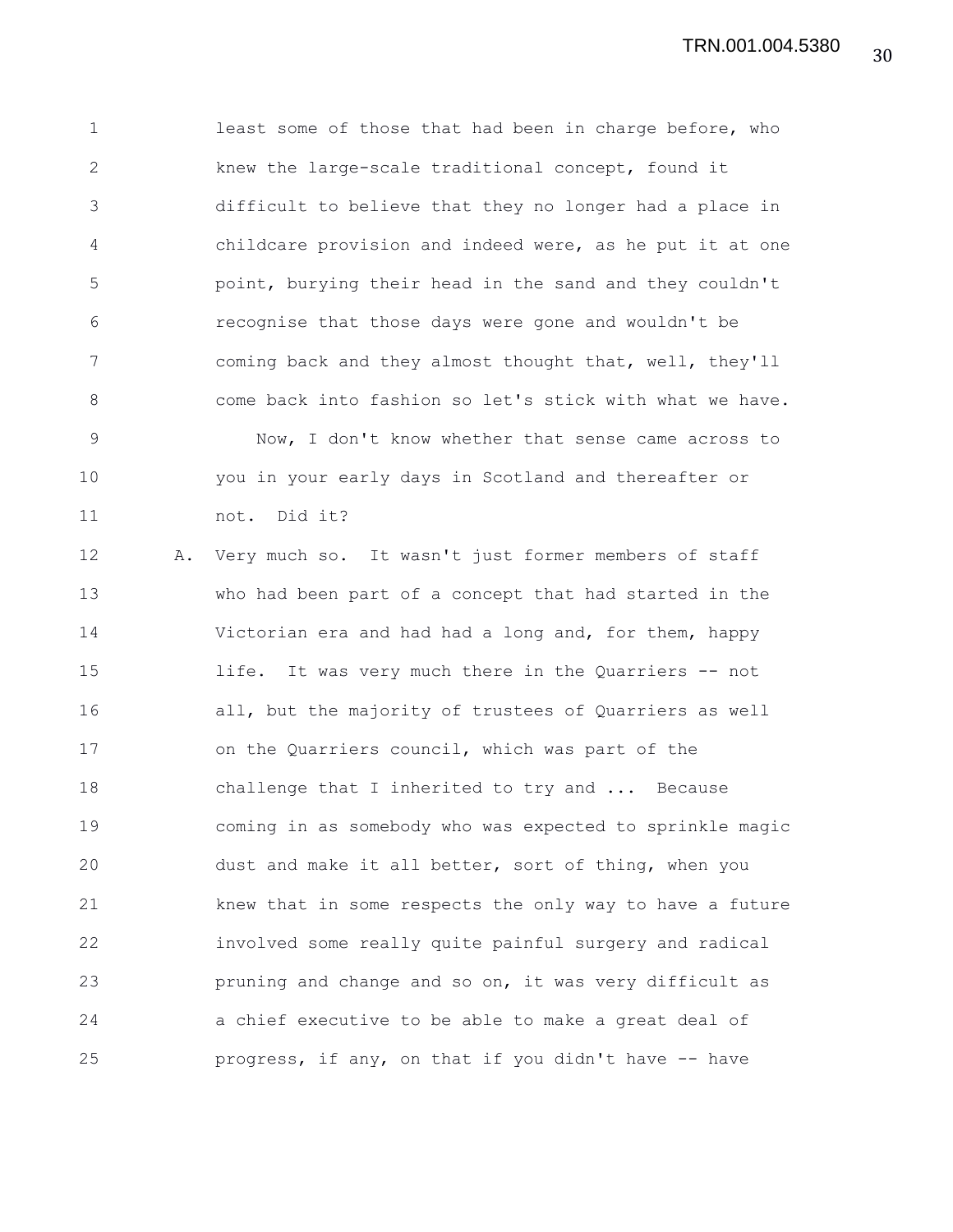1 a board of trustees, whether they trusted you or not, 2 who were fighting against that because they thought: it 3 was grand here 10 minutes ago, what's this, what's the 4 heck's happening?

5 LADY SMITH: John, a few minutes ago, when you were talking 6 about part of Barnardo's work with what were then called 7 maladjusted children being to look at whether or not 8 there was a viable family that the child could be helped 9 to reengage with, you referred to working with that as 10 part of a treatment plan. Were you referring to 11 Barnardo's devising its own individual plans for 12 children or are we talking about the sort of care plan, 13 for example, that we became familiar with as an aspect 14 of Children's Hearing work for children? Do you see 15 what I mean, the concept of a specific plan per child? 16 Is this something Barnardo's did off their own bat? 17 A. The local authority, in referring a child to Barnardo's, 18 let's say a child with maladjustment, would often refer 19 the whole situation to Barnardo's, not just for 20 residential childcare but because there was the 21 potential to do any recuperative or restorative family 22 work as well because there were either one or two family 23 social workers, Barnardo's family social workers 24 attached to the residential setting.

25 So let's say every six months if there was a sort of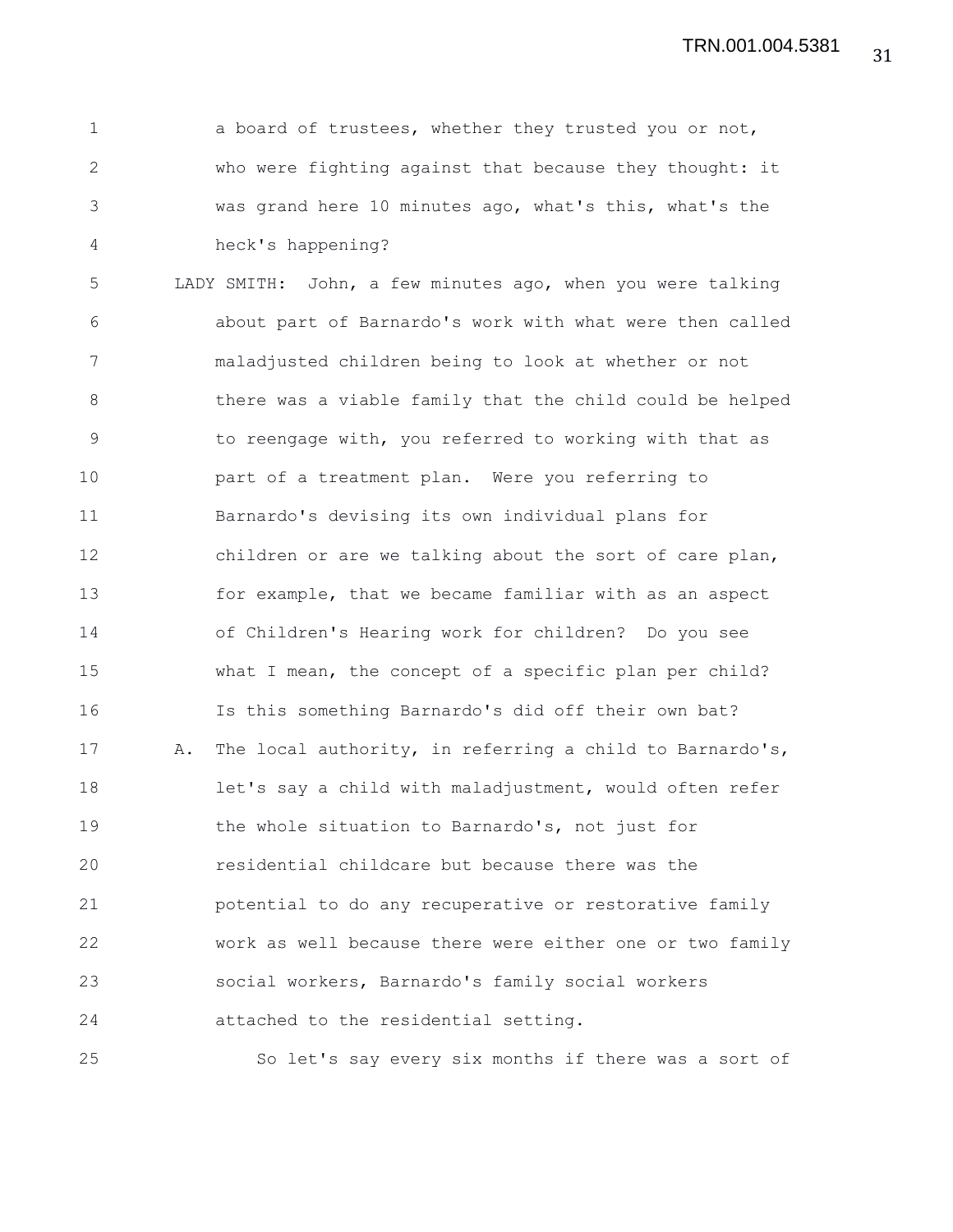1 normal case review or review of the treatment plan or 2 whatever it was called -- 3 LADY SMITH: So that would be a review between Barnardo's 4 and the local authority? 5 A. Yes, but it would mean the involvement of a local 6 authority social worker or senior social worker as them 7 fulfilling their primary responsibility but without -- 8 how can I put this? -- having to be guided by 9 a childcare staff and family social worker who knew 10 intimately and could present a very reasonable case or 11 picture of progress being made by a child, the 12 up-to-date situation with the family if anything had 13 changed there, and what they were proposing as the next 14 steps in helping a child develop their talents or grow 15 or move or whatever. 16 So it wasn't a rubber-stamping, but it was an 17 involvement that was the primary partner not being 18 in the strongest position so that the treatment plans 19 were largely shaped by the Barnardo's end of the 20 partnership. 21 LADY SMITH: That would make sense because they were the 22 ones that were directly involved with the child on 23 a day-to-day basis. 24 A. It would make sense and I think as long as there was 25 trust in the professional competence of the caring agent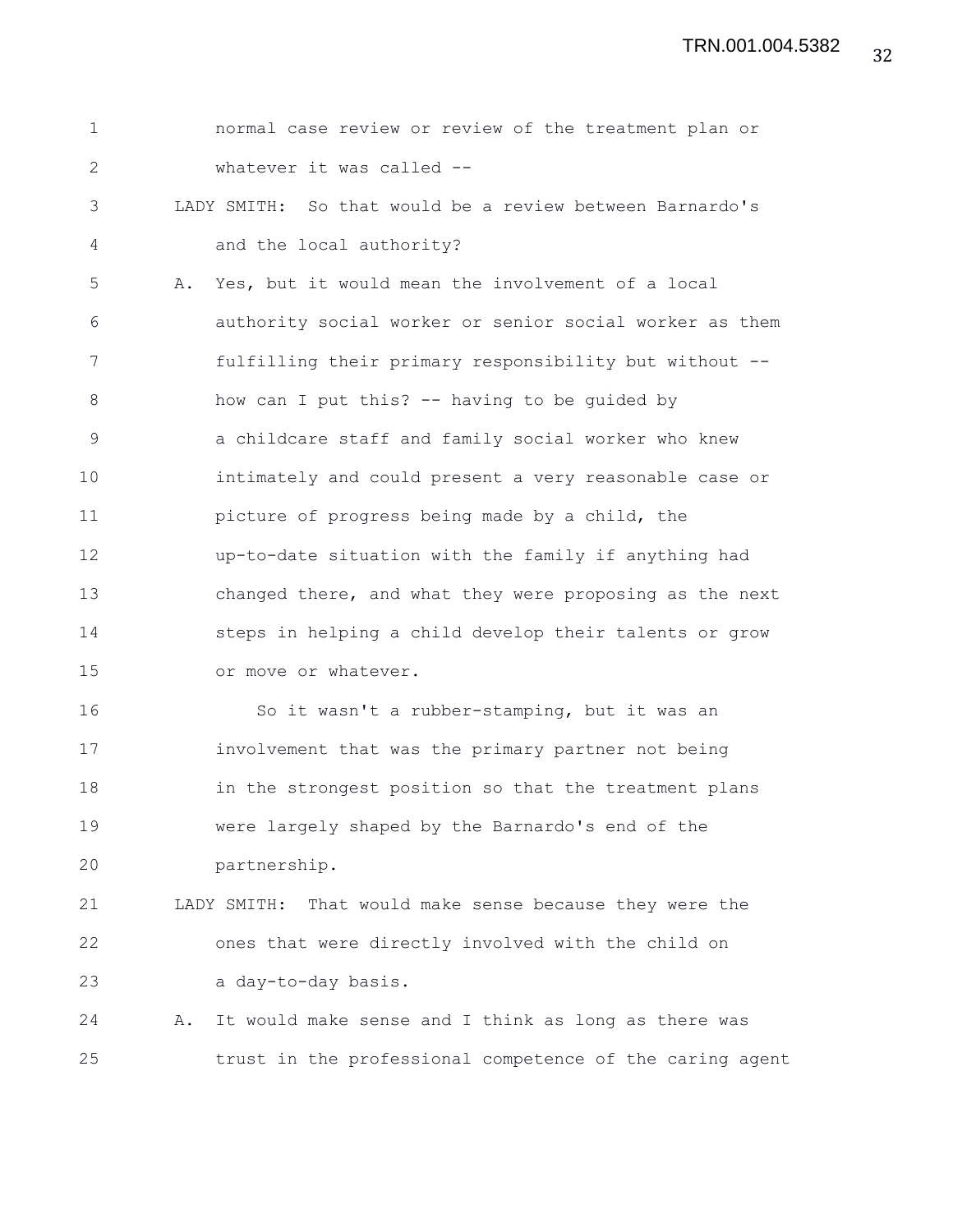33 TRN.001.004.5383

| $\mathbf 1$  | from the local authority, that was not interfered with     |
|--------------|------------------------------------------------------------|
| $\mathbf{2}$ | or countermanded, or whatever the right phrase is.         |
| 3            | LADY SMITH: Thank you. That's very helpful.                |
| 4            | Apart from anything else you seem to be describing         |
| 5            | a situation where the local authority social worker        |
| 6            | wasn't marching in and just directing Barnardo's what      |
| 7            | they had to do, but there was good professional            |
| 8            | interaction. Is that what you're trying to explain?        |
| 9            | Certainly I would readily agree to the first part of<br>Α. |
| 10           | what you've just said. Also involved in these              |
| 11           | six-monthly case reviews would be the local teacher for    |
| 12           | the child from their class. If there was a local           |
| 13           | authority psychologist or sometimes a psychiatrist         |
| 14           | involved from the health side of things, they would be     |
| 15           | involved there, or at the very least if it wasn't          |
| 16           | a critical situation, there would be a report from them    |
| 17           | which would be shared at the meeting.                      |
| 18           | Thank you, that's very helpful.<br>LADY SMITH:             |
| 19           | Mr Peoples.                                                |
| 20           | MR PEOPLES: Can I just be clear about something? We talk   |
| 21           | about large-scale residential provision and we've          |
| 22           | discussed this morning very large scale, such as           |
| 23           | Aberlour Orphanage would be an example,                    |
| 24           | Quarrier's Village would be an example, then we've also    |
| 25           | discussed group homes, which would be large buildings      |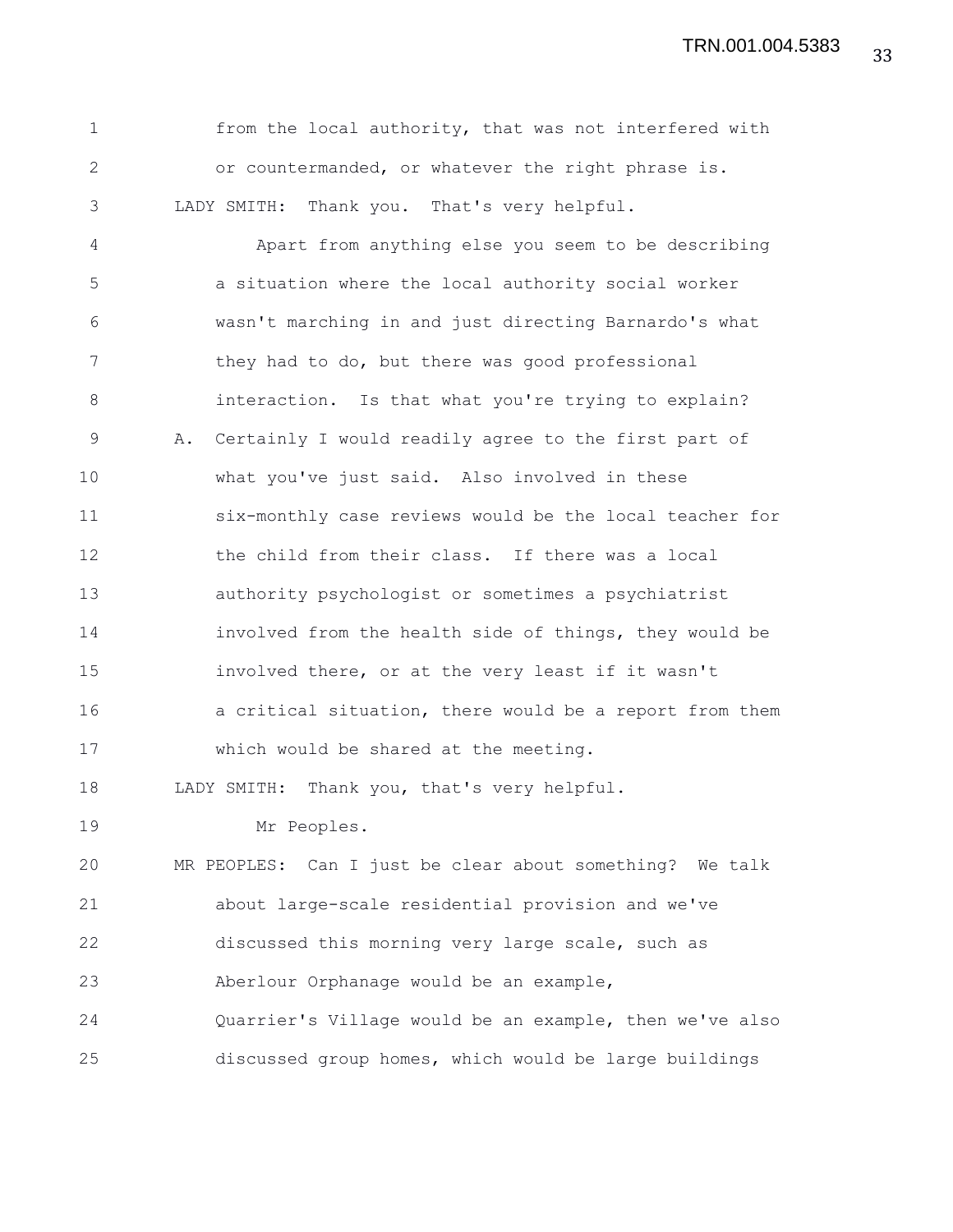1 with a significant number of children, but not on the 2 same scale as the orphanage or as Quarrier's Village, 3 because we've heard of the numbers historically that 4 were accommodated there.

5 So far as Barnardo's was concerned, and looking 6 purely at the Scottish position, my understanding 7 is that they really came to Scotland during the war and 8 they had their evacuation centres, which were catering 9 for children who were brought from south of the border. 10 A. Yes.

11 Q. And then, subsequent to the war, some of these places 12 and others were established, but albeit on a much 13 smaller scale than places like the orphanage and 14 Quarrier's Village for housing children and were used as 15 children's homes or perhaps subsequently residential 16 schools.

17 A. Yes.

18 Q. Would that be a distinction between the models, the 19 Barnardo's model, even with group homes, was never on 20 the same scale in Scotland as, say, the orphanage at 21 Aberlour or the village at Bridge of Weir? There was 22 never anything equivalent in Scotland, was there? 23 Can you tell me if there was?

24 A. There was never anything equivalent in Scotland, and if 25 I can speak with the authority of somebody who was 2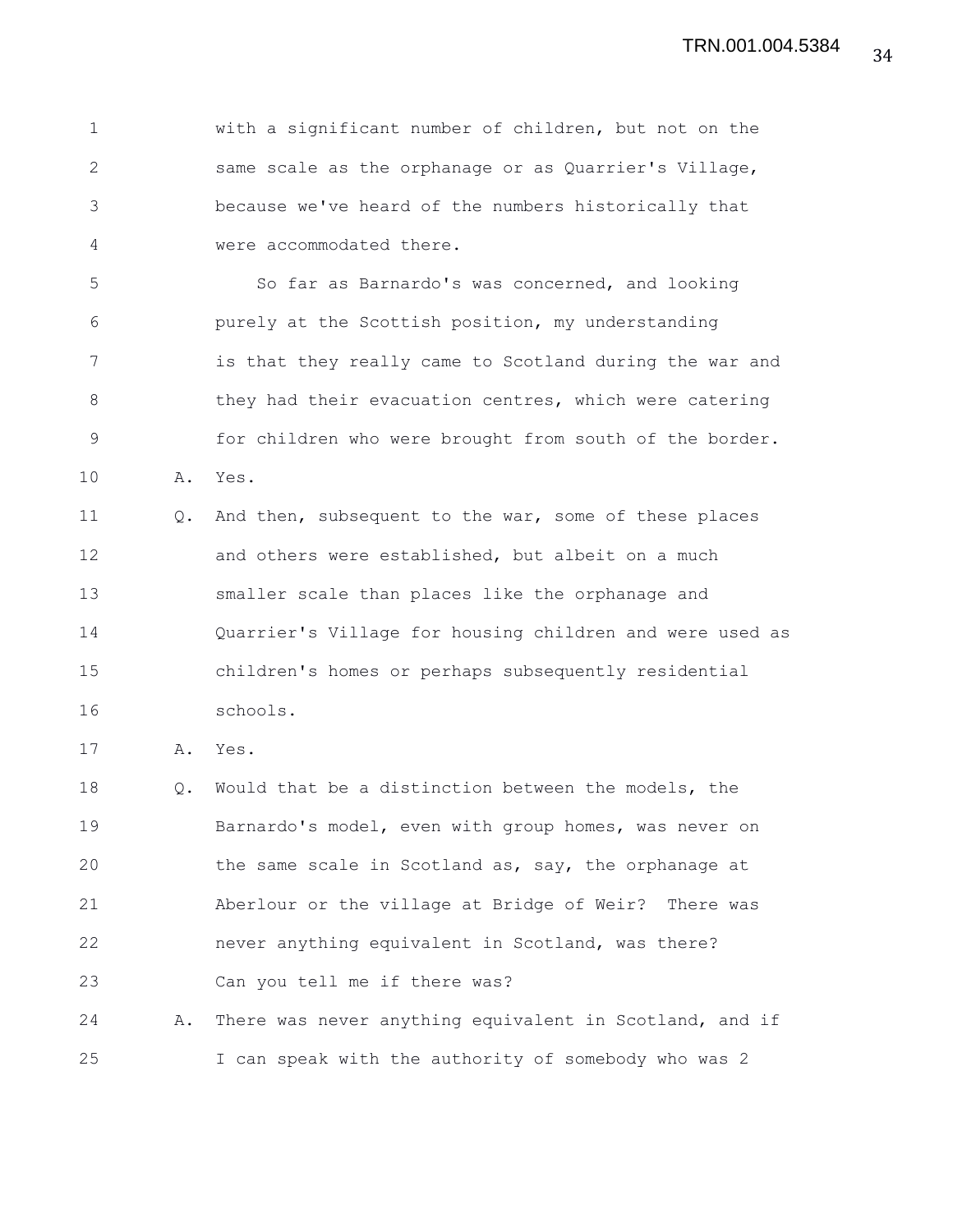1 at the time when that process started in Scotland, 2 that's broadly my understanding of how it came to be. 3 Q. But there was an equivalent in England because I think 4 we heard from other evidence, probably Mr Robinson, but 5 I could stand corrected on that, that in England 6 Barnardo's ran what might be called a village concept at 7 a place called Barkingside. 8 A. Yes. 9 Q. But at some point there was a recognition that perhaps 10 that model was past its sell by date and that 11 Barkingside changed its approach to become a different 12 model, which was taking in different activities, 13 different employments, moving away from a lot of 14 children in one place. Was that what Barkingside did, 15 they changed its concept? 16 A. That process of dismantling the village, as it 17 originally was, was already very well underway, if not 18 probably two thirds through when I joined Barnardo's in 19 1976. Although I don't have detailed knowledge, I know 20 there was the sort of idea about helping dissipate the 21 village, which was in a heavy urban area, so that the 22 community could come into the village as well as there 23 being some specialist needs catered for in units that 24 then were part of the wider community but were the 25 original building, one or two of the original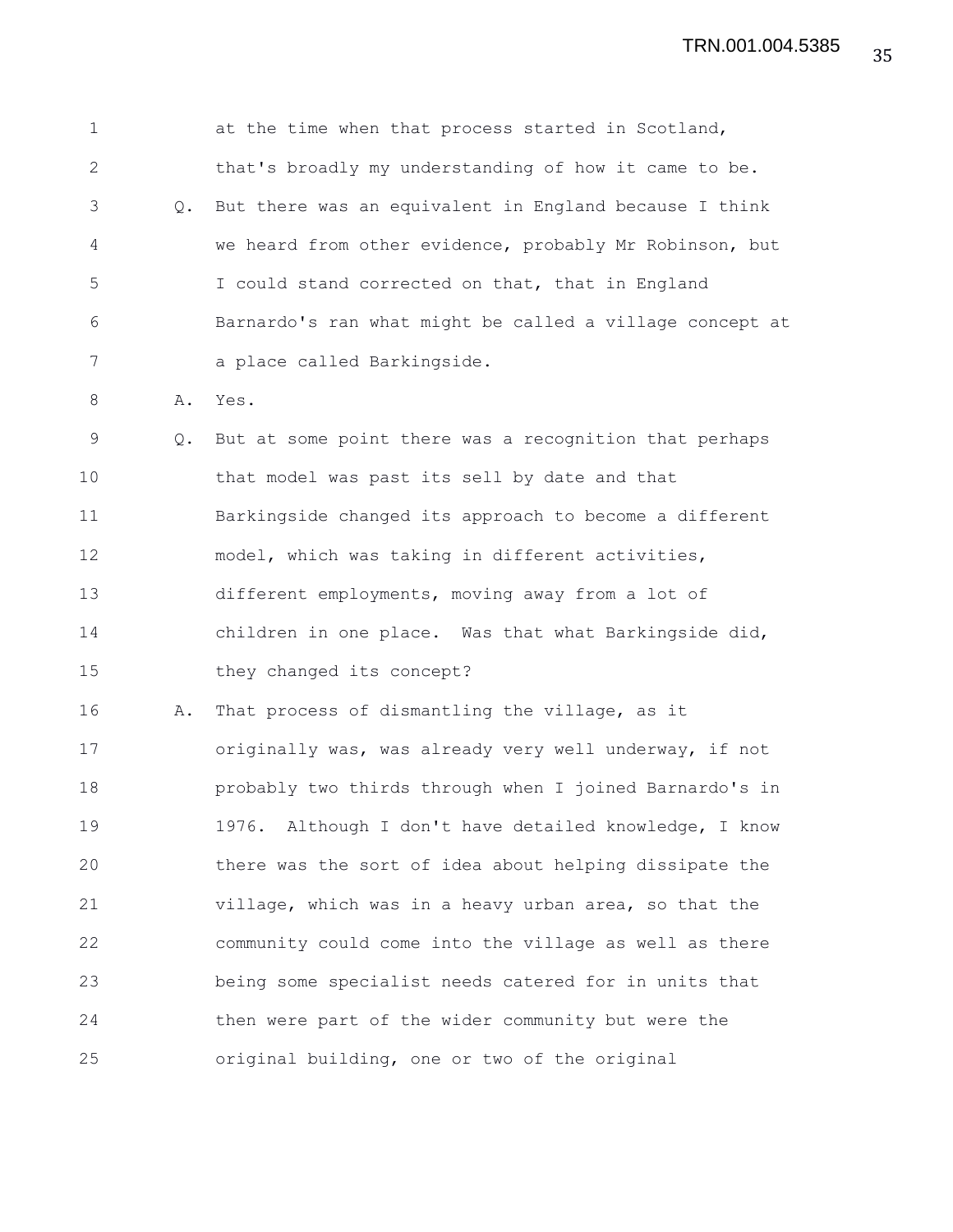1 buildings --

2 Q. To some extent did Quarrier's Village, by the time that 3 Mr Robinson and yourself became involved, was it moving 4 towards a not dissimilar model to Barkingside, to sell 5 off properties, create other activity and industry and 6 employment in the village itself to make it more broadly 7 based, less closed, in terms of being a community for 8 simply children in a closed environment? Was that 9 modelled to some extent on the Barkingside approach? 10 A. I think that had probably well started to happen in the 11 1980s, judging by the fact that -- I'm trying to think 12 back. I think there were only two of the former family 13 group home units on the site which were probably still 14 being used for childcare purposes. 15 Q. I think Mr Robinson said when he joined in 1992 or 16 thereabouts -- when he joined Quarriers there were only 17 two cottages operational for childcare services, and 18 quite specialist provision by that stage under special 19 arrangements with the local authority. 20 A. Yes. 21 Q. That's your understanding too? 22 A. Yes. 23 Q. Can I also ask you this: there was a move away or 24 a movement against large scale residential provision. 25 I think Mr Robinson rather vividly described it as that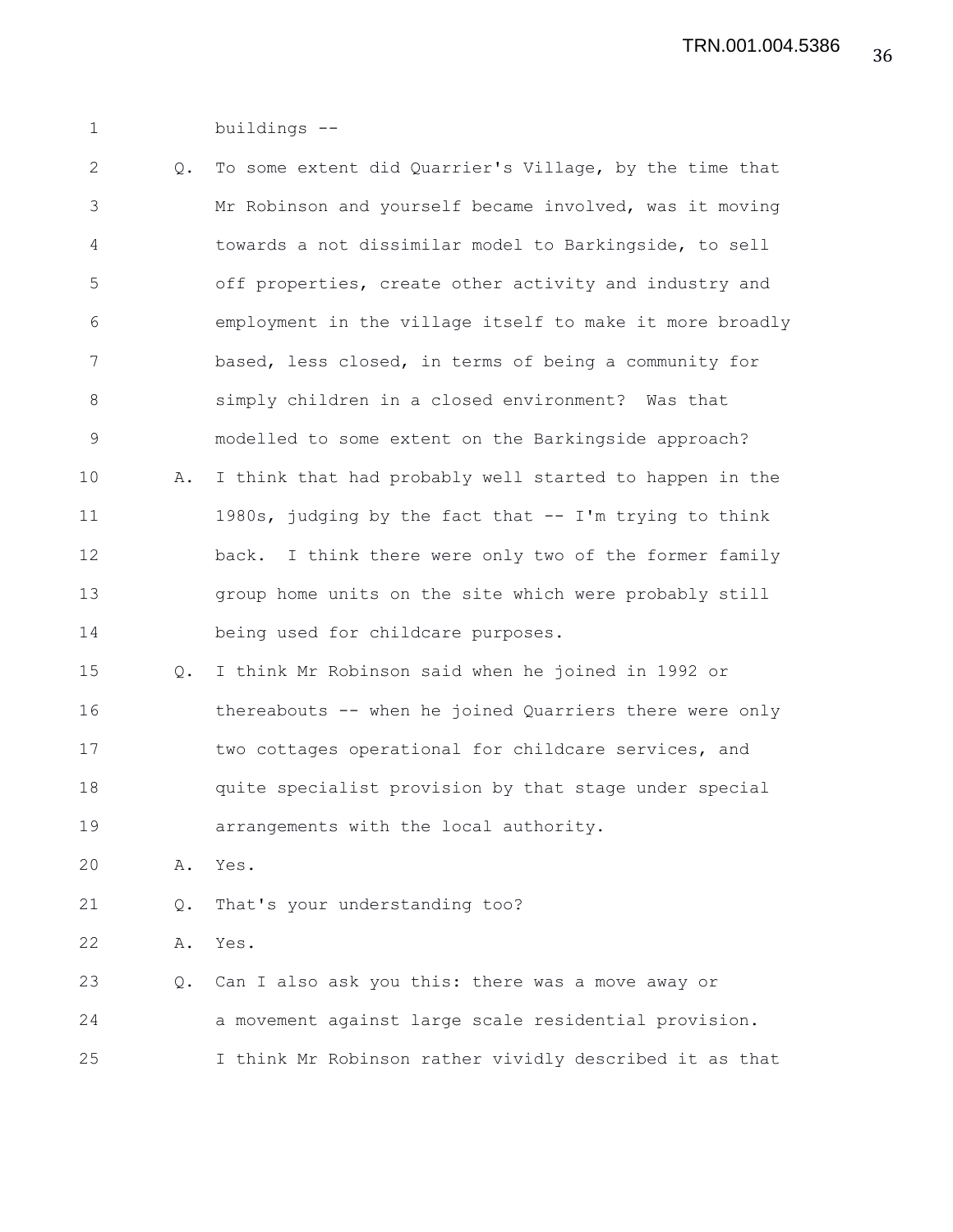1 by the 1980s, or late 1980s, large-scale residential 2 provision was seen as toxic, I think one was word he 3 used. Whether that's a proper description or not, the 4 fact is that there was a movement away from that type of 5 provision and therefore organisations had to change or 6 perhaps go out of business, as it were, and Quarriers 7 did change and Barnardo's, I think you've told us, had 8 changed before then in some respects to recognise that 9 trend.

10 Can I ask you this, though: this change in thinking 11 about the merits of large-scale residential provision, 12 was that in any way influenced by some view that 13 children were safer or more protected in a smaller group 14 home setting than in a large residential institution? 15 Can you think whether that was in any way part of the 16 underlying thinking or do you think that wasn't 17 addressed or considered?

18 A. I don't know that I can answer that. I could make some 19 assumptions but I don't know if they've got any validity 20 whatsoever.

21 Q. I'd welcome your thoughts.

22 A. I'm trying to -- if you remember, I came through 23 Newcastle, which already was built to family group homes 24 and had a lot of them and they were spreading youngsters 25 all round the north-east and even down into North Wales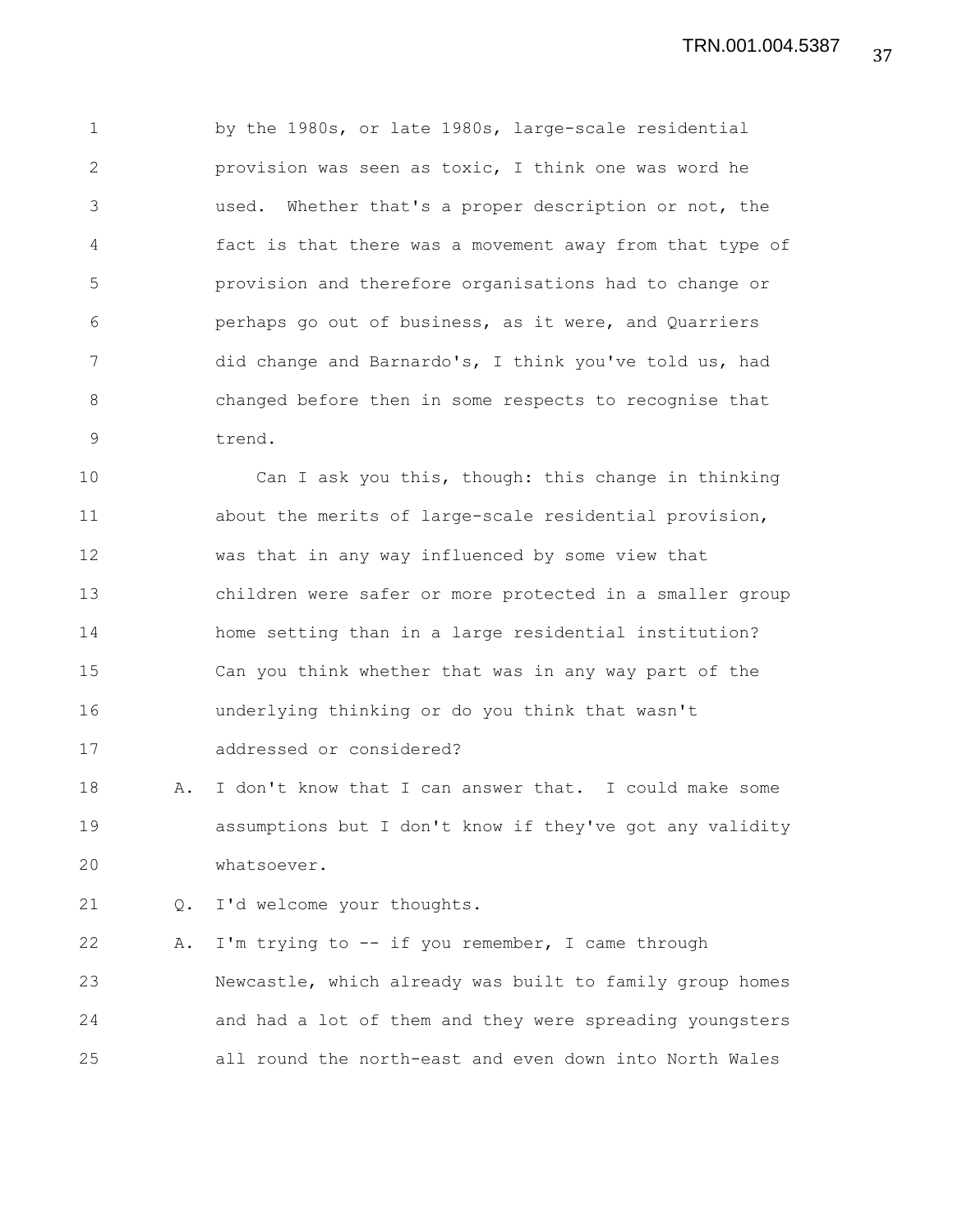38 TRN.001.004.5388

1 at that time, just because of the sheer volume of 2 children who were in care. I came to Barnardo's because 3 it was contributing to the development of childcare, not 4 just -- I saw it was really interested in a pioneering 5 role, being a privilege that could be available to 6 a voluntary organisation if it earned it. And that 7 prospect I found exciting, particularly because I'd 8 finished up with some fairly rudimentary ideas based on 9 my Newcastle experience, but without the chance, the 10 encouragement or support to put them into practice. 11 I remember something as simple as trying to get the 12 Social Services Department to look at rather more 13 hard-to-place children than were currently the blue-eyed 14 4-year-old, et cetera, et cetera children. 15 LADY SMITH: When you say "privilege", are you talking about 16 the privilege that a voluntary organisation has to 17 formulate its own policy and drive it in a way that, if 18 you're working for a local authority, those same 19 freedoms may not be there? 20 A. Very much so. It's there in potential for any voluntary 21 organisation to decide what its role and contribution is 22 going to be, limited by all sorts of factors, not least

23 available funding, its own available funding. It's not 24 just a handmaiden of a local authority to be used as 25 part of a ... I don't know.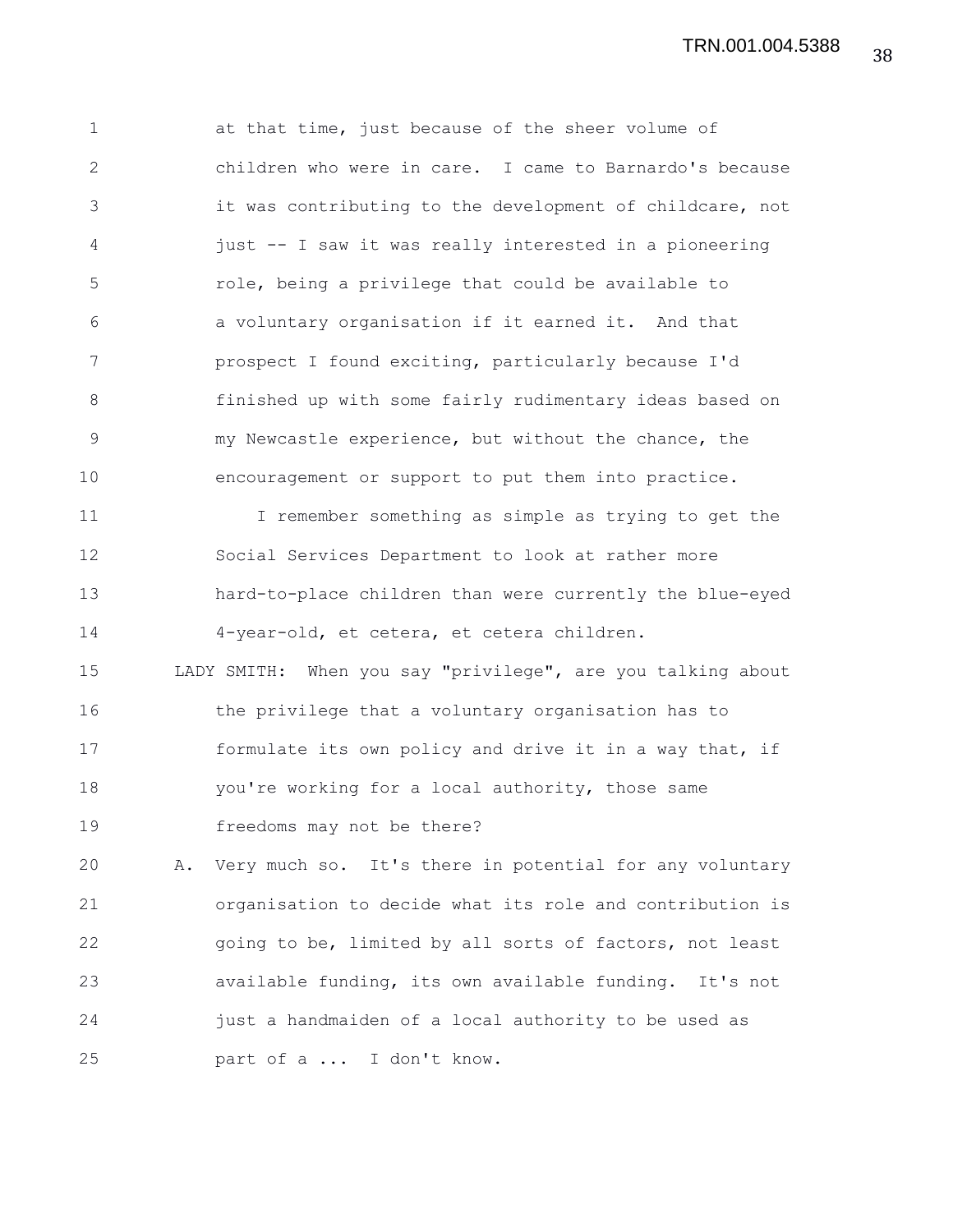1 I think a voluntary organisation and ones that are 2 set up can spot or can decide for themselves that there 3 is an issue or a need to be tackled that's an 4 outstanding one, either at the time or in a particular 5 area or whatever, and to address the challenge of that 6 challenge and garner the sort of funding and expertise 7 and resourcing that it needs to do that. And even if it 8 has to set off doing that without any statutory 9 financial support or recognition, in theory and in 10 practice it's possible to earn a recognition that might 11 be, albeit grudging -- it can become a valued part of 12 the services that are thereafter available to a local 13 authority and supported. That's how children's hospices 14 in Scotland started, for example.

15 LADY SMITH: Yes.

16 MR PEOPLES: Can I perhaps explore again this question of 17 why traditional large-scale homes fell out of fashion. 18 Can I put to you this point. The point I'm really 19 trying to get to is that if one was making the case for 20 group homes as a better model than a large-scale home -- 21 and I don't know if this was the way the case was put -- 22 it's possible that people putting forward justifications 23 for this move would say -- for example, one reason might 24 be that children would achieve a better outcome because 25 of the respective merits and demerits of each model, or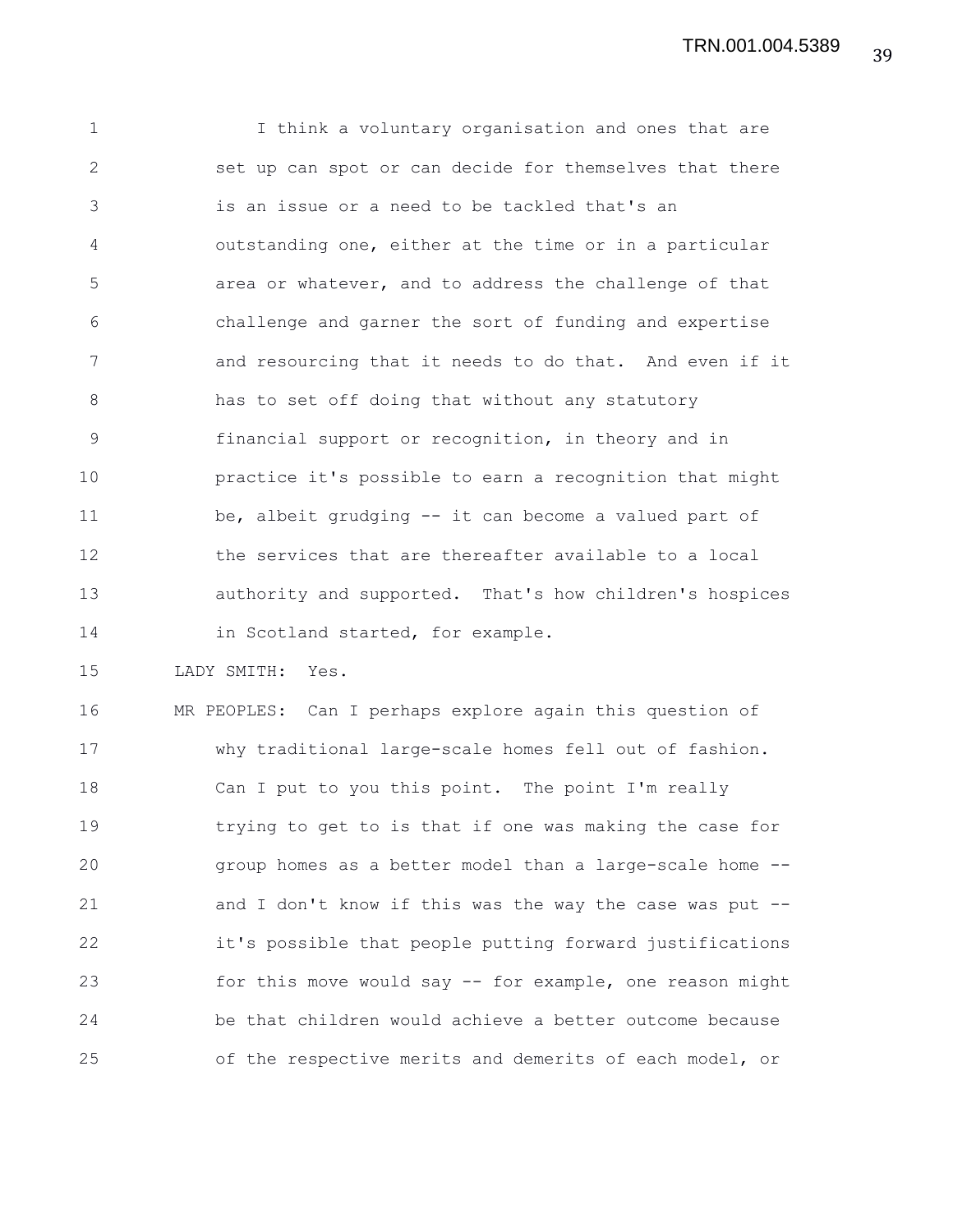1 they might say that the children might be safer in 2 a group home than a large home or vice versa, or they 3 might say that you move to that because the 4 organisation's got a better chance of survival because 5 you have to be in tune with what local authorities want, 6 because they're really the paymasters, or it might be 7 some other reason.

8 What I'm trying to get at, if you're able to help 9 me, is whether any of these reasons were being put 10 forward at a time when the large-scale homes were 11 falling out of fashion, the group homes were in vogue 12 and if so, to some extent, was safety a consideration or 13 protection, better protection, a consideration? I'm not 14 sure whether you're able to answer that or whether you 15 can say that these sorts of justifications or any of 16 them were being advanced as the argument.

17 Because if I was one of these people that was 18 running the large-scale institutions as a member of 19 their board and I said to you, "Well, John, why are you 20 telling me that I should close the orphanage and move to 21 a group home? What is the reason or what are the 22 reasons?" I'm just wondering whether there was any 23 articulation of reasons and if safety was a factor 24 in that process.

25 You lived through some of these changes, so I'm just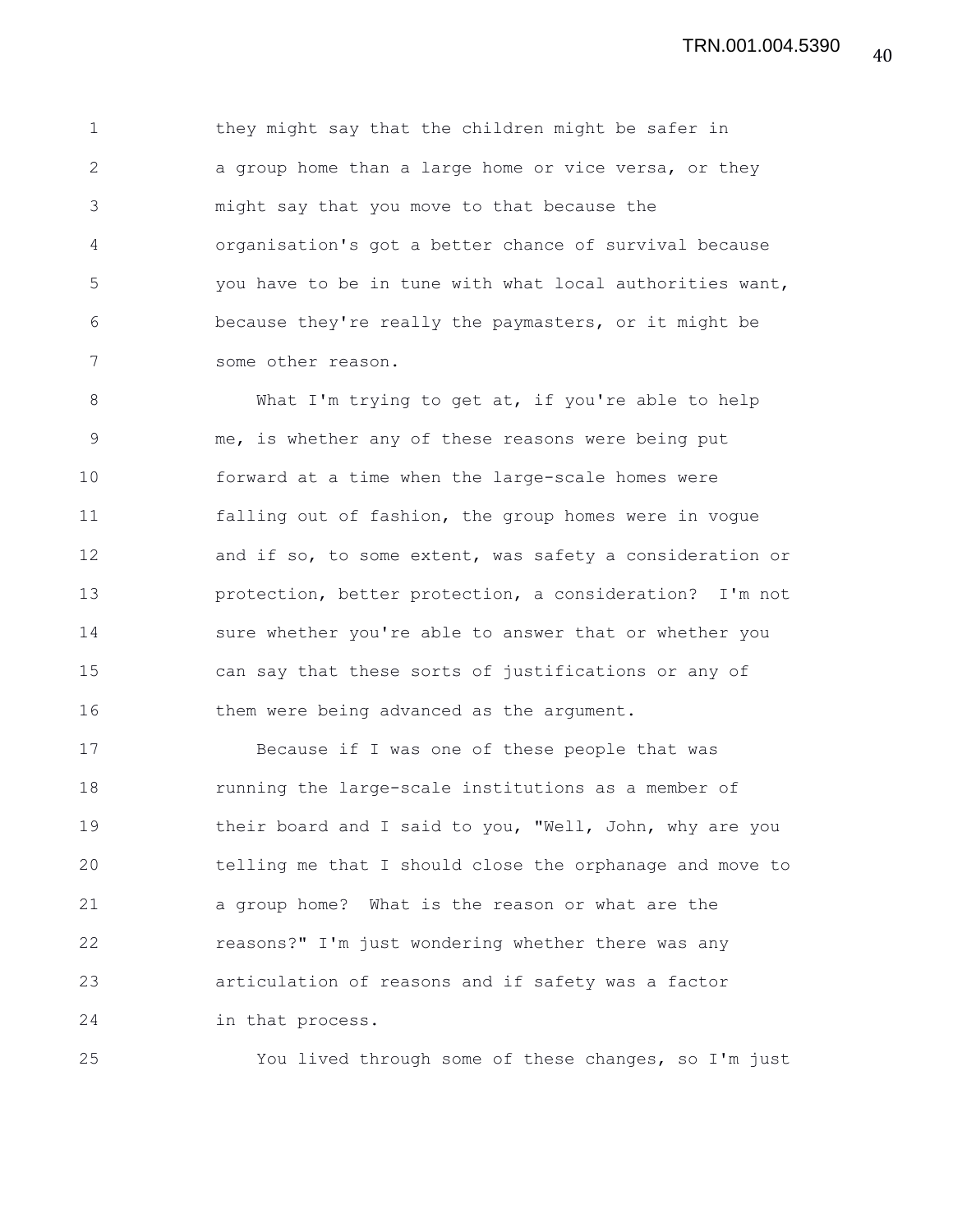```
1 wondering whether these reasons or any of them were
2 prominent.
```
3 A. None of the various reasons -- I'm sorry, Jim, this is 4 not a helpful answer to shine a light to the one true 5 facts of the thing. None of the reasons you've just 6 suggested come as a surprise and were quite possibly, 7 depending on the particular setting or organisation, 8 uppermost. I would also say -- I mean, I only saw 9 Barkingside in Barnardo's and the Bridge of Weir village 10 for Quarriers after the tide had gone out on them, so to 11 speak.

12 But talking to some of the previous staff from both 13 settings, they were like a campus federation of family 14 group homes. The fact was they weren't in the 15 community, though, as isolated family group homes, which 16 the Newcastle ones were -- I mean, they were ordinary, 17 maybe two council houses in a terrace knocked together 18 in one family group home with a dozen or 15 youngsters 19 in, that sort of thing, and four staff or something like 20 that there.

21 So where there was a village, the village would 22 develop its own social programme, activities programme, 23 school perhaps, church in Quarriers' case, and it would 24 be an enclosed life rather than a life where you went to 25 the local school from a family group home, you played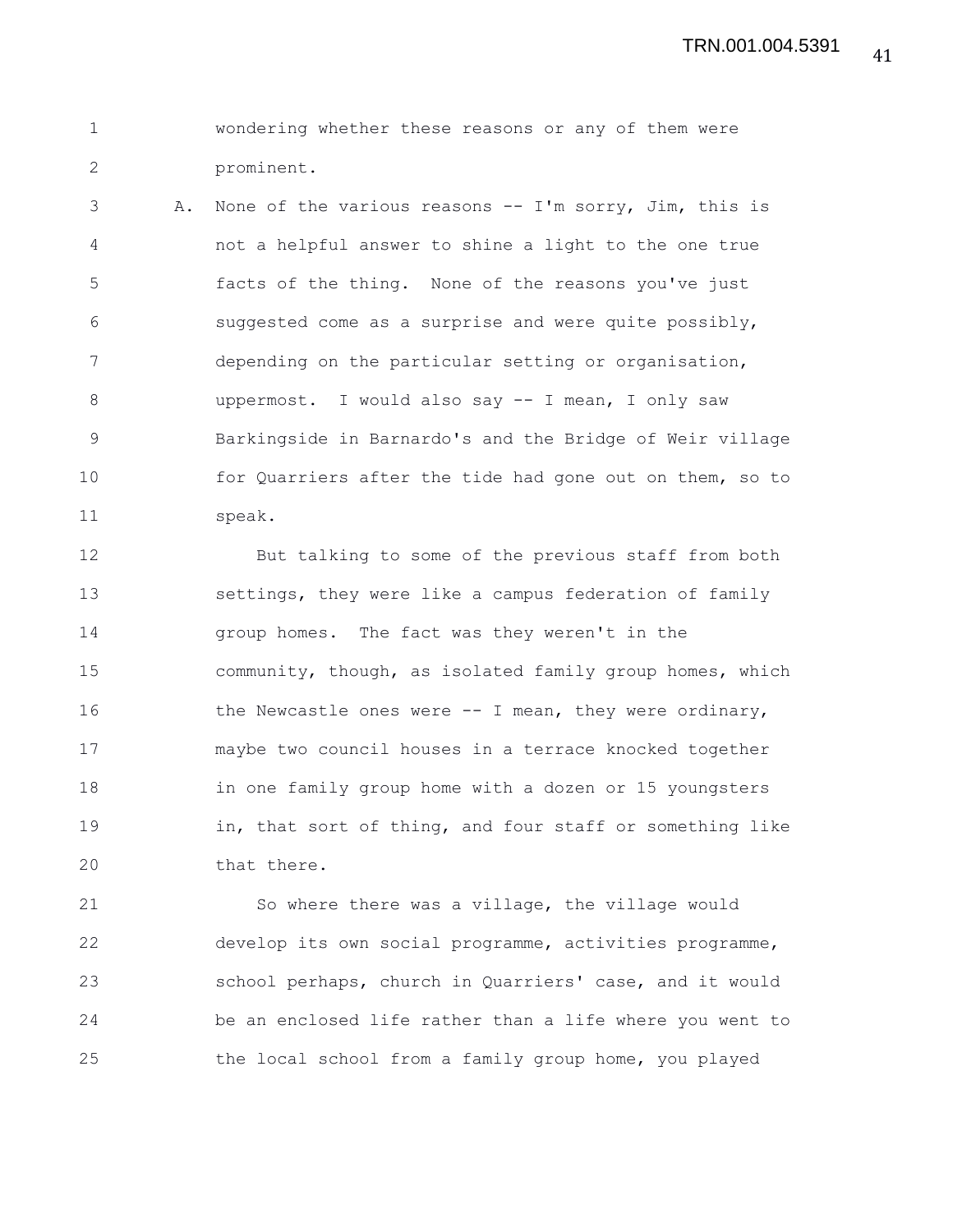| $\mathbf 1$   |    | out with youngsters who were your mates from school, and |
|---------------|----|----------------------------------------------------------|
| $\mathbf{2}$  |    | it was rather less isolated than a village was.          |
| 3             |    | I was never responsible for a large home. The            |
| 4             |    | largest was probably Tyneholm or Glasclune, which were   |
| 5             |    | large in my book.                                        |
| 6             | Q. | How many children are we talking about, about 20, 30, 40 |
| 7             |    | or more?                                                 |
| 8             | Α. | Probably about 20, 18, 20, 24. That sort of $-$          |
| $\mathcal{G}$ | Q. | Not in the hundreds?                                     |
| 10            | Α. | No, no. That's the limit of -- apart from the approved   |
| 11            |    | school setting where it was a classifying school for the |
| 12            |    | north east, the first bit I worked in, and I was asked   |
| 13            |    | to take on a group of 24 youngsters in my experimental   |
| 14            |    | unit for my last three years.                            |
| 15            | Q. | You may not be able to answer this question then. I'm    |
| 16            |    | seeking a personal view, I suppose, but based on         |
| 17            |    | experience, and maybe you don't have the experience to   |
| 18            |    | answer it, whether as a personal view you would consider |
| 19            |    | a child in residential care in a smaller home to be      |
| 20            |    | safer from abuse from any quarter than a child in        |
| 21            |    | a larger residential home living away from home?         |
| 22            | Α. | Not at all. I wouldn't think that followed naturally.    |
| 23            | Q. | You don't think -- so it's not a given that the smaller  |
| 24            |    | the institution, the safer the environment or the less   |
| 25            |    | likely the risk of abuse?                                |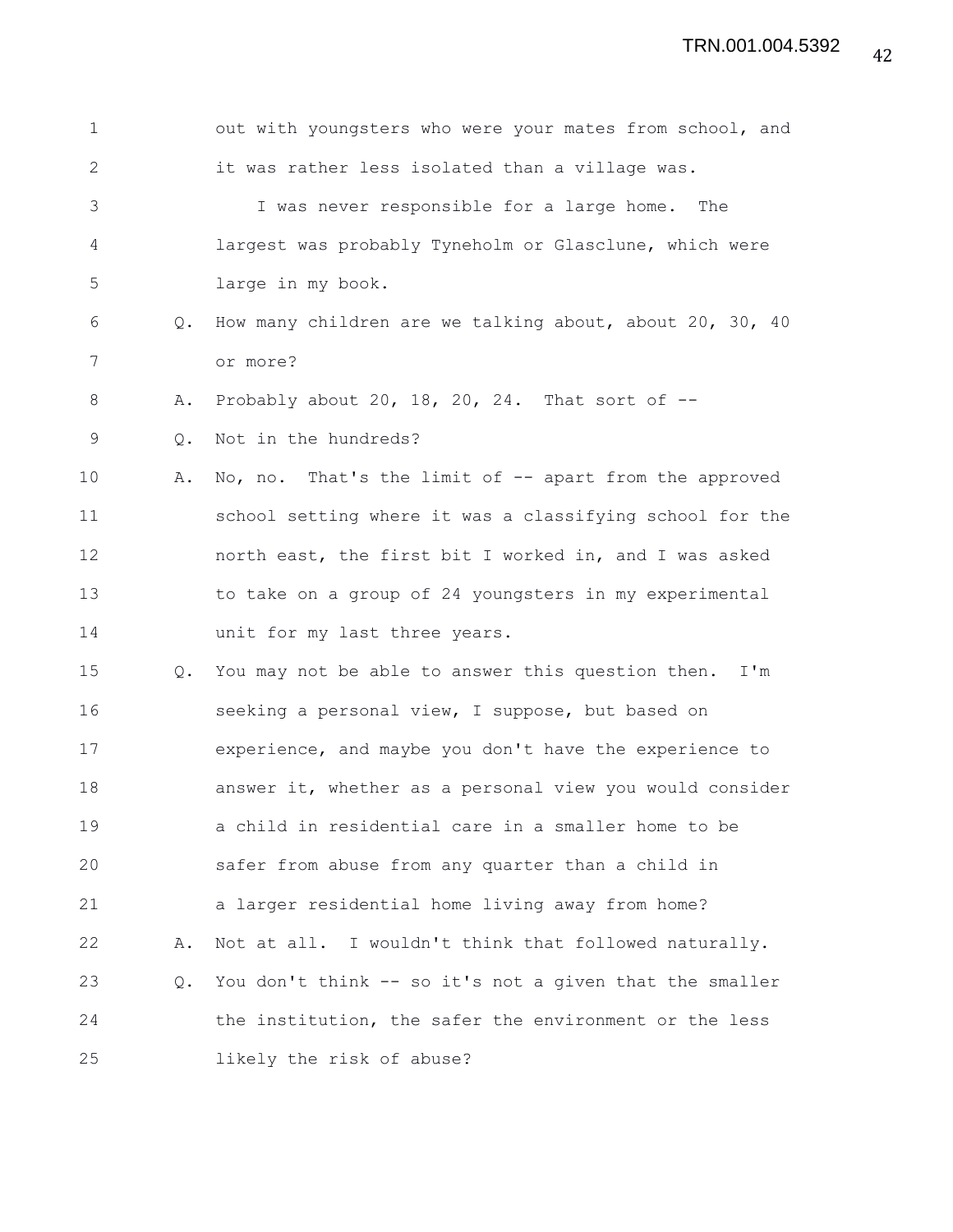- 1 A. One could say there's a heightened opportunity for that 2 to happen.
- 3 Q. In a smaller setting?
- 4 A. Yes. I could paint a scenario where that's perfectly 5 possible or as possible as the worst of what could 6 happen in a large children's home.
- 7 LADY SMITH: Tell me about that. Give me a scenario that 8 makes you think that.
- 9 A. Right. Let me take the situation where I was describing 10 moving maybe a couple or three youngsters with a severe 11 or profound mental handicap into an ordinary council 12 house, where let's say there were two or three of them 13 and there were two or three staff who, between them, 14 worked around the clock with those youngsters. That 15 would mean that there was only one member of staff on 16 duty at any time. Part of what they would be doing with 17 one of their fellow residents would be to try and 18 integrate them in naturally available things in the 19 community so that they might go to a swimming class on 20 a Monday morning or they might go with a group doing 21 such-and-such on a Monday afternoon or they would go to 22 a day centre.

23 There would be occasions when there would be one 24 young adult and one member of staff in that setting. If 25 the member of staff had that inclination, it would be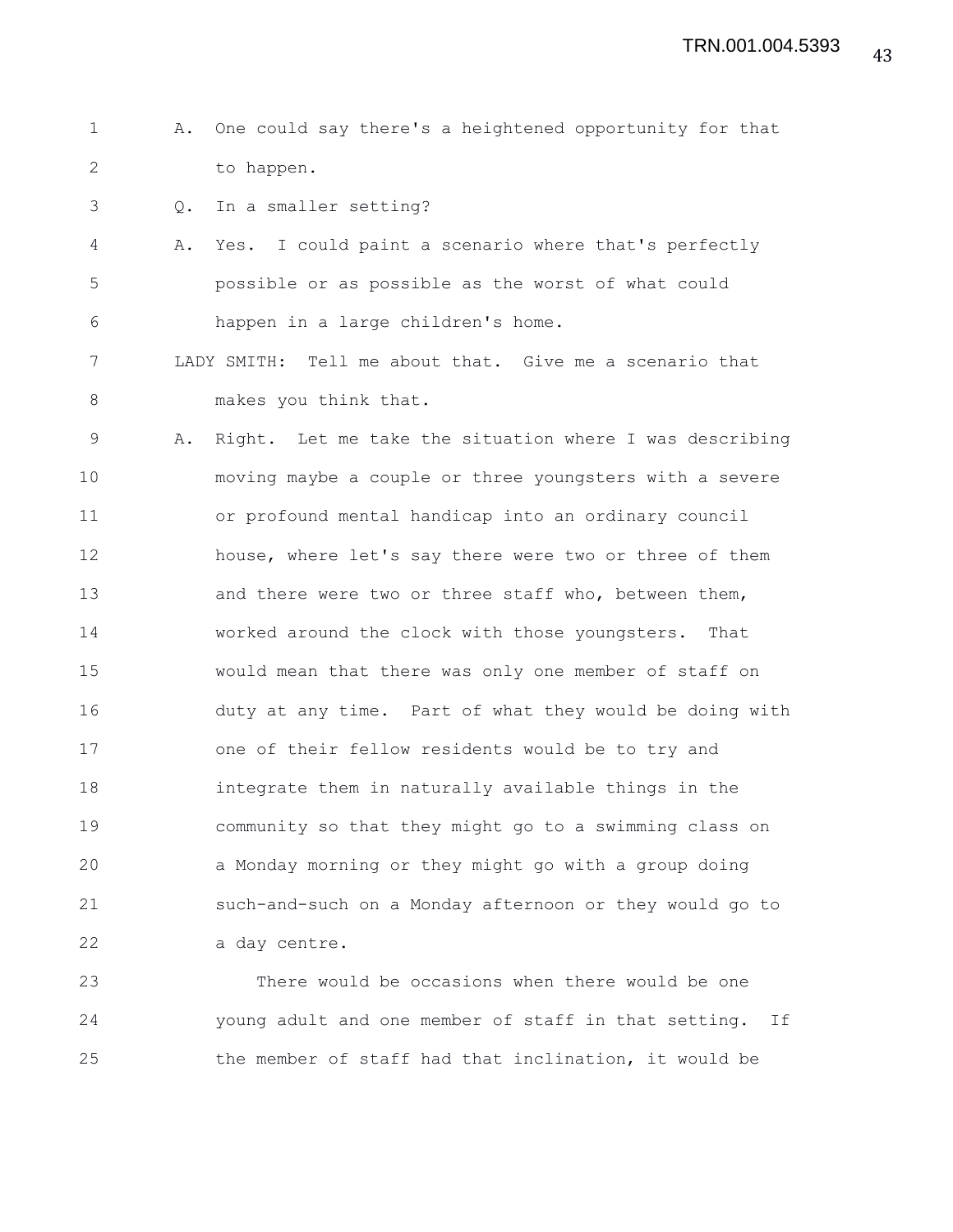1 very easy to abuse that young person. 2 LADY SMITH: Thank you. I can see that. 3 A. Sorry, it's not a very helpful example. 4 LADY SMITH: One thing -- and Mr Peoples may be going to 5 come to this -- that you haven't mentioned as an element 6 in decision-making about what type of care could be 7 cost. Did there come a time that cost was raising its 8 head as driving decisions? 9 A. Absolutely. 10 LADY SMITH: It would have to have done. 11 A. I can remember the councillor's name, Charlotte Toal, 12 from Strathclyde, going to the Daily Record and getting 13 front page headlines, "Barnardo's, £100 a week 14 childcare". And it was very interesting to be 15 interviewed about that from a reporter who was really 16 looking for a lot of juice out of that headline. And to 17 try and say in a way that wouldn't absolutely burn off 18 your relationship with the largest authority in Scotland 19 or the Social Work Department part of it, that, well, 20 these are youngsters that the local authority is unable 21 to provide a facility for because their facilities 22 aren't either adequately staffed or staffed with enough 23 experience and expertise at that time. And that's why 24 they are referred to Barnardo's and if we are going to 25 try and achieve something positive with that youngster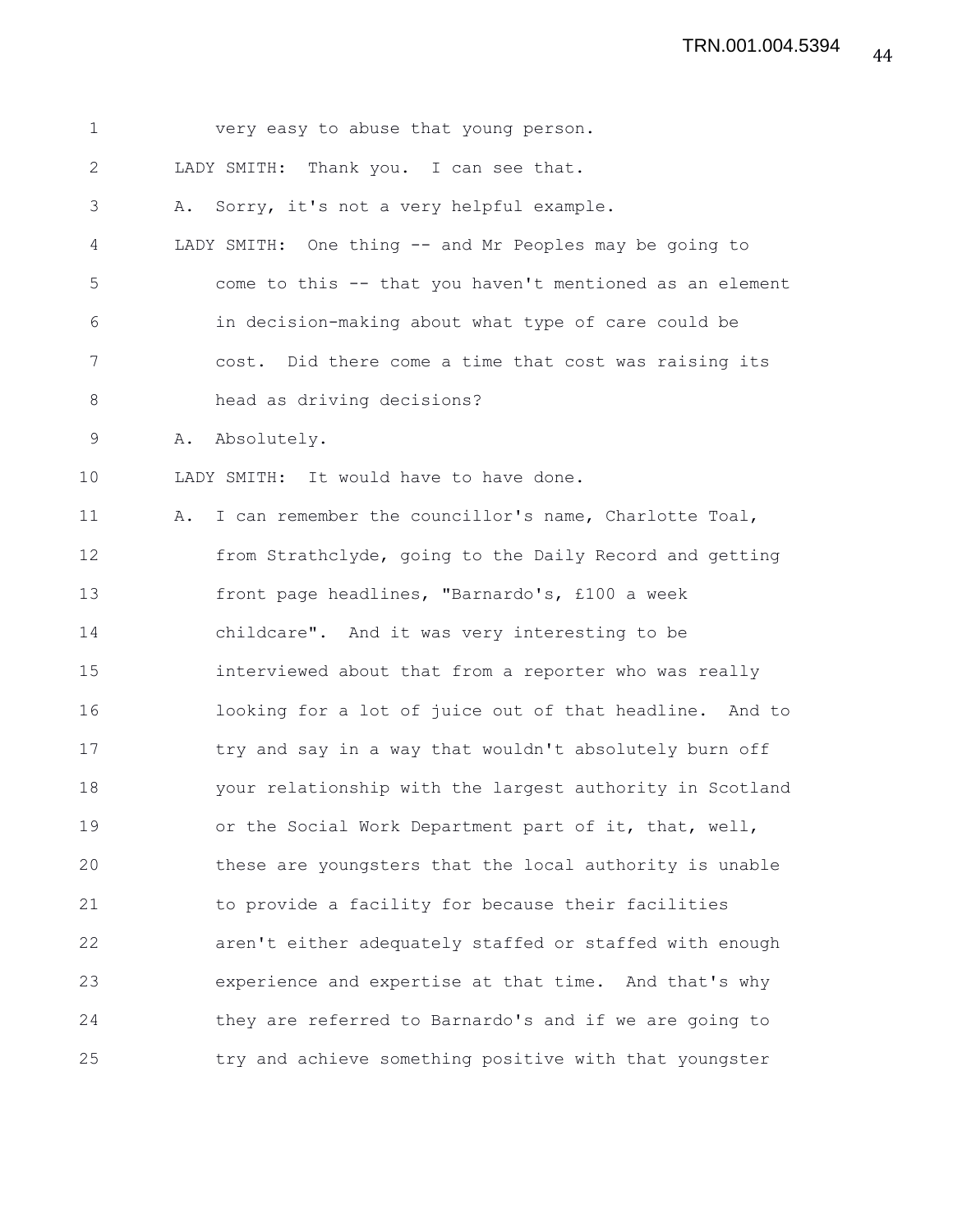1 who's been referred to us, we have to tool up to do the 2 iob.

3 Sorry, that's a bit of a shorthand way of describing 4 an episode. Cost certainly was a factor.

5 LADY SMITH: I can see that. Thank you.

6 MR PEOPLES: Just pursuing that a little bit more, it might 7 be said then that when local authorities looked at their 8 policy on childcare and whether they should maintain 9 substantial residential care provision for children 10 under their charge or seek to foster them or find some 11 other alternative, such as a community-based support, 12 it's highly probable, is it not, that they would look at 13 the economics of the situation and, if they thought that 14 specialist provision of care in a residential setting 15 was very expensive, and that it might be cheaper to find 16 an alternative, then it's not inconceivable that that 17 would be a driver of the change of policy? Is that not 18 the reality in the real world --

19 A. Yes, but --

20 Q. -- particularly if resources are limited?

21 A. I said but. It could be a driver to continuing with the 22 economies of scale that were possible in a large 23 children's home as opposed to smaller family group 24 homes, as opposed to independent living units or 25 whatever. So it's one of a number of factors that lie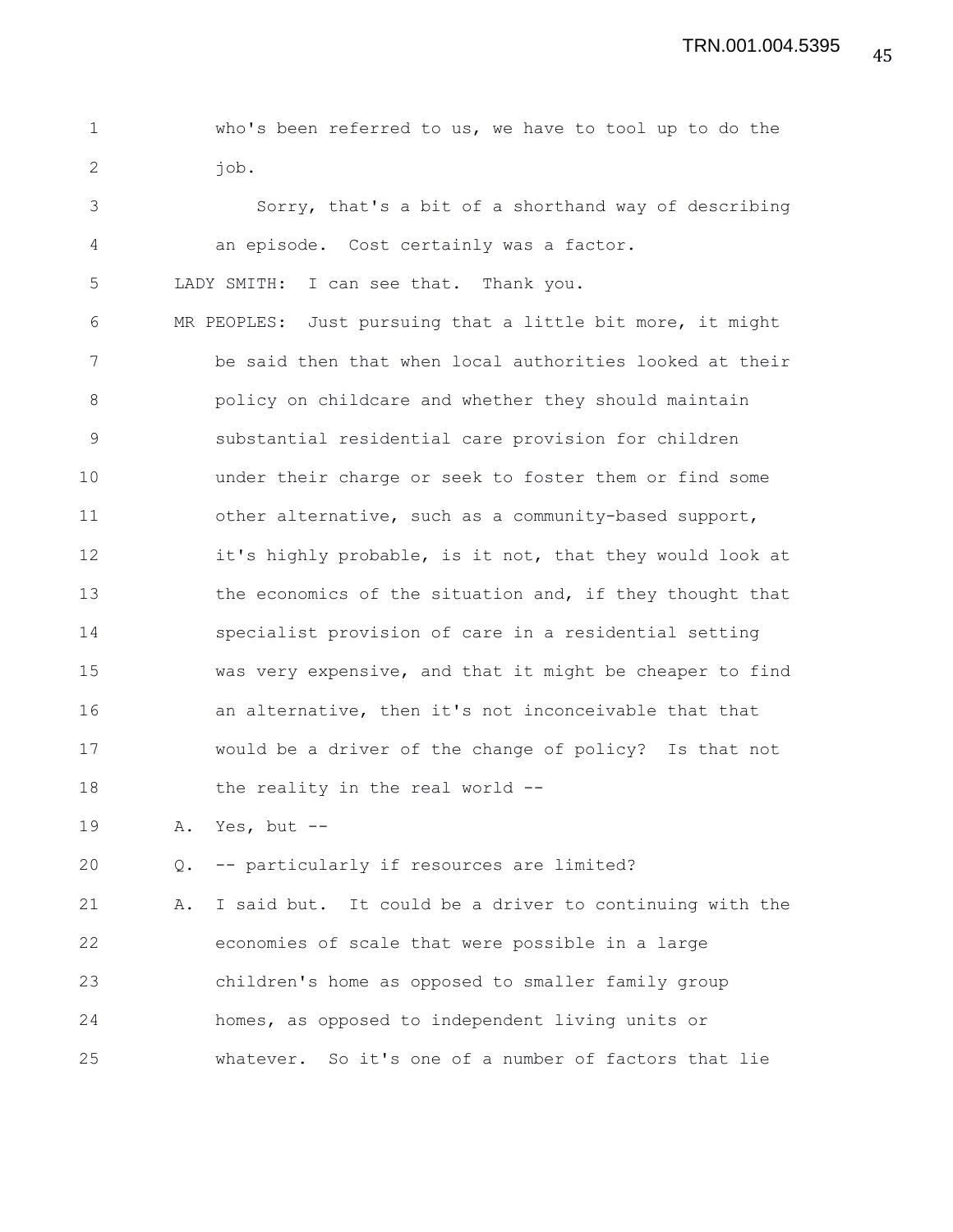| 1  |               | alongside the other ones that you were --                |
|----|---------------|----------------------------------------------------------|
| 2  | $Q_{\bullet}$ | But I suppose to provide a high quality specialist       |
| 3  |               | service for children with particularly complex needs,    |
| 4  |               | let's not beat about the bush, it's expensive to provide |
| 5  |               | that service --                                          |
| 6  | Α.            | It is expensive, yes.                                    |
| 7  | Q.            | -- if you want to do it right?                           |
| 8  | Α.            | Yes, absolutely.                                         |
| 9  | Q.            | It's one thing to provide large scale provision, but if  |
| 10 |               | your provision has unskilled people who don't have the   |
| 11 |               | requisite qualifications or experience and they simply   |
| 12 |               | look after children's material needs without an          |
| 13 |               | understanding of their complex emotional and             |
| 14 |               | psychological needs, then, yes, they'll be cared for in  |
| 15 |               | one sense but not necessarily developed and they may in  |
| 16 |               | fact suffer long-term effects.                           |
| 17 | Α.            | Yes.                                                     |
| 18 | Q.            | You wouldn't find any difficulty with that sort of --    |
| 19 | Α.            | I would agree with you 100%.                             |
| 20 | Q.            | Just going back to -- you've said clearly it's not       |
| 21 |               | possible simply looking at the model, looking at         |
| 22 |               | a large-scale model rather than a small-scale model, to  |
| 23 |               | necessarily say that one might be a safer model than the |
| 24 |               | other because, as you say, you can conceive of scenarios |
| 25 |               | where one might end up being more risky for a child than |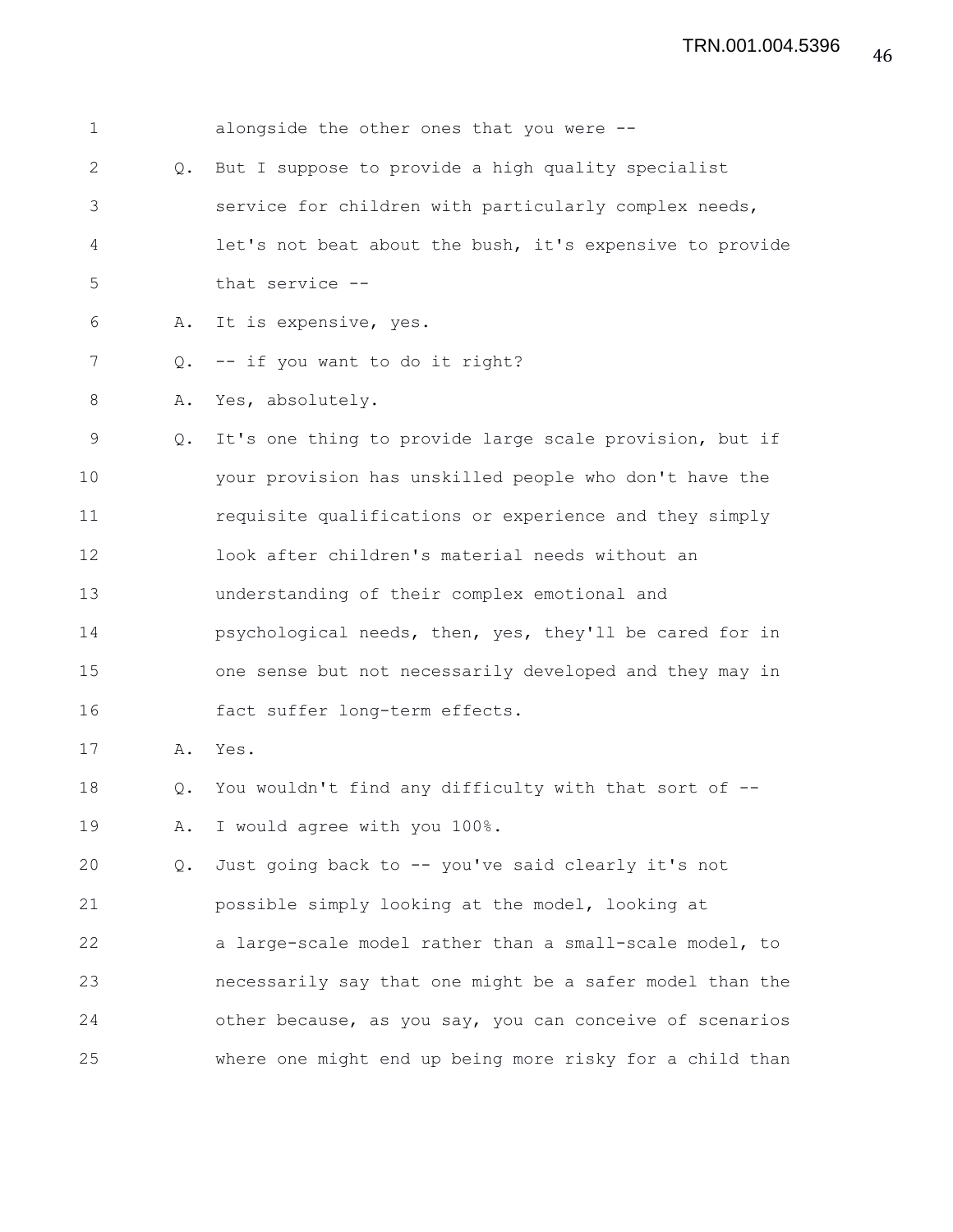| $\mathbf 1$  |    | another. There's all sorts of possibilities.             |
|--------------|----|----------------------------------------------------------|
| $\mathbf{2}$ |    | But I suppose it might be said that                      |
| 3            |    | Quarrier's Village, although it was a large              |
| 4            |    | establishment in the sense of being a village for        |
| 5            |    | children, run by an organisation, it was ultimately,     |
| 6            |    | I think the evidence seems to be suggesting,             |
| 7            |    | a collection of group homes --                           |
| 8            | Α. | Yes. That's why I used the  federation model on one      |
| 9            |    | campus.                                                  |
| 10           | Q. | -- with a high degree of autonomy of management of the   |
| 11           |    | individual homes by those who were in charge of them?    |
| 12           | Α. | Yes, I would be sure of that.                            |
| 13           | Q. | To some extent it might be said if you go to the         |
| 14           |    | Aberlour Orphanage, where I understand there were        |
| 15           |    | a number of houses run by house parents, the same could  |
| 16           |    | be said, that they would be run to some extent as        |
| 17           |    | independent units by those in charge and therefore they  |
| 18           |    | might also be seen as a collection of small group homes  |
| 19           |    | or units --                                              |
| 20           | Α. | Yes.                                                     |
| 21           | Q. | -- albeit in one place?                                  |
| 22           | Α. | Yes.                                                     |
| 23           | Q. | And the only difference between those and the other type |
| 24           |    | of group homes that Barnardo's may have had is that they |

25 were both in rural locations, they weren't group homes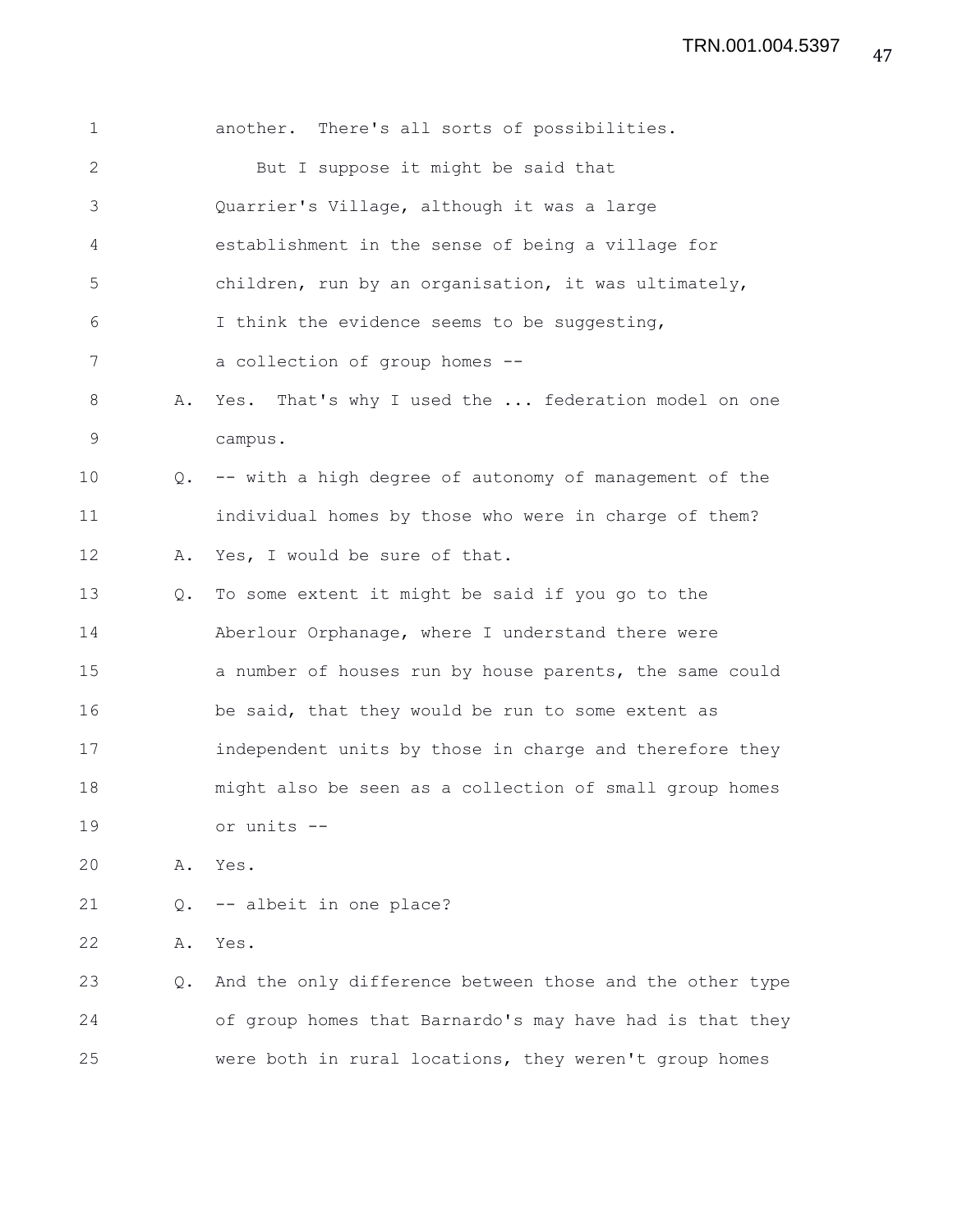| $\mathbf 1$  |               | within a wider community. They were closed communities.  |
|--------------|---------------|----------------------------------------------------------|
| $\mathbf{2}$ |               | They weren't the large council house in Kirkcaldy or the |
| 3            |               | large house in the middle of Aberdeen or whatever, they  |
| 4            |               | were in their own grounds.                               |
| 5            | Α.            | They were independent enough units in what is a closed   |
| 6            |               | community, yes. But one could say that Glasclune and     |
| 7            |               | Tyneholm and Craigerne School and Thorntoun School and   |
| 8            |               | Coltness House were also not in the community.           |
| 9            | Q.            | They were closed communities as well in a sense because  |
| 10           |               | of their location?                                       |
| 11           | Α.            | At Glasclune and Tyneholm, the youngsters went to the    |
| 12           |               | local schools and would have pals from the local         |
| 13           |               | schools. I don't know how much further it went than      |
| 14           |               | that.                                                    |
| 15           | Q.            | So there would be some cross-fertilisation there because |
| 16           |               | Glasclune was in North Berwick.                          |
| 17           | Α.            | Tyneholm was in Pencaitland.                             |
| 18           | $Q_{\bullet}$ | A much smaller place?                                    |
| 19           | Α.            | Yes.                                                     |
| 20           | Q.            | But they would have gone to school outwith Tyneholm?     |
| 21           | Α.            | There was no education facility on the premises, no.     |
| 22           | Q.            | Whereas in the case of Quarriers, at least historically, |
| 23           |               | most of the children went to school in the Quarriers     |
| 24           |               | school.                                                  |
| 25           | Α.            | On the campus, yes.                                      |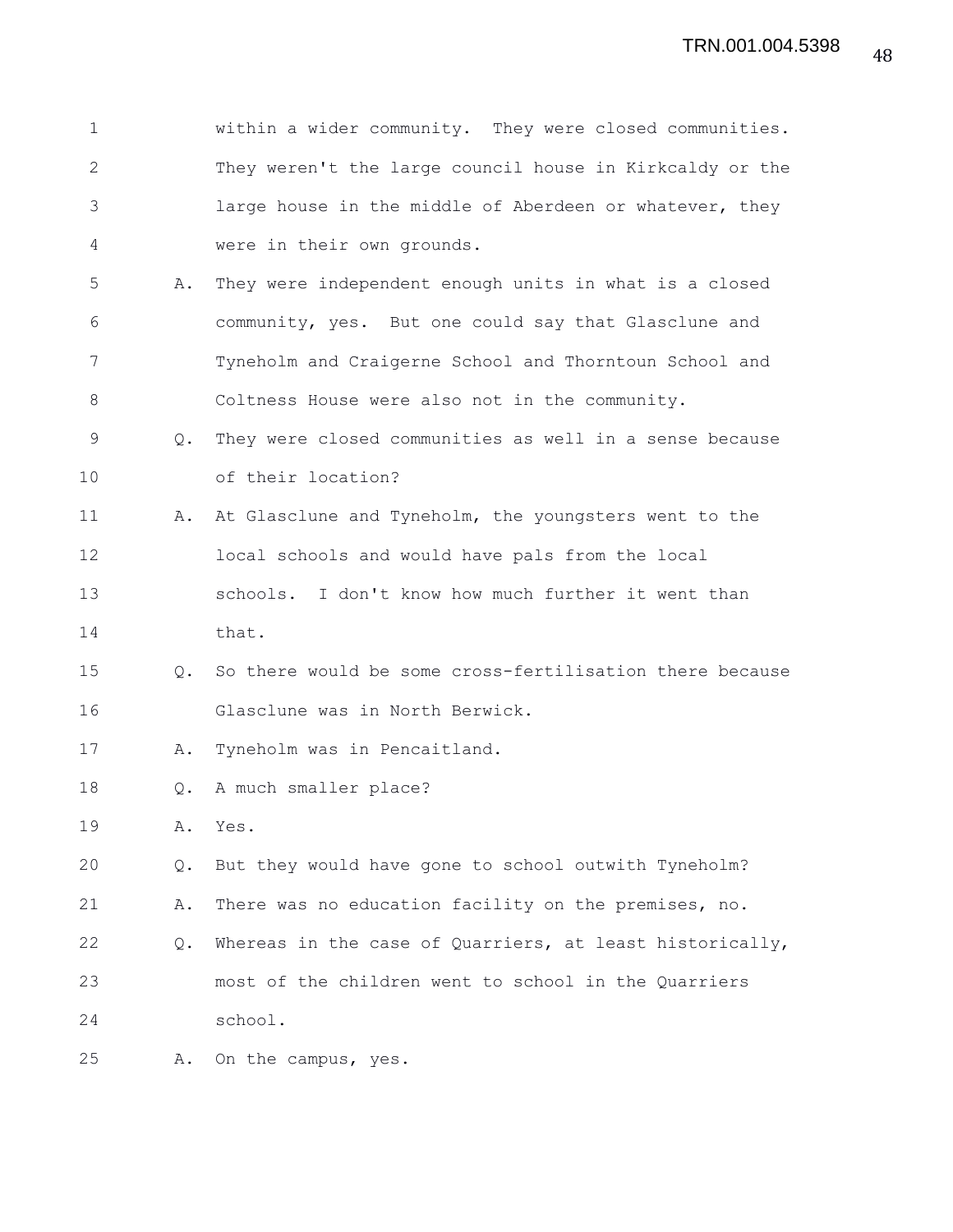| $\mathbf 1$  |    | Q. Although that did change, I think, over time and there |
|--------------|----|-----------------------------------------------------------|
| $\mathbf{2}$ |    | was more of a movement towards sending them to            |
| 3            |    | mainstream schools, latterly at least.                    |
| 4            | Α. | I think it had been -- by the time I got there in1991, I  |
| 5            |    | think the school had been closed for quite some time.     |
| 6            |    | Q. Can I take you back to your statement now. Going back  |
| 7            |    | to your specific role as divisional director with         |
| 8            |    | Barnardo's, if I go back to your statement at page 8101   |
| $\mathsf 9$  |    | at page 2 of the statement, you tell us at paragraph 2.7  |
| 10           |    | that:                                                     |
| 11           |    | "[You were] responsible for all aspects of the            |
| 12           |    | leadership, direction and development of the              |
| 13           |    | organisation's pioneering child and family care work in   |
| 14           |    | Scotland, which latterly involved 22 projects,            |
| 15           |    | 360 staff, 400 volunteers, and a revenue budget of        |
| 16           |    | £6.8 million."                                            |
| 17           |    | That was the sort of scale of the operation you were      |
| 18           |    | in charge of --                                           |
| 19           | Α. | $Mm-hm$ .                                                 |
| 20           | Q. | -- at that time? So far as --                             |
| 21           | Α. | That was at the end of my time.                           |
| 22           | Q. | I see.                                                    |
| 23           | Α. | That's where it got to.                                   |
| 24           | Q. | That's where it got to?                                   |
| 25           | Α. | Yes.                                                      |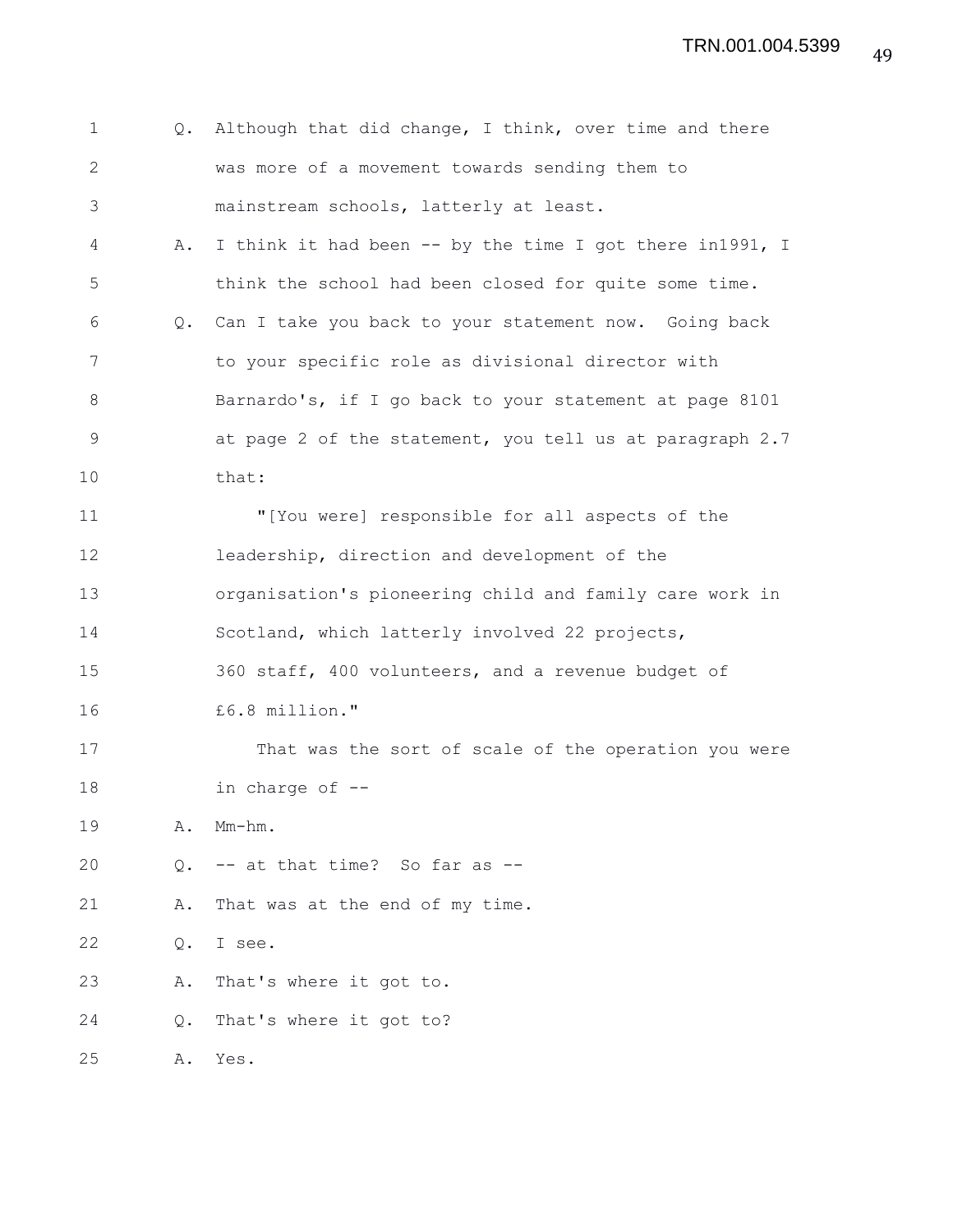1 Q. You say that so far as organisational policy is 2 concerned, one difference between Quarriers, Aberlour 3 and Barnardo's is that Barnardo's was operating 4 throughout the UK and elsewhere, whereas I think 5 Quarriers and Aberlour were very much Scottish 6 organisations. 7 A. Yes. 8 Q. Am I right in thinking that in your time, although maybe

9 not to the same extent as historically, Barnardo's was 10 very much run from headquarters in London? 11 A. Yes. That's where the headquarters were and one of the 12 interesting challenges was helping headquarters 13 recognise or understand, even, that Scotland was quite 14 different in terms of its history, culture, systems, 15 needs, et cetera.

16 Q. How did that bear specifically on childcare provision, 17 including residential childcare provision? What were 18 the differences did you perceive between the position 19 south of the border and north of the border?

20 A. Can I just take you back a step?

21 Q. Yes, by all means.

22 A. Barnardo's had eight divisions, which were the sort of 23 size of Scotland, so Barnardo's was itself a federal 24 organisation, but a centralist hierarchical one. When 25 it came to professional experience and expertise and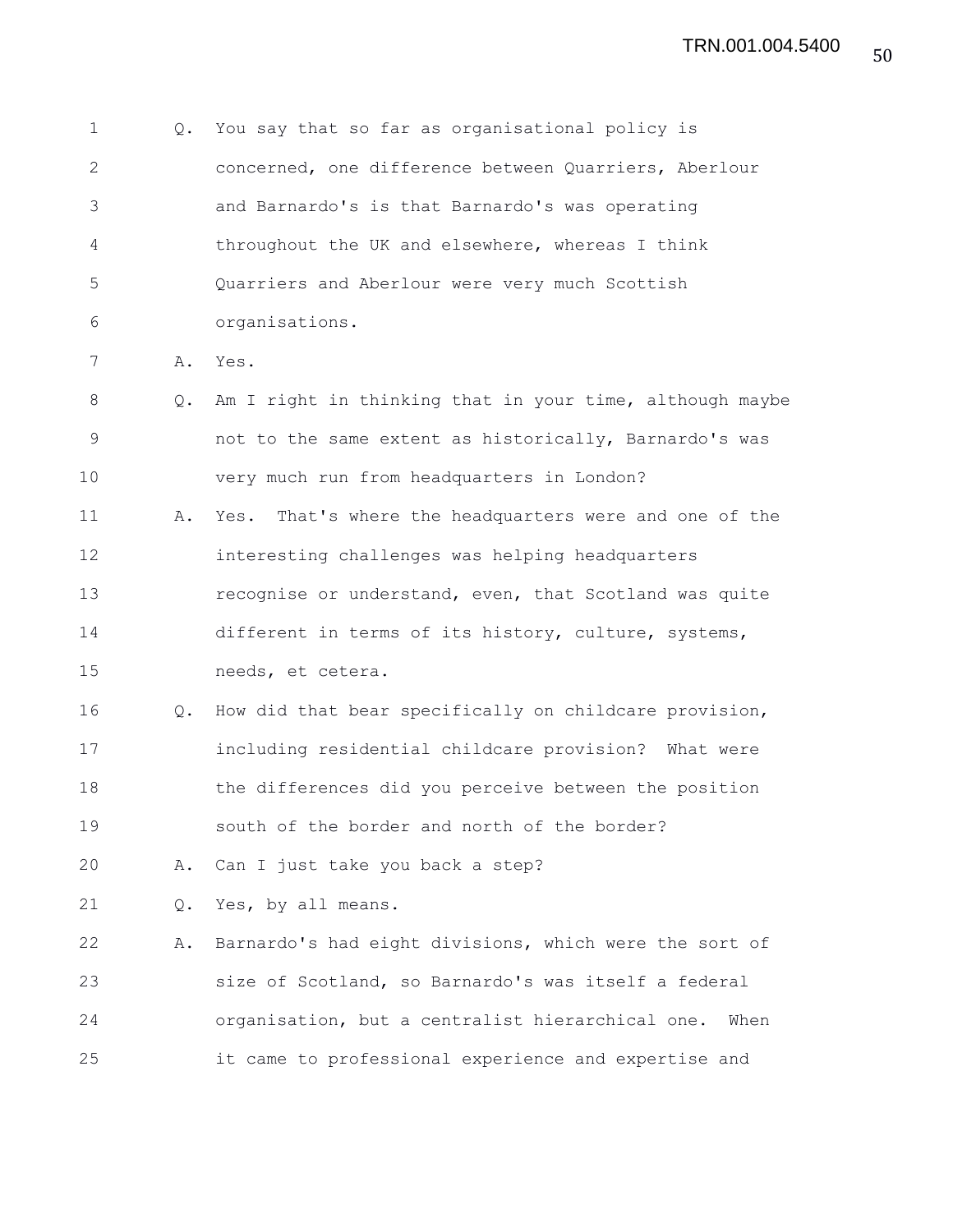1 policy and all that sort of thing, it had got the 2 benefit for quite a long period of time of eight 3 Aberlours or eight Quarriers or whatever in terms of 4 being able to draw on that sort of range of senior 5 staff, that range of coalface staff experience, the 6 range of experiments that were going on, the sort of 7 pioneering initiatives that were going on in different 8 parts of the country where warts and all things were 9 shared, to learn from and so on.

10 So it was an interesting organisation to be part of 11 in terms of acquiring and understanding an experience 12 that was far wider than just your own bailiwick. 13 Q. But it was an organisation -- and I don't know if this 14 still was the case in your time -- that did seek to be 15 quite prescriptive in one sense about how individual 16 establishments should be run and there were quite 17 strict, I think, reporting arrangements so that 18 headquarters in London was well aware of not only how 19 the Scottish division was running but how individual 20 establishments within the Scottish division were running 21 and there was direct interest in matters of recruitment 22 and so forth. Was that still the situation when you 23 were divisional director or did it change? 24 A. No. I mean, policy guidelines and practice guidelines 25 and things like that, although they might have been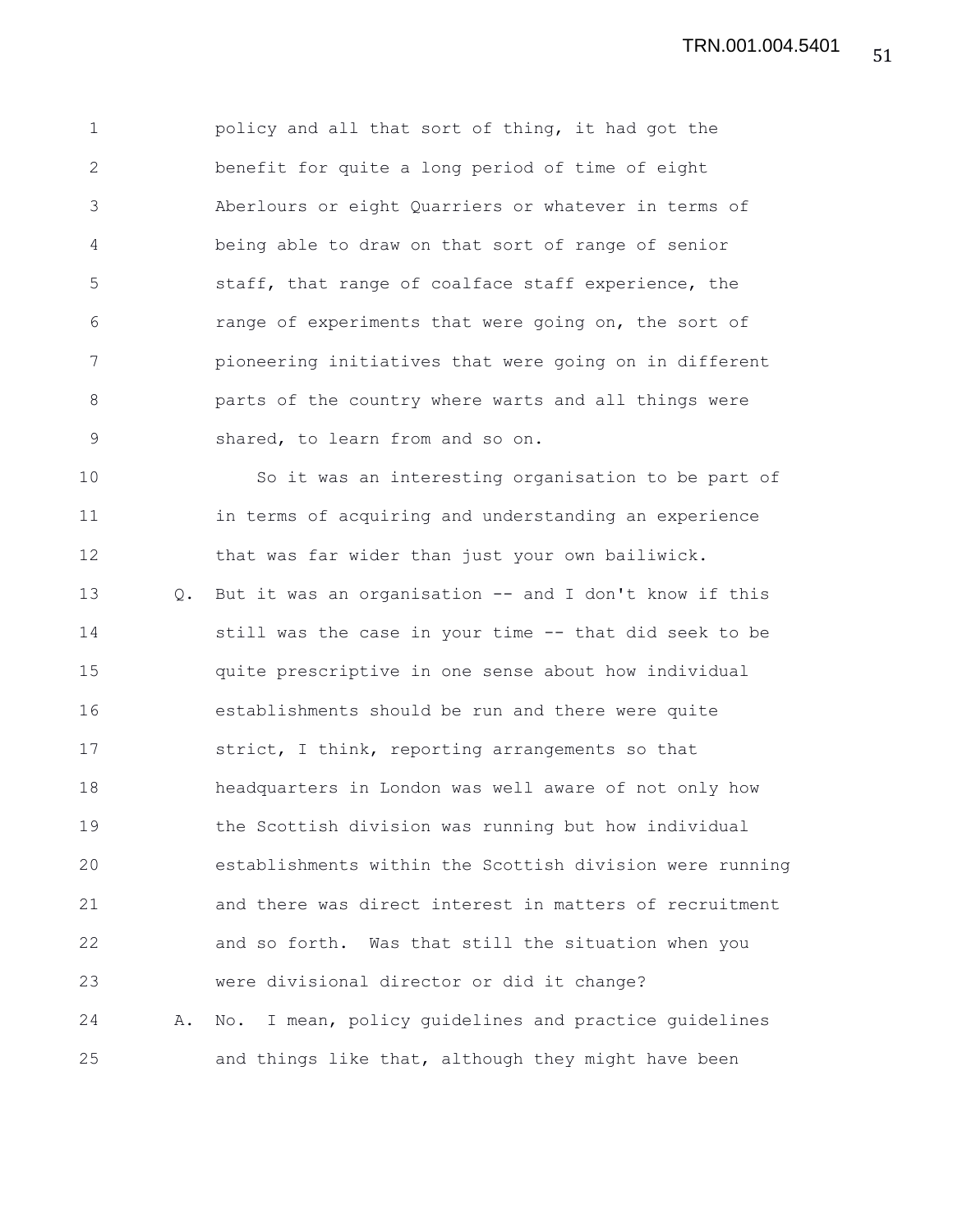52 TRN.001.004.5402

1 contributed to from various divisions or a division or 2 whatever, they became binding on all of us to try and 3 uphold. One of the positive spin-offs of that was -- 4 and if you think about it from the point of view of 5 a large, high-profile childcare organisation in the UK 6 setting, because your reputation is only as good as your 7 work today, because bad news spreads far faster than 8 acquiring a good reputation sort of thing, one of the 9 ways that it cleared -- sorry, this is my 10 interpretation. One of the ways that it cleared the 11 space to allow, if I use that loaded word, experiments 12 to take place that were not without risk. A pioneering 13 initiative was to try and put as much structure and 14 guidance and clarity of expectations in place as was 15 responsible and helpful.

16 Q. I can see the point you're making and I suppose, though, 17 that the centralised system and model that was operated 18 by Barnardo's, and indeed continued to operate in your 19 time, at least in theory, would perhaps give a greater 20 likelihood of consistency of service and consistency of 21 approach, if you tell each establishment, "This is the 22 way things are done", you would expect perhaps, or you'd 23 hope, that there would be a reasonable degree of 24 consistency of standard and service and care, would you 25 not? Was that not the theory at least, that if you tell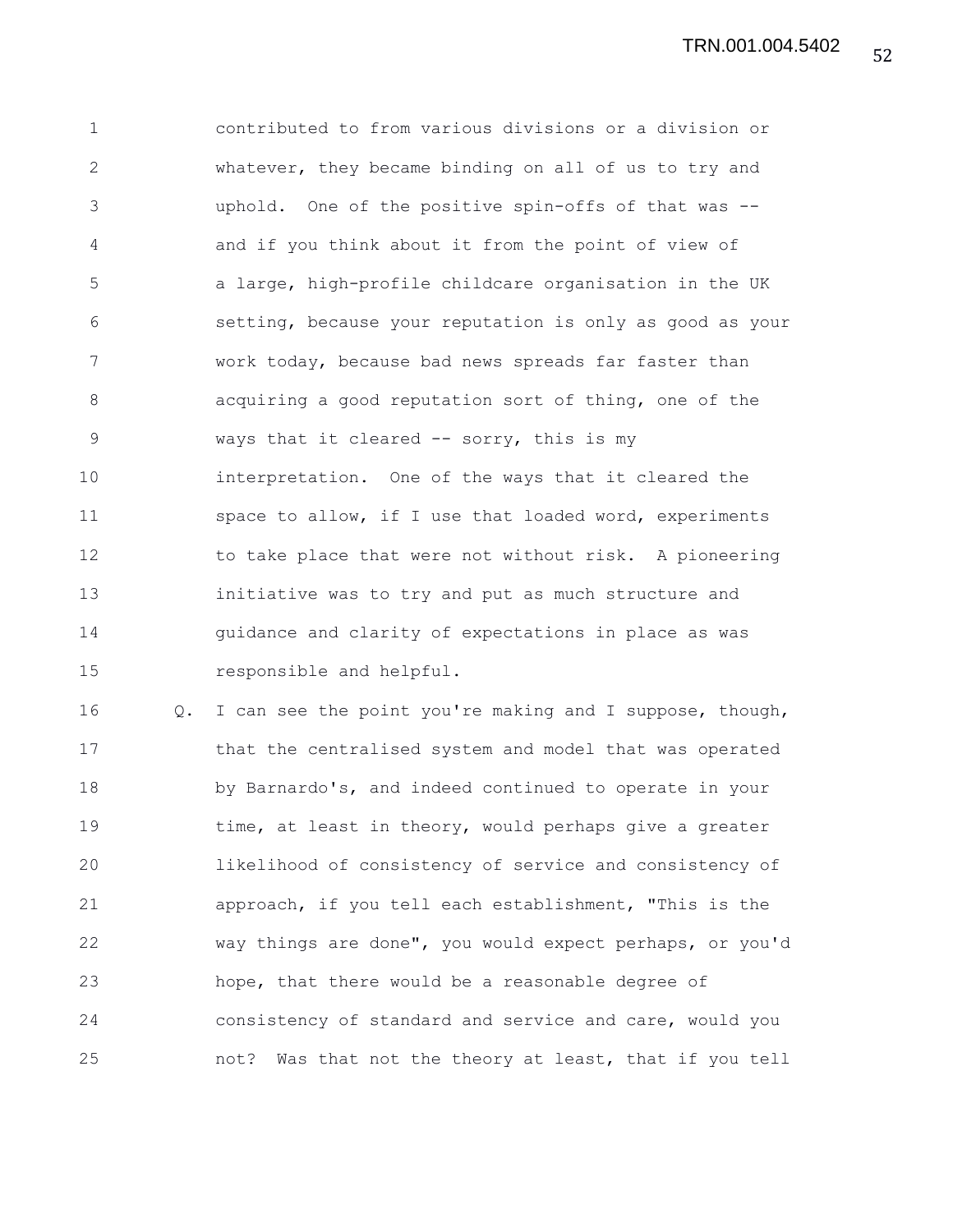| $\mathbf 1$ |    | them what to do with the expectation that they will      |
|-------------|----|----------------------------------------------------------|
| 2           |    | listen and adhere to it, you'll get a uniform and        |
| 3           |    | consistent standard of treatment and care? Was that one  |
| 4           |    | of the underlying theories of this type of management    |
| 5           |    | approach?                                                |
| 6           | Α. | I'm sure it was, but what the written word says doesn't  |
| 7           |    | mean a thing.                                            |
| 8           | Q. | I will come to that -- and I will probably do it after   |
| 9           |    | the break -- that theory doesn't necessarily translate   |
| 10          |    | into practice.                                           |
| 11          | Α. | Not at all.                                              |
| 12          | Q. | But at least if the alternative model is autonomy and    |
| 13          |    | local discretion and judgement, perhaps even to the      |
| 14          |    | point of local autonomy at group home level, whether     |
| 15          |    | it's a group home in Quarriers or a group home that      |
| 16          |    | Barnardo's was running, then that has inherent risk that |
| 17          |    | you'll have variations in practice and inconsistencies   |
| 18          |    | in treatment in the same situations if you allow         |
| 19          |    | autonomy to be the central concept, which I think was    |
| 20          |    | William Quarrier's philosophy.                           |
| 21          | Α. | Right. Again, I wasn't around at the time.               |
| 22          | Q. | But I think we've heard that that was a key opponent of  |
| 23          |    | the model, that he wanted to set up something akin to    |
| 24          |    | family homes, which were run by people who were          |
| 25          |    | effectively like parents of a lot of children and left   |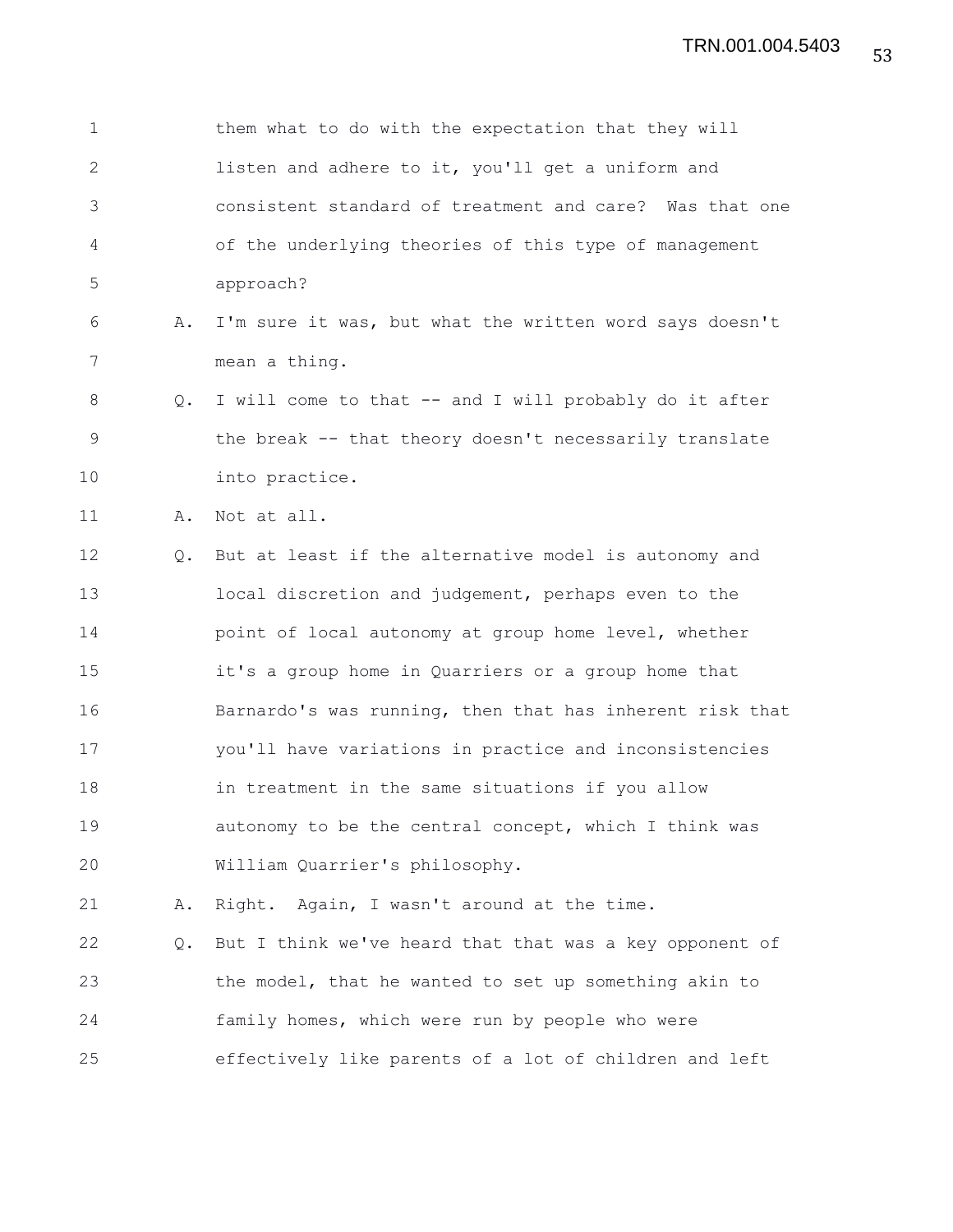| to get on with things as good parents and to do the   |
|-------------------------------------------------------|
| right things as good parents, and to some extent that |
| model just continued.                                 |

- 4 A. Well, in fairness, some of them did just that: they 5 provided a good experience for youngsters and helped 6 them fly, and some of them didn't.
- 7 Q. I'm not suggesting otherwise because I think we have 8 heard evidence that there were good experiences and bad 9 experiences under that model and no doubt that is to be 10 expected. But that is one of the inherent risks of that 11 model --

12 A. Yes.

13 Q. -- that you will not get consistency, whereas if 14 you have a model that at least in theory says, "I'll 15 tell you how you do things", then you're at least 16 seeking to introduce standard responses, standard 17 methods of treatment, standard approaches to situations 18 that arise in practice. Is that not what that model 19 does?

20 A. If you're making your expectations clear, that's 21 an important first step. If you're helping, at the very 22 most important, your senior staff or your heads of care 23 or whatever to understand what those expectations mean 24 in practice and to provide appropriate training or 25 induction or whatever for them and their staff, it also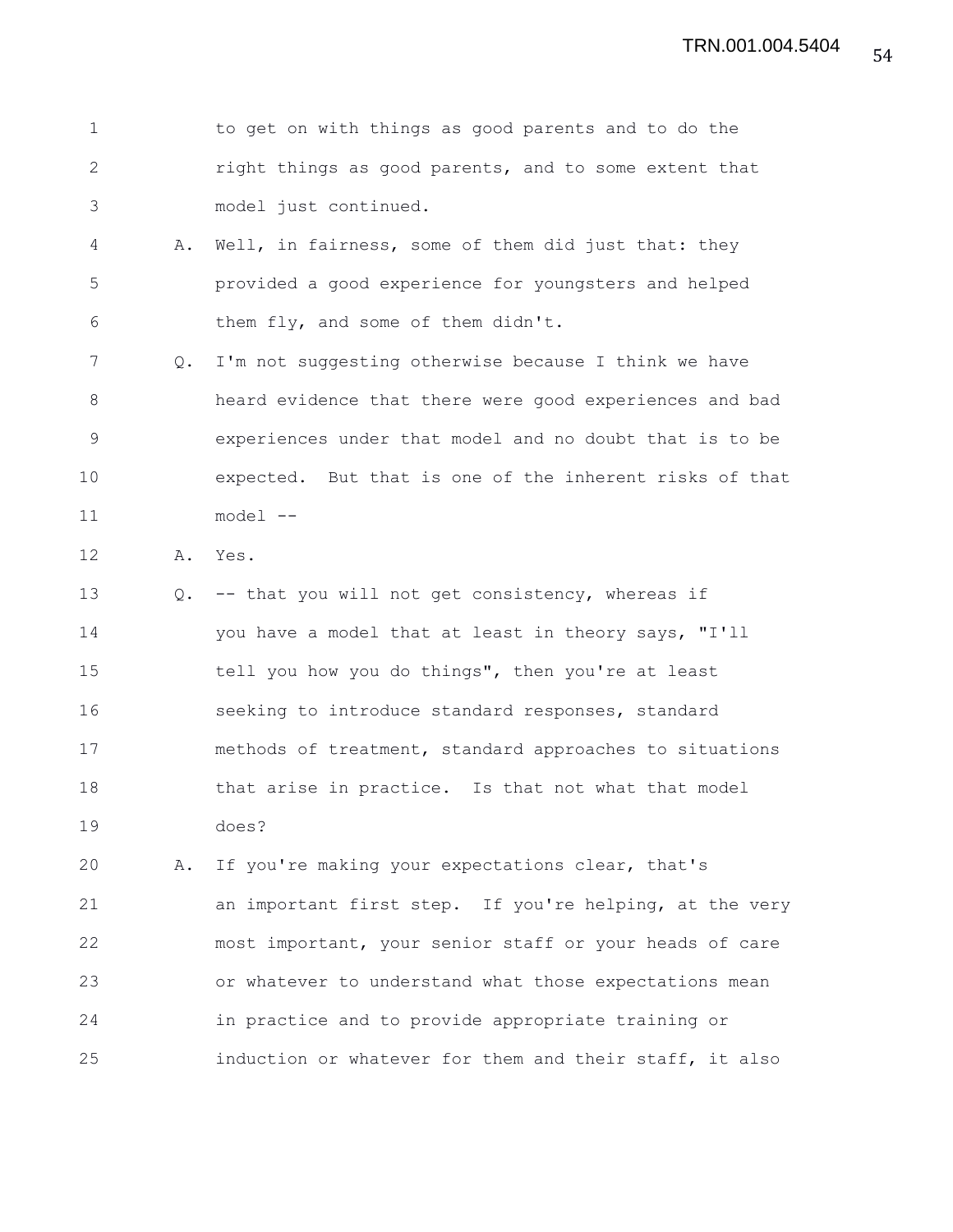1 feeds into things like your recruitment process. For 2 example, what are you looking for in somebody who's an 3 prospective head of care or project leader, or whatever 4 it is? You're looking for them to display their 5 thinking and ideas and experience and in a sense you're 6 measuring it up against the yardstick of what your 7 organisation is expecting and seeing whether there is 8 a match, a healthy match, on that sort of score. 9 So it's a bit like part of the key structure and 10 support and foundation of the work you're doing. 11 MR PEOPLES: I will maybe pursue that, but I think it's 12 probably an appropriate time to have a break and we can 13 look at some of the practical application after the 14 break. 15 LADY SMITH: John, we always take a break at about this time 16 in the morning for about 15 minutes. If you're ready to 17 start again after 15 minutes, we'll do that. If you 18 need a bit of a longer break, just let us know. 19 (11.32 am) 20 (A short break) 21 (11.50 am) 22 LADY SMITH: Are you okay for us to resume now, John? 23 A. Yes, indeed. 24 LADY SMITH: Thank you. Mr Peoples. 25 MR PEOPLES: John, if I could continue in relation to your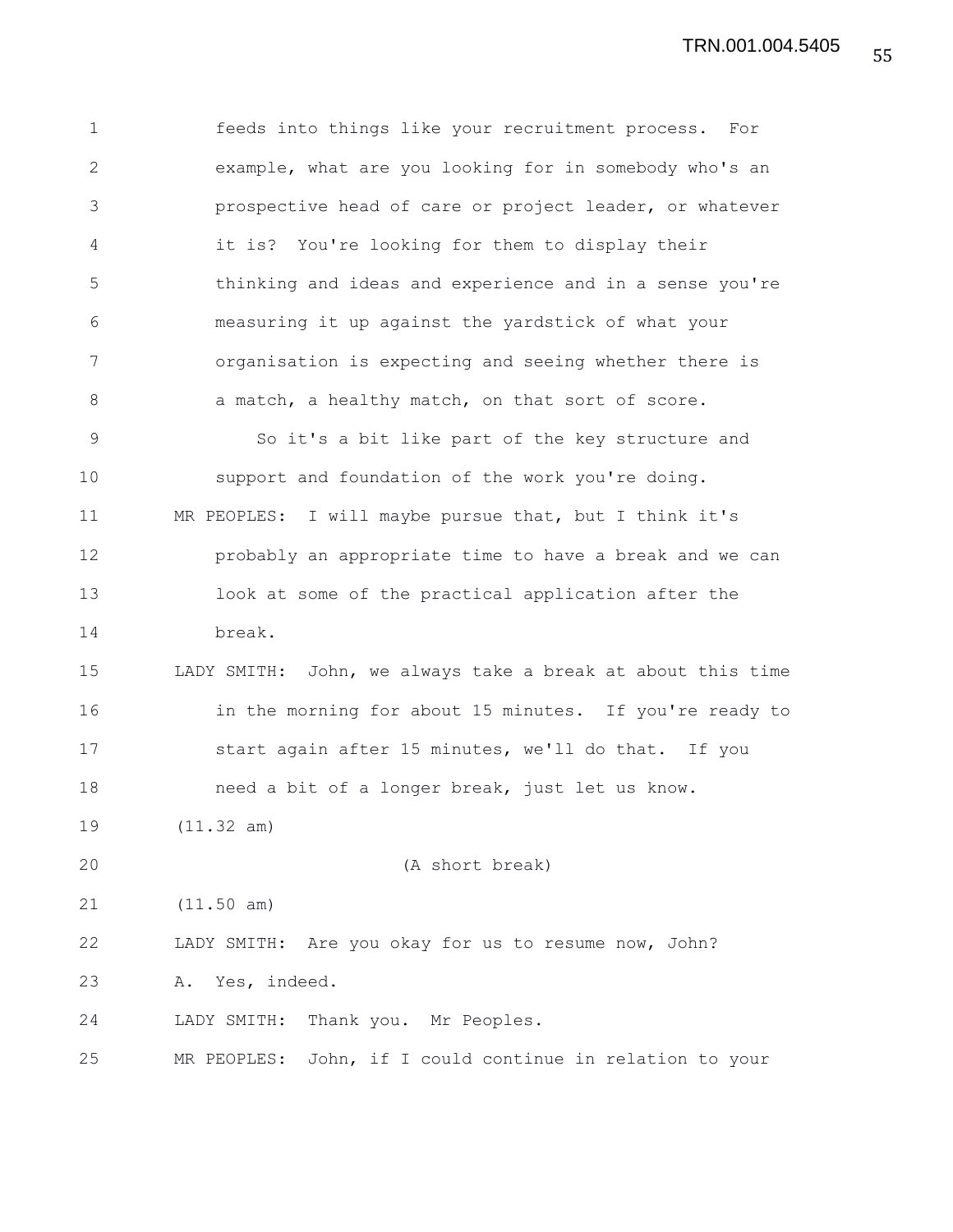1 statement in relation to the heading of "Policy" on 2 page 8101. 3 As I think you were telling us before the break, 4 under the centralised system that Barnardo's operated, 5 organisational policy essentially was made at UK level 6 and applied across the country; is that right? 7 A. Yes. 8 Q. You tell us at paragraph 3.2 of your statement that 9 during your time at Barnardo's, there was a committee 10 known as the Central Child-care Committee, or 11 colloquially known as the Four Cs, of which you were 12 a member, which was responsible for developing policy 13 that governed the organisation's work, including the 14 provision of residential childcare. 15 A. Yes. 16 Q. So in that way, as the divisional director for Scotland, 17 one of eight divisional directors, you would have 18 a input on policy and policy matters? 19 A. Yes. 20 Q. In relation to what might be seen as areas of policy -- 21 and I don't expect you to be conversant at this juncture 22 with the detail of some of these matters, but as 23 a generality, if I could just ask you one or two things 24 about policy issues -- if we were looking at, say, 25 a matter such as the recruitment processes for the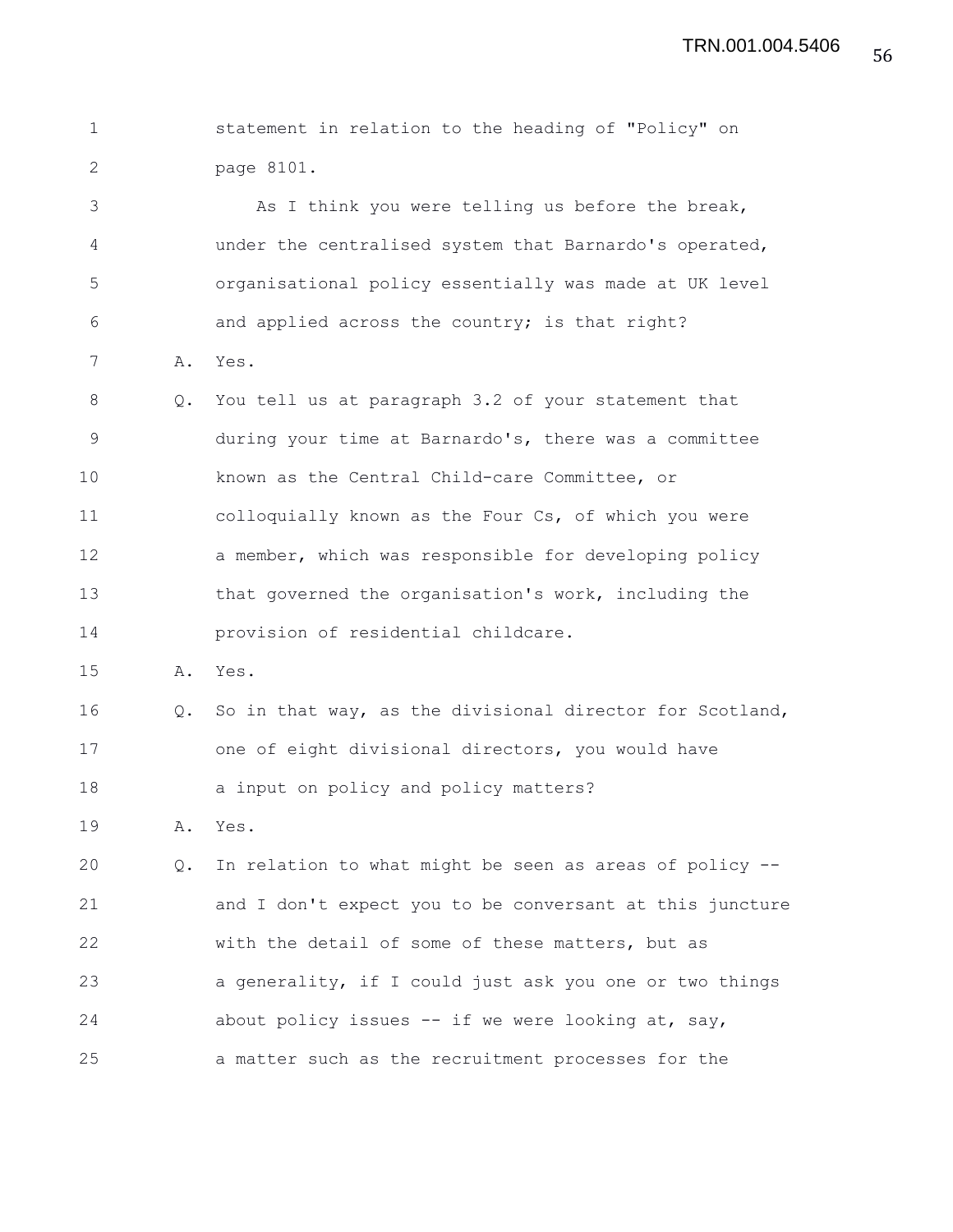| $\mathbf 1$ |    | organisation, both for senior staff and basic grade care |
|-------------|----|----------------------------------------------------------|
| 2           |    | staff in establishments, in broad terms would the        |
| 3           |    | process itself and the policy, recruitment policy, be    |
| 4           |    | determined at national level as part of this             |
| 5           |    | policy-making function of the Four Cs? Was that the      |
| 6           |    | situation when you were divisional director in terms of  |
| 7           |    | the recruitment process?                                 |
| 8           | Α. | I can't give you a specific answer to that.              |
| 9           | Q. | Okay.                                                    |
| 10          | Α. | But I would be reasonably confident that there was       |
| 11          |    | a guideline to do with staff recruitment and that it was |
| 12          |    | in existence way before my time.                         |
| 13          | Q. | I think it's true to say -- and I think there's          |
| 14          |    | a statement by the organisation to this effect -- that   |
| 15          |    | the headquarters would have at least the final say       |
| 16          |    | in the approval of certain appointments. The process     |
| 17          |    | itself might take place at divisional level, it may      |
| 18          |    | involve you or others having some participation in that  |
| 19          |    | process by interviewing or making other assessments or   |
| 20          |    | report, but am I right in thinking that certainly at     |
| 21          |    | least for some positions the general procedure meant     |
| 22          |    | that some form of report was submitted to headquarters   |
| 23          |    | after, say, a probationary period or after a person was  |
| 24          |    | appointed, it had to be approved by a particular central |
| 25          |    | committee in London, albeit it might simply rubber-stamp |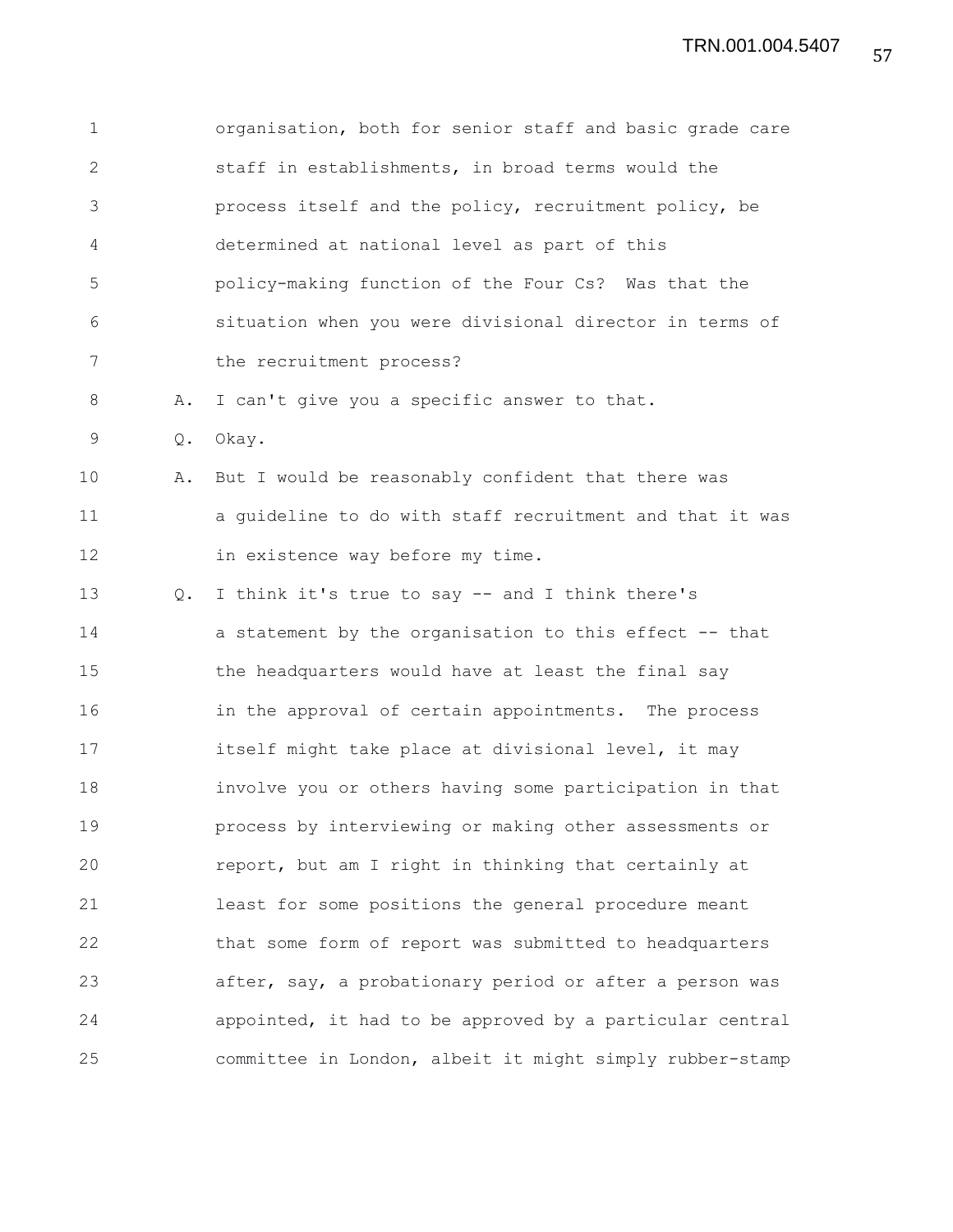1 your recommendation or what your report might say? Was 2 that the way it operated in your time? 3 A. I think the practice varied at different levels. For 4 example, there would be a direct active headquarters 5 involvement in the appointment of a divisional director 6 such as myself and in the appointment of an assistant 7 divisional director ... 8 Q. What about a project leader or a person in charge? 9 A. That's why I'm hesitating now, because ... During the 10 last half-dozen years that I was with Barnardo's, one of 11 my colleagues, who had been divisional director for the 12 Midlands for almost the same period that I had, took on 13 a role of psychiatric testing for -- sorry, psychometric 14 testing for senior appointments. He would certainly be 15 involved in the senior appointments that I've just 16 mentioned, but also in the equivalent of project leaders 17 or heads of care at that time. So he would be 18 a visiting member of what was then -- he would then be 19 part of the head office team sort of thing. 20 Q. If we take a practical example: if in, say, the final 21 five or so years of your time as divisional director, 22 a project leader post came up in Scotland for an 23 establishment, would this individual have had some

24 direct participation in the process of appointment?

25 A. Yes, within the division.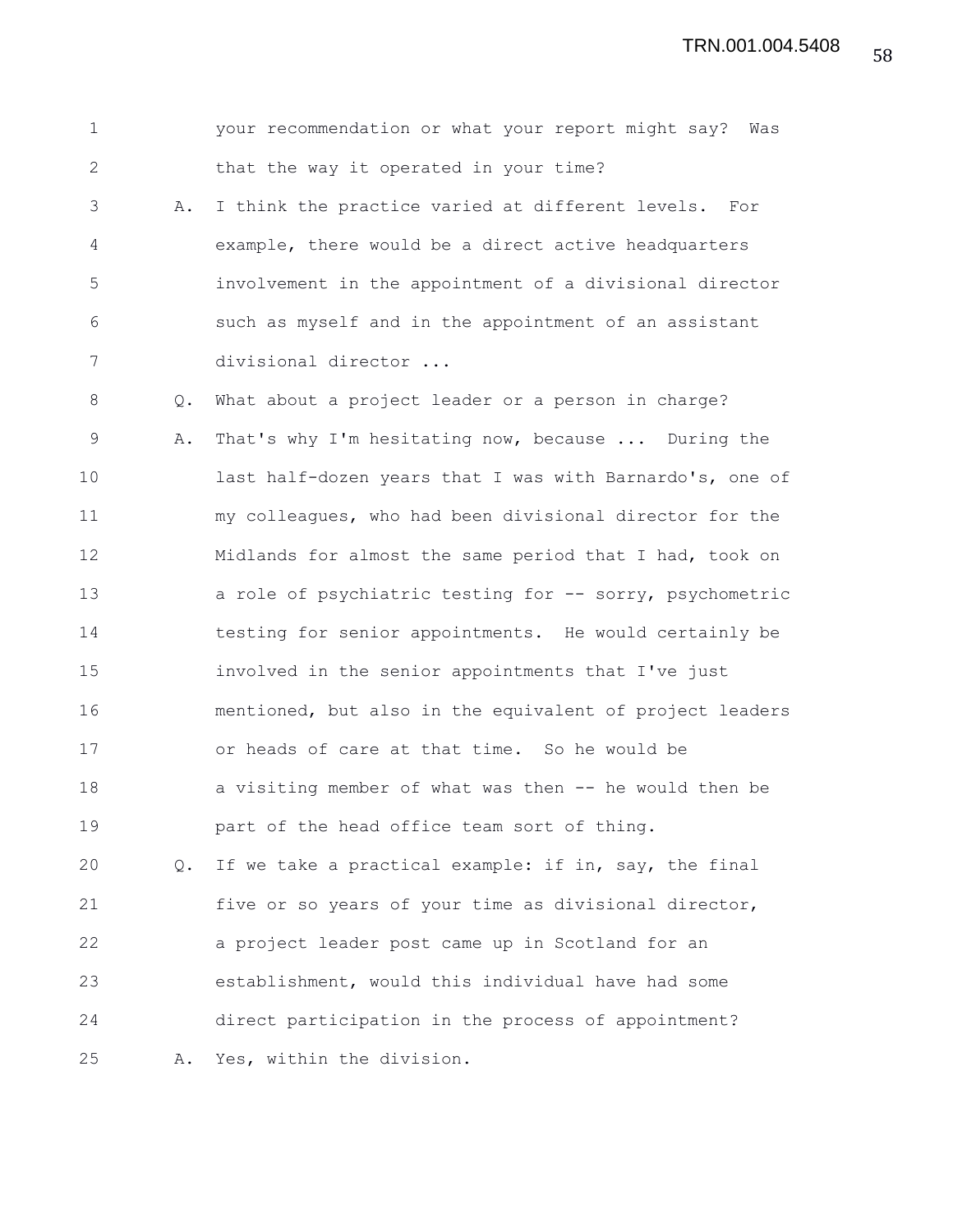1 Q. And if it was a project leader that was being appointed, 2 does it follow that, at least during that period, that 3 particular appointment was in part based on some form of 4 psychometric assessment as well as maybe more 5 traditional methods such as interview and paper 6 applications and other paperwork, like references? 7 A. Yes. 8 Q. So that was maybe a change, perhaps latterly, was it, 9 in the way that at least some senior staff were 10 appointed? 11 A. Yes. And a very positive change. Our experience -- 12 this was a person who'd had responsibility for 13 considerably more than the number of staff that I had 14 in the Midlands division because they had a couple of 15 large approved schools and some very interesting 16 pioneering projects there. 17 But I'm just recalling that for the appointment of 18 an assistant divisional director, there would be an 19 initial recruitment process in the division and then 20 a recommendation would go to Barkingside, where 21 Barnardo's headquarters were, and that person would have 22 a subsequent interview with the director of childcare 23 and the deputy director of childcare there before they 24 were offered the post. That wasn't done with project 25 leaders; that was in Scotland that that took place with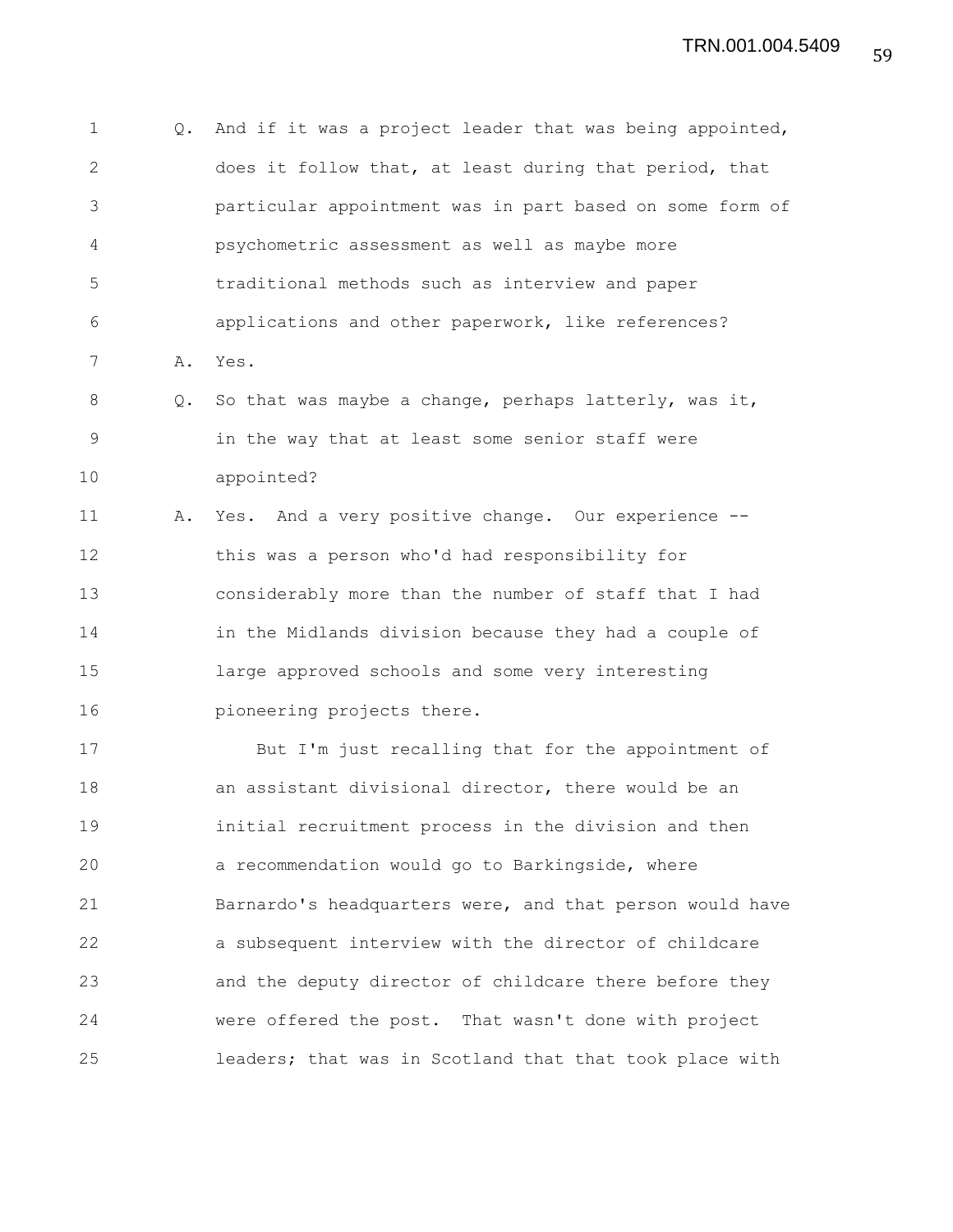1 the assistance of the person from head office. 2 Q. Although there was perhaps more direct involvement from 3 headquarters in an assistant director's appointment for 4 example than a project leader's appointment, in the case 5 of a project leader, at least latterly, there was -- the 6 process included psychometric testing as part of the 7 process? 8 A. Yes. That was a very positive addition to the process 9 because it recognised the shortcomings of an interview 10 situation, it recognised the shortcomings of references, 11 and it was a very healthy addition to a number of other 12 aspects that come into a final judgement when you are 13 appointing somebody to -- not just a key position like 14 that but even -- sorry, I didn't mean that -- 15 a residential childcare member of staff. 16 Q. It sounds as if you are indicating that this change 17 in the process for project leaders and more senior 18 appointments was something that perhaps was 19 a recognition of the, as you put it, shortcomings of the 20 traditional processes of interview, references and 21 looking at the paper applications and forming a view, 22 perhaps based on that alone. Was that the underlying 23 thinking that may have caused this change in the 24 process, that there was a recognition that that was 25 a process that would not necessarily identify either the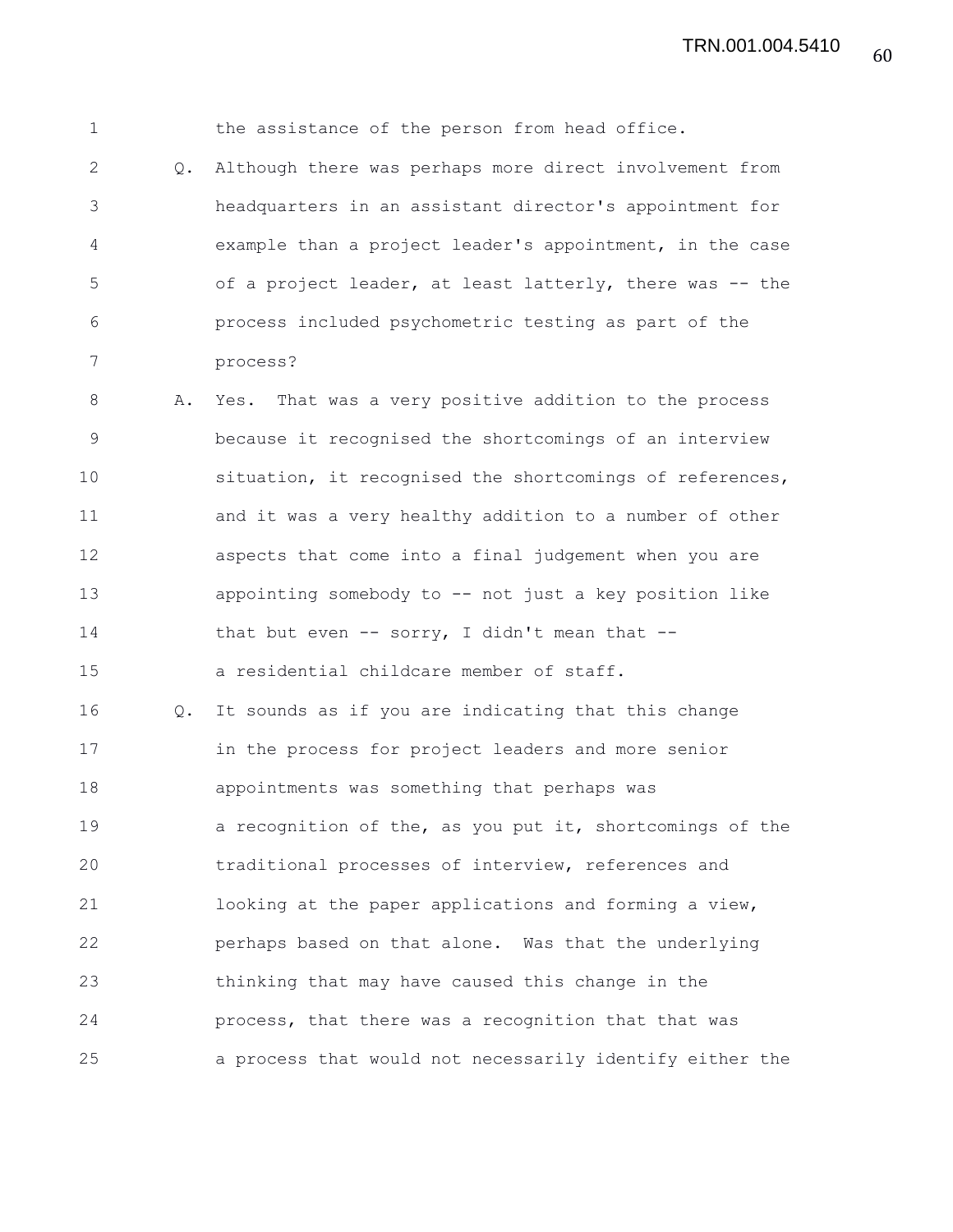1 most suitable persons or persons that were not suitable 2 or persons who had the requisite qualities and 3 characteristics? Was there a recognition of that? 4 A. I think it was driven by a positive spin on that of 5 wanting to strengthen --

6 Q. The process?

7 A. What you got to know about a person at the outset and 8 their fit for what you believed you were looking for and 9 what sort of beginning help could be given to them, what 10 sort of beginning experience could be given to them to 11 help them match up more fully to the challenge they were 12 taking on.

13 For example, if I just take it back to a member of 14 residential -- a prospective residential childcare staff 15 member. There would be the process of giving them a job 16 description, a person specification, a background 17 information sheet about the unit. They'd be offered the 18 opportunity to visit the unit in advance if they wished, 19 and that wasn't obligatory.

20 Then there was the interview and then later on, 21 sending for references. On occasion, had they not 22 visited beforehand, they would be asked to visit the 23 unit and meet with the person leading the recruitment 24 for the vacancy afterwards to get an understanding of 25 their judgement, their insight, their ideas, et cetera,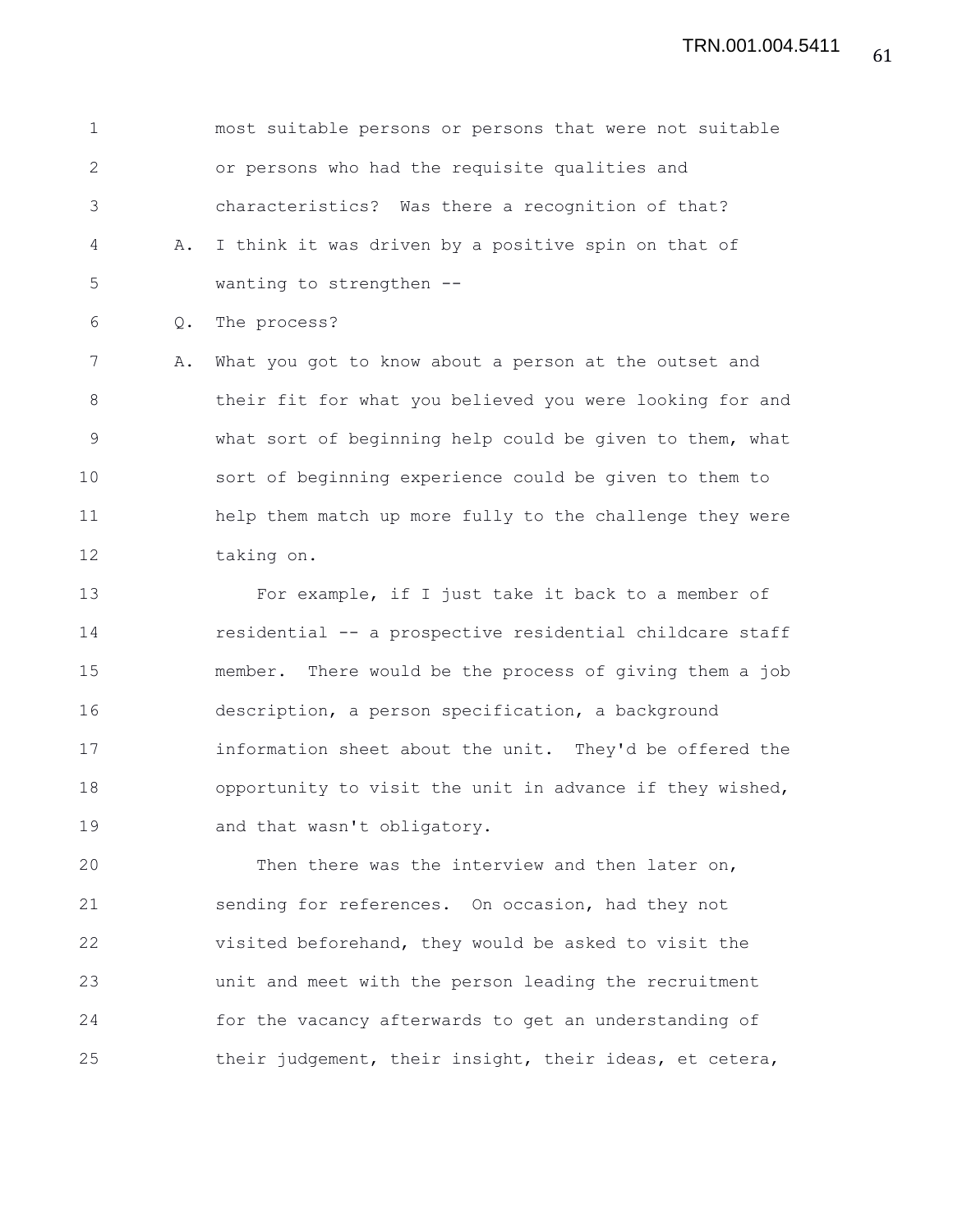1 et cetera, as part of filling out a picture of the 2 individual. Sometimes, if there was a degree of 3 uncertainty about an individual as to whether it might 4 be quite a big jump for them, they would be offered the 5 opportunity to go and be in the unit and brigaded with 6 an experienced member of staff, say, for 24 or 48 hours, 7 to see whether it suited them and whether --8 Q. To what extent though was this process then, as you've 9 described it, measuring not paper qualifications or any 10 other factor, but suitability for the particular role, 11 such as a role as leading a care establishment for 12 vulnerable children? To what extent was it devised as 13 a measure of suitability of the person, given the nature 14 of the role and the perceived characteristics that were 15 required of the person who was asked to perform the 16 role? To what extent was it --17 A. That was an important element of it, but another 18 important element, which is rather more subjective, is 19 to do with a judgement about personality and integrity 20 and things like that. 21 Q. Going back to psychometric testing, for example, some 22 might say that the whole purpose of that is to introduce 23 some expertise to find in a measured way, using some 24 sort of recognised test that has respectable credentials 25 that will measure things like aptitude or skill for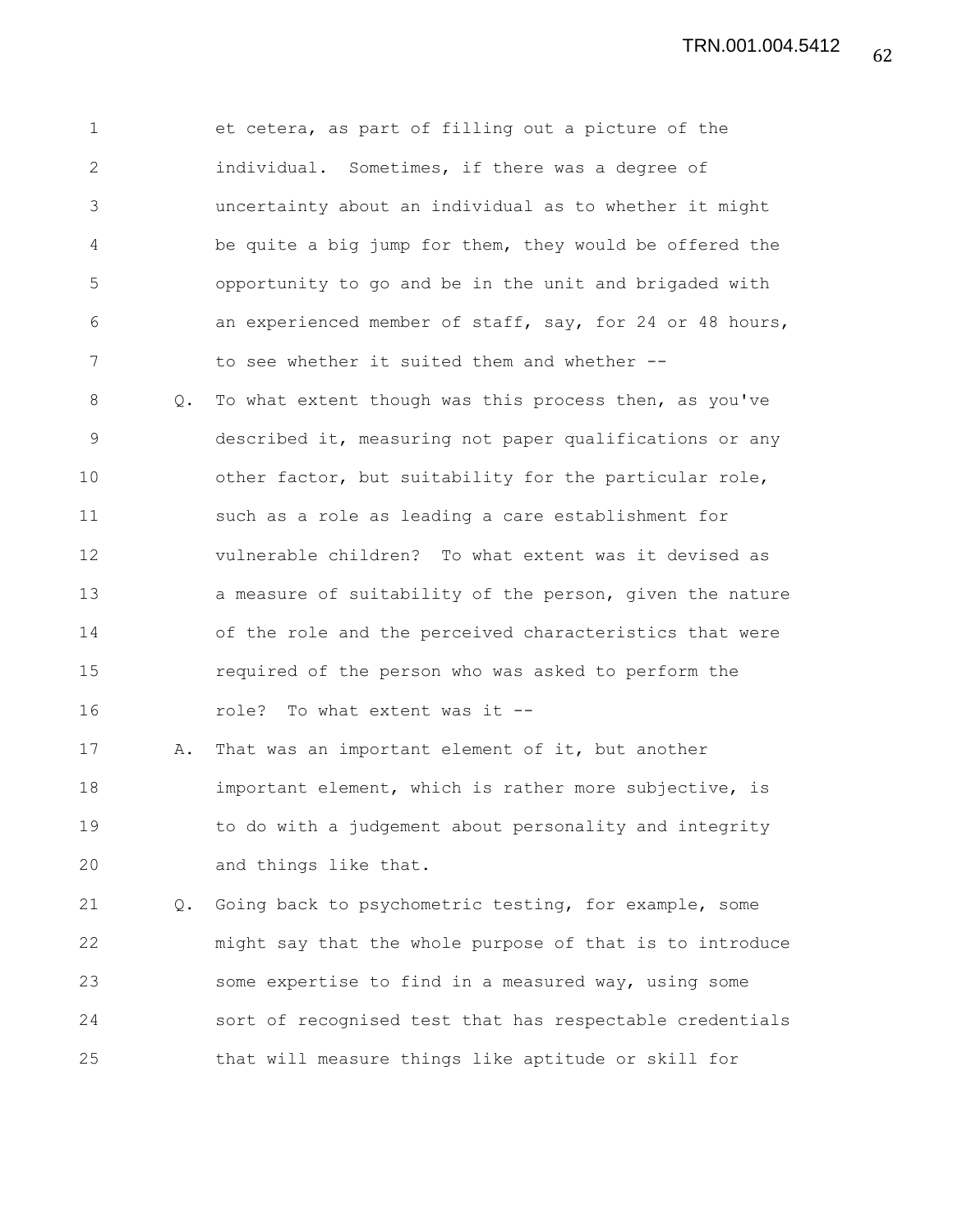| particular situations, how one handles things,    |
|---------------------------------------------------|
| temperament and so forth that may be required for |
| a particular job --                               |

4 A. Yes.

5 Q. -- than simply a subjective judgement of you or one of 6 your colleagues sitting face to face with a prospective 7 applicant and making a judgement on the basis of an 8 interview? Was that perhaps seen as a step forward? 9 A. Yes. It wasn't definitive in its own right, but it 10 added a very valuable dimension to arriving at 11 a judgement about an individual.

12 Q. Because I suppose -- and I'm not giving any particular 13 examples -- people might say that we all know people who 14 could perform well at a job interview, but they might be 15 appalling when they get into the job and they may not 16 have the temperament -- they may have all the paper 17 qualifications in the world, but if you were to put them 18 in the -- at the coalface, they are not going to perform 19 appropriately.

20 A. Or the reverse: people who are brilliant in practice and 21 leadership and all sorts of things, but perform 22 appallingly on the day.

23 Q. Would this sort of testing, at least for project leaders 24 and more senior people -- we'll maybe stick to project 25 leaders because they are actually involved in the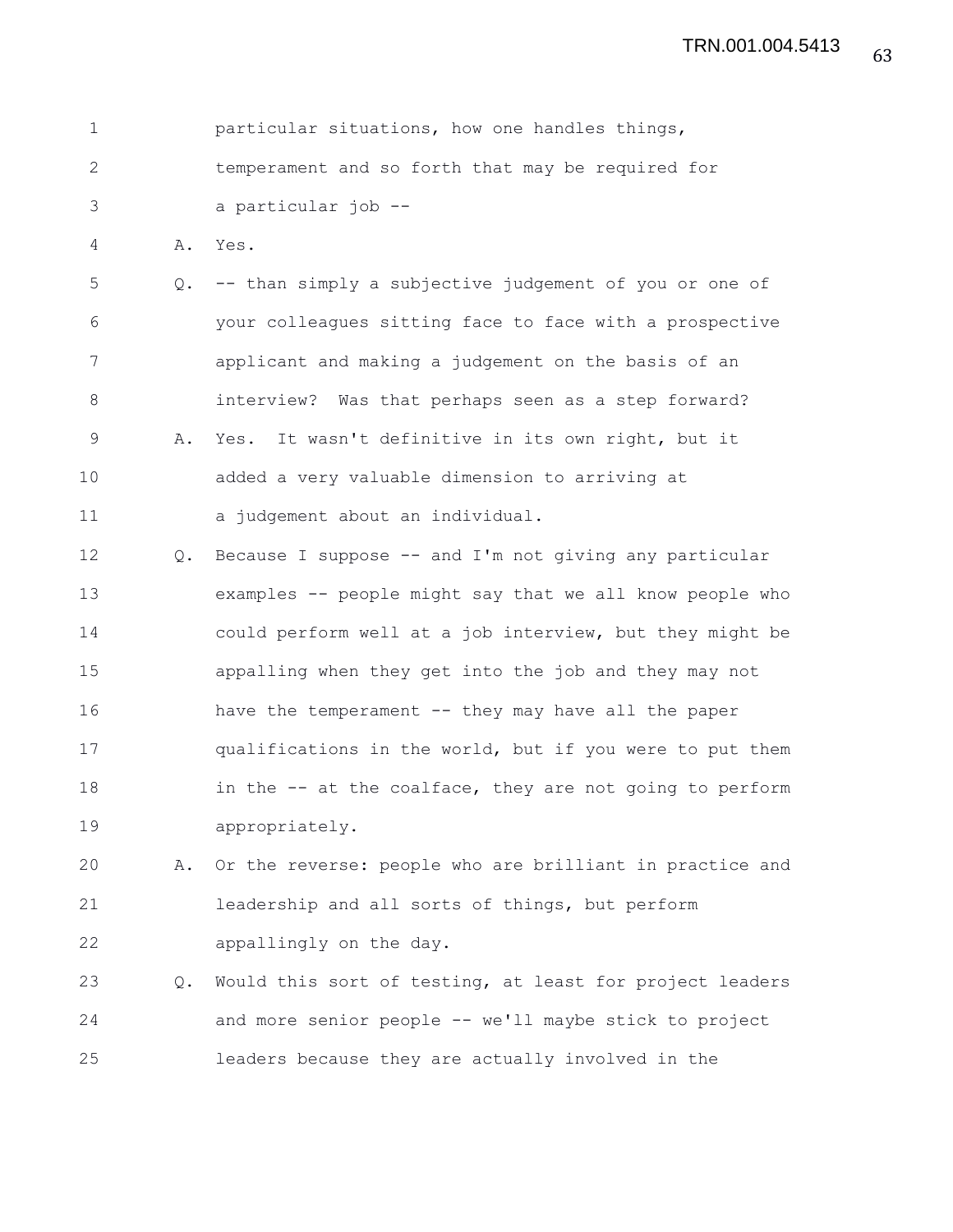1 day-to-day care and operation of a unit. Would this 2 testing involve testing them in what would be seen as 3 real life situations and how they would handle those? 4 Would that be part of the psychometric tests that would 5 be embarked on, giving them scenarios and questionnaires 6 or asking them how they would handle ... Was it as 7 sophisticated as that or was it less sophisticated? 8 A. There were a number of elements to it. For example, an 9 in-tray exercise where you were faced with and had 10 various quite challenging issues mixed up in it and some 11 requiring urgent action and some easier to tackle and so 12 on to see how people responded in situations like that. 13 There were some paper situations and, for example, 14 in the interview situation, there would be questions 15 like: can you describe for us a difficult situation to 16 do with X, Y and Z that you've handled in the past and 17 how you dealt with it? That sort of thing that gives 18 you -- 19 LADY SMITH: John, even that can be vulnerable to the 20 interviewee's imagination. 21 A. Absolutely. 22 LADY SMITH: You have no way of validating whether the 23 account they gave you of tackling a difficult situation 24 is actually what happened. 25 A. Or even grounded in any truth whatsoever.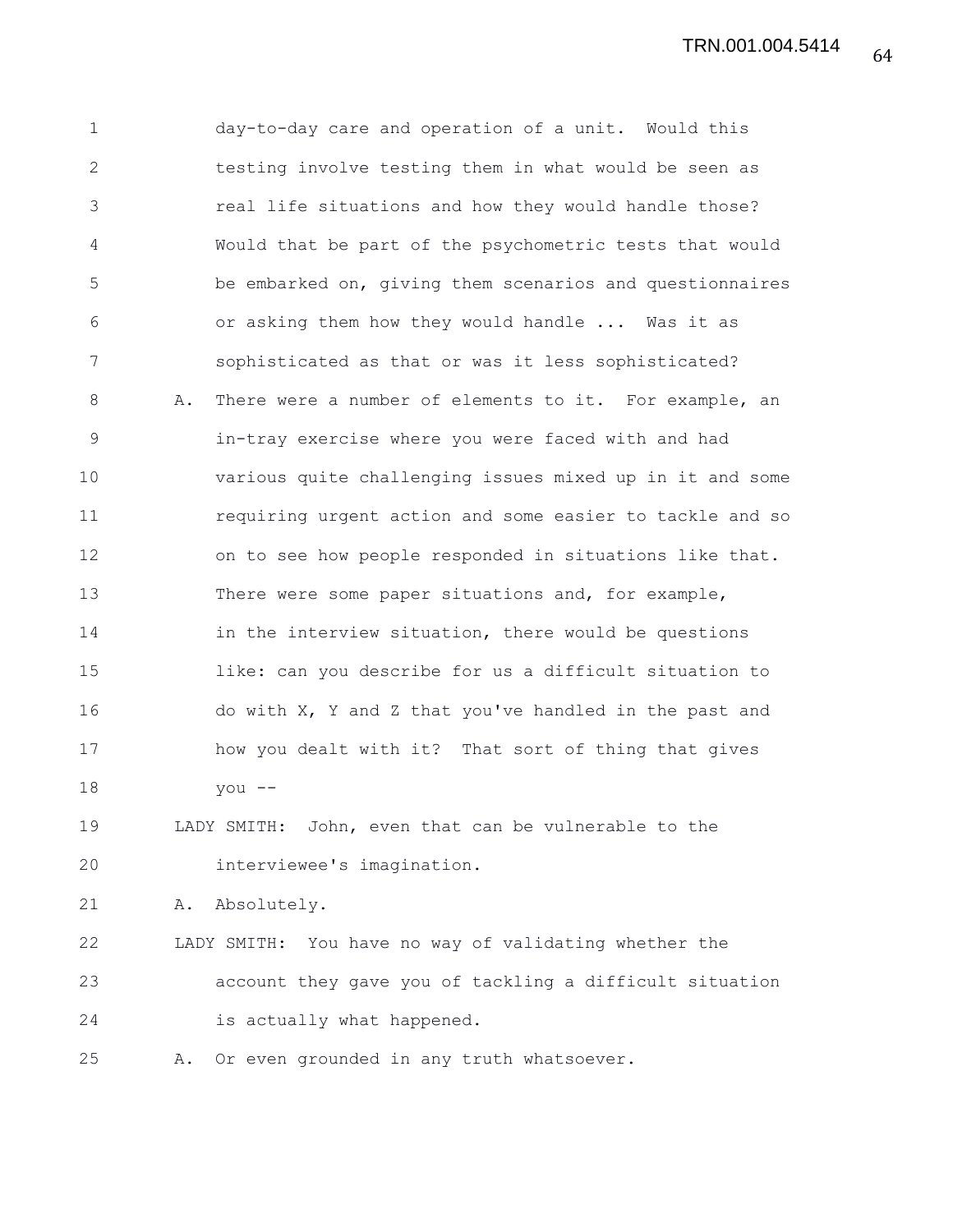1 LADY SMITH: No.

2 A. I said rather broadly at the beginning that psychometric 3 testing was a valuable addition in relation to the 4 shortcomings of interview and references and so on and 5 so on. 6 LADY SMITH: In-tray exercises, I think, are recognised 7 nowadays as being very helpful because the person, 8 normally in a limited amount of time in advance of the 9 interview, is shown for the first time some problems, 10 imagine themselves in the job, "What do you do if" -- 11 A. Yes. 12 LADY SMITH: -- and it can help give you a picture of what 13 sort of person this would be at work. 14 A. And also there were things like Myers-Briggs and so on 15 which were part of the bundle -- 16 MR PEOPLES: This has been described, at least in the 17 evidence before, or perhaps evidence to come as well, as 18 an assessment centre approach. Does that term or 19 expression mean anything to you? This use of testing 20 people for appointments by going beyond mere interview 21 and references. Is that not an expression that you've 22 come across, that Barnardo's had adopted at some point 23 an assessment centre approach, at least for more senior 24 appointments within the organisation? 25 A. Yes. Don't forget my very first UK job was in an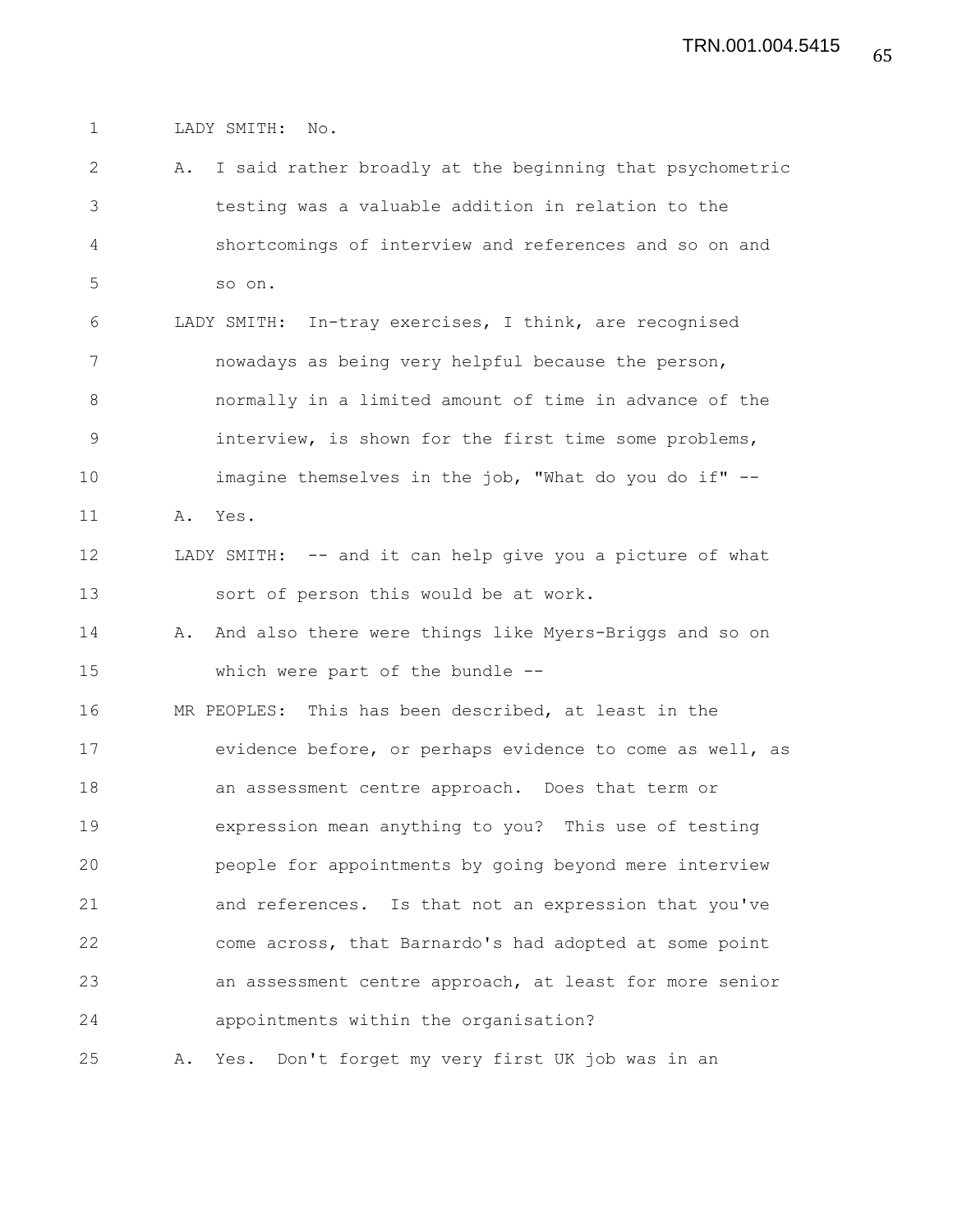1 assessment centre for approved schoolboys, so if I leave 2 that way out --3 Q. Maybe that is -- 4 LADY SMITH: John, if you can just get nearer to the 5 microphone. If I could just explain: it becomes 6 particularly challenging for the stenographers if you 7 drift away from it. 8 A. Sure. 9 MR PEOPLES: I just wondered if you had heard this 10 expression or if that was you would have labelled this 11 process? 12 A. When you talk about an assessment centre approach, I get 13 an image in my head of an organisation delegating that 14 to a recruitment agency. There's a real difference in 15 this in that the people who are going to be line 16 managers are already line managers of the project or the 17 residential setting are involved in the selection. So 18 they have a belief they know what they're looking for, 19 or if they don't have that accurately, at least they've 20 got it a sight better than an external recruitment 21 agency. And they're looking for somebody that they 22 would feel confident to invest in or work with in the 23 future in relation to what the project or the unit is, 24 its stock in trade is. 25 Q. This process, though, that you have described -- leaving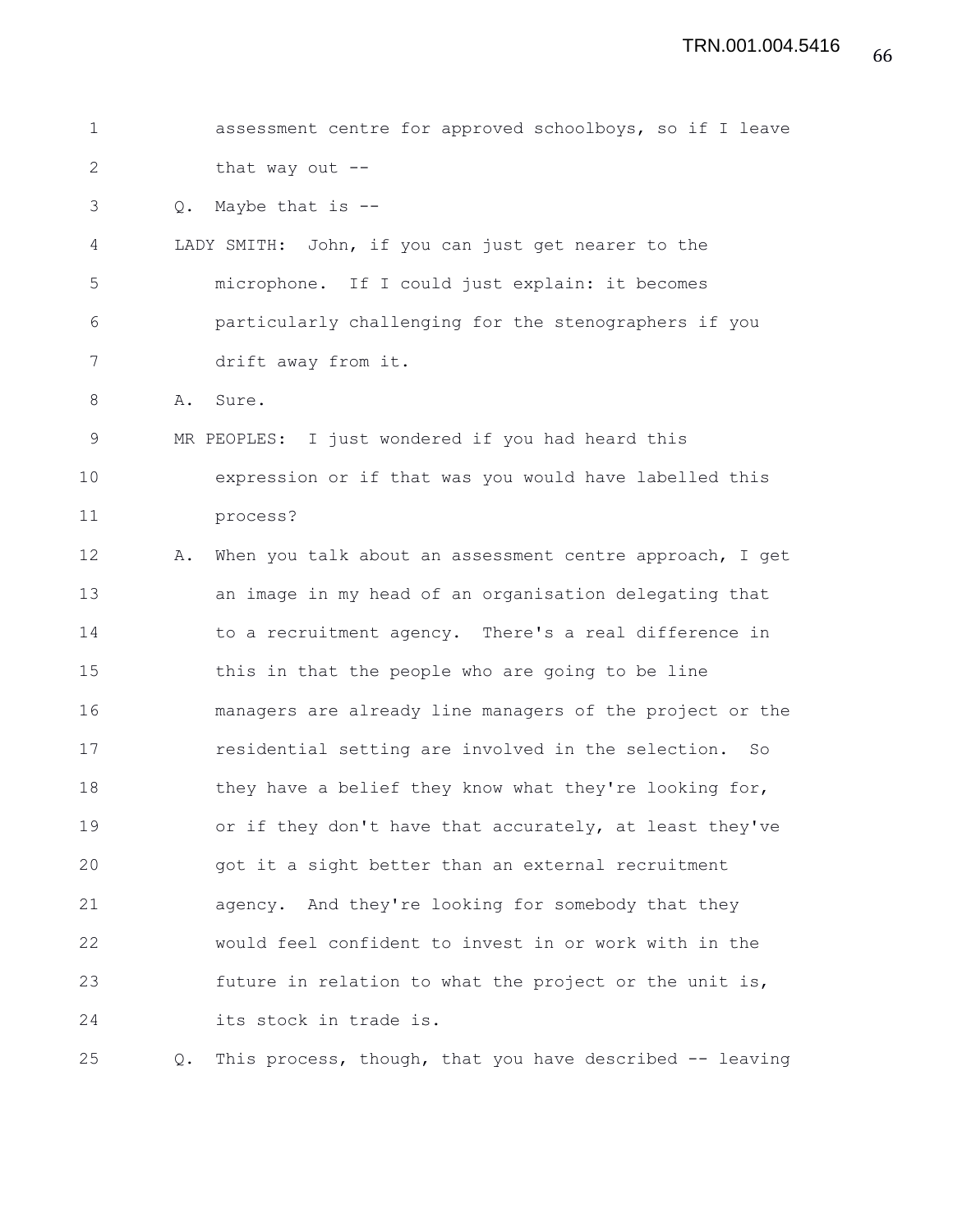1 aside the expression I asked you about -- this process 2 involving some form of psychometric testing as part of 3 the process for certain appointments, you have said your 4 recollection is that it would be applied in the case of 5 a project leader post, certainly in the latter part of 6 your period as divisional director in the 1980s, maybe 7 the mid-1980s and beyond.

8 What about the front line residential care worker, 9 the basic grade? Were they in any way recruited other 10 than through the traditional processes at any stage in 11 your period as divisional director? Or did the old 12 methods still apply?

13 A. I can't say with any confidence whatsoever that it was 14 down to that level. I can't remember and therefore it 15 probably wasn't.

16 Q. You wouldn't personally have been involved in the 17 recruitment process for basic grade residential care 18 workers at particular establishments in Scotland? Your 19 **post was too senior for that, was it not?** 

20 A. It was, but maybe a couple of times a year, two or three 21 times a year, I would, either because there was -- say, 22 the deputy head of the unit was out with flu and they 23 needed somebody to make up the interview panel, or 24 I would occasionally use that as a means of just what 25 I've called in my document quality control, to cut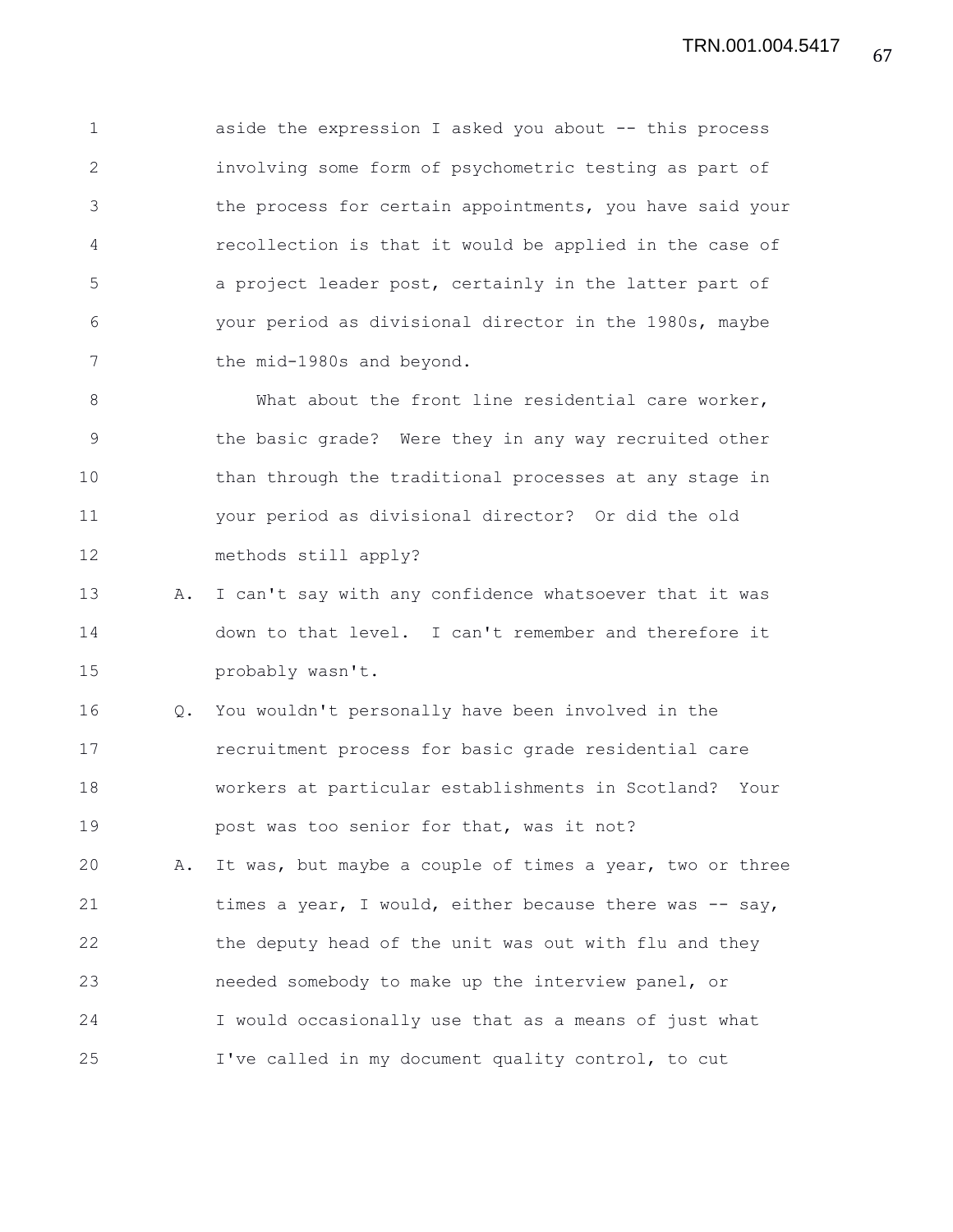| $\mathbf 1$  |               | a slice into a unit's life and the operation of the head |
|--------------|---------------|----------------------------------------------------------|
| $\mathbf{2}$ |               | of care there and so on.                                 |
| 3            | Q.            | If we take a typical recruitment situation --            |
| 4            | Α.            | I wouldn't be involved, not at that level.               |
| 5            | Q.            | If we see somebody who's coming in as a front line       |
| 6            |               | residential basic grade care worker in your time who's   |
| 7            |               | applying for a job, then would we still be back to, "We  |
| 8            |               | want some references, we'll do some checks on you",      |
| 9            |               | perhaps checking the references, I don't know if there   |
| 10           |               | were disclosure checks in the early days of your --      |
| 11           | Α.            | There were latterly, yes.                                |
| 12           | $Q_{\bullet}$ | And presumably there would be a process of interview --  |
| 13           | Α.            | Yes.                                                     |
| 14           | $Q_{\bullet}$ | -- of those selected from the applications.<br>Ιf        |
| 15           |               | applicants were successful in getting to the interview   |
| 16           |               | stage as basic grade applicants, basic grade residential |
| 17           |               | care workers, how many people would interview them?      |
| 18           | Α.            | Three.                                                   |
| 19           | Q.            | Three?                                                   |
| 20           | Α.            | Three, usually.                                          |
| 21           | Q.            | At a single interview?                                   |
| 22           | Α.            | Yes.                                                     |
| 23           | Q.            | And typically, would that be the project leader at the   |
| 24           |               | establishment?                                           |
| 25           | Α.            | It would be the ADD and the project leader and often the |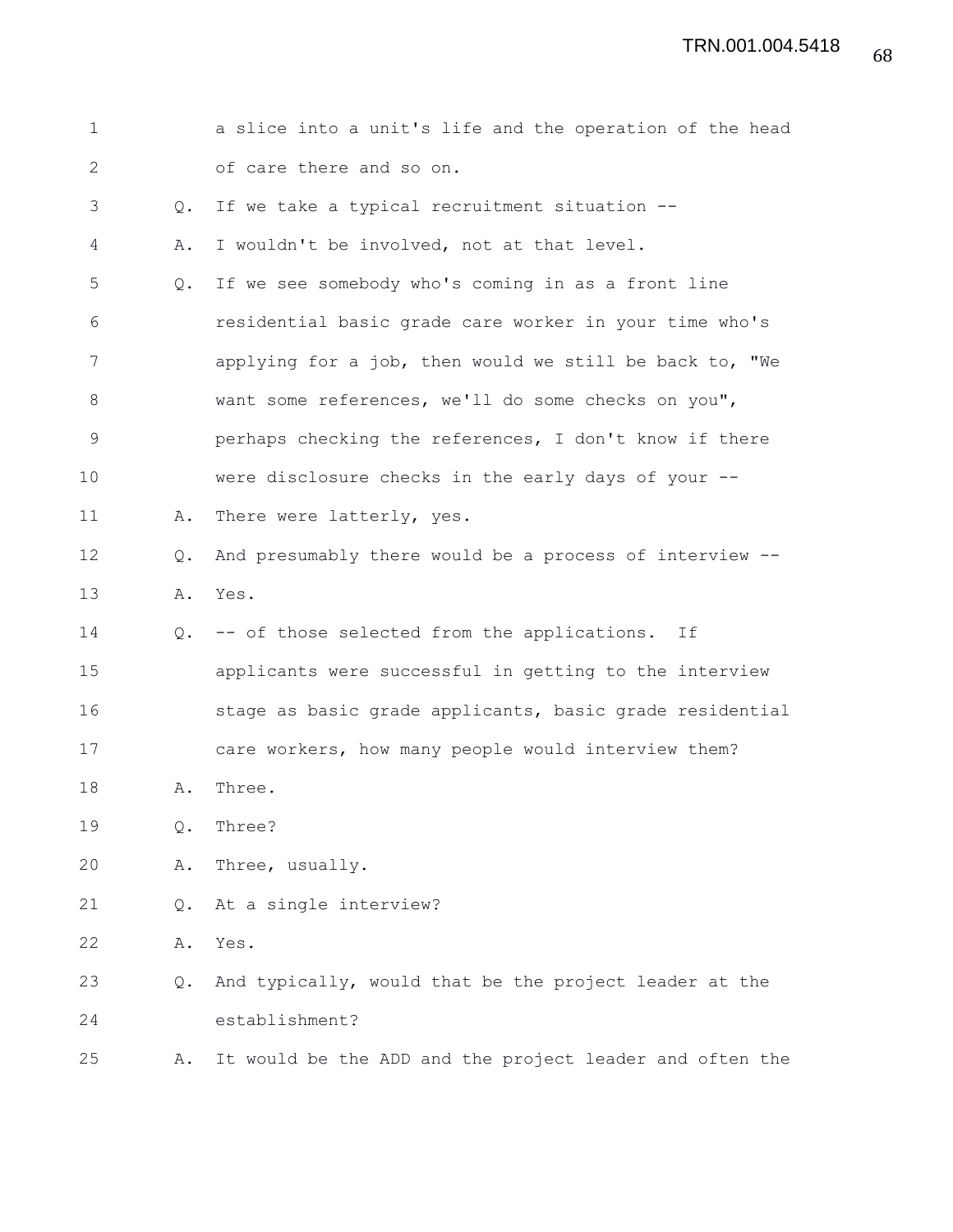- 1 deputy.
- 2 Q. For a residential care worker post, a standard or basic 3 grade?
- 4 A. Yes. Not for ancillary staff. That would be a sort of 5 project leader and there would be an informal -- more 6 often than not, a prospective residential childcare 7 worker having been offered the opportunity to visit -- 8 having been encouraged, but it was not obligatory to 9 visit the unit, somebody like the third in charge would 10 take them around and would be quite interested not just 11 in what they made of what they were seeing but finding 12 out a bit about them and their background in a more 13 informal situation, and that would be fed into the 14 process as well.
- 15 Q. Because the interview panel, to take the typical 16 example, would conduct the interview and perhaps take 17 any information fed in --
- 18 A. Yes.
- 19 Q. -- in the ways you've described. Presumably they would 20 compile a report and that report would go to London, for 21 example?
- 22 A. Not for a basic residential --
- 23 Q. Would it go to you?

24 A. Yes.

25 Q. For approval or endorsement?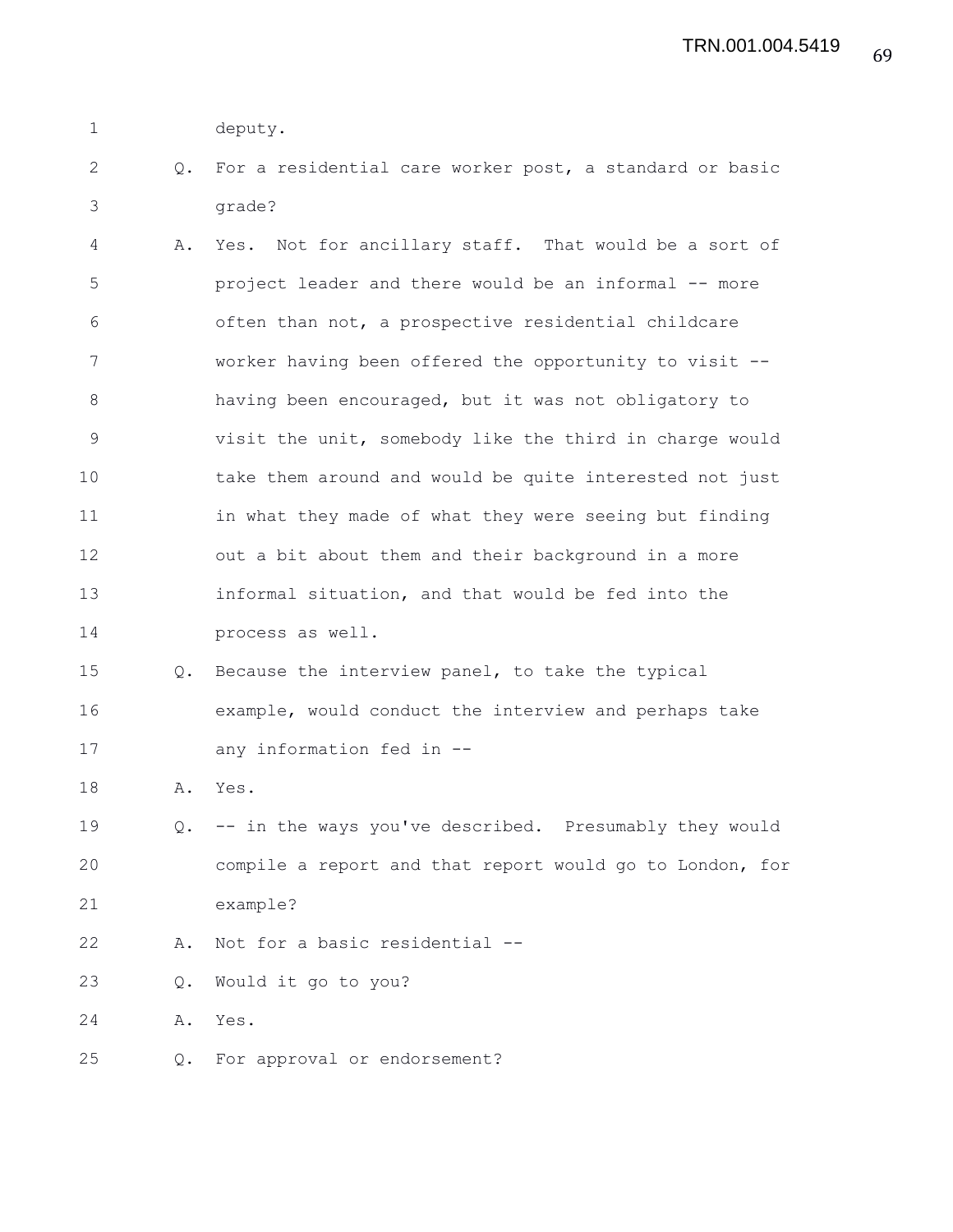| 1            | Α.            | It would go to me for information. But it would be<br>No. |
|--------------|---------------|-----------------------------------------------------------|
| $\mathbf{2}$ |               | brought to me if there was an uncertainty about a person  |
| 3            |               | and did I have a view and so on.                          |
| 4            | $Q_{\bullet}$ | Typically, the decision would be left to the panel?       |
| 5            | Α.            | To the ADD.                                               |
| 6            | Q.            | To prepare a report --                                    |
| 7            | Α.            | The ADD responsible for that unit would be the most       |
| $8\,$        |               | senior person taking the decision.                        |
| $\mathsf 9$  | $Q_{\bullet}$ | In the case of project leader you would be involved in    |
| 10           |               | the appointment process routinely?                        |
| 11           | Α.            | Yes.                                                      |
| 12           | Q.            | Because his immediate line manager was the assistant      |
| 13           |               | divisional director, ADD?                                 |
| 14           | Α.            | Yes.                                                      |
| 15           | $Q_{\bullet}$ | And his line manager was you, the ADD's line manager?     |
| 16           | Α.            | Yes.                                                      |
| 17           | $Q_{\bullet}$ | Is this what's called the grandfather principle?          |
| 18           | Α.            | I'm not as old as I look, you know!                       |
| 19           | Q.            | I think we will hear evidence --                          |
| 20           | Α.            | Yes, it is.                                               |
| 21           | $Q_{\bullet}$ | -- there's something called the grandfather principle     |
| 22           |               | that was used in Barnardo's for appointments.             |
| 23           | Α.            | Sorry, I didn't mean to be facetious.                     |
| 24           | Q.            | I just wanted to clarify that this was part of the        |
| 25           |               | process at least. Was that a part of the process          |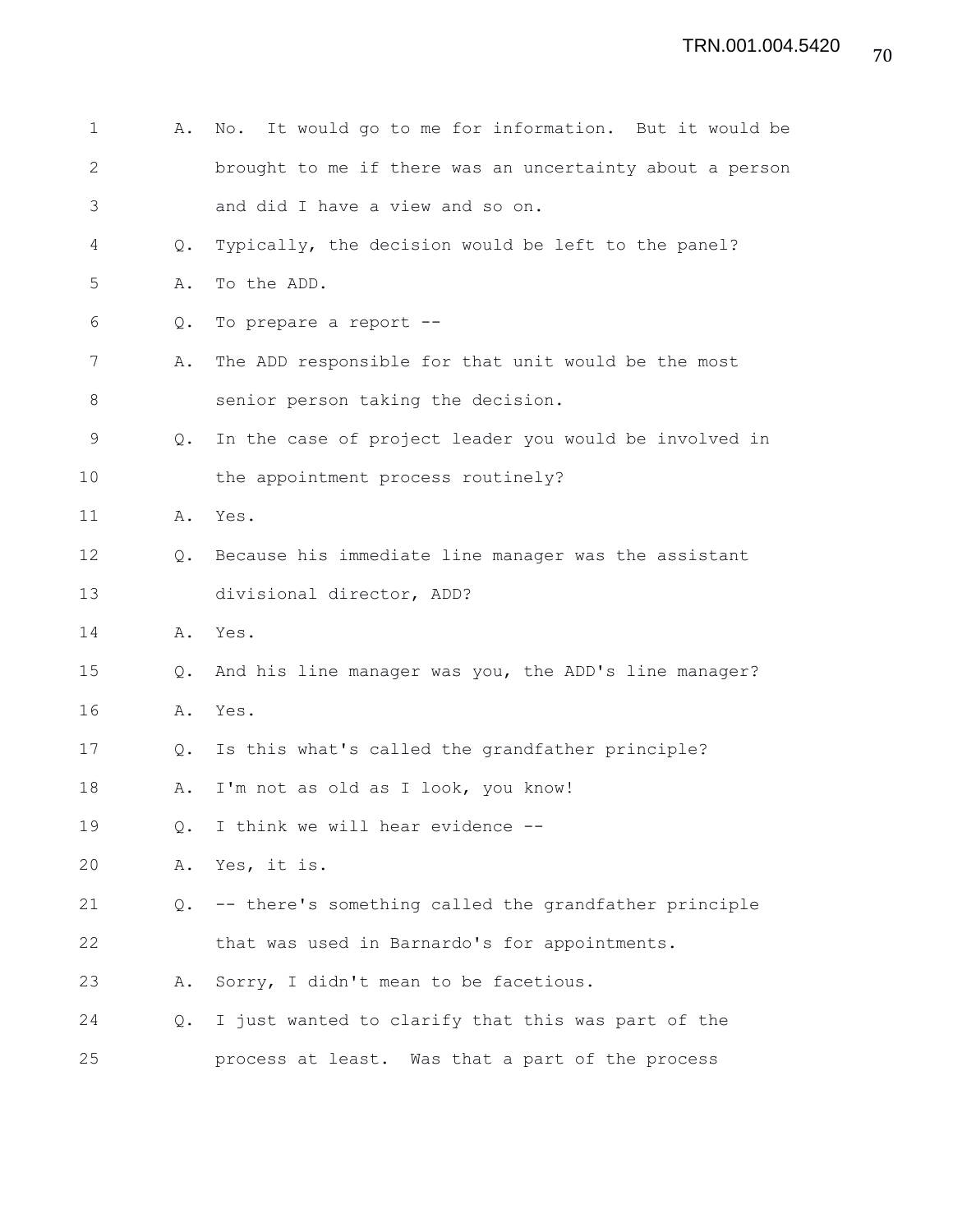TRN.001.004.5421

1 throughout your time or just something that became part 2 of the process during your time? 3 A. It was part of the process throughout my time. I had 4 quite a number of grandfathers when I was appointed. 5 But from my point of view as divisional director, one of 6 the most important functions for me was to ensure that 7 I was getting good, relevant key staff in post as 8 project leaders, as heads of care or as ADDs, principal 9 training officer or training officers, and fieldwork 10 teachers. 11 Q. Do I take it from what you're saying there that, so far 12 as recruitment is concerned, if one is focussing on key 13 roles within the organisation to ensure a high quality 14 service and the best care, the role of assistant 15 divisional director, who's the line manager of the 16 **project leader and the role of project leader, are very** 17 key posts -- 18 A. Absolutely. 19 Q. -- to the success of the care operation -- 20 A. Yes. 21 0. -- and the standard of care --22 A. Yes. 23 Q. -- and whether children have got the appropriate 24 protections and -- 25 A. Yes. For example, with a new piece of work or a new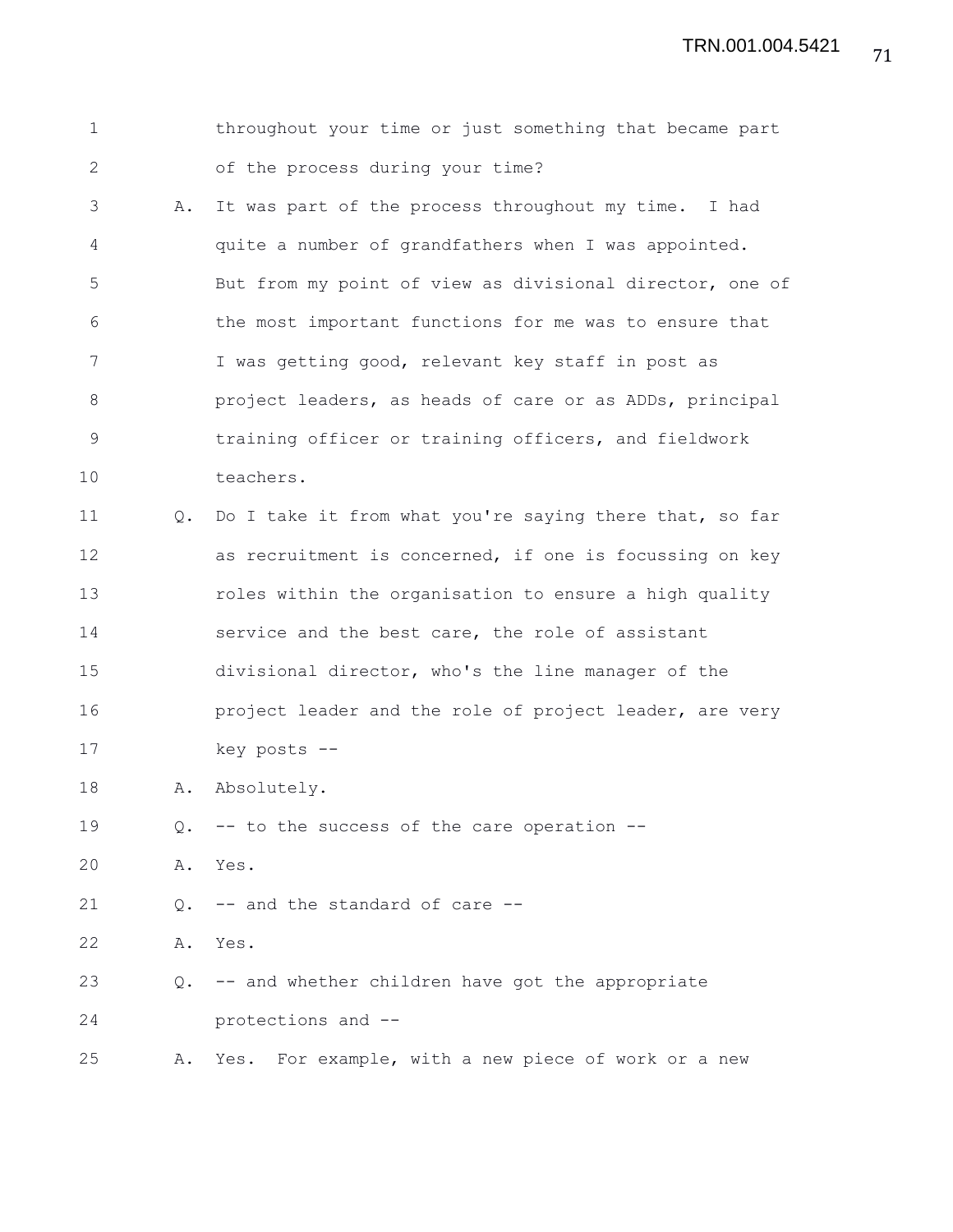1 concept, it's the project leader who's going to take it 2 from imaginary design or whatever you might call it, 3 into reality. They put their mark on it through their 4 staff as well.

5 Q. Just again on issues of policy and at what level these 6 matters would be determined. If I could take one 7 example, we've heard evidence that at a particular 8 establishment, South Oswald Road, in the 1980s, the 9 night-time arrangements were such that there was 10 a waking night-time care assistant on duty, only one, 11 who might be on duty between 10 at night and 7 in the 12 morning.

13 A. Yes.

14 Q. There was a sleeping member as well, but basically there 15 was a single individual who was awake and had the run of 16 the place between 10 and 7 --

17 A. Mm-hm.

18 Q. -- where there were young vulnerable children.

19 You'll know where I'm going with this. We explored 20 with that witness the inherent risks of an arrangement 21 of that kind, a situation where there's one individual 22 with access to vulnerable young people.

23 A. Yes.

24 Q. I think you can see that there is an inherent risk 25 in that situation. Can you not?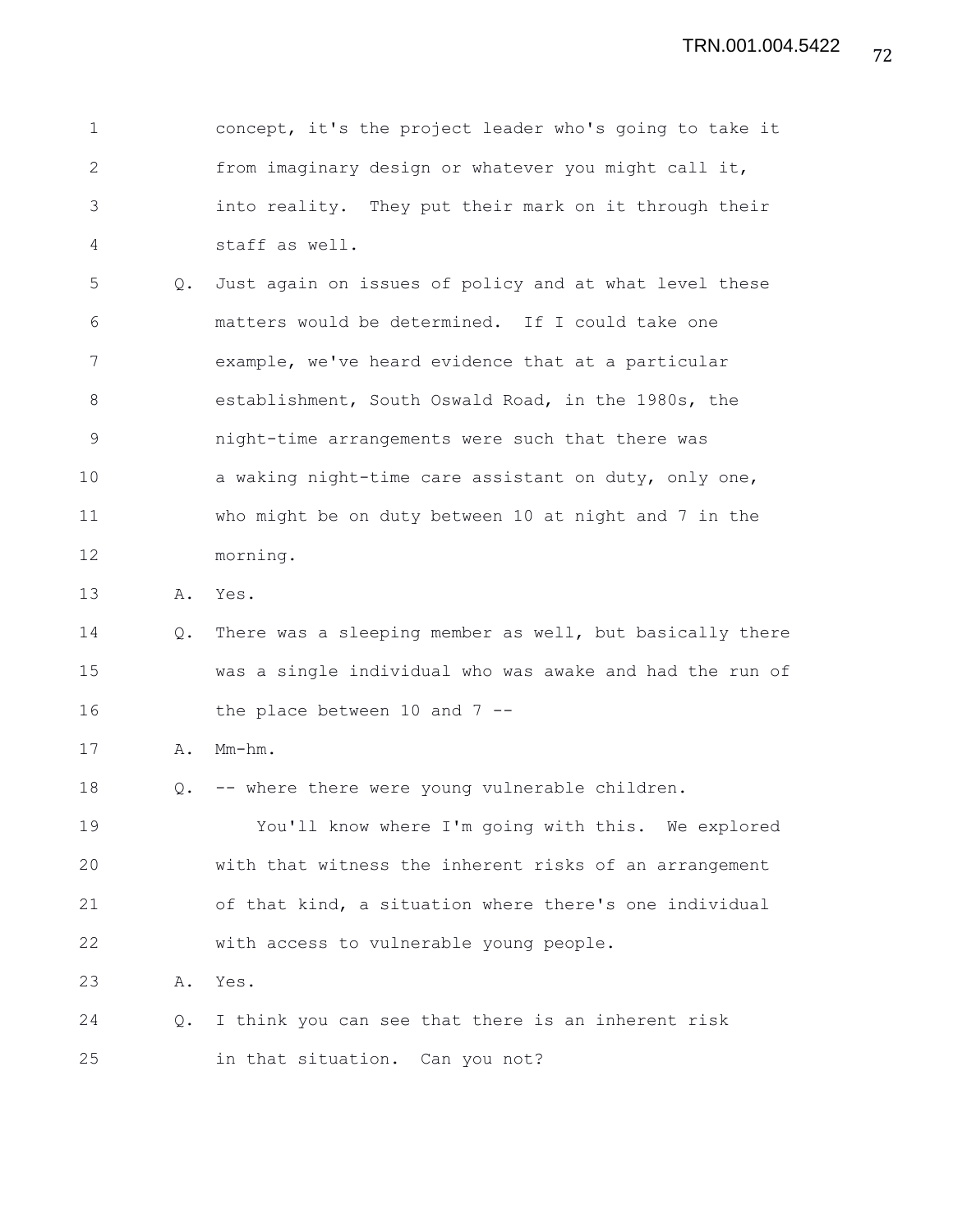1 A. Absolutely.

| $\mathbf{2}$  | Q. | That individual, when asked about that, as I recall,     |
|---------------|----|----------------------------------------------------------|
| 3             |    | said that that arrangement would not have been one that  |
| 4             |    | would have been left to the judgement of the project     |
| 5             |    | leader, it would have been decided at a higher level.    |
| 6             |    | Is that your recollection of how that might have come to |
| 7             |    | be, that there was only one person awake at night in the |
| 8             |    | 1980s at South Oswald Road between 10 and 7, looking     |
| $\mathcal{G}$ |    | after a number of vulnerable children that were residing |
| 10            |    | there?                                                   |
| 11            | Α. | That would be an arrangement that wasn't uncommon in     |
| 12            |    | Barnardo's and would have been deemed acceptable by at   |
| 13            |    | least the ADD.                                           |
| 14            | Q. | How high in terms of decision-making would this          |
| 15            |    | arrangement have had to go to be discussed and approved? |
| 16            |    | Would it have gone beyond ADD level to your level or to  |
| 17            |    | UK level, to the Four Cs?                                |
| 18            | Α. | Certainly I can remember in the Four Cs meeting          |
| 19            |    | discussions taking place about, for example, night cover |
| 20            |    | in units where there was a particularly lively mix of    |
| 21            |    | children or a troublesome mix of children or children    |
| 22            |    | with night-time needs that might be medical or whatever, |
| 23            |    | where we all had shared with us a presenting situation,  |
| 24            |    | which was real and looked at sort of solutions and what  |
| 25            |    | we could learn from it. Because occasionally, providing  |
|               |    |                                                          |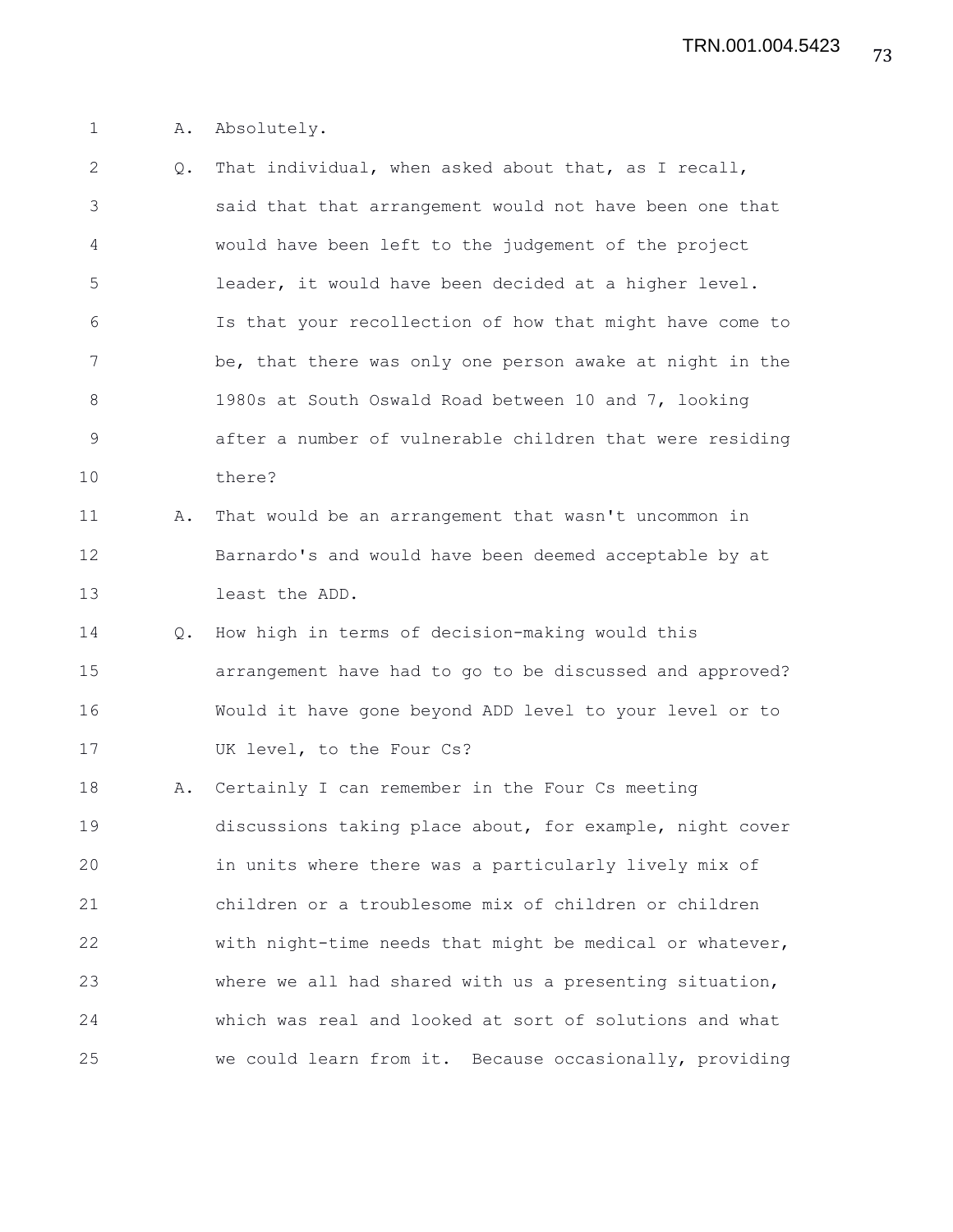1 what Barnardo's deemed to be an appropriate responsible 2 level of cover was paid for by Barnardo's; it wasn't 3 negotiable into a local authority fee or whatever.

4 I'm using that as the sort of highest level that 5 I can recall it. It wouldn't normally come to me as 6 divisional director because it would be an exercise that 7 was -- sorry, it would be a judgement that was exercised 8 by the ADD as to what they felt was appropriate for 9 their unit at a point in time.

10 The aspect of a single waking member of staff ... 11 If you think about the situations where if a member of 12 staff is inclined to abuse or ... It can happen in so 13 many situations.

14 It can happen during a car drive to the doctor if 15 they're intent on it, that sort of thing, and there's no 16 thorough, foolproof safeguard against that abuse. 17 Q. I follow the point you're making, that it can still 18 happen, but it might be said there is less prospect of 19 it happening if there are two waking people: one can 20 keep an eye on the other and they can do things together 21 and in that way there's a safeguard against anything 22 that might be said against them and equally a safeguard 23 in case one of them was minded to do something they 24 shouldn't do. What do you say to that? 25 A. That's an arrangement that has been eroded with the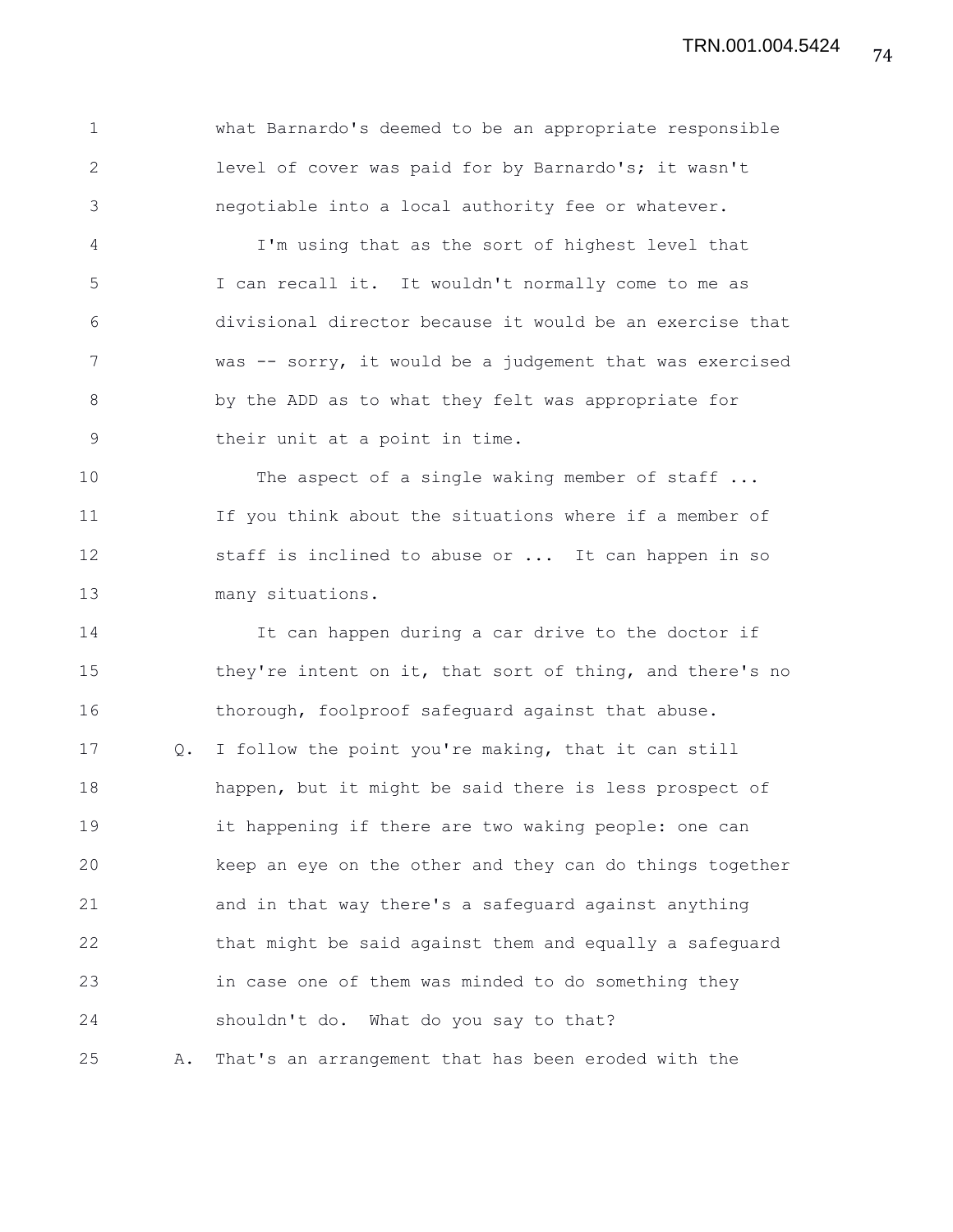1 breakdown into smaller units, for example, of 2 residential childcare. If we take the situation, say, 3 in Glasclune or Tyneholm, there would be a number of 4 members of staff who lived in the unit and were around 5 and not far from children's bedrooms. That was 6 something of a safeguard against mischief going on, so 7 to speak. But there would be one member of staff who 8 was designated to be on waking call, on waking duty, and 9 one who was designated as back-up in case a youngster 10 was sick during the night or something like that and 11 there still needed to be an awareness.

12 If you break that down into small group homes and 13 down into independent living units, there are no longer 14 members of staff living in, they are members of staff 15 who are sleeping in at night. For example, I described 16 an independent unit with maybe two or three young people 17 where you had three staff whose responsibility that unit 18 was, who did around the clocks things, seven days a week 19 between them. That would mean that one of them would be 20 on duty sleeping during the night. You're not inured 21 against abuse taking place in foster care or almost any 22 arrangement that a child might find themselves in apart 23 from their natural family -- and even in their natural 24 family there's no absolute safeguard against abuse 25 taking place, whether it's from a natural parent or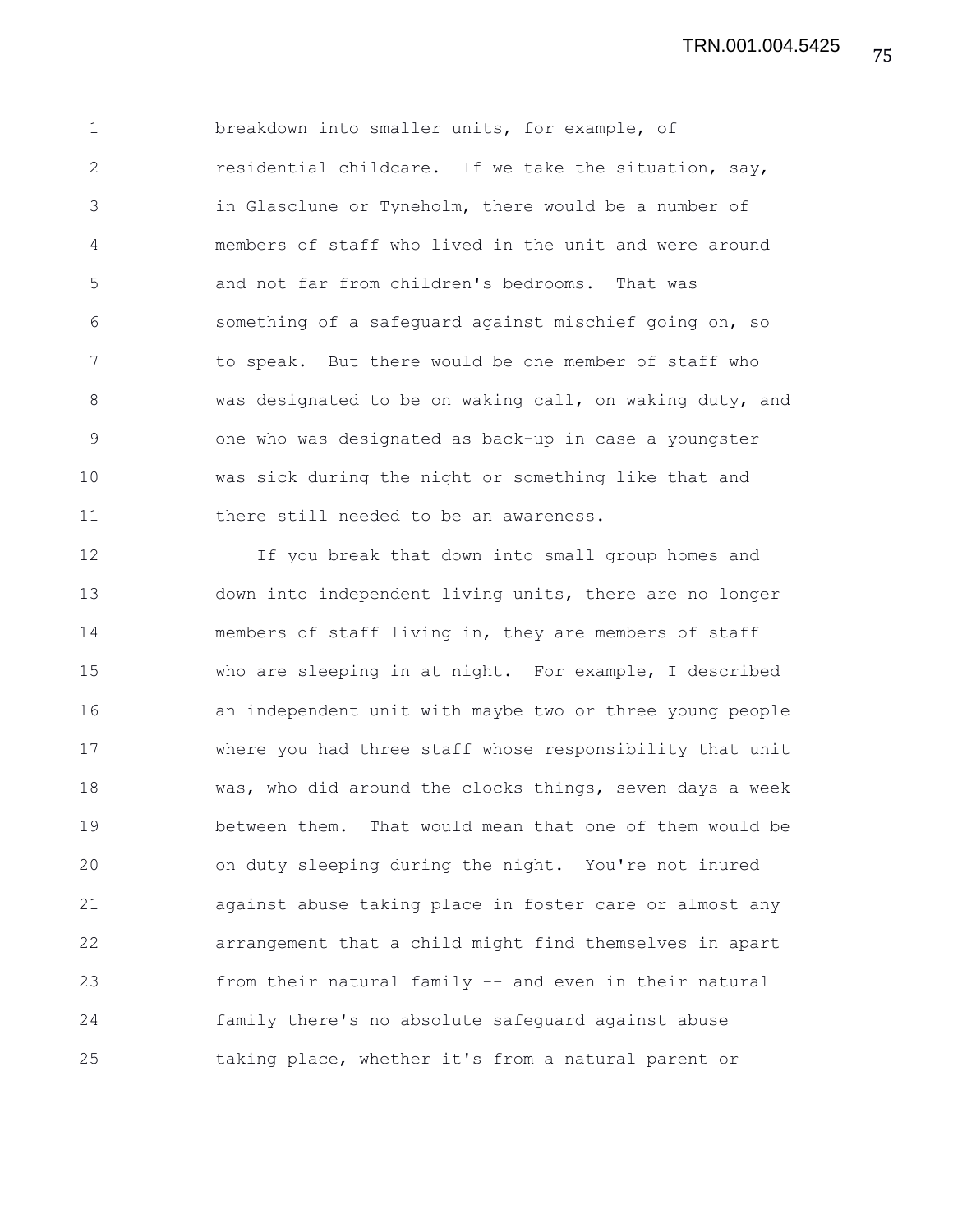1 a step-parent or whatever.

2 Q. But from a risk reduction point of view, I'm still not 3 sure, other than perhaps it might be more costly and 4 require more resources in terms of human resources to 5 have an arrangement where there were at least two people 6 who are awake and vigilant for all situations and 7 eventualities, what was the problem with that in 8 principle?

9 A. Apart from the cost element, which was a real factor and 10 would always be a realistic factor, your best safeguard 11 is against -- is in relation to the recruitment and 12 support and development and supervision and all that 13 sort of thing that you've got going on with the setting 14 and its leadership and the external involvements and so 15 on.

16 But there is no absolute quarantee, Jim. Even if 17 you had two waking night members of staff as an apparent 18 safeguard against each other, I'd certainly readily 19 agree with you it might cut down the incidence of it, 20 but for somebody who is determined, there are still ways 21 and means.

22 Q. But if you're trying to reduce the risk and reduce the 23 incidence, then presumably what I have described would 24 be one way of doing that?

25 A. It would.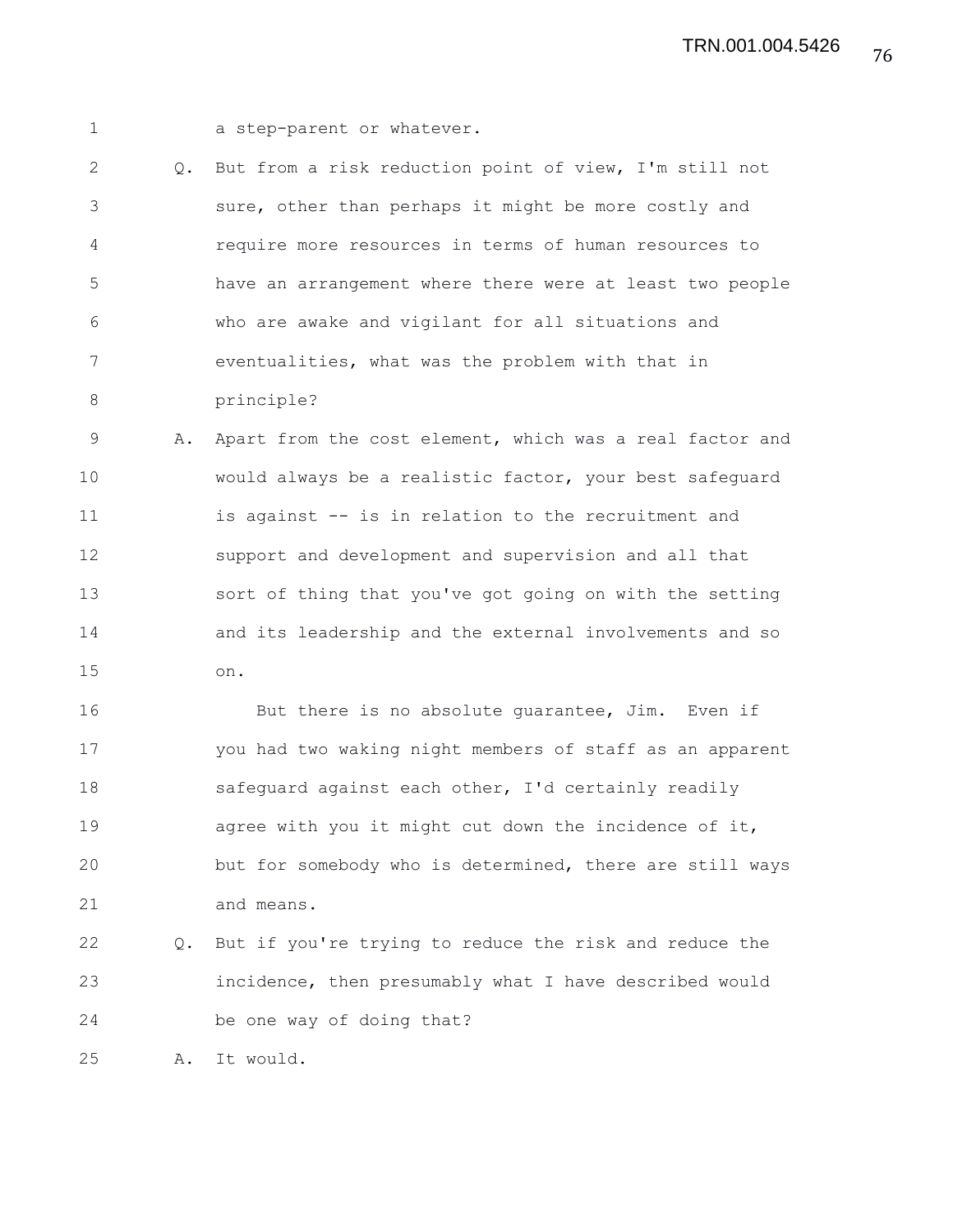1 Q. It could make an appreciable difference? 2 A. I have to agree with you but all I'm saying is it 3 doesn't give you a cast-iron guarantee or safety net. 4 Q. I'm not saying there's necessarily a way to achieve 5 that. But this issue of a situation of a member of 6 staff alone or a situation where a member of staff's 7 alone with a resident, either in the unit or elsewhere, 8 is a real issue -- 9 A. Yes. 10 Q. -- because it provides an opportunity to do the right 11 thing or to do the wrong thing. 12 A. Yes. 13 LADY SMITH: John, you keep coming back to recruitment. Can 14 I at this stage take you back to your own recruitment. 15 On your CV it looks quite interesting. You were 16 appointed to a very responsible role as divisional 17 director at just the age of 32, I think; is that right? 18 A. 31. 19 LADY SMITH: It was before your birthday? 20 A. Yes. 21 LADY SMITH: That was as a result of you being sought out, 22 not applying for the job? 23 A. Yes. 24 LADY SMITH: Can you tell us a bit about it? 25 A. Roger Singleton, when I was at Aycliffe School he was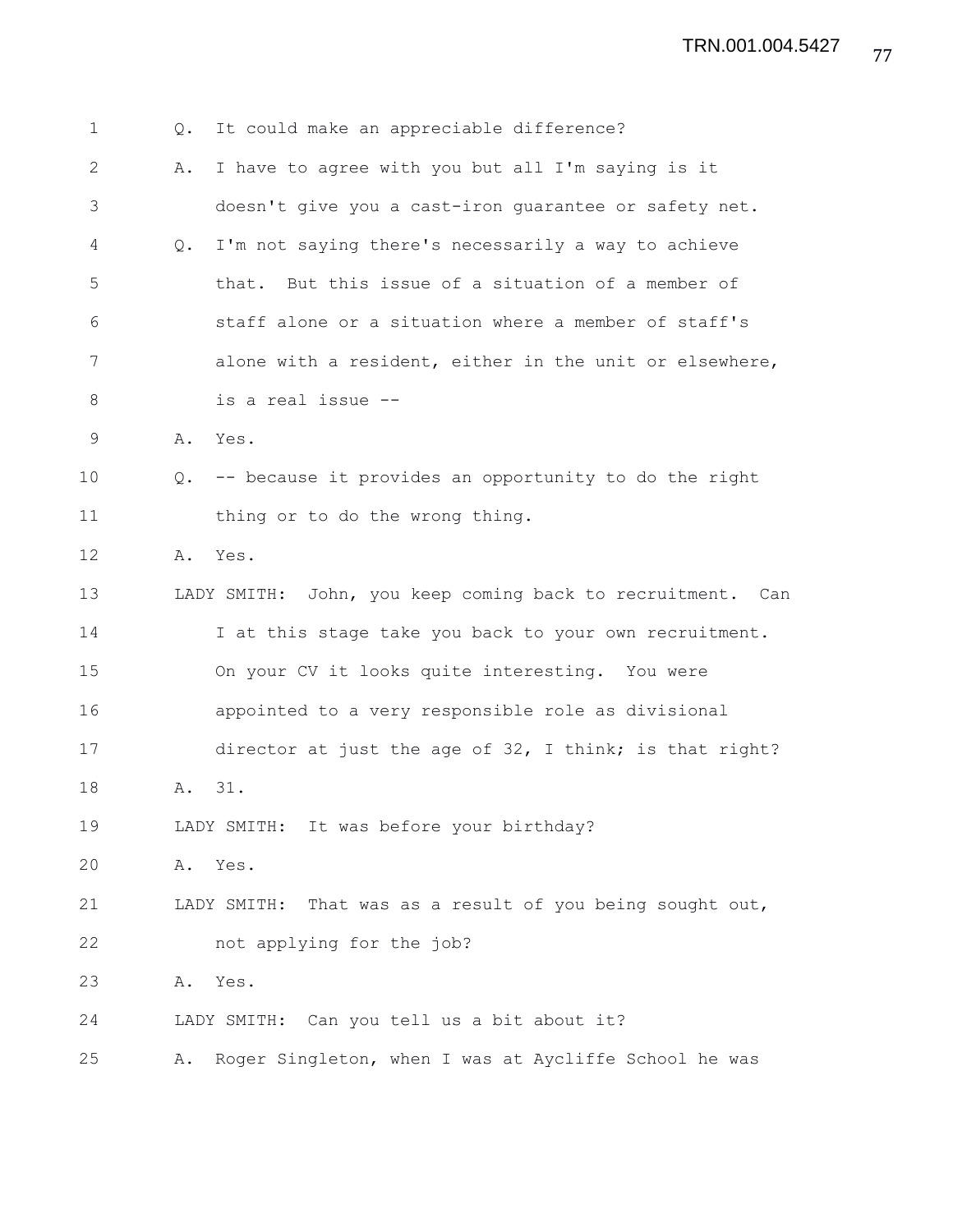78 TRN.001.004.5428

1 one of the deputy headmasters, and we will have worked 2 together for about, I think, probably six years in that 3 setting. He would have been aware of me as an 4 individual. Then I moved on to Newcastle, and six years 5 later, he rang me up and asked what I was doing and how 6 were things going in Newcastle and where were they at as 7 an authority and all sorts of innocuous things like 8 that, before sharing that they had a vacancy, this 9 vacancy in Scotland, and they had run a recruitment 10 twice and I think not been suited -- well, he used the 11 phrase -- I was hesitating there because it was either 12 once or twice -- and would I like to find out more about 13 it.

14 So they paid for a trip down to London to find more 15 about it and I met with him and Mary Joynson, who was 16 the director of childcare, and I was aware that I was 17 being informally interviewed because Roger knew me and 18 Mary didn't, and they said as a consequence of that, 19 quite a long session, a good two hours, would I like to 20 go up to Scotland and visit and meet the outgoing 21 divisional director.

22 LADY SMITH: What age group was the outgoing divisional 23 director? 24 A. He was -- he'd only been doing it for about two years.

25 I think he had -- yes, for about two years. He would be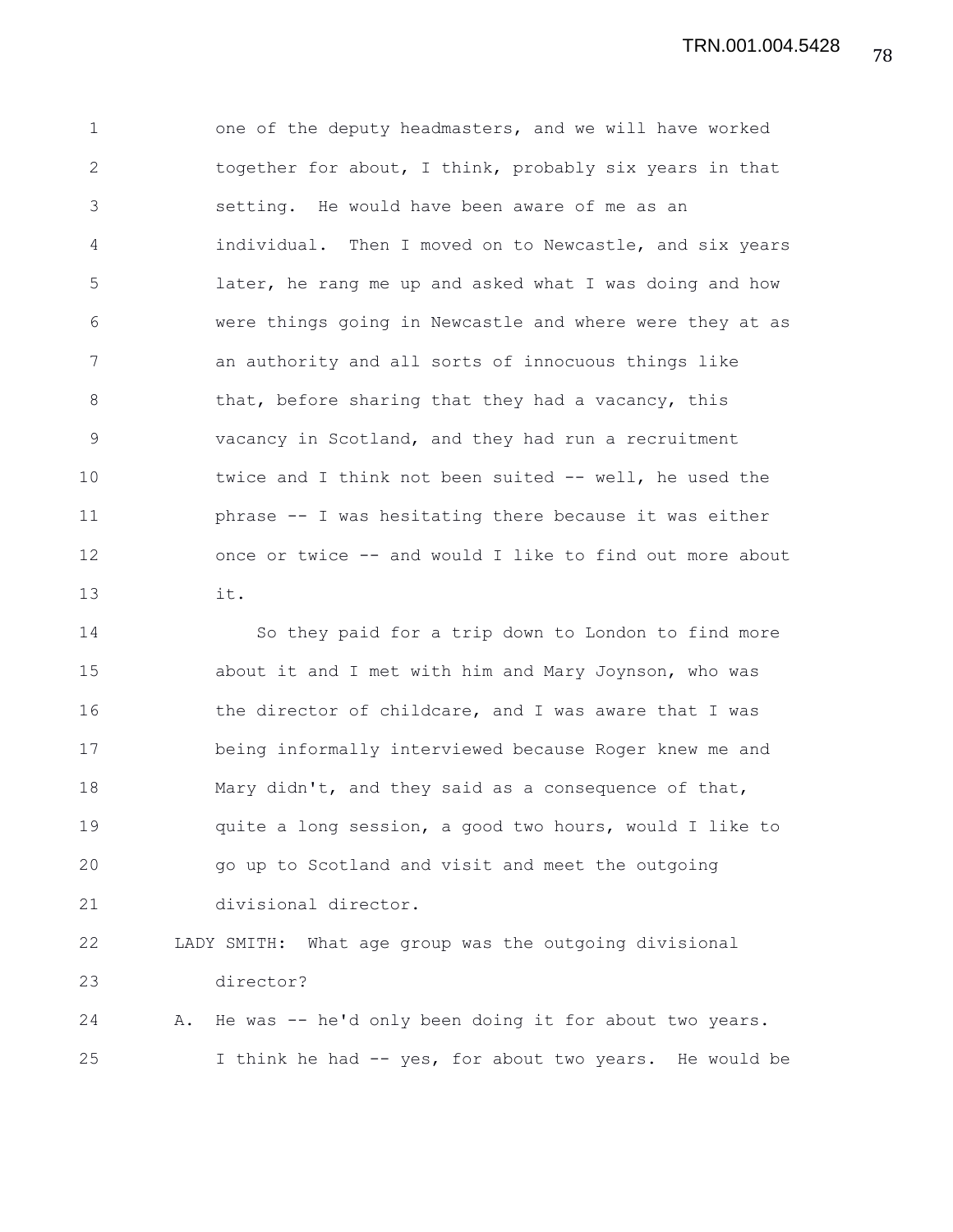1 probably late 30s or just turning 40. I remember 2 feeling very young to be even talked to about this 3 at the time. I wasn't thinking to move or move on, I'd 4 got my work cut out with challenges and opportunities in 5 Newcastle and I certainly wasn't seeking it. But the 6 more I found out about it, the more the excitement sort 7 of balanced out the anxiety and I think it was probably 8 a good year in post before I felt more comfortable and 9 starting to earn my keep. 10 LADY SMITH: So that was Barnardo's recruiting for a very 11 senior role as the divisional director of childcare for 12 Scotland. How far down the hierarchy do you think an 13 organisation like Barnardo's could be able to go in 14 using that sort of, if you like, bespoke arrangement for 15 finding the person that they want? 16 A. I think if ... Well, let me give you an example, if 17 I can. When I went to Quarriers and found that I was 18 marvellously alone in terms of management and 19 professional experience and so on, I pulled over 20 Phil Robinson from Barnardo's, who I knew well and had 21 been aware of a very interesting project leader for 22 quite a while, and I recruited Gerard Lee from outside 23 Scotland to be the Director of Social Work and hopefully 24 my successor because I knew I was there for a time

25 limited episode.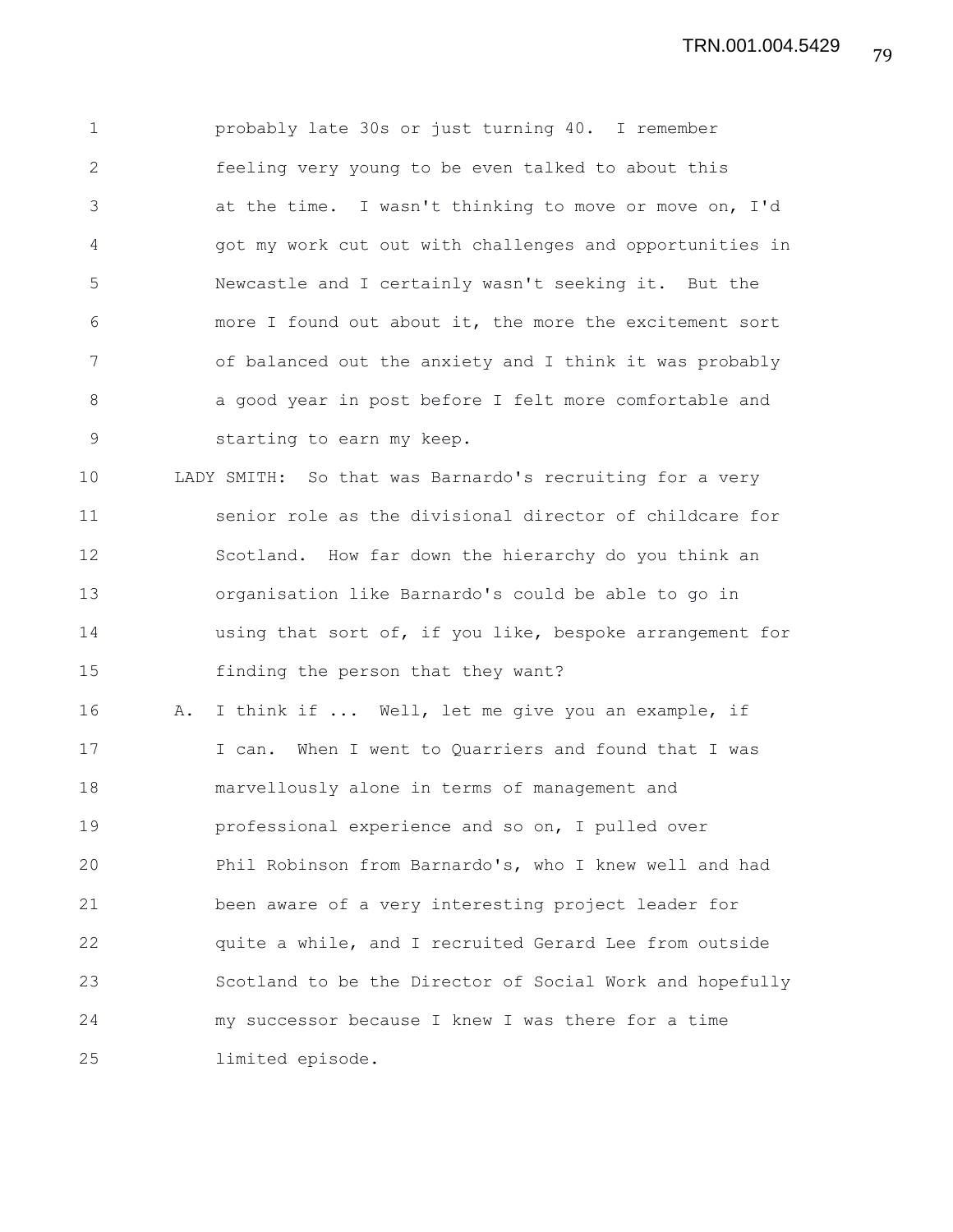1 I'm aware elsewhere in Barnardo's -- just let me 2 think if there were any other instances in Scotland. 3 (Pause) 4 I think being around in Scotland, which is quite 5 a small place, people get reputations for good or 6 evil -- sorry, I didn't mean evil -- good or bad -- and 7 Romy Langeland, who went from me as an assistant 8 divisional director, when she went to Aberlour, she took 9 one of the Barnardo's project leaders, Kelly Bayes, as 10 a key member of staff for her. In a sense, it's an 11 additional safeguard or an additional investment if 12 there is somebody who you feel sure of their experience 13 and their integrity and their worth and all that sort of 14 thing.

15 Without getting too hung up on robbing Peter to pay 16 Paul, you've got a bigger challenge than just ruffling 17 feathers elsewhere or whatever, and Roger Singleton, for 18 example, had also worked at Aycliffe School with a man 19 called Mike Jarman, who was a fellow deputy head in the 20 training school -- sorry, that's like a List D school 21 proper -- who at some later point went to the Midlands 22 division to be headmaster of an approved school in the 23 Midlands division run by Barnardo's, and then went on 24 from there subsequently to take Roger Singleton's place 25 of deputy childcare director for the UK when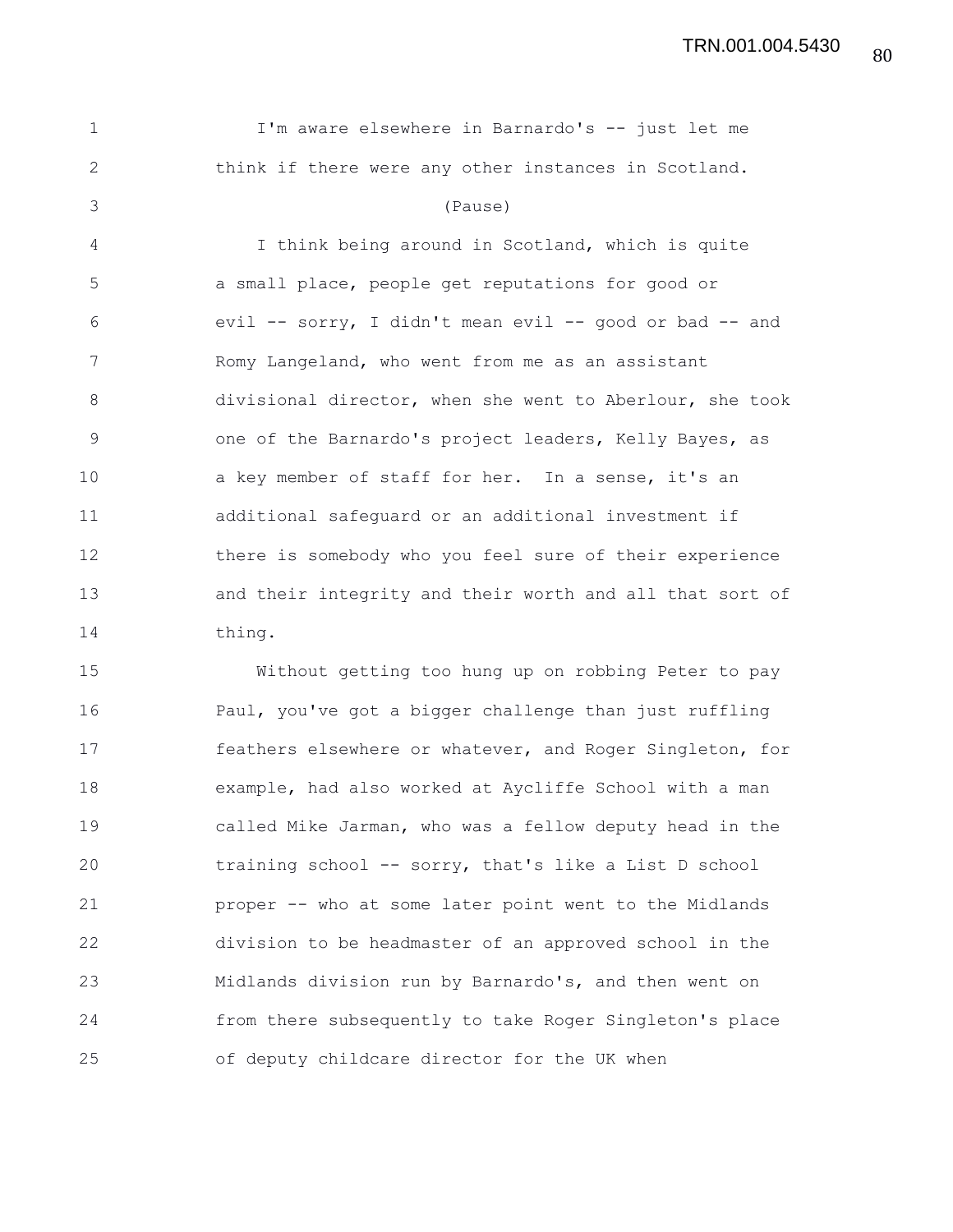1 Roger Singleton went on to become senior director and 2 director of childcare. 3 So there's a bit of that has gone on, and how far 4 down it went ... (Pause). I don't know that I can 5 answer that in any authoritative way. 6 LADY SMITH: Don't worry. That's helpful, thank you. 7 Mr Peoples. 8 MR PEOPLES: It sounds like you're saying that at least one 9 tried and tested method is to bring in your own people 10 that you have trust and confidence in, a bit like the 11 football managers who, when they change jobs, bring the 12 team with them if they can. Is it something like that? 13 A. Yes. Sorry, I'm grinning at this because since 14 I retired, my wife and I have worked for four years in 15 Papua New Guinea as volunteers and they call it the 16 wantok system there, "one talk": people who speak the 17 same language group as you who are known because they're 18 from your area and therefore they can be trusted and 19 you have some affinity with them and posts get filled 20 through the wantok system. Yes, it is a bit like that 21 and it is a very fair comment that you have 22 made: somebody you already know and perhaps trust. 23 Q. Going back to staffing more generally, because clearly 24 I think you see, and I think it's been evident from what 25 you've said, that recruiting the right people for all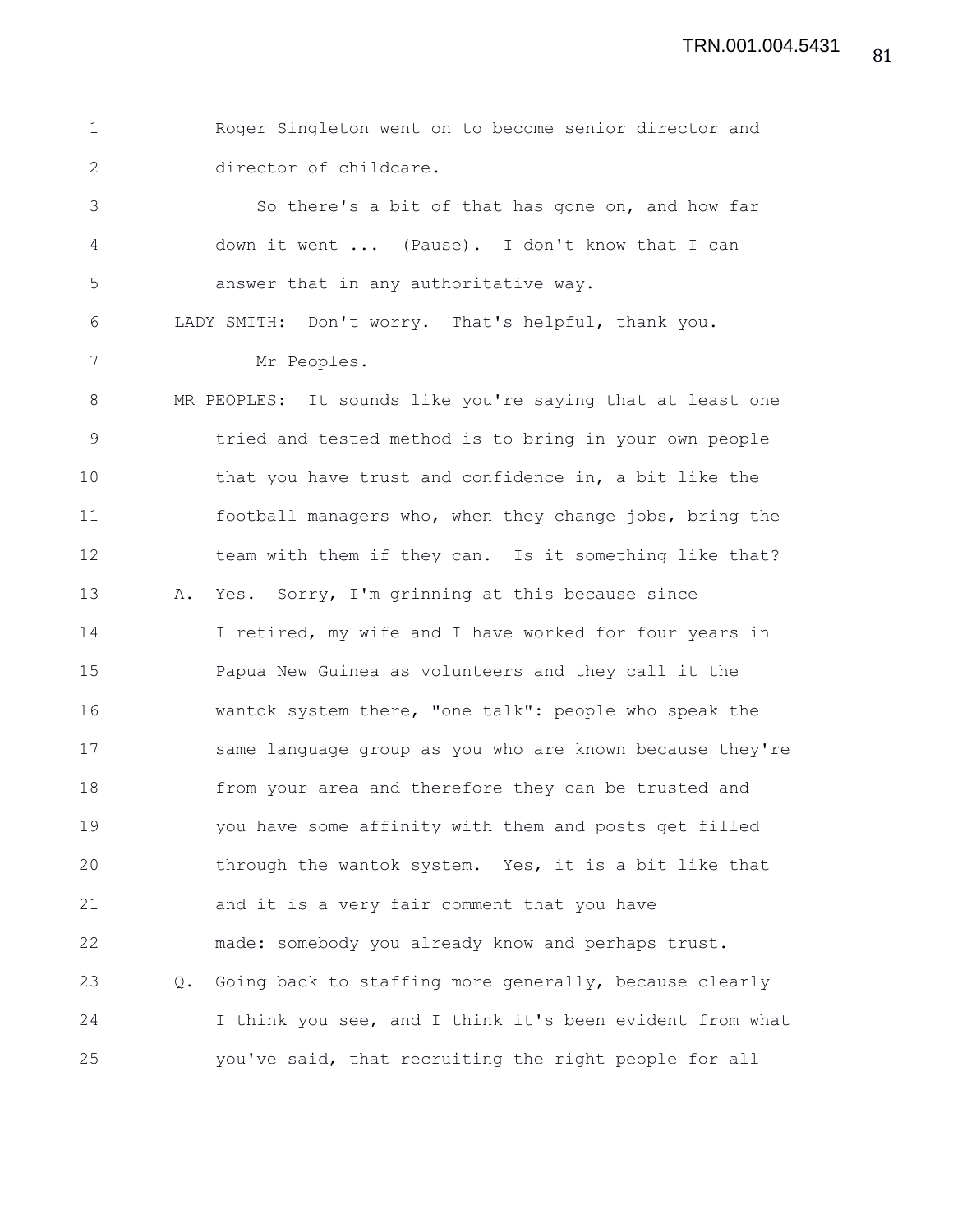1 positions, including the most basic level, is a critical 2 matter for the safety of children, for the success of 3 their experience in care and so forth, and you've 4 explained some of the improvements you thought were 5 introduced for certainly more senior posts. 6 A. That's the priority, Jim, but also for the reputation of 7 the organisation. 8 Q. I see that too. Clearly if they don't recruit the right 9 people and that comes to light and things happen, then 10 the reputation will suffer. 11 A. Mm. 12 Q. Just on staffing, though, leaving aside for the moment 13 the recruitment process, another aspect of staffing and 14 perhaps another ingredient of having a care operation 15 that works effectively and perhaps with appropriate 16 levels of safety and protection is determining the right 17 staff/resident ratio, the staffing levels at 18 institutions. 19 Just help me there. In terms of the issue of 20 determining staff levels for establishments, was that 21 a policy issue that was determined at national level, 22 and if not, who made the determination as to what the 23 appropriate staff/resident ratio was? Was there any 24 formula or any method and who decided this?

25 A. More often than not it was determined centrally and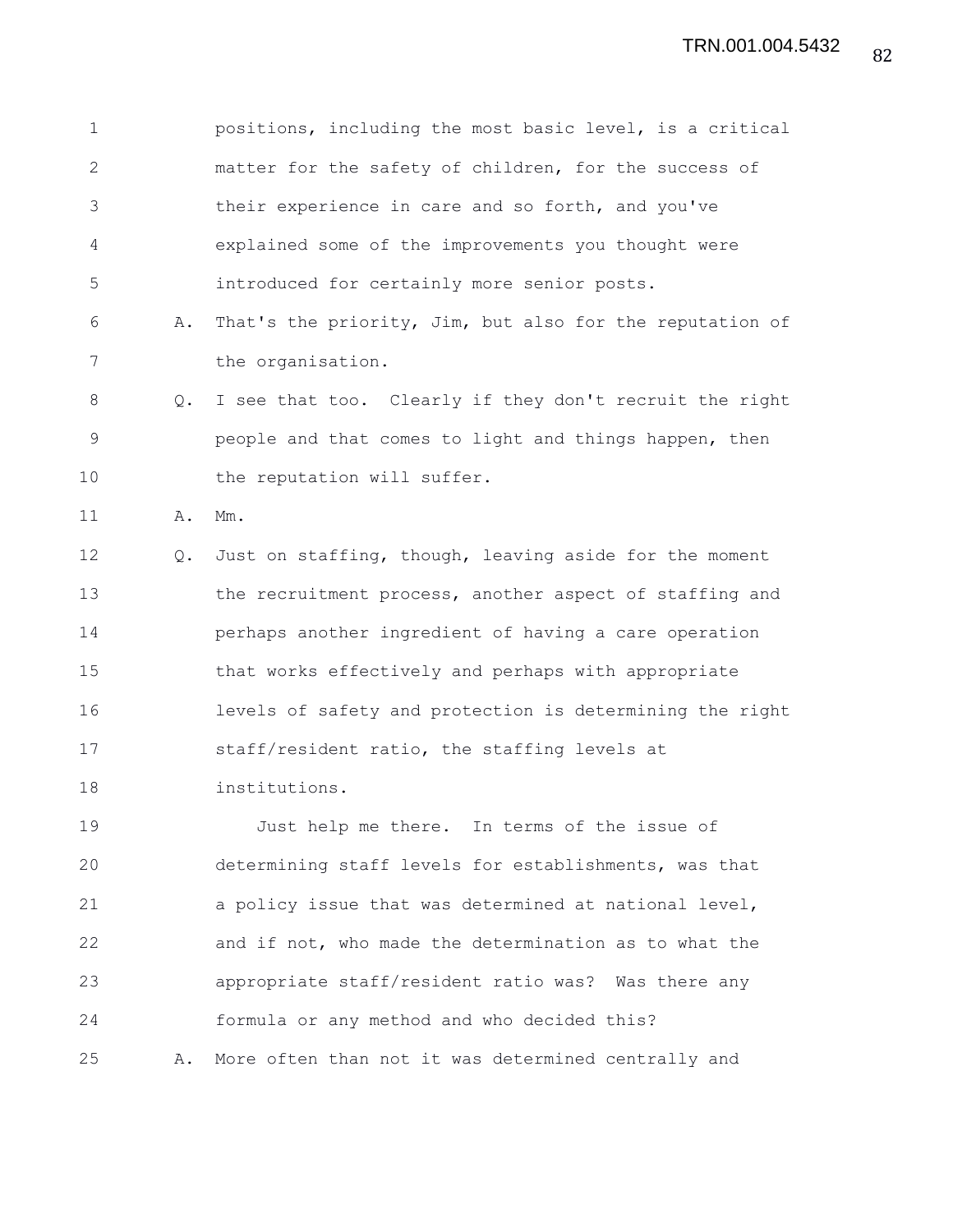1 there'd be guidelines on that, if you like, and there 2 would also be national pay scales and grade scales and 3 things like that. When you were developing a brand new 4 piece of work, not just for the organisation but maybe 5 a brand new piece of work full stop, you'd have to 6 negotiate what you thought was needed to stand 7 a fighting chance of coming good on the project and you 8 needed to negotiate that successfully to have confidence 9 that you could deliver the goods on what was an 10 initiative that was -- because it hadn't been tried 11 before, not without its uncertainty and risk, sort of 12 thing.

13 That in turn started then to roll over into the 14 policy. So it was something that came from the centre 15 by and large, but was contributed to through 16 cutting-edge initiative out in the divisions. 17 Q. But if you were looking at a situation of a particular 18 establishment, whether it was a new initiative or 19 a traditional group home situation, in your time as 20 divisional director, who decided how many staff and how 21 many residents?

22 A. There would be guidelines in relation to that because 23 there was a very broad stock of knowledge and experience 24 in Barnardo's UK about what it took to do the job in 25 certain different sort of constellations and settings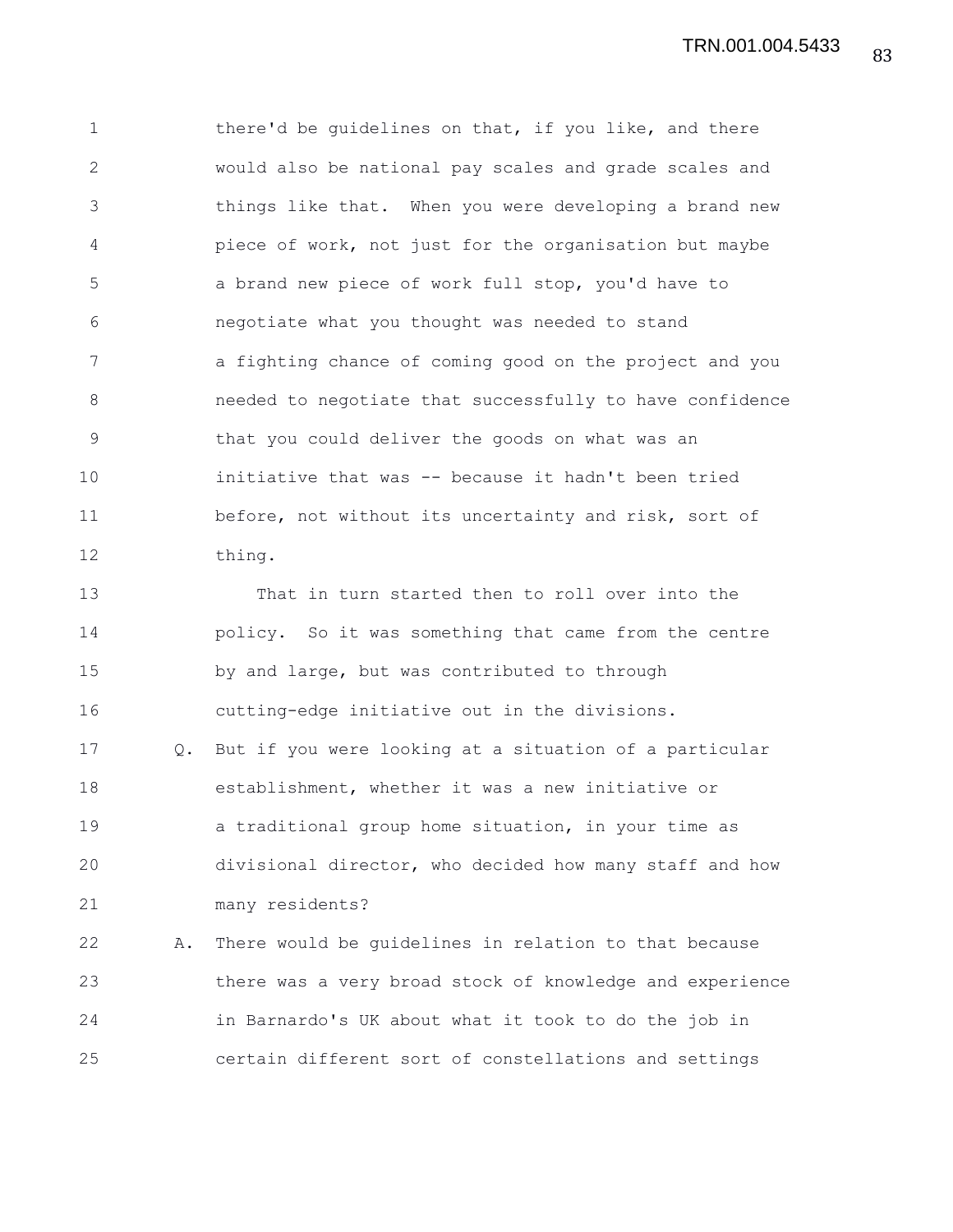| $\mathbf 1$   |    | and so on.                                               |
|---------------|----|----------------------------------------------------------|
| 2             | Q. | When you talk about guidelines, I take it you're         |
| 3             |    | describing organisational guidelines?                    |
| 4             | Α. | Yes.                                                     |
| 5             | Q. | Perhaps formulas -- were formulas used for staffing      |
| 6             |    | levels in residential schools?                           |
| 7             | Α. | Yes, they were not set in stone but if you were needing  |
| 8             |    | to argue for a variation on it, you needed to have       |
| $\mathcal{G}$ |    | a good case and justification.                           |
| 10            | Q. | Was there a formula for establishing the appropriate     |
| 11            |    | levels of staff in children's homes as opposed to        |
| 12            |    | residential schools?                                     |
| 13            | Α. | I'm sorry, I was meaning residential establishments      |
| 14            |    | overall.                                                 |
| 15            | Q. | Generally?                                               |
| 16            |    | A. Yes.                                                  |
| 17            | Q. | So there was a formula that was in general use and was   |
| 18            |    | a way of determining the levels that would apply at      |
| 19            |    | a particular place?                                      |
| 20            | Α. | Yes. But where an ongoing situation -- let's go back to  |
| 21            |    | your South Oswald Road example of one waking night staff |
| 22            |    | and one on duty. If, for example, at a point in time     |
| 23            |    | there was a particular set of difficulties with          |
| 24            |    | youngsters during the night-time period and it was       |
| 25            |    | deemed necessary for there to be both staff on as waking |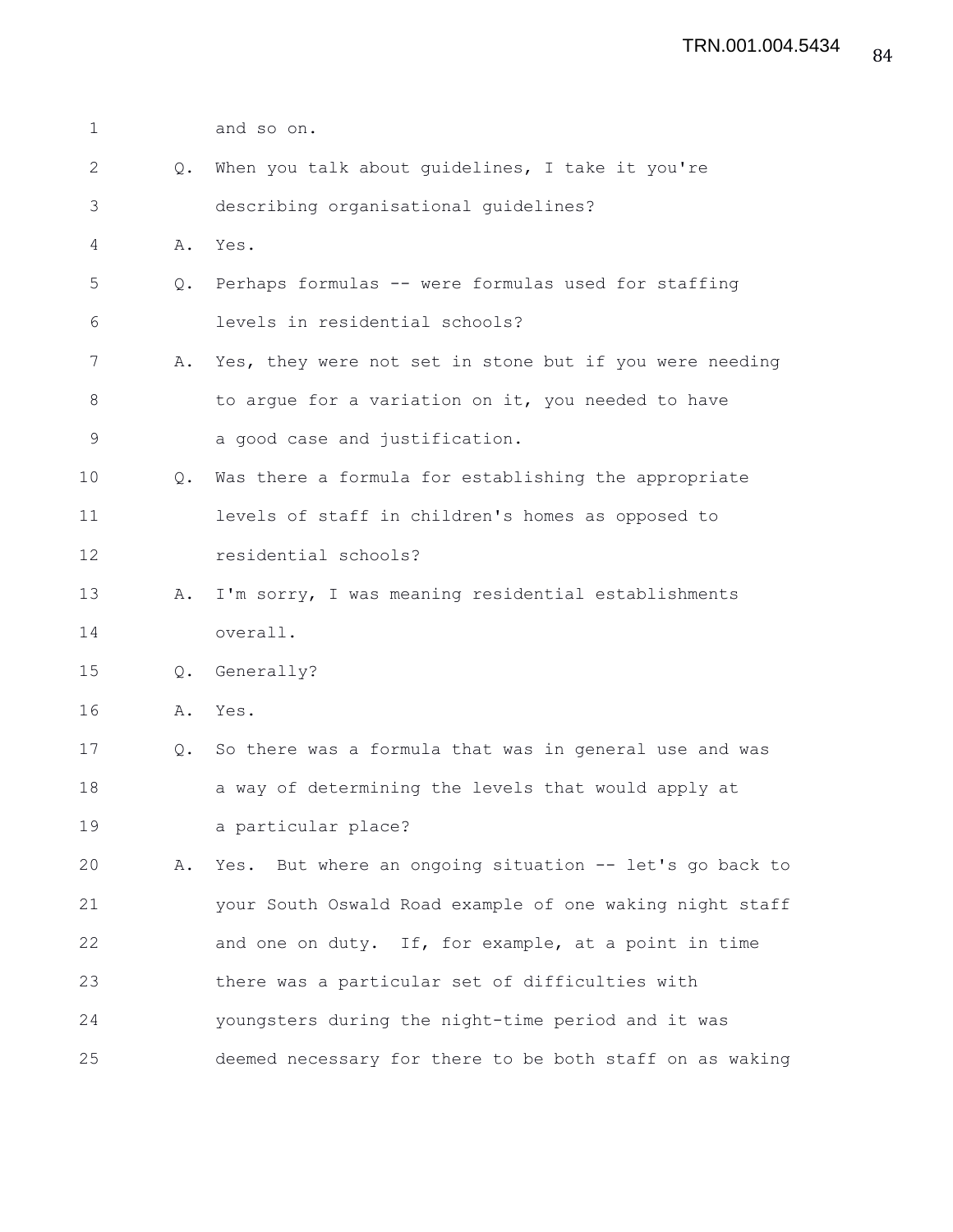1 people, that would be decided in the division and would 2 be paid for out of the division's budget rather than it 3 needing to be reflected in the local authority fee per 4 child.

5 Sometimes, because of the changing nature of 6 children being referred, that would become a permanent 7 feature and then it would be negotiated or an attempt 8 would be made to negotiate it into the local authority 9 fee.

10 Q. I take it what you're describing there is a situation 11 where there is a formula but it's not rigidly applied 12 and it may be disapplied in certain circumstances and it 13 may be that more staff will be assigned or allocated to 14 a particular place if the need arises. Are you saying 15 that's the way the system in general terms operated? 16 A. That's my recollection, yes.

17 Q. I suppose at the end of the day, there are cost 18 considerations to keep in mind. Ultimately, if your 19 paymaster is the local authority and will only pay 20 a certain amount, that must have a bearing on how many 21 staff you'll put into a particular establishment because 22 you won't run it on a loss-making basis, will you? 23 A. More importantly than that, you won't run a residential 24 establishment within a responsible level of staffing 25 that you don't feel confident there's a fighting chance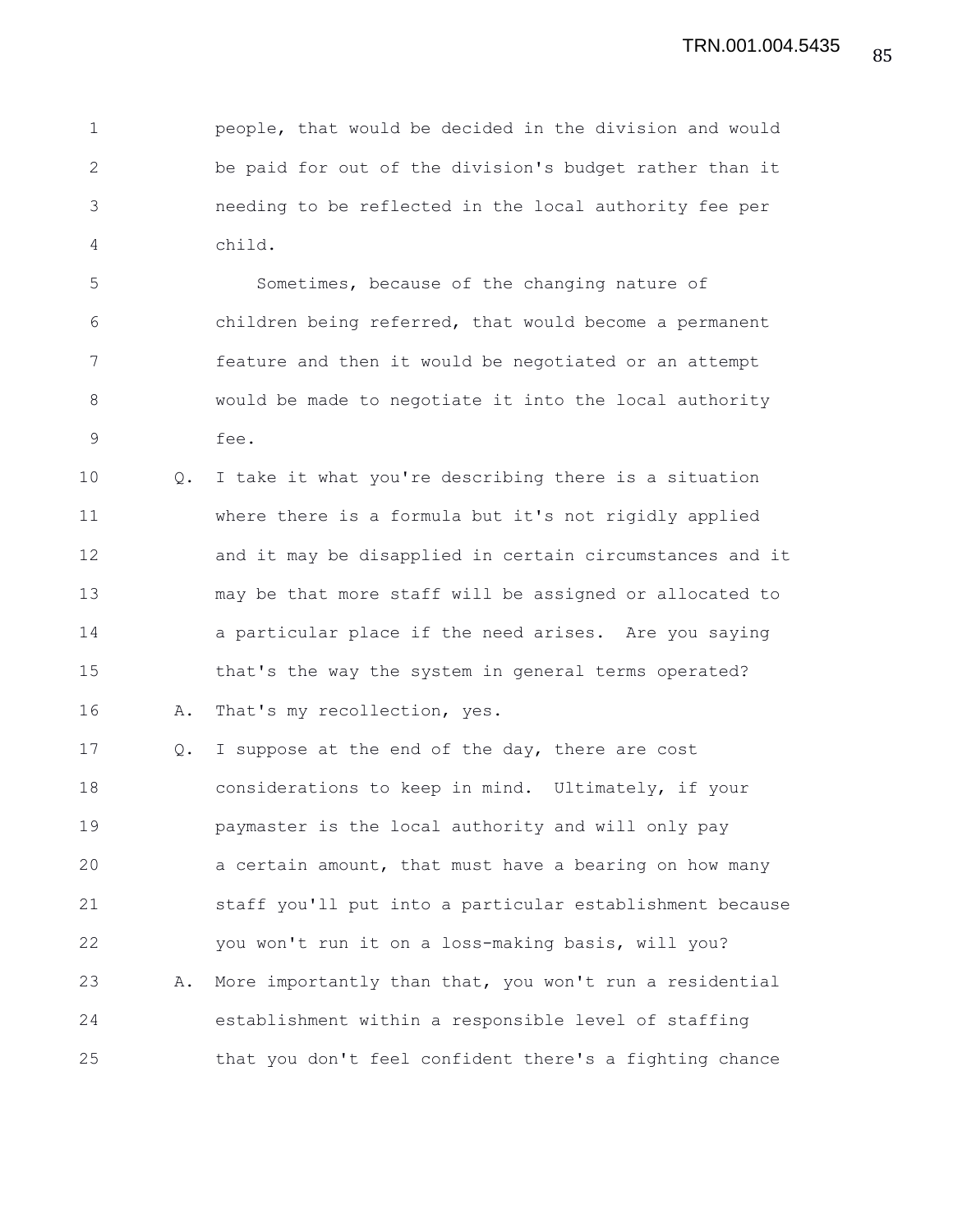86 TRN.001.004.5436

1 you can do the best thing for children or be helpful to 2 children in that setting.

3 Q. I suppose one point -- and this might go back to the 4 Quarriers situation of trying to balance the books and 5 the finances when you came in. If you've got a finite 6 source of income from local authorities and donations, 7 but you need a certain amount to produce a service, if 8 the surplus you need or the reserves you need to provide 9 the additional resources are not there because the 10 income doesn't provide for it, you just have to make do 11 with what you have and you just have to say, "Well, I've 12 only got so much money, I can't top it up" -- like in 13 the example you gave, "If we need an extra person. 14 We'll find it from the divisional budget". Well, if the 15 divisional budget didn't have the money, then you're 16 stuck, are you not? Is that not the reality? 17 A. That's one outcome. Another outcome, if I just go to 18 the Quarriers situation, was that wasn't a sustainable 19 situation running any further forward on the income that 20 was coming in from local authorities. I had an 21 interesting six months with the then Director of 22 Social Work, Fred Edwards, on in, and two particular of 23 his deputy directors, essentially saying, "We're over 24 a barrel of our own making".

25 If I just take the epilepsy centre. I can't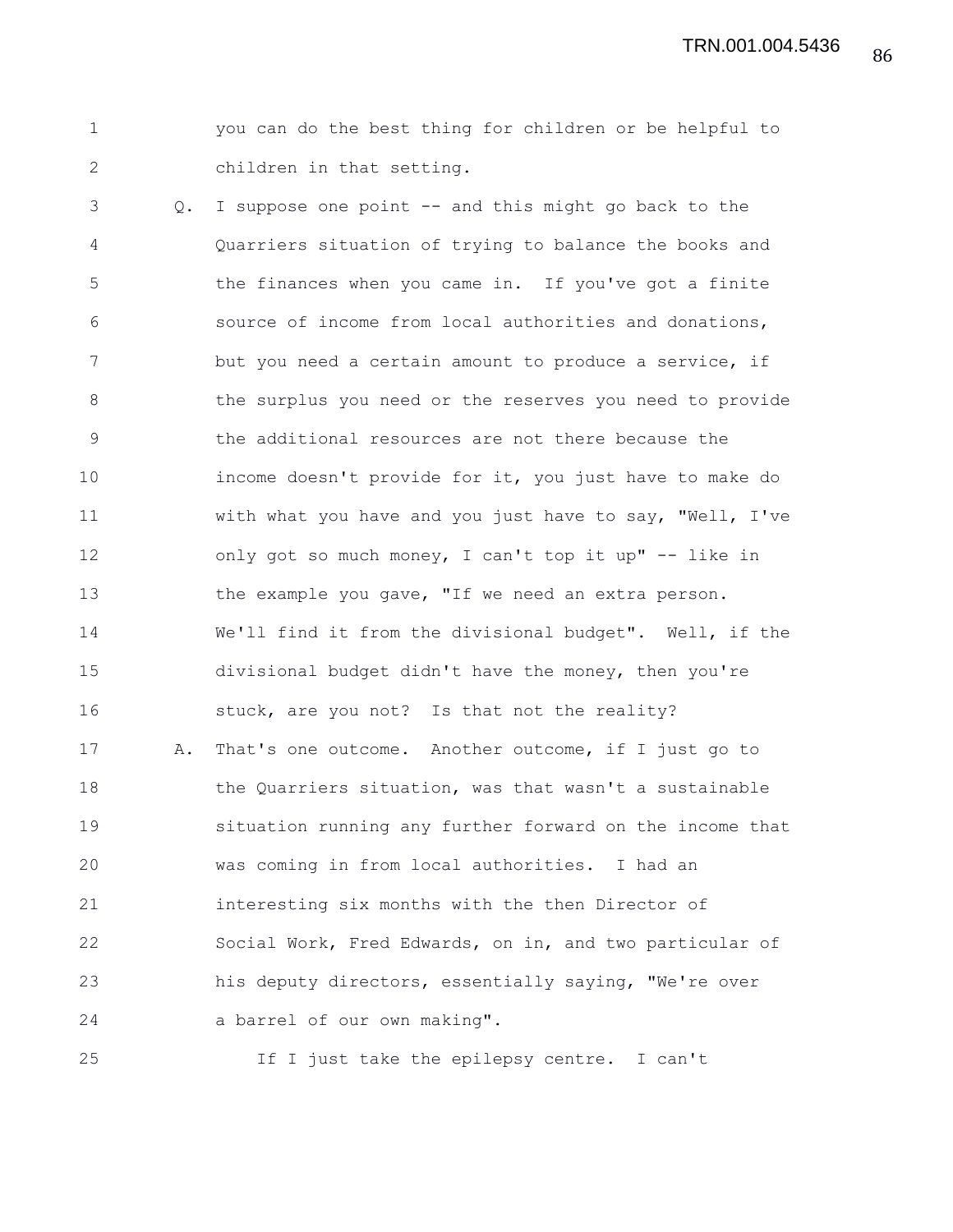1 remember the exact proportion, but I would be surprised 2 if Strathclyde were paying us half the cost of looking 3 after a person with severe epilepsy there. And they had 4 no provision. And the only leverage you had -- in 5 a sense they were ... At that time I think there was 6 limited confidence in the managerial or professional 7 competence of Quarriers. So you had no beginning 8 bargaining point other than saying, "If we're going to 9 go on providing proper care for these hundred and 10 whatever it was adults in this centre, you've got to pay 11 the rate for doing that job and at the moment you're not 12 doing that. So you either agree to move towards that or 13 else I have to give you notice that in a year from now 14 you're going to have found provision for all of those 15 hundred-and-odd adults", knowing darn fine that they 16 would struggle to find the first ten. 17 Q. Did you win that argument? 18 A. Yes. 19 Q. So you managed to improve the rates for the epilepsy 20 centre, for example? 21 A. Yes, not just the epilepsy centre but absolutely. I had 22 to share with them why it was so important because they 23 were very effectively determining how Quarriers spent 24 any of its voluntary income and it was on subsidising

25 their children and their adults and I had to say,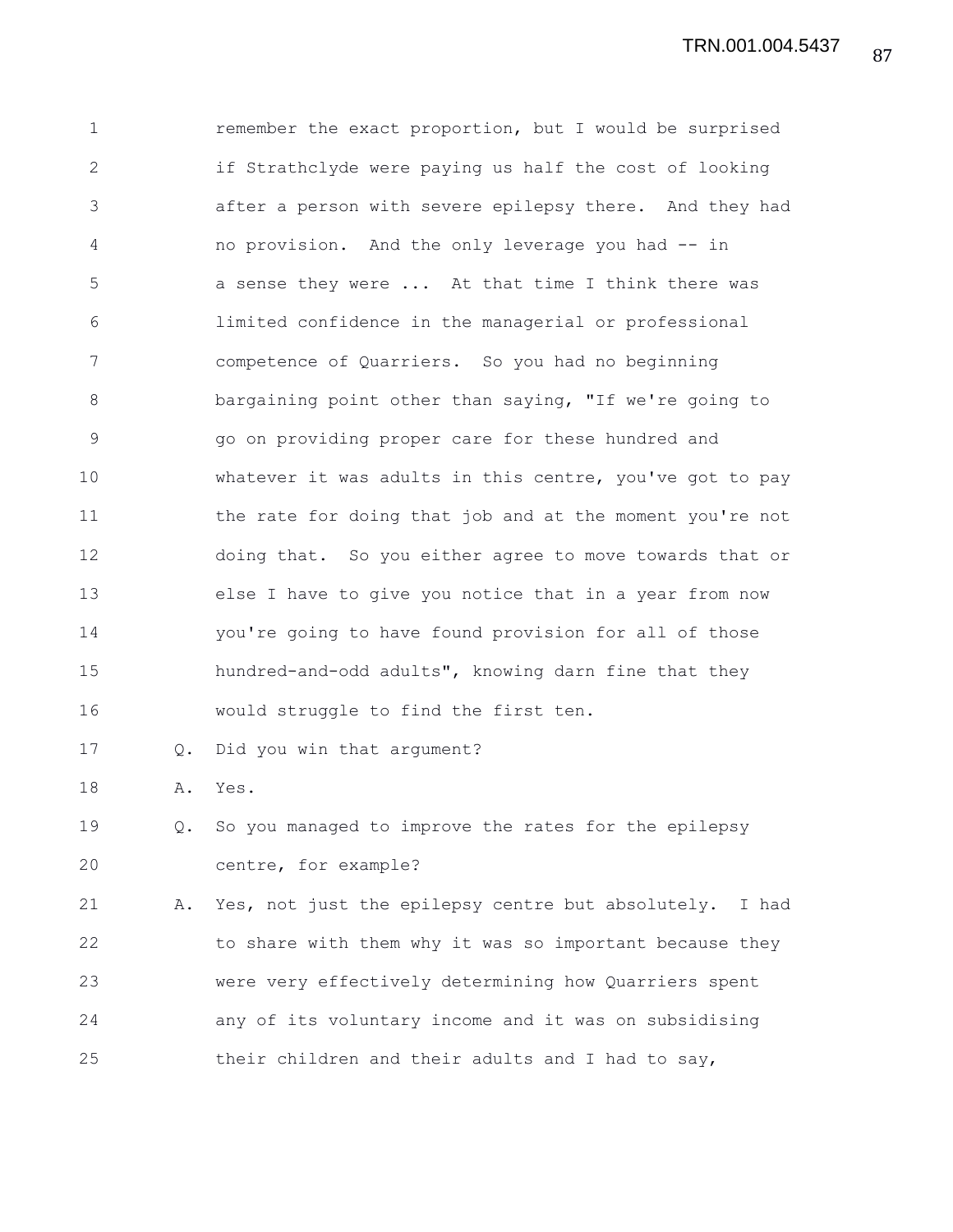1 "There's only one inevitable outcome of this going on 2 because there's nothing left in the bank and it's going 3 to be that the organisation closes and/or it has 4 a future and we get proper management, we get good 5 quality professional care going on", and that's going to 6 take a lot of work, as you would readily recognise. But 7 if you want to dig in and say, "I'm sorry, but you're 8 getting what you're worth", then you're going to have to 9 take back responsibility for people who we can no longer 10 afford to pay for and that includes children. It was 11 a very unpleasant, robust but necessary set of 12 negotiations, that. 13 Q. We've heard some evidence that Fred Edwards, maybe 14 before your time, was likening Quarrier's Village to 15 something you'd find in a Third World country. 16 A. SOS villages, yes. 17 Q. You're aware of that kind of comment being made 18 publicly? 19 A. Absolutely. 20 Q. It seems from what we understand to be the background to 21 these changes that were happening and the 22 diversification that took place in your time and began 23 before it, that in some ways Strathclyde would have been 24 happy not to use Quarriers at all. But they were 25 perhaps faced with -- they had no alternative because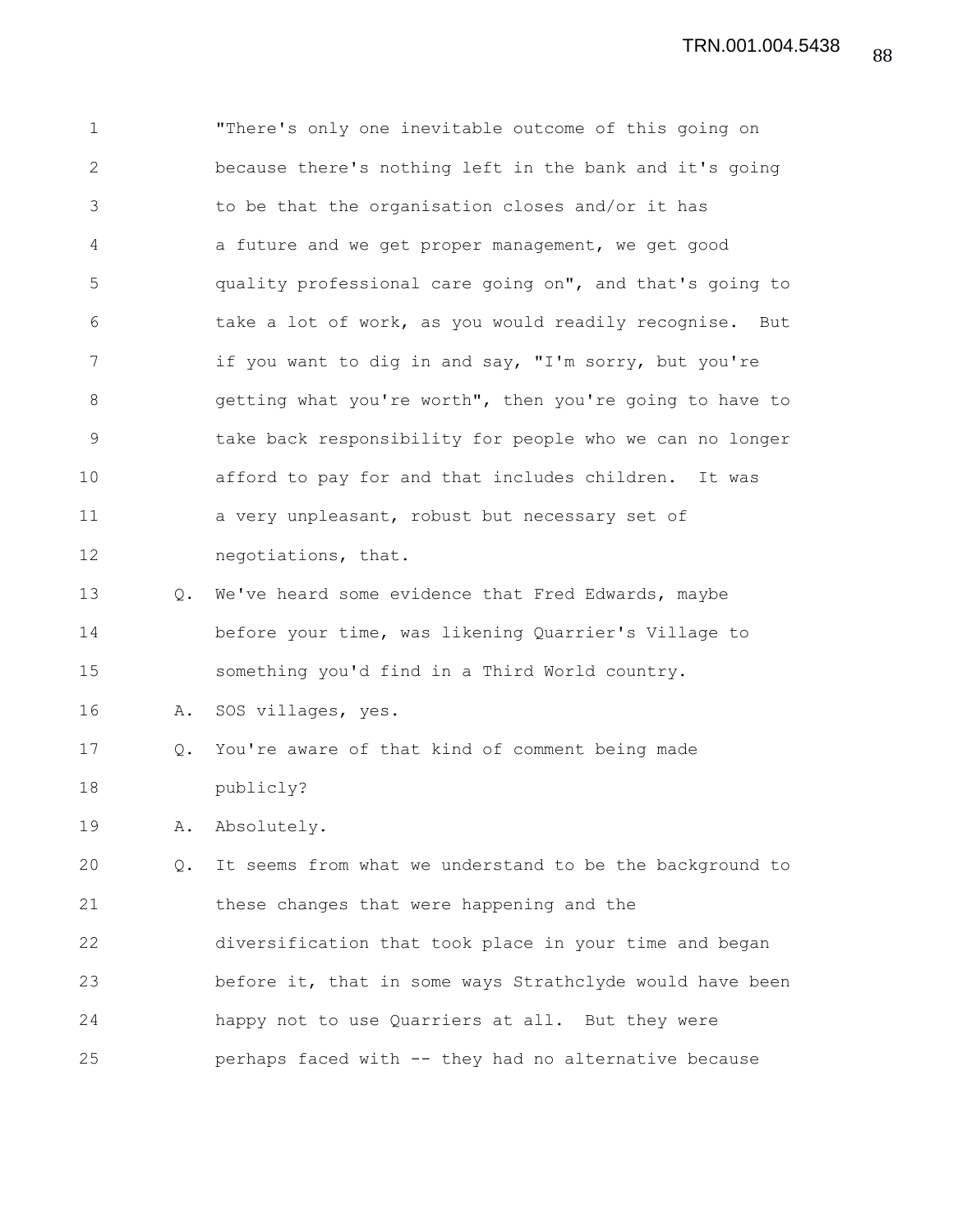| $\mathbf 1$  |    | they don't have the provision for some of the people you |
|--------------|----|----------------------------------------------------------|
| $\mathbf{2}$ |    | were looking after, therefore they had to engage with    |
| 3            |    | you and continue to do so. Is that what in reality was   |
| 4            |    | happening?                                               |
| 5            | Α. | That was my recollection of the situation and that was   |
| 6            |    | the only bargaining point I had to get away from us      |
| 7            |    | being bent over a barrel of our own making.              |
| 8            | Q. | What's your alternative?                                 |
| 9            | Α. | Well, the alternative is helping an organisation die     |
| 10           |    | with dignity and say, you know, for an episode in time   |
| 11           |    | it tried its best and it helped some children and        |
| 12           |    | adults.                                                  |
| 13           | Q. | But did you say to Fred Edwards and his colleagues that  |
| 14           |    | if you don't recognise the need to put more money in for |
| 15           |    | these services, for these groups of people that we're    |
| 16           |    | still looking after, then we will simply fade away and   |
| 17           |    | die as an organisation?                                  |
| 18           | Α. | Absolutely.                                              |
| 19           | Q. | And so $--$                                              |
| 20           | Α. | There was no alternative to it, Jim. You had to say:     |
| 21           |    | you either square up to paying the rate for the job --   |
| 22           |    | I started with the epilepsy centre because that was over |
| 23           |    | 100 adults there and that was a big, big drain on        |
| 24           |    | resources, year after year after year, sort of thing.    |
| 25           |    | That was the biggest bargaining thing I had to start     |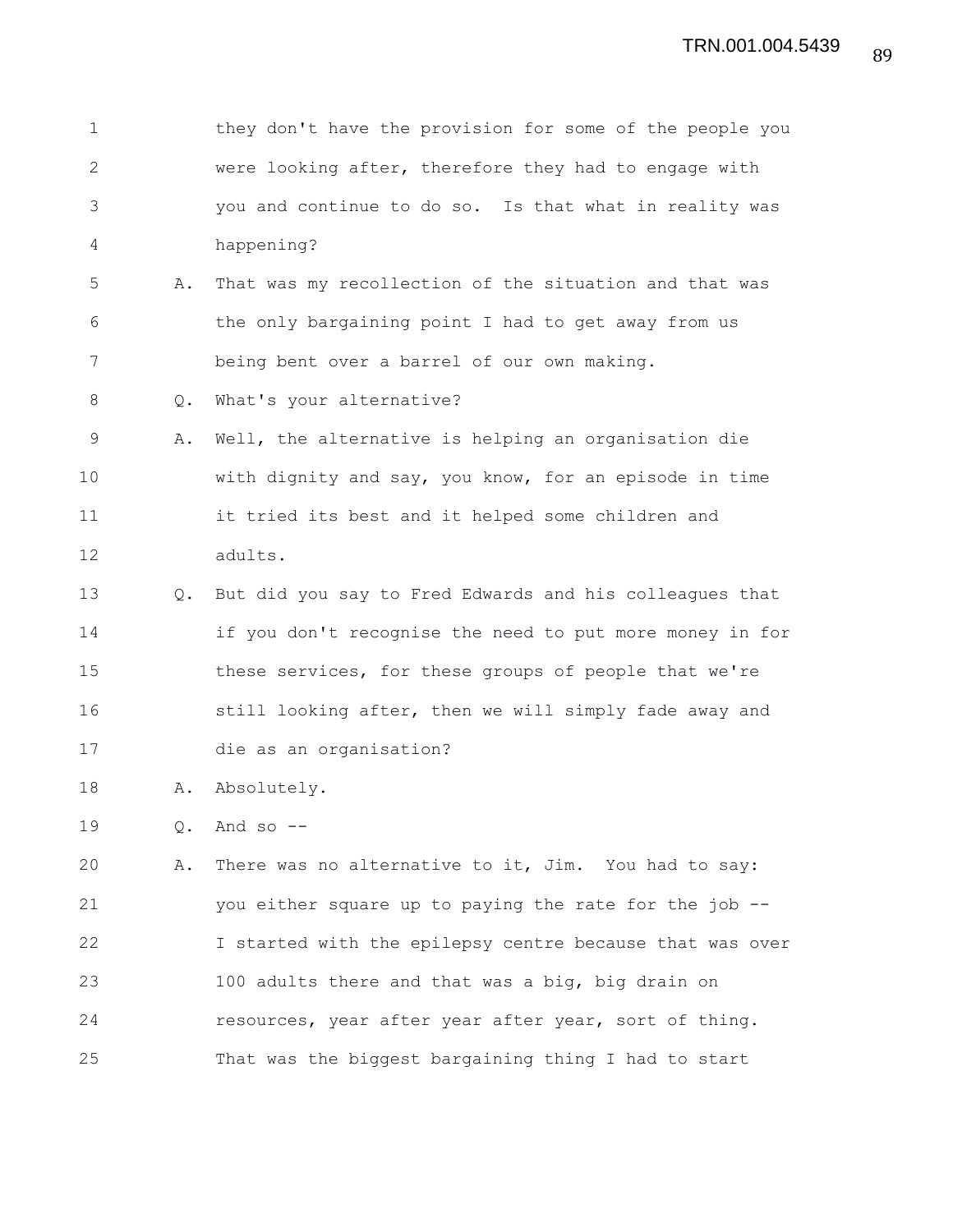1 the -- them stepping up to a responsibility. 2 Q. There was no alternative for Quarriers other than try 3 and find this extra money or perhaps close the doors, 4 but equally are you saying ultimately, through 5 discussions, it would have been dawning on Fred Edwards 6 that there was no alternative but to keep you going 7 because they didn't have an alternative provision for 8 the people that you were looking after --9 A. Yes. 10 Q. -- who were costing a lot of money to maintain? 11 A. Yes, and there was no alternative money to what came 12 from Strathclyde. There wasn't even the chance to get 13 together a little pile of development money because week 14 in, week out, it was going to subsidise the people you 15 had in residence or in your various projects. 16 Q. At that time, when you were in these discussions, who 17 was perhaps identifying what was considered to be 18 managerial and professional competence issues that 19 existed prior to your involvement with Quarriers? Who 20 was it that was raising that as an issue? Was it 21 Fred Edwards, Strathclyde, the organisation itself, 22 Social Work Services Group, Mike Laxton? Who was it? 23 Who was questioning the competence of the previous 24 leadership and management? 25 A. Well, the senior leadership of the organisation was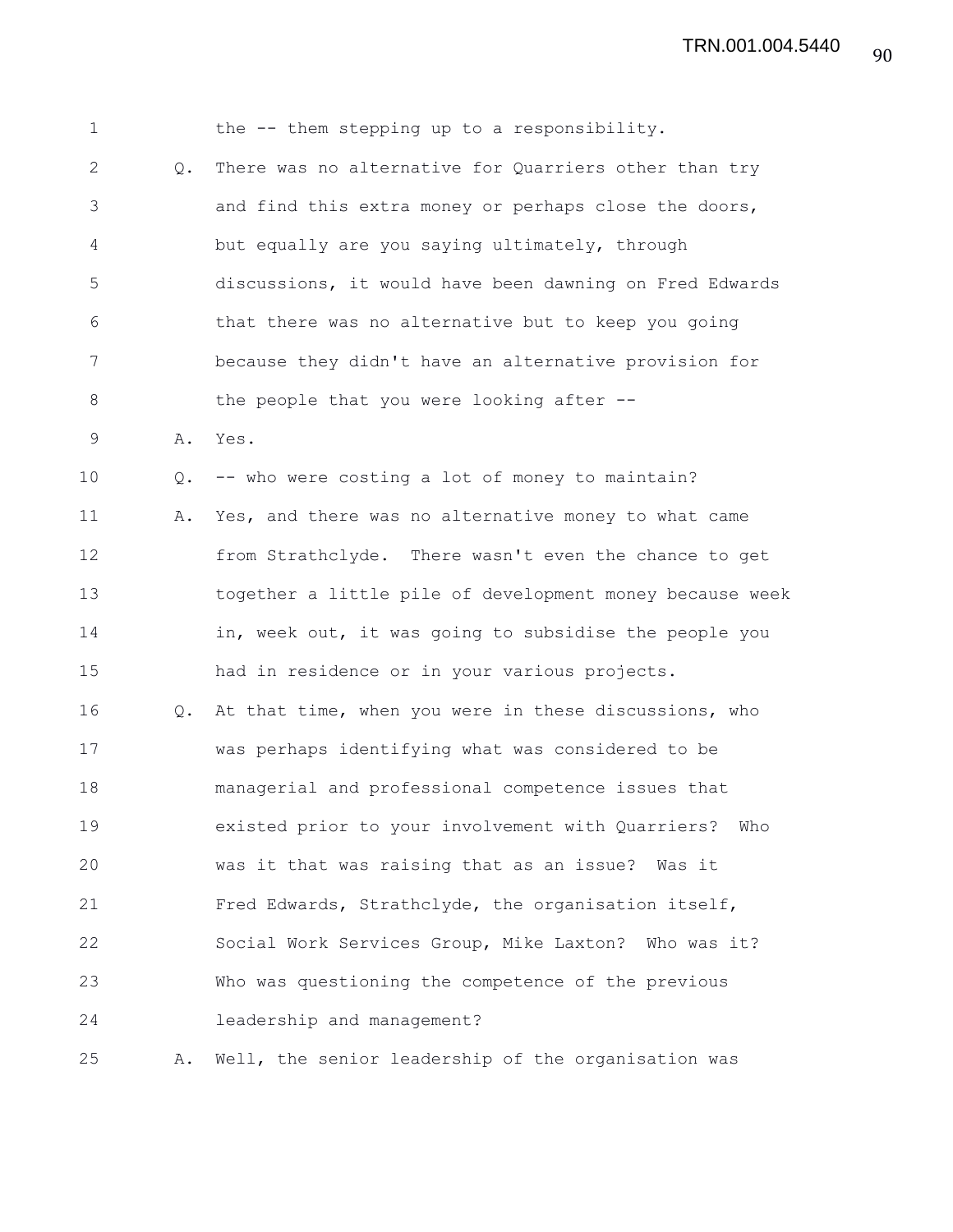1 Jim Minto as director general, who died. Joe Mortimer, 2 who I think was director of childcare, maybe. 3 Q. Yes, I think he went through various guises, but he was 4 number two, but he was in overall charge. 5 A. That's right. Then you got down to somebody, down to 6 somebody who was at senior social worker level -- I 7 can't remember his second name, but Alf somebody. 8 Q. Alf Craigmile? 9 A. Thank you. Gosh, I couldn't have recalled that, yes. 10 You quite quickly ran out of alternative senior 11 resources there. You had a board of trustees who really 12 were hoping you'd bring the Victorian era back. Not all 13 of them, but probably a good half of them. You had 14 organised labour in Quarriers, a union, that I had a lot 15 of sympathy with as a safeguard against management 16 absence or uncertainties, that sort of thing. 17 You had a former boys and girls organisation that, 18 to my knowledge, hadn't really been used as a resource 19 to learn from and to contribute to the future of 20 Quarriers. I'd not had the opportunity to do that 21 before and I had some -- not in the first week or two 22 for sure, but I had some interesting discussions, 23 exploring how they might contribute from there on -- 24 I don't mean financially -- to the organisation's 25 resurgence if that happened -- resurgence is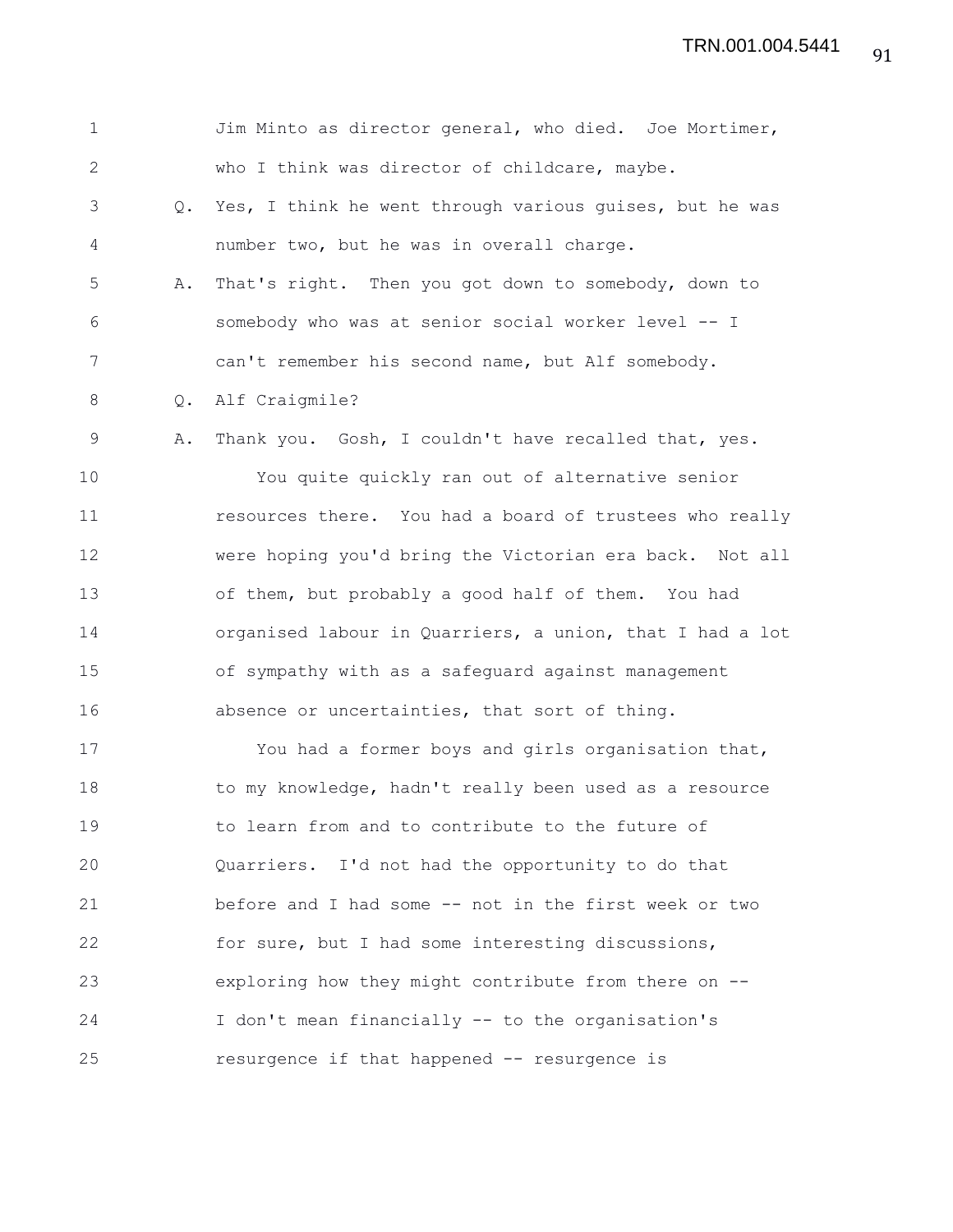| $\mathbf 1$     |               | wrong: development -- and so on.                         |
|-----------------|---------------|----------------------------------------------------------|
| 2               |               | You'd also got this leviathan of an authority that       |
| 3               |               | was doing very nicely out of Quarriers --                |
| 4               | Q.            | Were they getting care on the cheap, to put it that way? |
| 5               | Α.            | Yes.                                                     |
| 6               | Q.            | Basically, they weren't paying what was the appropriate  |
| 7               |               | rate for the service?                                    |
| 8               | Α.            | They were getting care on starvation rations and, even   |
| $\mathcal{G}$   |               | then, complaining about why things were starving.        |
| 10 <sub>1</sub> | $Q_{\bullet}$ | And putting the organisation's future viability at risk? |
| 11              | Α.            | Yes.                                                     |
| 12              | $Q_{\bullet}$ | And you had some hard talks with them in the period when |
| 13              |               | you took over?                                           |
| 14              | Α.            | Yes, as a priority, working to close it down with        |
| 15              | $Q_{\bullet}$ | One issue I was asked to raise with you, and maybe now   |
| 16              |               | is as good a time as many. In terms of this issue of     |
| 17              |               | managerial and professional competence of those who      |
| 18              |               | preceded you and those who were leading the organisation |
| 19              |               | of Quarriers at that time, the individuals you've        |
| 20              |               | mentioned, what form was the issue of competence         |
| 21              |               | presented as? Was there an issue of competence as to     |
| 22              |               | their ability to look after children safely, to protect  |
| 23              |               | them from harm or abuse, to put in place appropriate     |
| 24              |               | preventative measures? Was that a form of concern or     |
| 25              |               | was it a concern of financial competence or both?        |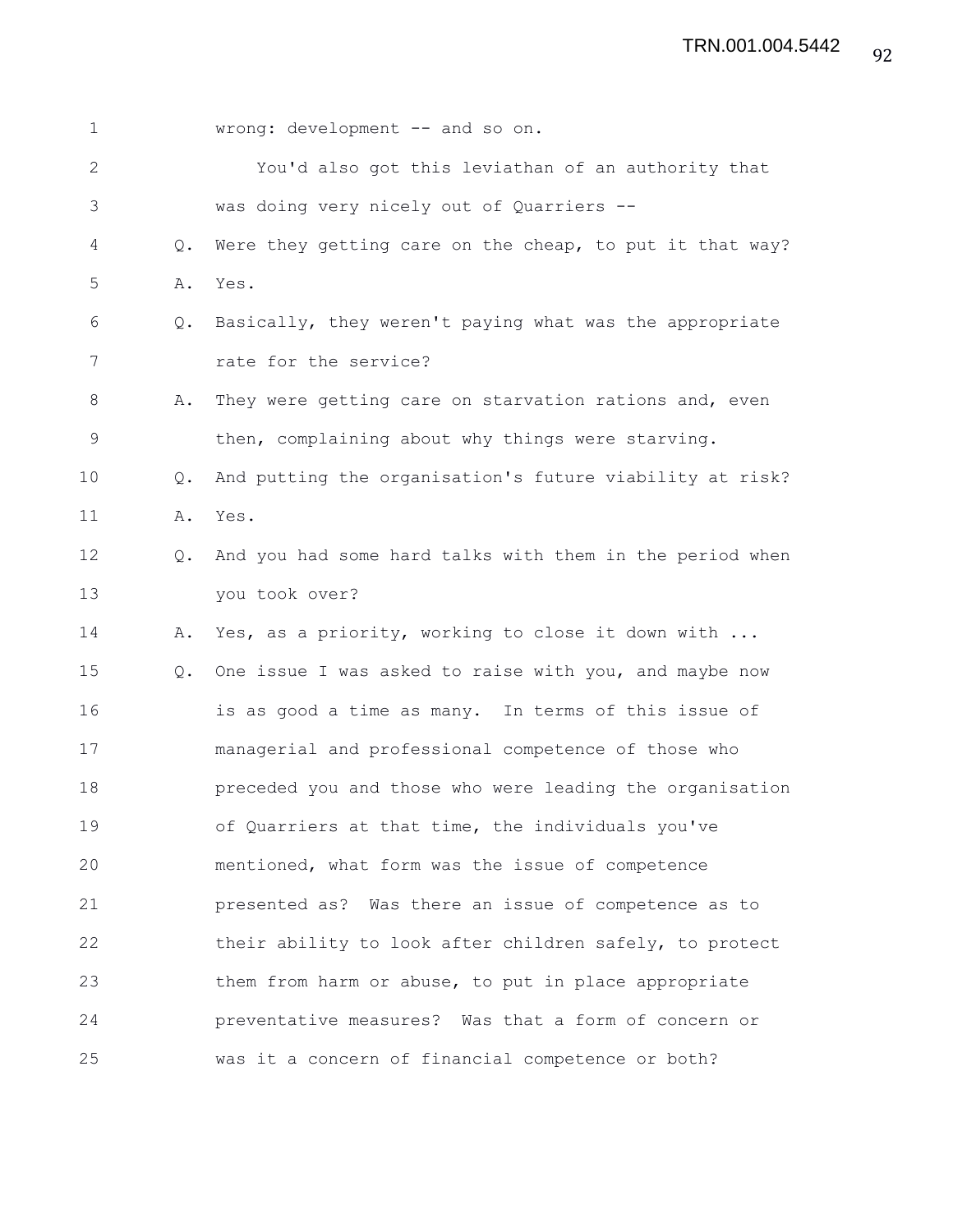- 1 A. I don't think before I went to Quarriers or was 2 approached to go to Quarriers I knew either of those 3 things.
- 4 Q. What was the position once you joined about these 5 matters?

6 A. I want to explain that my contact would have been with 7 Jim Minto, as it was with Jack Church and then 8 Gerald Barlow at Aberlour, who understandably were aware 9 that Barnardo's was better resourced. I don't mean in 10 terms of cash, but better resourced in terms of practice 11 **guidelines and all sorts of things like that, and was** 12 also making, by comparison, a half decent fist of 13 developing and contributing in a developmental way in 14 relation to various child and family care needs, special 15 needs, in Scotland.

16 I used to meet up with them separately and together 17 on a -- probably on a three, four-monthly basis at their 18 request, really, and I was often between -- "often", 19 that's wrong. I was occasionally between times rung up 20 by one or the other of them, saying, "We're thinking 21 about such-and-such a policy. Do Barnardo's have 22 something that is a helpful thing?" And I would 23 invariably share the Barnardo policy with them, with any 24 personal comments I could make from my own experience. 25 For example, it would be at the back-end of the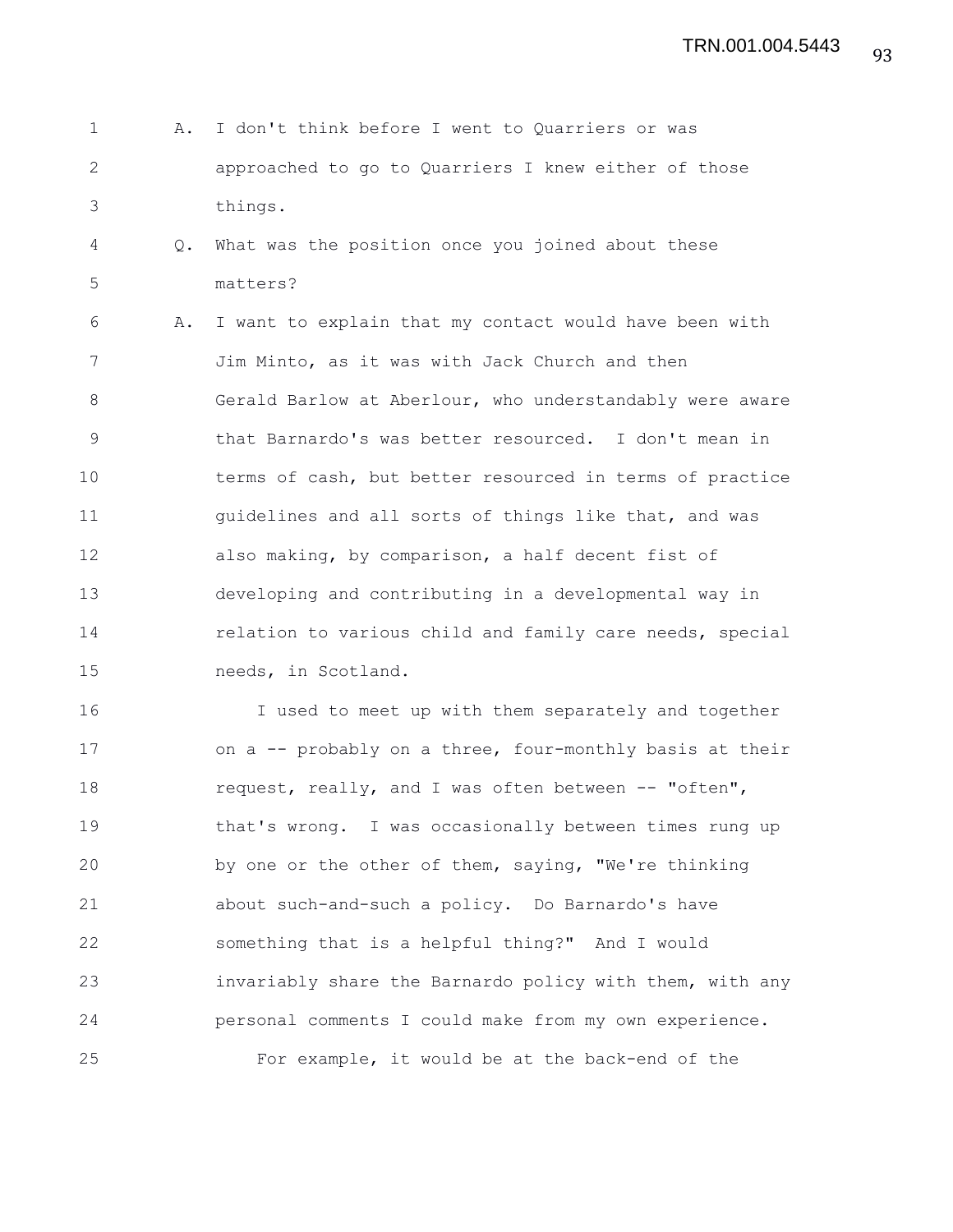1 1980s, I can remember, for example, Jim Minto asked for 2 me to lead a session with his then senior staff about 3 organisational change and what was involved in it and 4 how Barnardo's had maintained the sort of presence they 5 had in Scotland, for example, and I would go through and 6 share a half day of whatever I felt I could do to meet 7 that sort of thing.

8 So -- I'm sorry, I've lost your original question. 9 Q. You've given us some information about how you were at 10 least in regular contact with both Mr Church at Aberlour 11 and Jim Minto.

12 A. And Gerald Barlow.

13 Q. And in some senses you're describing a situation where 14 both were using you at times as a sounding board for 15 ideas and looking for some guidance and comment on 16 certain situation of moving forward. And you were also 17 sharing some policies and other things that might assist 18 the organisation.

19 A. That was no more than a handful.

20 Q. And then things developed from there at some point, 21 clearly, when you were invited to come on board. And 22 that happened via a Social Work Services Group. How did 23 you move from being the person that they had the regular 24 chats with and discussed things with to the point where 25 some sort of request for your services was made. Why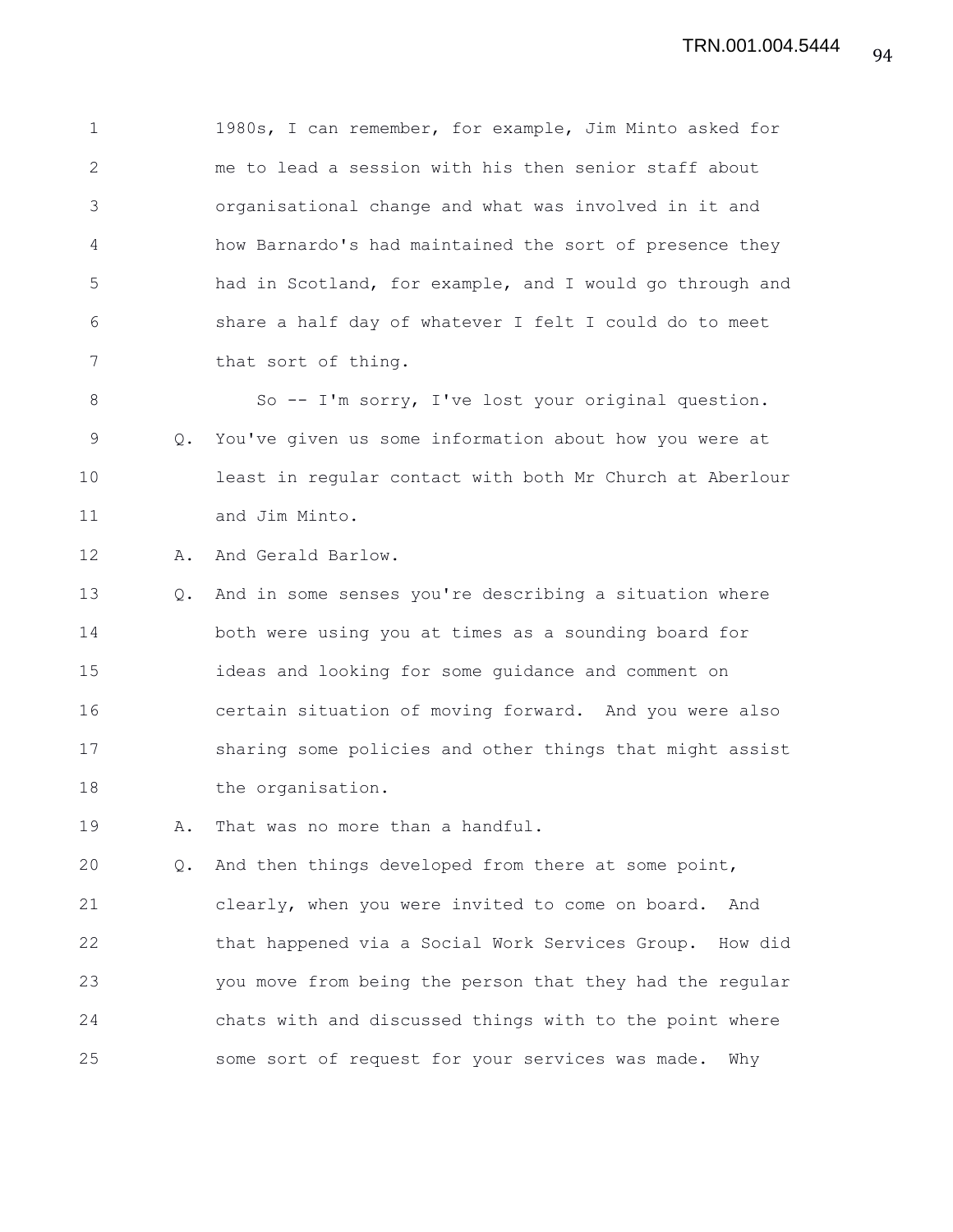|  |           |  | was Social Work Services Group involved, can you |  |
|--|-----------|--|--------------------------------------------------|--|
|  | remember? |  |                                                  |  |

3 A. I can remember very vividly. When I left Barnardo's, 4 I wanted time to think about what I did next. And I did 5 one or two short-term consultancies for (inaudible) 6 Here in Scotland. During that three-year period -- 7 sorry, three-month period. During that time I had two 8 approaches from Social Work Services Group. One was 9 a very low-key one. It was the time of the 10 Orkney Inquiry, asking if I could be available just in 11 case there was a leadership crisis in Orkney Social 12 Services.

13 The other one was being sounded out about whether 14 I would go and try and make a contribution leading 15 Quarriers, sort of thing. And literally, the phrasing 16 used was something like to help it ...

17 Q. Is this the expression you use in your statement?

18 A. Yes, it is, I'm trying to remember what it was.

19 Q. I'll maybe read it to you to try and refresh your 20 memory, if I can.

21 LADY SMITH: I think you've already alluded to this, but 22 it is there in quotes.

23 A. "To get the organisation back on the rails or help it 24 die with dignity."

25 MR PEOPLES: You were sounded out, but who was making that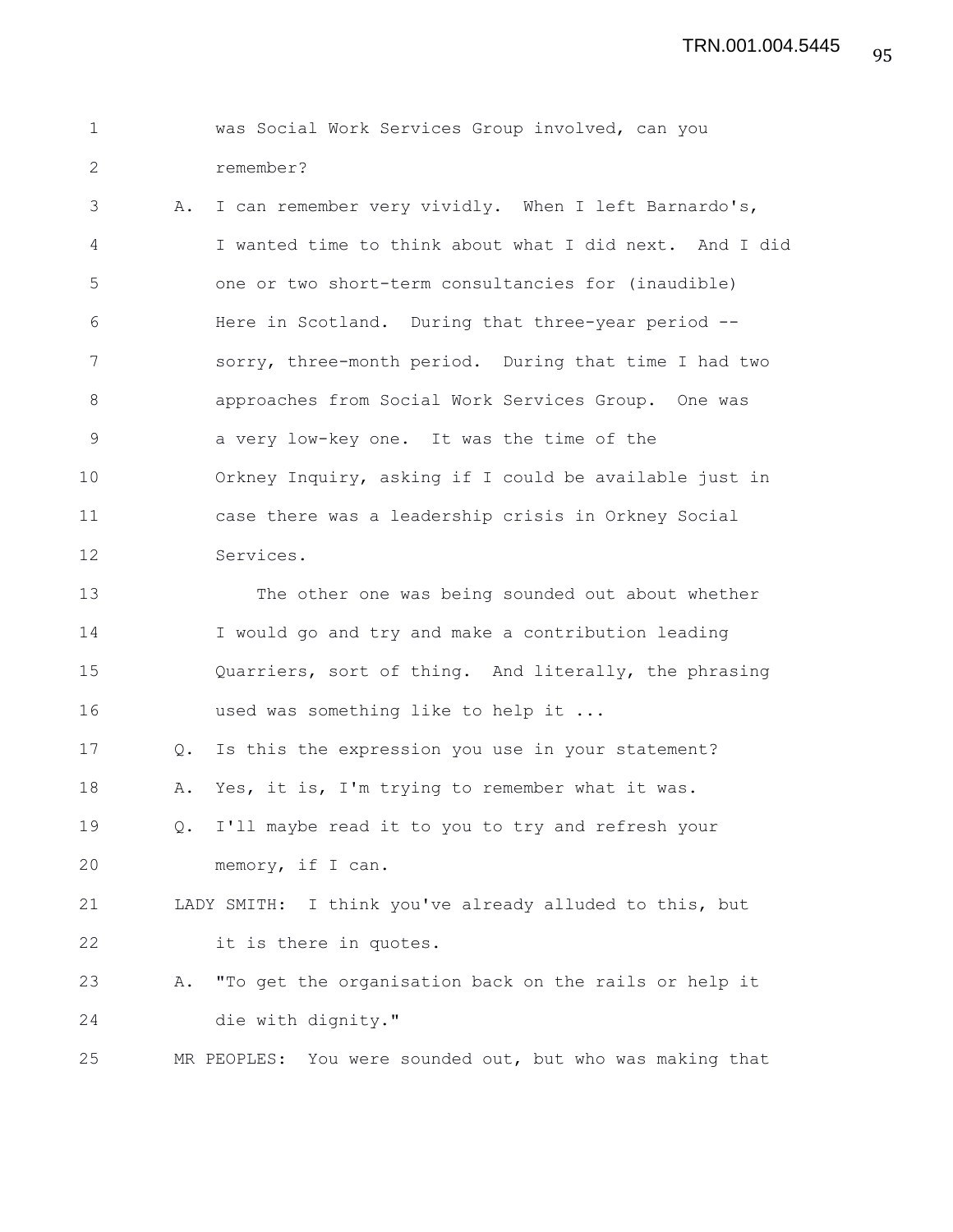| 1            |               | statement? Was that by a member of Quarriers or the      |
|--------------|---------------|----------------------------------------------------------|
| $\mathbf{2}$ |               | Social Work Services Group?                              |
| 3            | Α.            | It was the Social Work Services Group and it was         |
| 4            |               | Angus Skinner.                                           |
| 5            | Q.            | Who was the head of the group?                           |
| 6            | Α.            | Yes.                                                     |
| 7            | $Q_{\bullet}$ | So did he see you as someone that could either achieve   |
| 8            |               | one or other of these two --                             |
| $\mathsf 9$  | Α.            | Or go in and kill it off, yes, presumably.               |
| 10           | $Q_{\bullet}$ | He didn't know at that stage which was going to be the   |
| 11           |               | outcome?                                                 |
| 12           | Α.            | No.                                                      |
| 13           | Q.            | Are you able to tell us from memory what the preferred   |
| 14           |               | outcome of your recruitment to Quarriers was on the part |
| 15           |               | of the Social Work Services Group? Did they want         |
| 16           |               | Quarriers to die with dignity or did they want it to     |
| 17           |               | survive and prosper and move into different forms of     |
| 18           |               | service and provision?                                   |
| 19           | Α.            | I have no idea about their preferred option. All I can   |
| 20           |               | say is I declined it with -- I declined that approach    |
| 21           |               | twice and on the third occasion didn't and went over and |
| 22           |               | met with the chairman of Quarriers and so on.            |
| 23           | $Q_{\bullet}$ | So who was being persistent in keeping approaching you   |
| 24           |               | then, if you had three approaches?                       |
| 25           | Α.            | The Social Work Services Group.                          |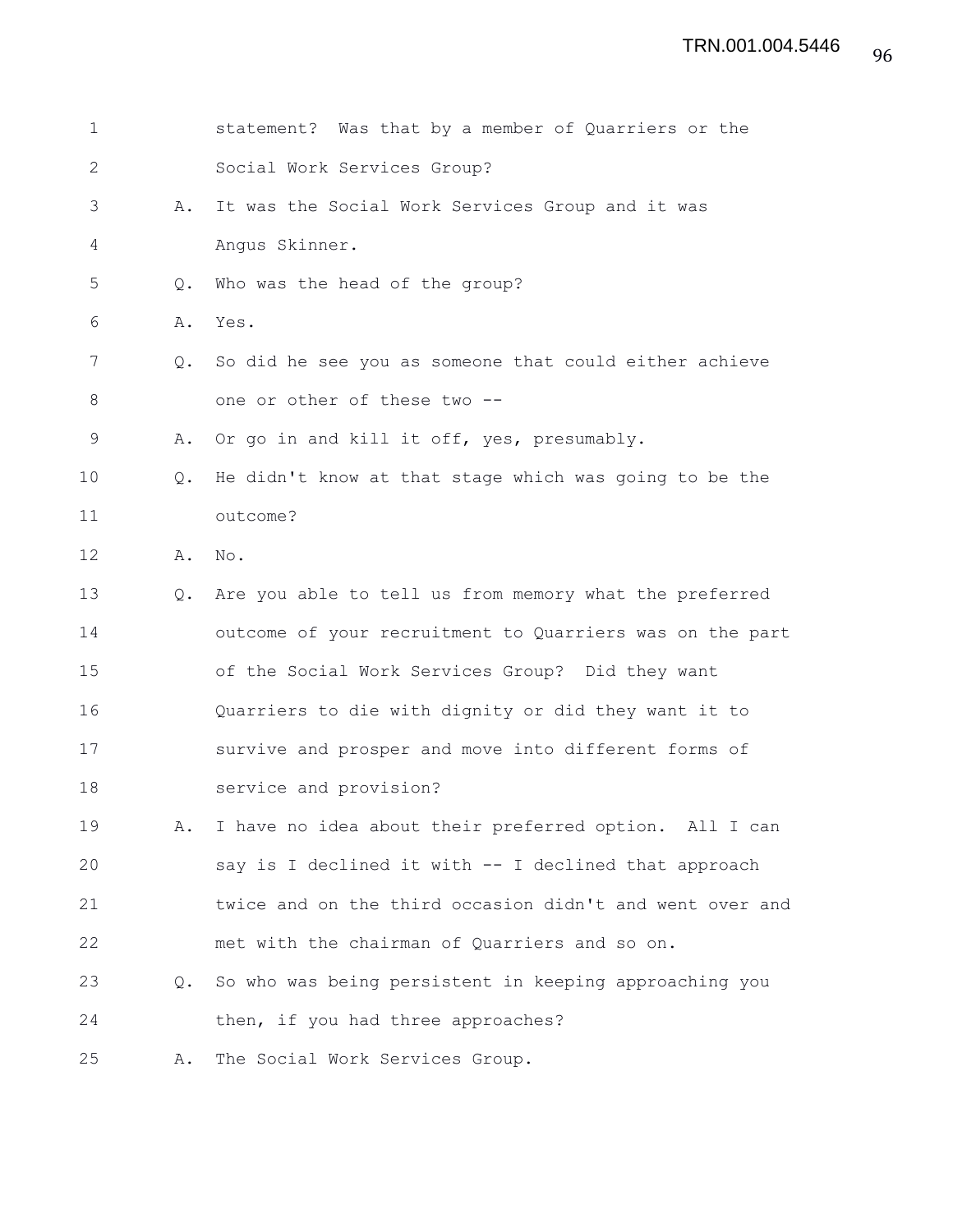| $\mathbf 1$  | Q.            | So they were keen to get you on board? Well, they must   |
|--------------|---------------|----------------------------------------------------------|
| $\mathbf{2}$ |               | have been if they tried three times.                     |
| 3            | Α.            | Yes, they must have been, but I don't know what their    |
| 4            |               | preferred option was for Quarriers.                      |
| 5            | Q.            | I follow that and you've said that, you made that clear. |
| 6            |               | So they were asking you and they've asked you three      |
| 7            |               | times and you finally say yes. One point I hadn't        |
| 8            |               | perhaps picked up but you mentioned it earlier is that   |
| 9            |               | you had already decided for your own reasons to leave    |
| 10           |               | Barnardo's.                                              |
| 11           | Α.            | I had left.                                              |
| 12           | $Q_{\bullet}$ | So it wasn't a case you were headhunted while still in   |
| 13           |               | post and you moved from Barnardo's directly to           |
| 14           |               | Quarriers? That wasn't the scenario?                     |
| 15           | Α.            | No.                                                      |
| 16           | Q.            | You were available if the job was right and if you were  |
| 17           |               |                                                          |
|              |               | willing to take it on, because you were on short-term    |
| 18           | Α.            | Theoretically but not in any way as a choice.            |
| 19           | Q.            | You weren't looking to take own the reins at Quarriers   |
| 20           |               | when you were approached?                                |
| 21           | Α.            | Absolutely correct.                                      |
| 22           | Q.            | And you had grave reservations about taking the job on?  |
| 23           | Α.            | I didn't know enough about Quarriers to know which of    |
| 24           |               | the options might be possible. It wasn't a challenge     |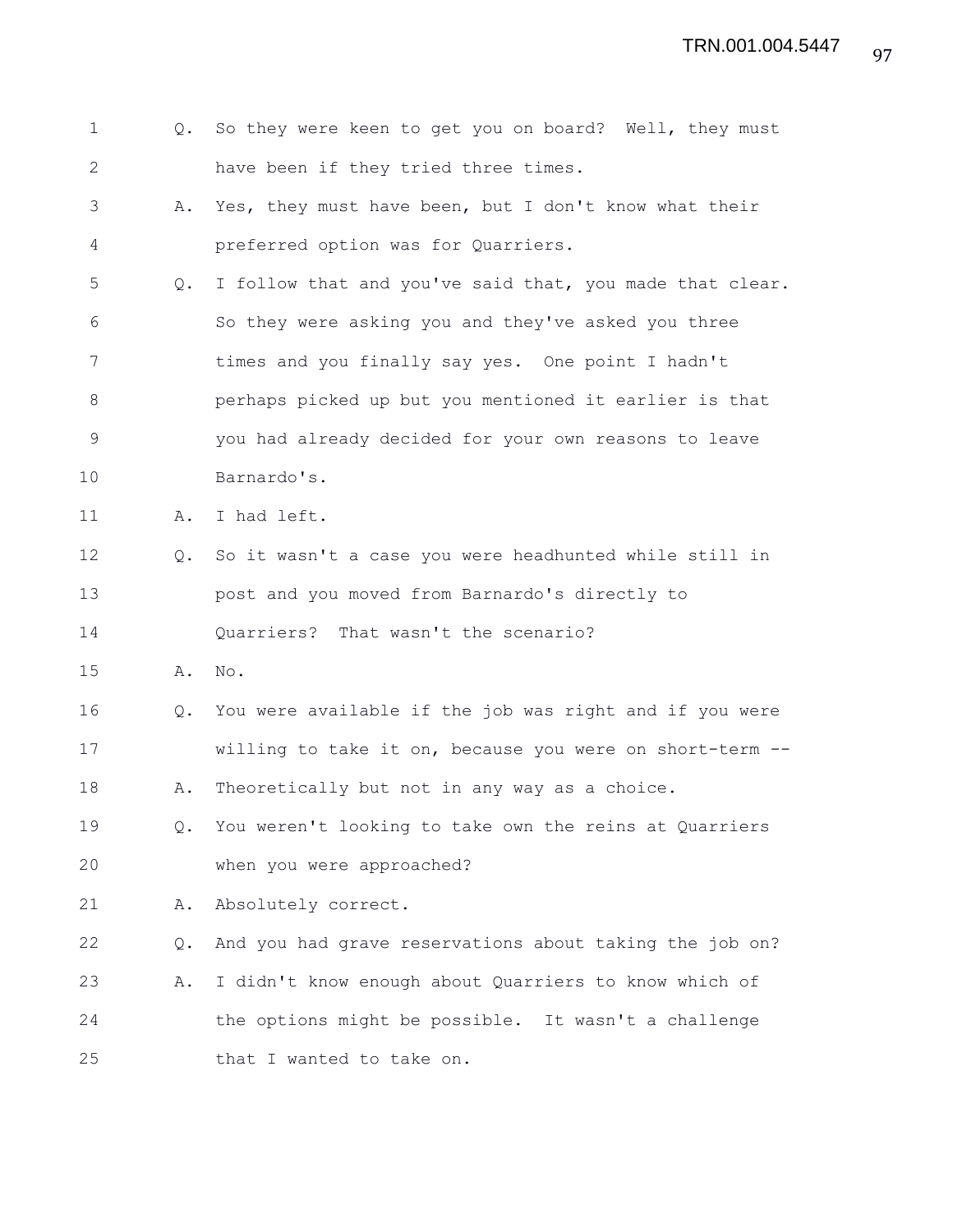TRN.001.004.5448

| $\mathbf 1$  | Q. | Was it an uncomfortable challenge?                       |
|--------------|----|----------------------------------------------------------|
| $\mathbf{2}$ | Α. | I think out of my whole working career it was probably   |
| 3            |    | the most unenjoyable two years of my life, working life. |
| 4            |    | It was very challenging and you were aware that some of  |
| 5            |    | the things you were dealing with -- because you were     |
| 6            |    | there as a transitory surgeon, in a way, and you either  |
| 7            |    | helped the patient die or you helped, through dealing    |
| 8            |    | with certain key things, the situation to improve. You   |
| $\mathsf 9$  |    | were aware that there was a lot throughout the           |
| 10           |    | organisation that needed quite serious attention.        |
| 11           | Q. | I think, as we heard from Phil Robinson, there was quite |
| 12           |    | a root and branch exercise --                            |
| 13           | Α. | Yes.                                                     |
| 14           | Q. | -- conducted when you and he and others came on board.   |
| 15           | Α. | Yes.                                                     |
| 16           | Q. | The whole organisation was changed and he gave us        |
| 17           |    | a number of examples of significant changes, the         |
| 18           |    | creation of a human resources department, training       |
| 19           |    | centres and things like that, and creation of written    |
| 20           |    | policies and so forth. He had a number of them and       |
| 21           |    | I don't think I need to go through them with you in      |
| 22           |    | detail, but there were quite a number of things that     |
| 23           |    | happened in a very short time.                           |
| 24           |    | LADY SMITH: John, you've told me that when you agreed to |
| 25           |    | take the role on, you genuinely didn't know whether the  |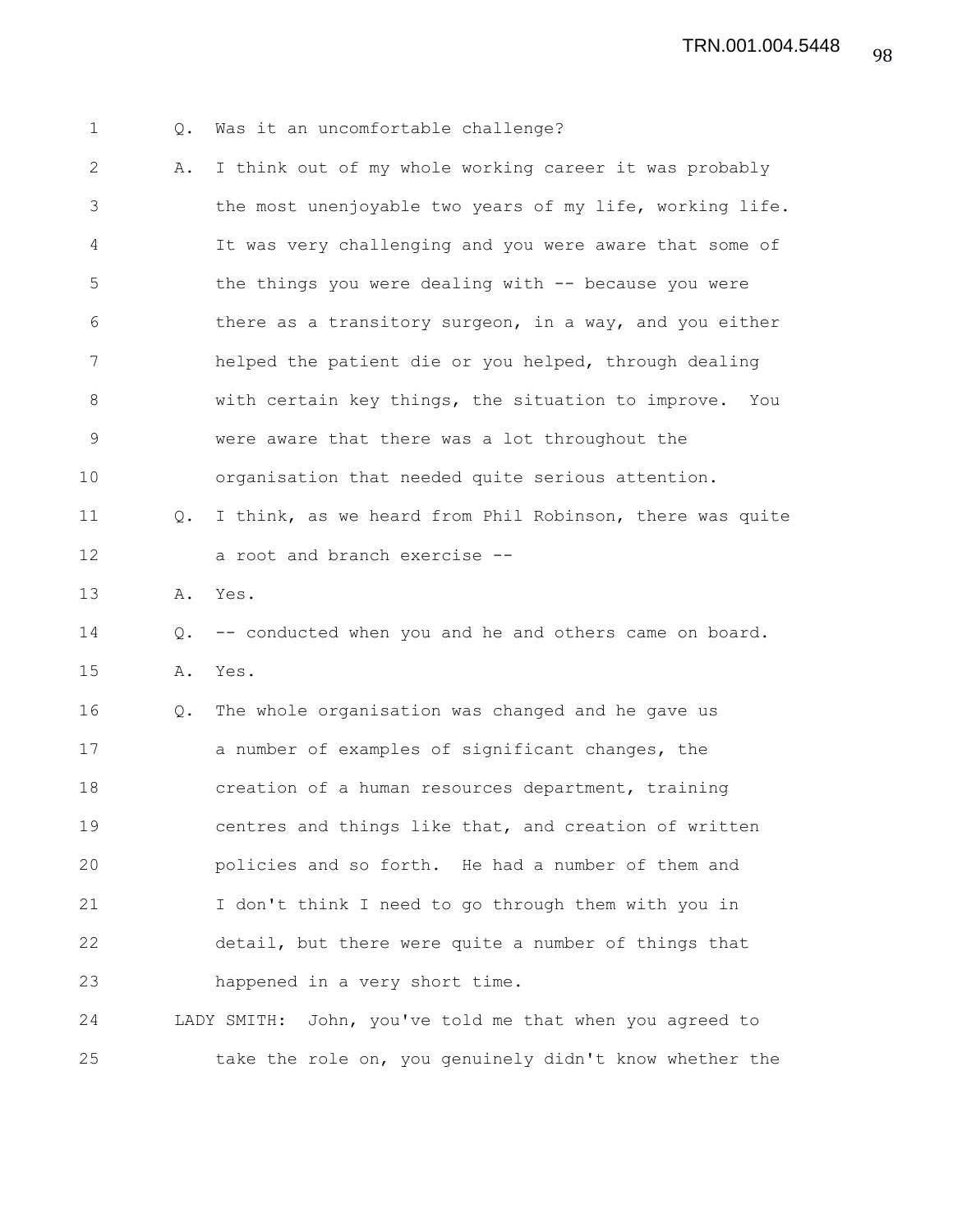1 Social Work Services Group had a preferred option. Once 2 you had taken up the role, did you come under any 3 pressure from the Social Services Group to push 4 Quarriers one way or the other? 5 A. No. 6 LADY SMITH: Did they leave you alone? 7 A. As far as I can remember. It was such a welter at the 8 time of trying to see the wood for the trees and 9 slugging it out with Strathclyde and helping change 10 happen in a board of trustees so that things became more 11 possible, and that included getting Sir Graham Hills in 12 as a new chairman, who was interesting: he could have 13 **planned very effectively for Hell freezing over, that** 14 sort of thing. He was a very competent manager in that 15 way.

16 But the real challenge was trying to get some sort 17 of partnership that was slightly more equal going with 18 Strathclyde Region, that was the main provider, and 19 having very little in your bag to fight that battle 20 with.

21 What happened inside the organisation, a great deal 22 of anything good that happened or for the better inside 23 the organisation would be down to Gerald Lee, who was 24 effectively my deputy, and Phil Robinson, and other 25 people that they brought in subsequently.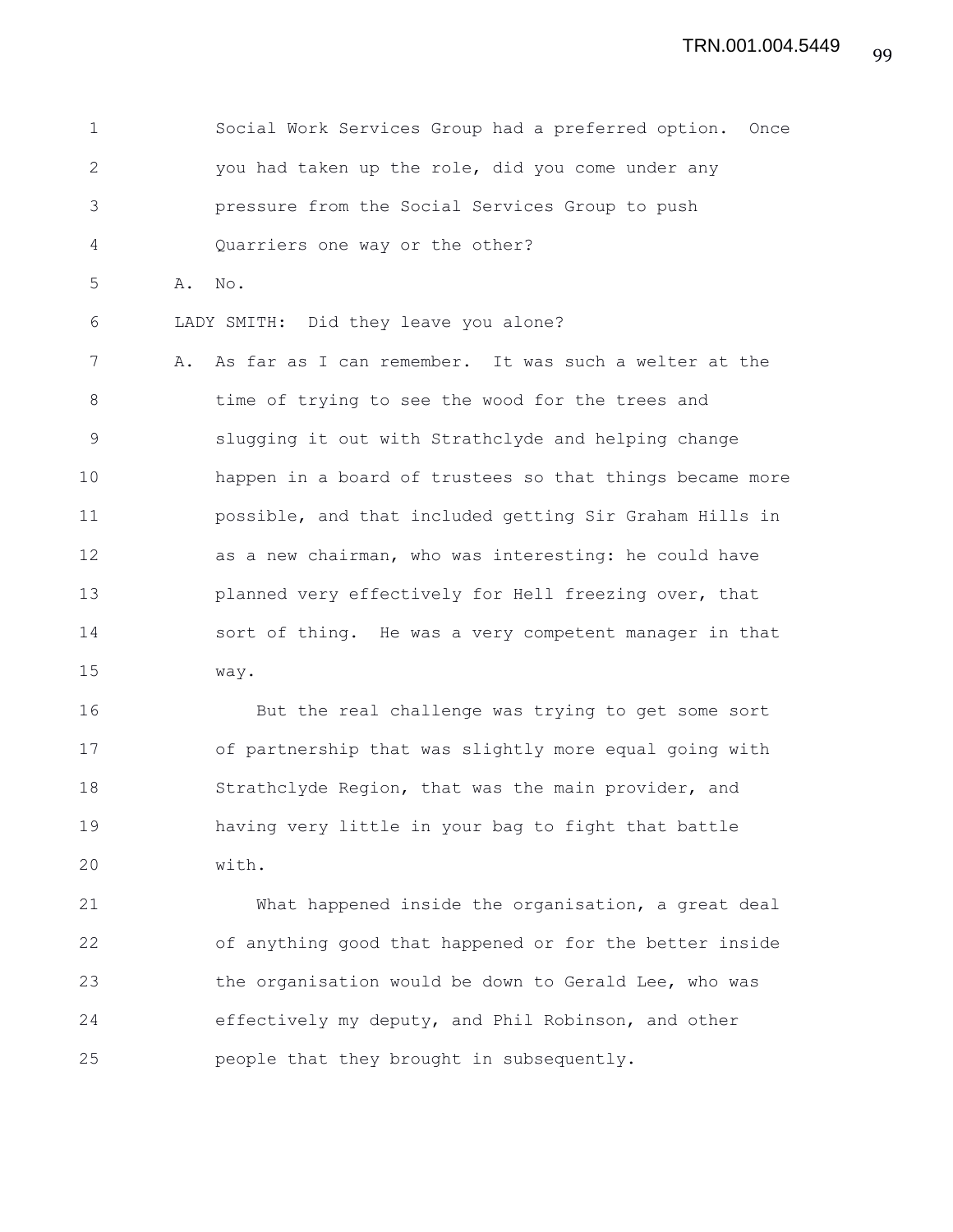1 LADY SMITH: Mr Peoples, it's 1 o'clock now. 2 MR PEOPLES: There are just a couple of things, if I could, 3 just before it escapes me on this topic. 4 The Social Work Services Group, did they take any 5 position in terms of support for Quarriers or support 6 for Strathclyde or were they neutral in terms of who 7 they were backing in this difficult stand-off between 8 Fred Edwards and Quarriers or this problem of costs? 9 Did they have a position? 10 A. I don't have any firm recollection of that. I would 11 have assumed that they thought Strathclyde would well 12 look after themselves and that Quarriers perhaps were -- 13 Q. Needing help? 14 A. More worthy of any sympathy or support that they could 15 give. But I don't know that. That's just an 16 assumption. An absolute assumption. 17 MR PEOPLES: I'll maybe come back to that after lunch if 18 I can. 19 LADY SMITH: John, we'll stop now for the lunch break and 20 I'll sit again at 2 o'clock. 21 (1.02 pm) 22 (The lunch adjournment) 23 (2.00 pm) 24 LADY SMITH: Good afternoon, John. When Mr Peoples is 25 ready, we'll carry on if that is all right with you.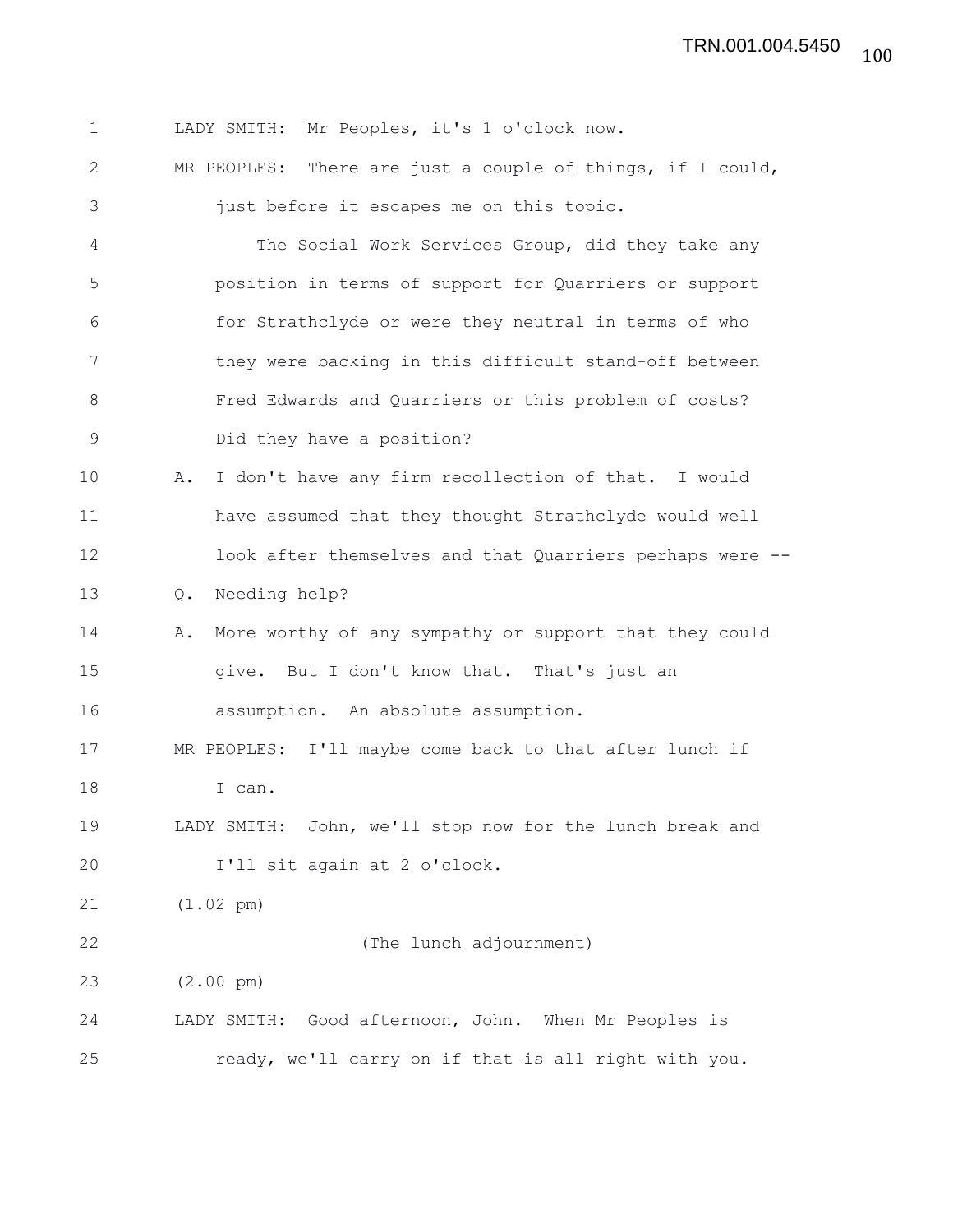1 MR PEOPLES: Good afternoon, John.

2 Can I perhaps concentrate this afternoon on some of 3 the issues that have maybe emerged from evidence we've 4 heard already about establishments run by Barnardo's and 5 I'll maybe explore one or two issues with you.

6 As a general point, during your period of employment 7 as divisional director between 1976 and 1991, did you 8 have any concerns about any of the establishments that 9 you were responsible for or how children residing in 10 them were being treated and cared for? Can you recall 11 whether you had any concerns, either concerns from your 12 own experiences or concerns that were raised with you? 13 A. Specifically to do with children, the treatment of 14 children?

15 Q. Yes. We are clearly dealing with the subject of the 16 care and treatment and also in the context of abuse or 17 alleged abuse that may have happened to children in the 18 care of Barnardo's at various establishments. 19 LADY SMITH: On abuse, John, can I just say one thing you 20 may not be aware of: the terms of reference of this 21 inquiry require me to investigate all forms of abuse of 22 children; you may have already picked that up. But it's 23 not just sexual abuse, it's physical abuse, and one area 24 that we have heard a lot about -- it's been quite 25 striking -- is ways in which children can be emotionally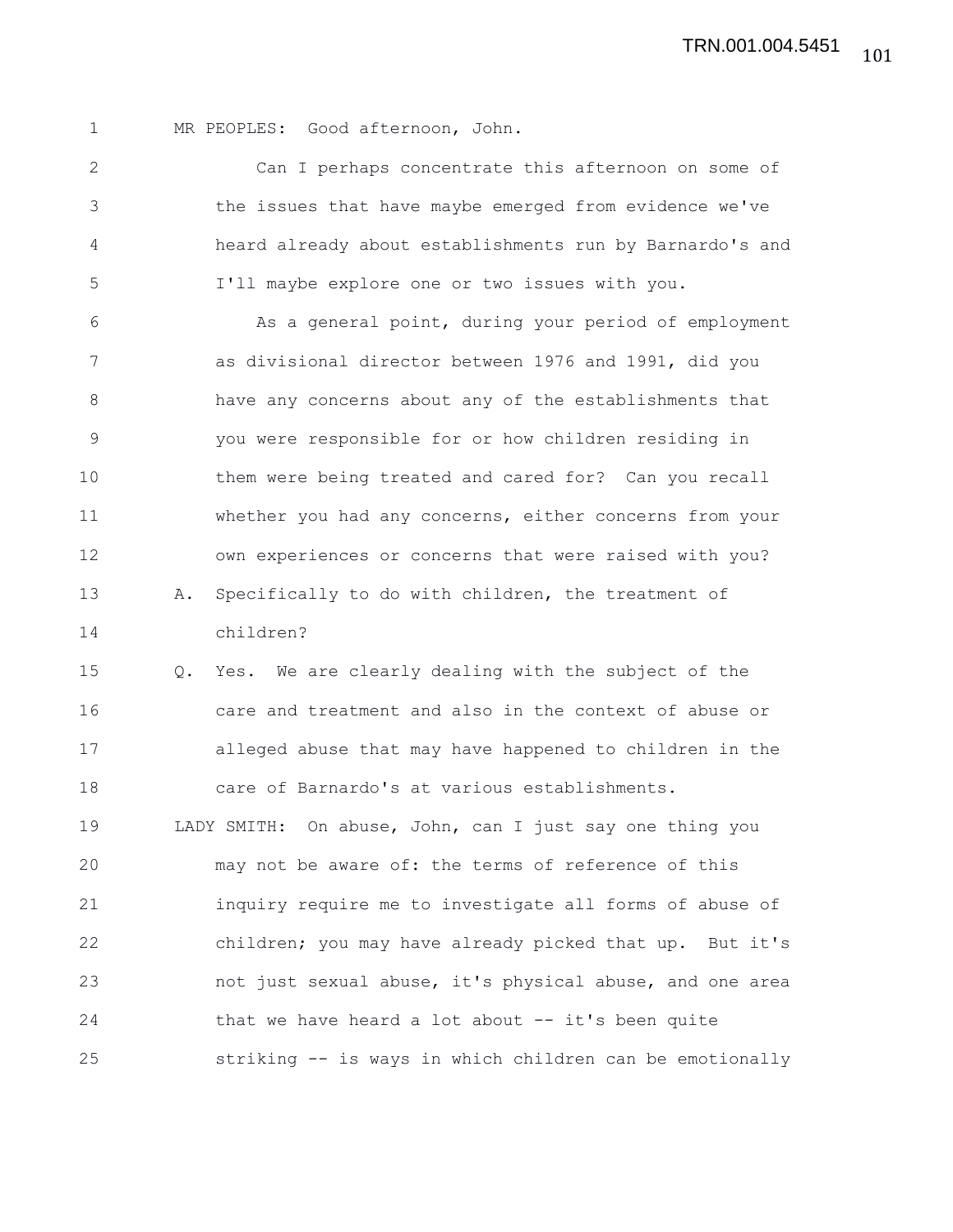| $\mathbf 1$    |                                    | abused and have been emotionally abused in institutions. |
|----------------|------------------------------------|----------------------------------------------------------|
| $\mathbf{2}$   |                                    | So it's the widest range of the ways in which a child    |
| $\mathfrak{Z}$ |                                    | might be abused when in care that I have to find out     |
| 4              | about.                             |                                                          |
| 5              | Thank you.<br>Α.                   |                                                          |
| 6              |                                    | (Pause)                                                  |
| 7              |                                    | MR PEOPLES: Perhaps I can ask you this: well, do you     |
| 8              | feel --                            |                                                          |
| $\mathsf 9$    | Α.                                 | I was trying to think about  Having worked inside        |
| 10             |                                    | residential care, I won't say you know exactly what to   |
| 11             |                                    | look for in a wholesome residential child care setting,  |
| 12             |                                    | but you -- there are ways you can form an impression     |
| 13             |                                    | that's a guiding impression. You're aware that probably  |
| 14             |                                    | the character of individual settings can vary a bit in   |
| 15             |                                    | terms of their approaches and so on, but I don't         |
| 16             |                                    | remember being disturbed about any sort of abuse of      |
| 17             |                                    | a child that -- I mean, I've highlighted a couple of     |
| 18             | incidents which were engaged with. |                                                          |
| 19             |                                    | There was a real strong understanding about physical     |
| 20             |                                    | abuse being a no-go area in terms of slapping or         |
| 21             |                                    | whatever, and I don't think I ever  I can't recall       |
| 22             |                                    | an incident that I came across where a member of staff   |
| 23             |                                    | had lost control or whatever and resorted to any sort of |
| 24             | physical chastisement.             |                                                          |
| 25             |                                    | LADY SMITH: If I can just interrupt you there, that      |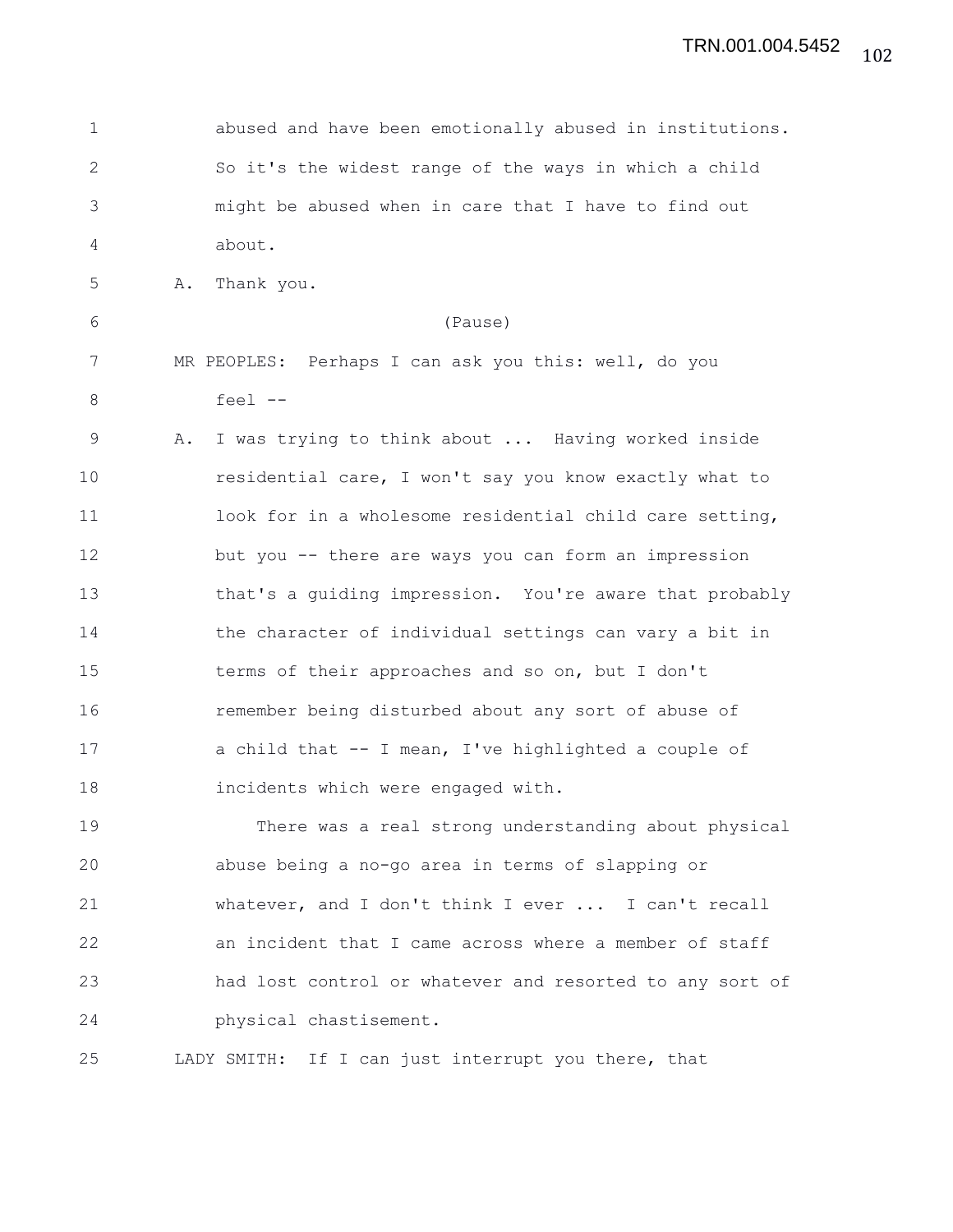1 language is interesting to me. You referred to whether 2 a member of staff had lost control and the question that 3 puts in my mind is whether you routinely had in mind the 4 risk of staff losing control with children whose care 5 they were responsible for.

6 A. They were dealing with quite a number of individuals 7 with challenging behaviour, to use the current 8 parlance --

9 LADY SMITH: Yes.

10 A. -- who separately were a challenge in their own right 11 and collectively there was a different dimension that 12 emerged at times. One put a lot of -- I'm not talking 13 about me now, but a lot of investment was put into the 14 support of staff dealing with those sort of challenging 15 situations in terms of being able to take them through 16 or if an individual member of staff in a residential 17 childcare setting was having a particularly difficult or 18 unusual confrontation with an individual child, somebody 19 else who was working on the same team, or one of the 20 senior staff, stepping in and letting them step aside 21 and taking on the dealing with it, the de-escalation of 22 it or whatever.

23 But there are a whole range of options in working 24 with children that are possible and sometimes it's all 25 too easy -- a bit like looking up children in the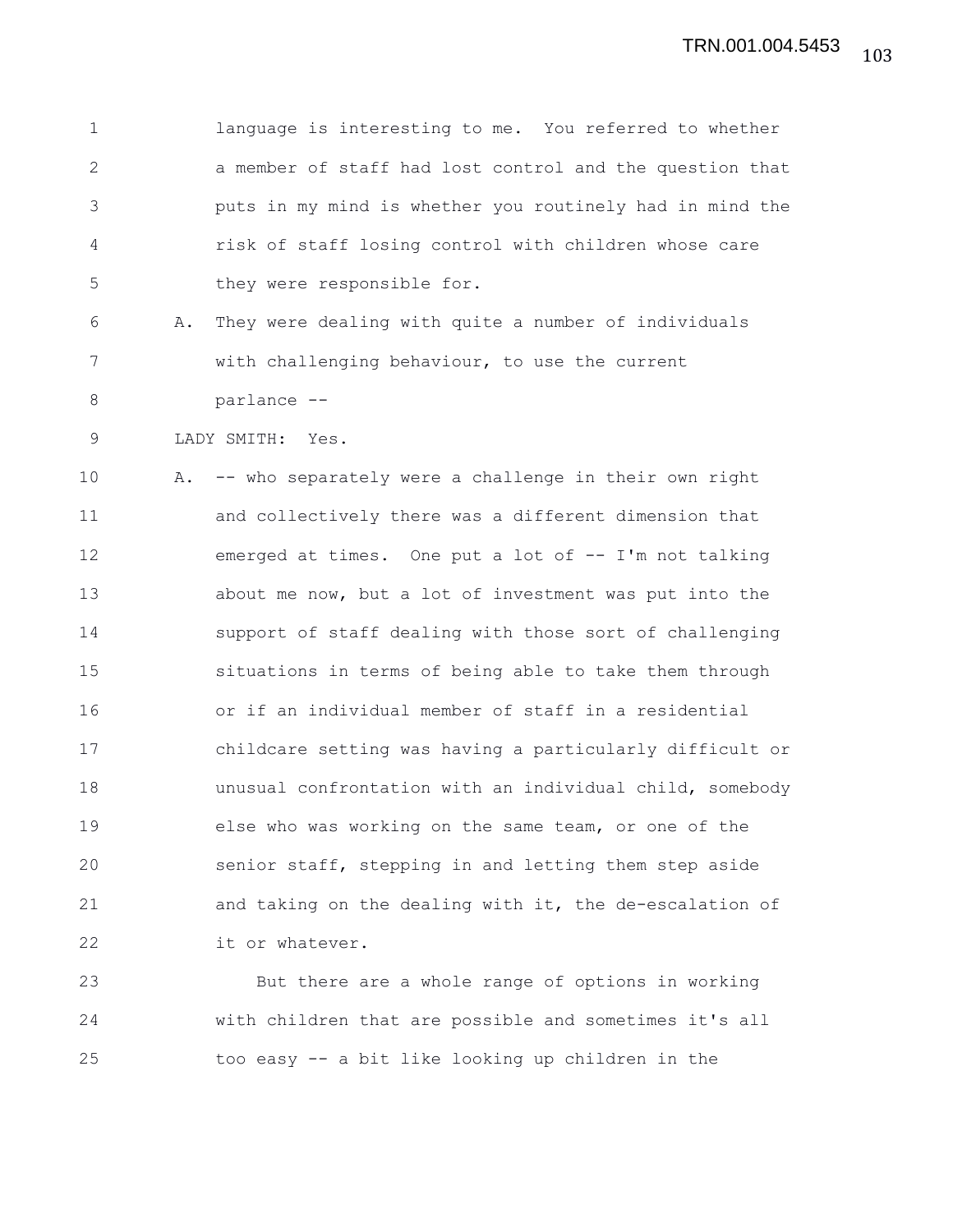1 approved school or List D setting in secure units. It's 2 all too easy for the sake of staff, not the benefit of 3 a child, to fall back on that option.

4 I only ever was asked to witness one thrashing at 5 Aycliffe School and I made a formal complaint about it. 6 I thought it was -- I can still re-run it in my head 7 very vividly. It was barbaric and it was unnecessary. 8 LADY SMITH: That would have been in the late 1960s, was it? 9 You were at Aycliffe between 1967 and 1971.

10 A. Yes, that's right. In fact, it would have been in 11 1967/1968. It was in my first year or year and a half 12 working in the classifying school. I just thought it 13 was absolutely hideous. What sort of trauma, quite 14 apart from the physical bruising to the boy, what sort 15 of legacy it left the boy dealing with in terms of 16 fright and trauma and so on ... anyway. I was glad 17 that, as far as I was aware, in Barnardo's, there was 18 a very real understanding that that was not an option 19 and the tools on the bench, sort of thing.

20 Emotional abuse is rather more difficult. 21 I couldn't say for certain that that didn't happen. 22 Some of what adults, even caring adults, subject 23 individual children to that for some reason or another 24 they don't have a particular liking for can be quite 25 subtle or insidious, yet for the recipient, really quite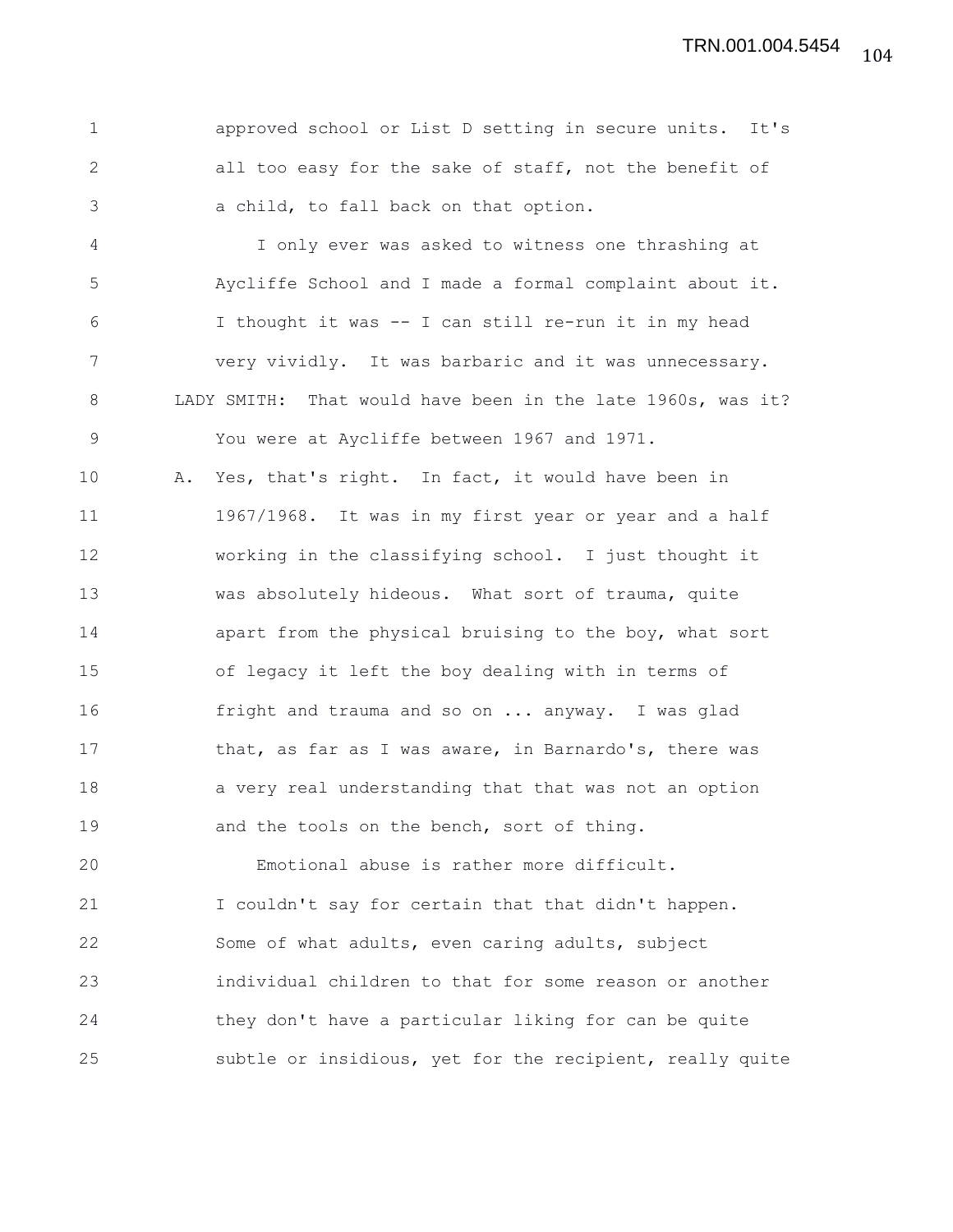1 hurtful and horrid. I can't ... I didn't have 2 enough -- I didn't have a sense of that from my all too 3 infrequent, in this context, visits to units or 4 listening to the way staff described individual children 5 in their reviews or talking to children themselves. 6 I can certainly remember from earlier days -- and 7 this is not Quarriers, but I could imagine it happened 8 at Quarriers -- children saying to each other when they 9 met up, "I wish I lived in your house rather than", sort 10 of thing, "My house mother is a real" ... supply your 11 own words, and you were aware that they were possibly 12 having quite a difficult time. 13 Sometimes it was possible -- this is in the 14 Newcastle days -- to do something about that by moving 15 them but you didn't take another movement for them 16 lightly. But if overall it was going to have 17 a healthier adult/child relationship, it was sometimes 18 a change worth taking. 19 So it's not a very helpful answer on the emotional 20 abuse front. When I came to reflect on the physical or 21 sexual abuse -- sorry, the sexual abuse bit, 22 particularly, I finished up being -- it probably comes 23 through a bit in what I wrote -- surprised that in 24 15 years, what I had registered and what had been 25 formally dealt with was as slight as it was.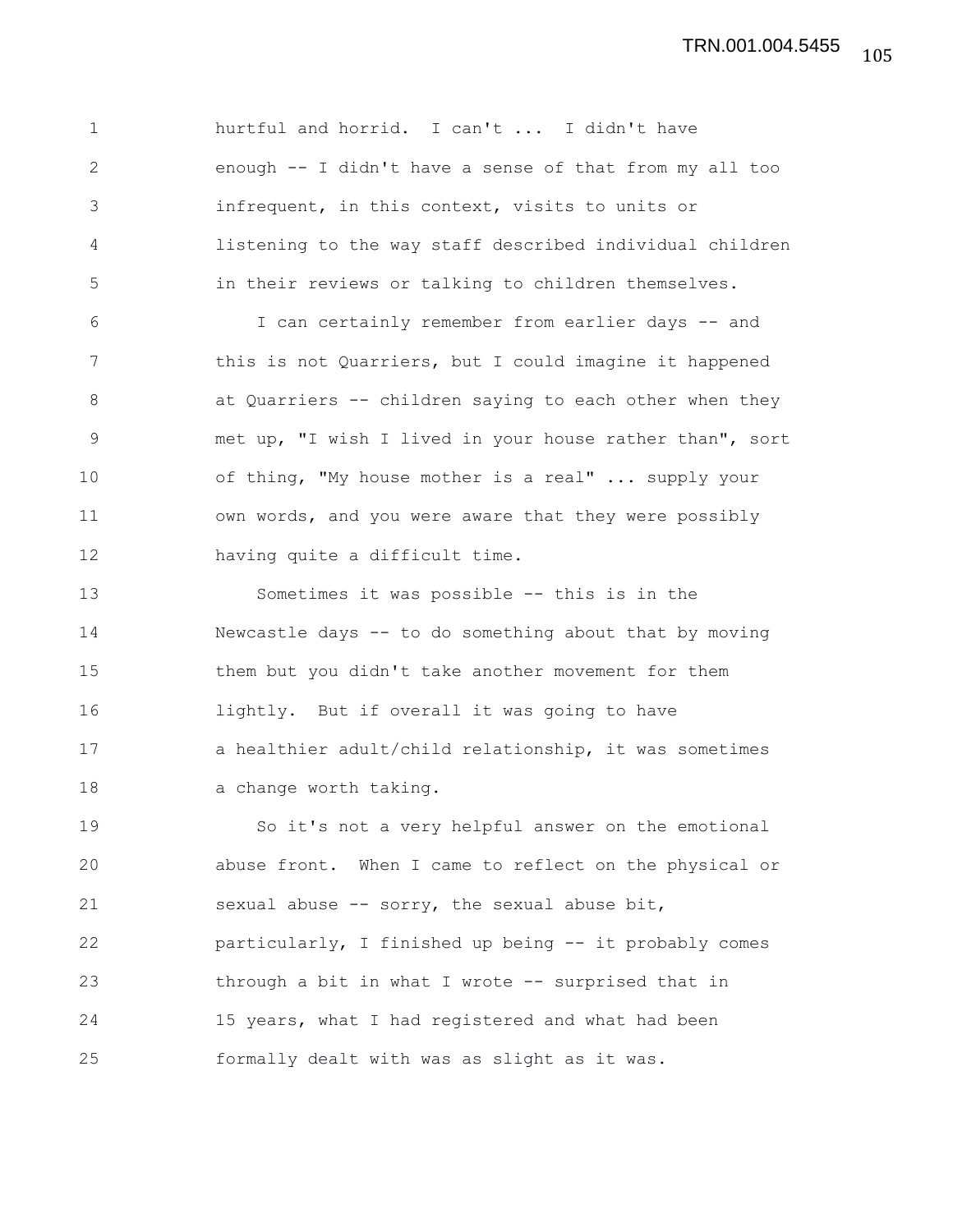1 I just thought -- I didn't have any means of delving 2 further without talking to other people, because I was 3 trying to write things from my own perspective. But 4 I remember, for example, the Thorntoun situation to do 5 with a member of care staff trying -- rather clumsily 6 using a poultice to remove a self-inflicted tattoo from 7 a boy. That was taken very seriously at the time and 8 investigated properly and thoroughly.

9 It wasn't in the same league as the young man who 10 was sacked from Tyneholm. Actually, I missed out 11 earlier to do with the selection of staff, coalface 12 staff and staff at all levels. Checking with the Social 13 Services Group blacklist, which wasn't very lengthy, but 14 nevertheless there were some people on it that you'd not 15 heard of and you didn't want to hear of.

16 MR PEOPLES: Can I maybe then ask you on some of the 17 specifics. In your statement, you at page 8106 at 18 **page 7, John, section 16.4, you have a recollection of** 19 two allegations of abuse and you tell us about these.

20 One is the one you have just mentioned about the 21 care worker at Thorntoun School in Kilmarnock. I can 22 say that we've already heard evidence about that 23 incident from the individual.

24 A. From the young man?

25 Q. Yes.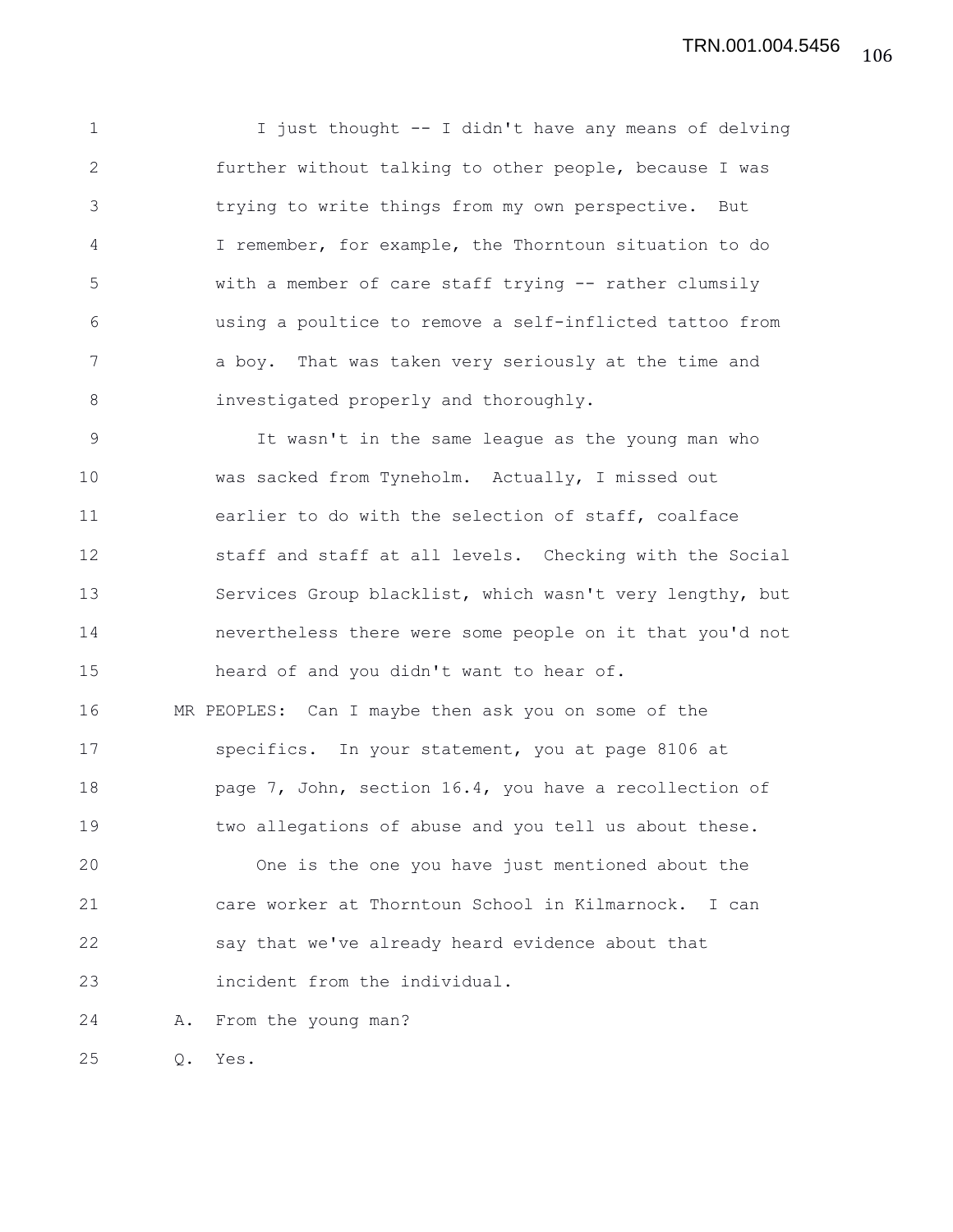1 A. Good.

2 Q. I don't think I need to trouble you further on that. 3 I think we got an account of what happened and how he 4 saw it and what happened to the worker concerned. There 5 were legal proceedings, but it didn't result in any form 6 of conviction. I think you indicated he was in fact 7 reinstated after these matters were handled.

8 On the other matter -- and you have just touched on 9 it -- there was a dismissal of a residential care worker 10 who was based at Tyneholm. You have a recollection of 11 that, but you're not sure the police were involved 12 in that particular matter. You tell us at 16.4(a) that 13 the individual concerned was suspended, investigated and 14 ultimately he was dismissed, and his name was added to 15 what you'd referred to as the SWSG blacklist. I just 16 want to ask you a few questions about that matter.

17 Can you remember approximately when this matter came 18 to light? Are we talking -- you were employed between 19 1976 and 1991. Was it in the 1970s or 1980s? Was it 20 early in your period as divisional director or late in 21 it?

22 A. It would be -- I can't remember when Tyneholm closed 23 now. I don't know if I've said --

24 Q. We can probably find out.

25 A. It was whilst John Nesbitt was still the officer in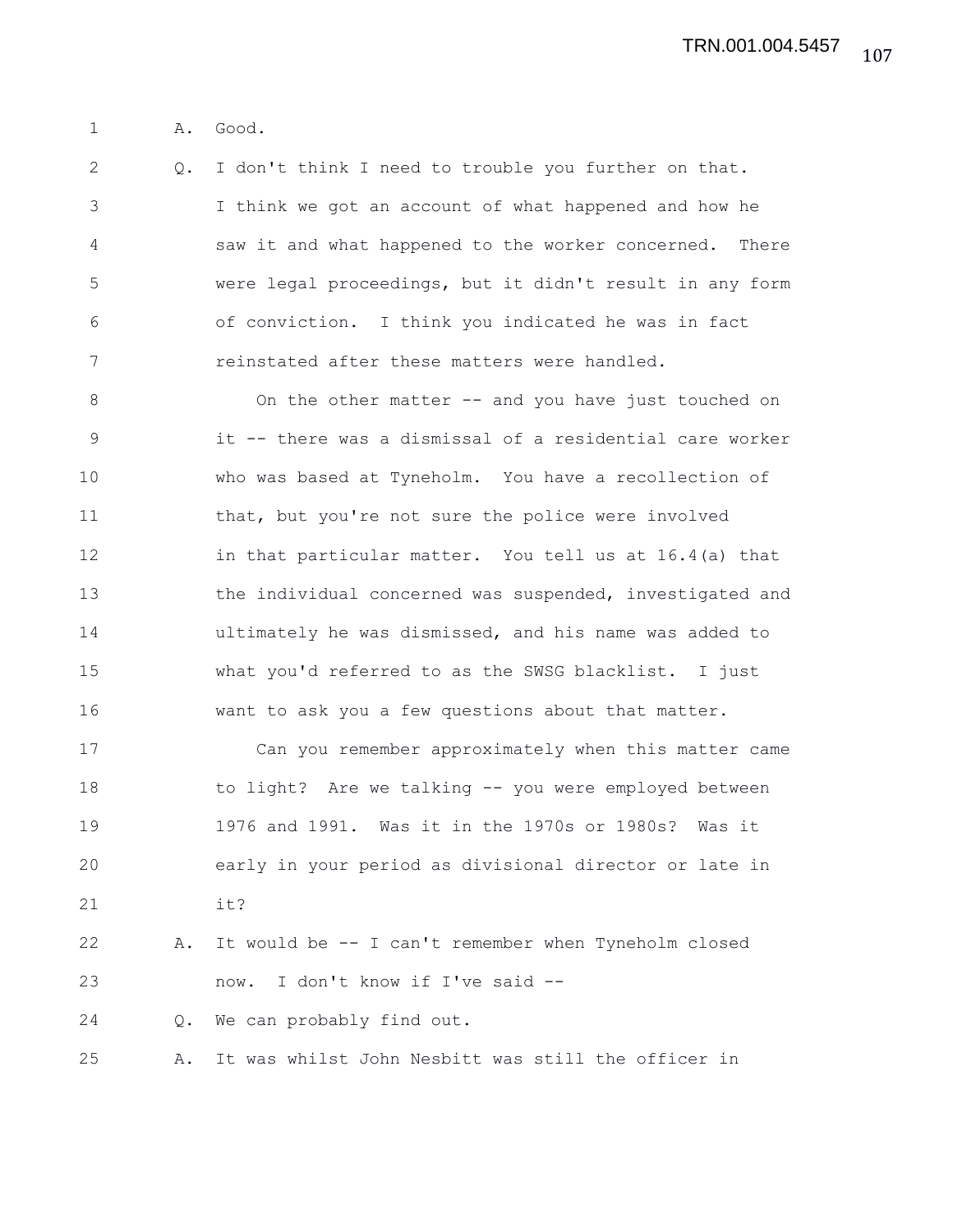| $\mathbf 1$ |    | charge, I think he was called then, and Sylvia Massey     |
|-------------|----|-----------------------------------------------------------|
| 2           |    | was the ADD dealing with the unit. I would think it was   |
| 3           |    | probably about the mid-1980s.                             |
| 4           | Q. | So if we assume it was around about the $mid-1980s$ -- no |
| 5           |    | doubt we can check when Tyneholm itself was closed, it    |
| 6           |    | must have happened before then -- this was a residential  |
| 7           |    | childcare worker who is the subject of allegations that   |
| $8\,$       |    | are investigated. Did that result in a summary            |
| 9           |    | dismissal?                                                |
| 10          |    | A. Yes. Sorry, what's a summary dismissal? Just help me   |
| 11          |    | in case I'm                                               |
| 12          |    | LADY SMITH: It is often referred to as "on the spot", the |
| 13          |    | misconduct is so bad.                                     |
| 14          | Α. | No, he was $--$                                           |
| 15          |    | LADY SMITH: There was a process?                          |
| 16          |    | A. He was suspended so he was off the site.               |
| 17          |    | MR PEOPLES: There was an investigation?                   |
| 18          | Α. | Yes.                                                      |
| 19          | Q. | And that resulted in a dismissal after investigation?     |
| 20          | Α. | Yes.                                                      |
| 21          | Q. | One thing you don't tell us, and I wonder whether you     |
| 22          |    | can help us or not, what do you recall was the nature of  |
| 23          |    | the allegation?                                           |
| 24          | Α. | I tried very hard to recall that. I couldn't recall the   |
| 25          |    | name of the child involved, nor any substantial nature.   |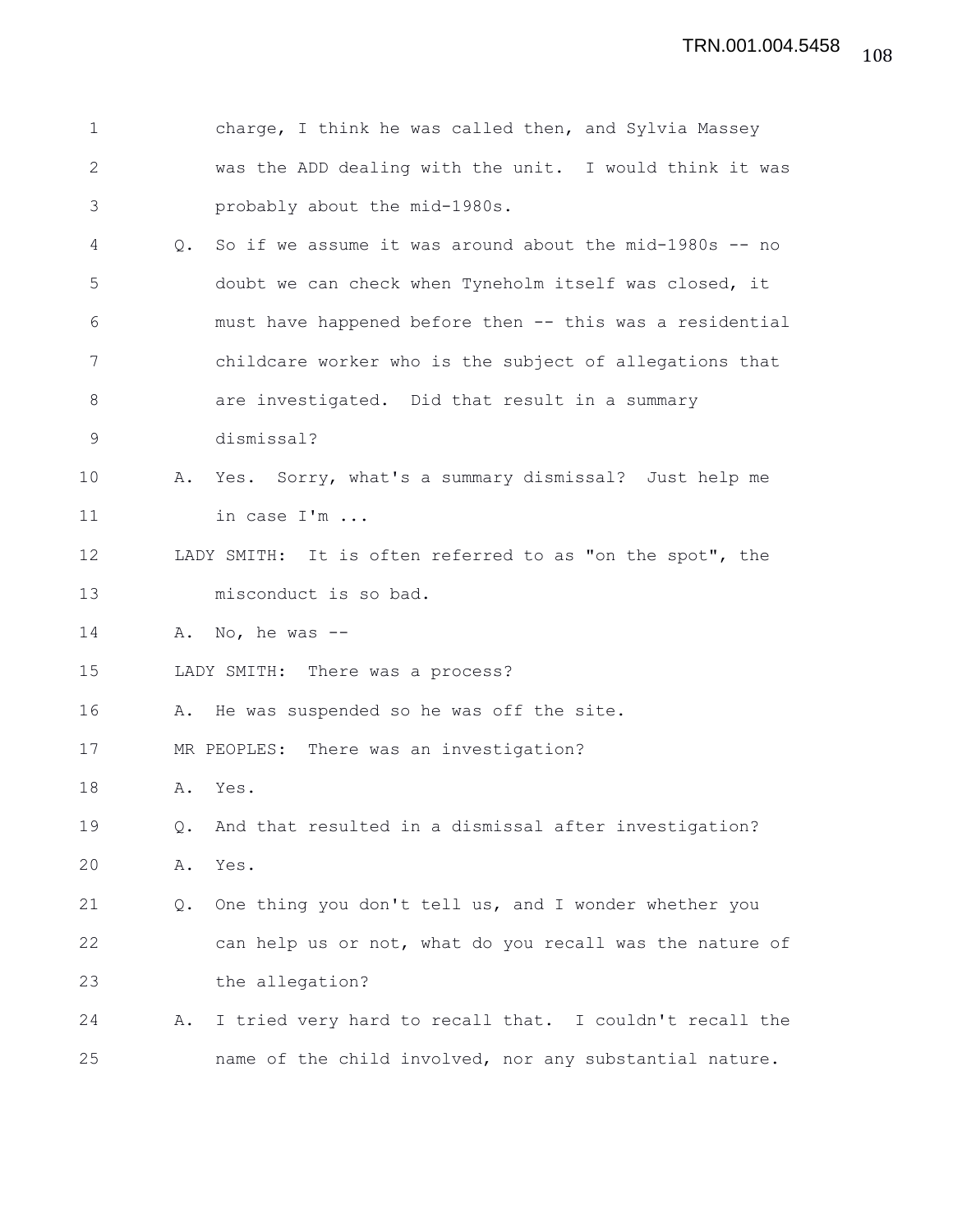| $\mathbf 1$   | Q.            | Was it a male or female?                                |
|---------------|---------------|---------------------------------------------------------|
| $\mathbf{2}$  | Α.            | Pass. I really am sorry about this. It was of a sexual  |
| 3             |               | nature.                                                 |
| 4             | $Q_{\bullet}$ | A sexual nature? Are you able to help us -- and I do    |
| 5             |               | appreciate it was a long time ago -- how this matter    |
| 6             |               | came to light? Was it through the child reporting       |
| 7             |               | something or did it come to light in some other way?    |
| 8             | Α.            | I dearly wish I could tell you. I can't. The only       |
| $\mathcal{G}$ |               | other bit of hard fact information is I saw that man    |
| 10            |               | subsequently out of the blue working as a baggage       |
| 11            |               | handler at Edinburgh Airport. That's all I know.        |
| 12            | Q.            | The man being the care worker?                          |
| 13            | Α.            | <b>BLC</b><br>yes. And I was just glad he wasn't in     |
| 14            |               | any way in childcare, because sadly these things can    |
| 15            |               | happen, that somebody who's done a bad thing in one     |
| 16            |               | place can find --                                       |
| 17            | Q.            | This individual that you have named, was he in post for |
| 18            |               | some time before this allegation came to light and the  |
| 19            |               | investigation took place?                               |
| 20            | Α.            | I would think maybe only a couple of years, but I don't |
| 21            |               | know for sure. That's my                                |
| 22            |               | LADY SMITH: You say "only a couple of years", but even  |
| 23            |               | allowing for time off, that's probably more than        |
| 24            |               | 600 days working with children.                         |
| 25            | Α.            | That would be the outside of it. It could be anything   |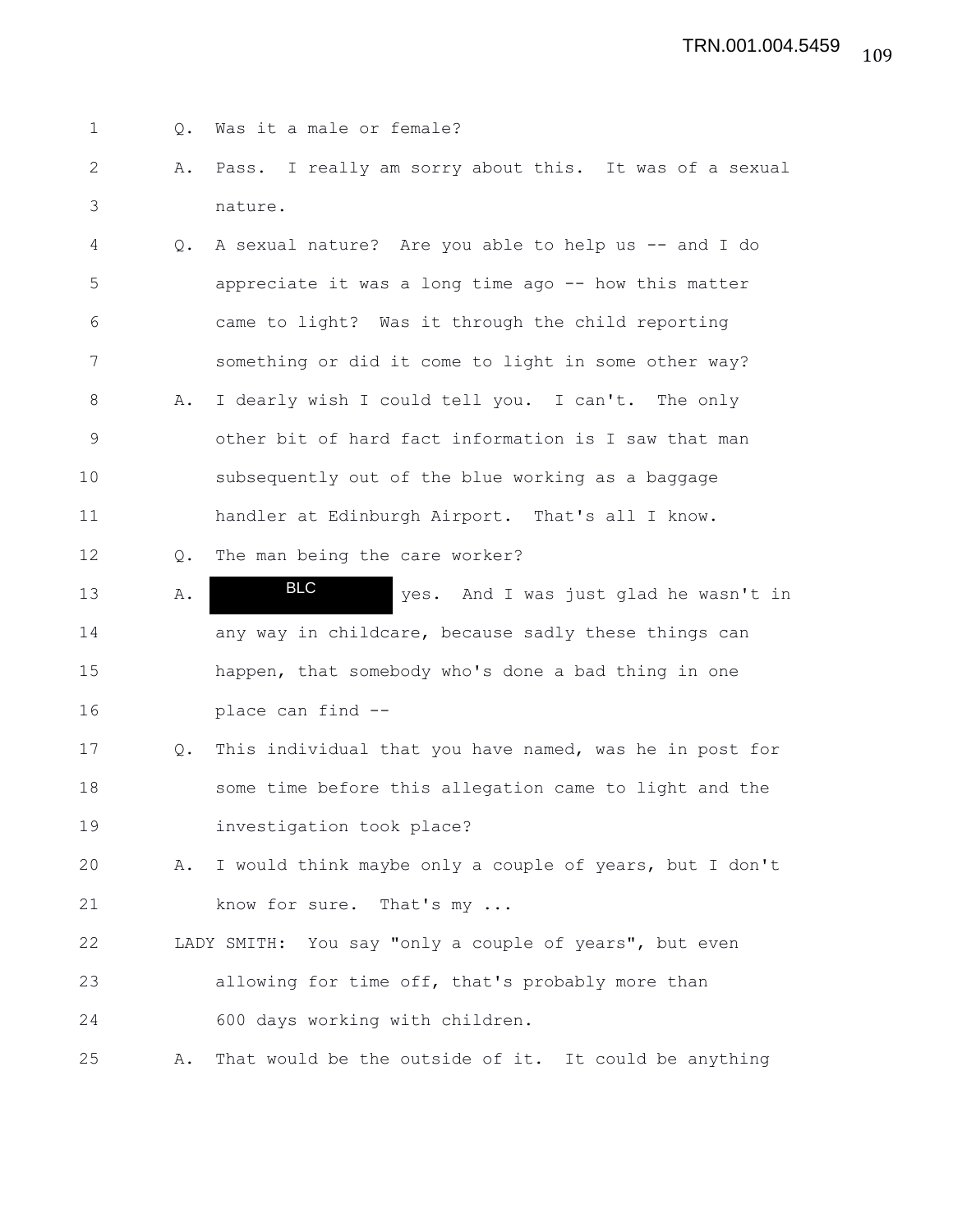1 inside that amount. So you're absolutely right, all 2 sorts of abuses could have happened during that time. 3 But Tyneholm was a relatively healthy unit under 4 John Nesbitt -- I say relatively healthy because nothing 5 can ever be foolproof or absolutely sure, but it was 6 a well and tightly run ship, and I think when 7 John Nesbitt left and his deputy became the officer in 8 charge, I wouldn't have had quite the same confidence 9 about it. But it was heading towards closure within the 10 next year or two anyway as a deliberate, positive -- 11 sorry, as a deliberate development. 12 MR PEOPLES: Who was his deputy? 13 A. George Smith. 14 Q. And you didn't have quite the same confidence in his 15 abilities to manage the home? 16 A. John Nesbitt was somebody who -- he was known 17 affectionately -- and I do mean affectionately -- as 18 "Uncle John" by the children. He was a good person to 19 be around. You had the feeling of a good, down to 20 earth, wholesome person, who was much better at what he 21 did than the way he talked or described it. 22 George was maybe a better patter merchant and was 23 okay and nothing untoward that I'm aware of happened 24 under his watch, but he didn't have the same presence 25 and, yes, gravity as John Nesbitt.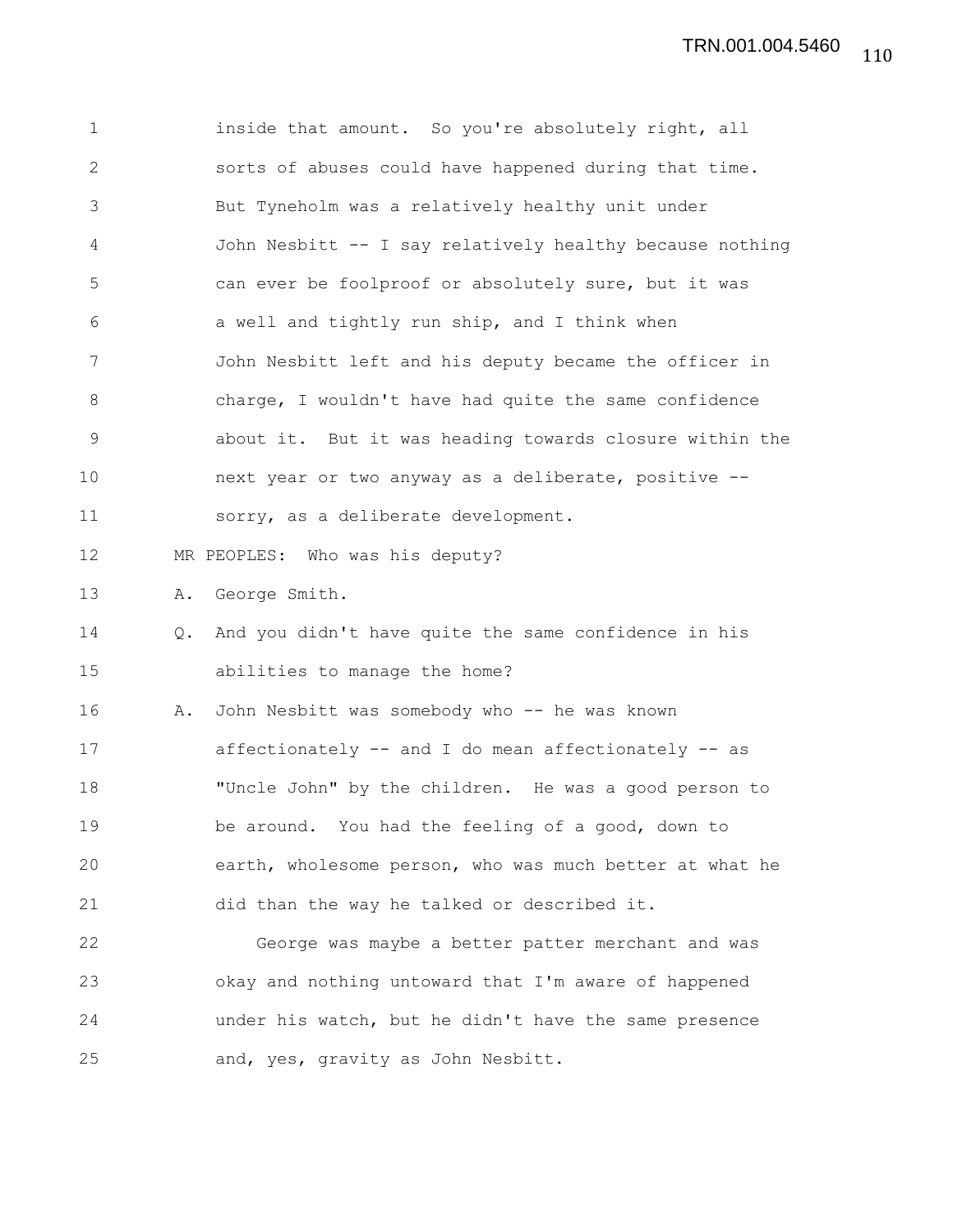1 Q. What about **BLF** ? 2 A. **BLF** , I wouldn't have had the same wholesome 3 feeling about. He was a strange person in my 4 estimation. He was one of these people that, if I'm 5 thinking of the right person, claimed that one of his 6 parents at least was from the I think the 7 and I don't know, I never felt 100% 8 sure about him. Yes, I don't have anything concrete to 9 offer, it's just a sort of feeling. 10 Q. Don't worry. I can tell you that we'll probably hear 11 evidence about Mr BLF from another witness this 12 week that you worked with called Hugh Mackintosh. 13 A. Good. 14 Q. My understanding is you may have had some involvement 15 with Mr BLF or some sort of investigation that 16 was carried out into him. Were you involved in that or 17 was that after your time? I think what Mr Mackintosh 18 will tell us is that he received some information about 19 Mr BLF in the 1980s about allegations that he may 20 have abused young boys in establishments down south. 21 But at the time that this information was received by 22 Mr Mackintosh, Mr 817 Was employed at Tyneholm as 23 . Does that ring any bells? Because I think 24 Mr Mackintosh, and I'm not going to dwell on it if you 25 don't remember, seems to recall that Mr BLF BLF BLF BLF BLF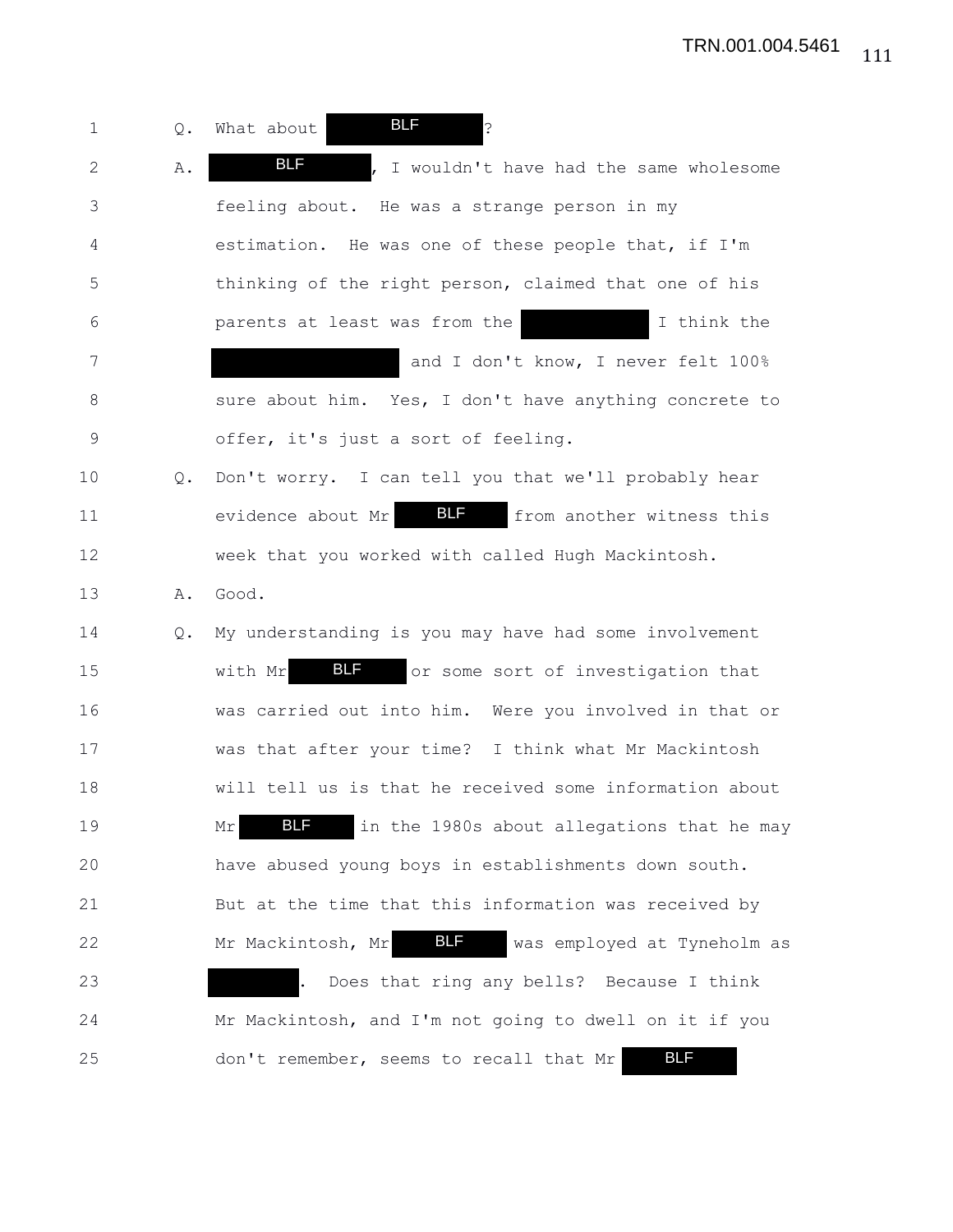1 following this information being received was 2 interviewed by you and him and was suspended following 3 further enquiries and investigation. Then Mr Mackintosh 4 carried out an investigation into the matter and indeed 5 he uncovered some indications that he had provided false 6 information to Barnardo's when he applied for a post. 7 A. That rings a bell, Jim, and it's helpful to be reminded 8 about that. Hugh Mackintosh would have conducted that 9 proper investigation as my senior ADD, and when you meet 10 him later this week, you will run into a person who's 11 very thorough and well competent to conduct such an 12 investigation. 13 I certainly remember what you've just described now. 14 I can't remember the nature of the allegations from down 15 south, but I can remember that -- broadly that passage 16 of events -- nor the outcome, sadly, of the 17 investigation. 18 Q. The broad nature and no doubt, as I say, Mr Mackintosh 19 will tell us for himself, was I think information that 20 he had abused young people in his care in some sort of 21 care setting in London.

22 A. What I mean was I can't recall the outcome of the 23 investigation in Scotland.

24 Q. I can maybe help you there again. I think 25 Mr Mackintosh's evidence will be that Mr BLF was BLF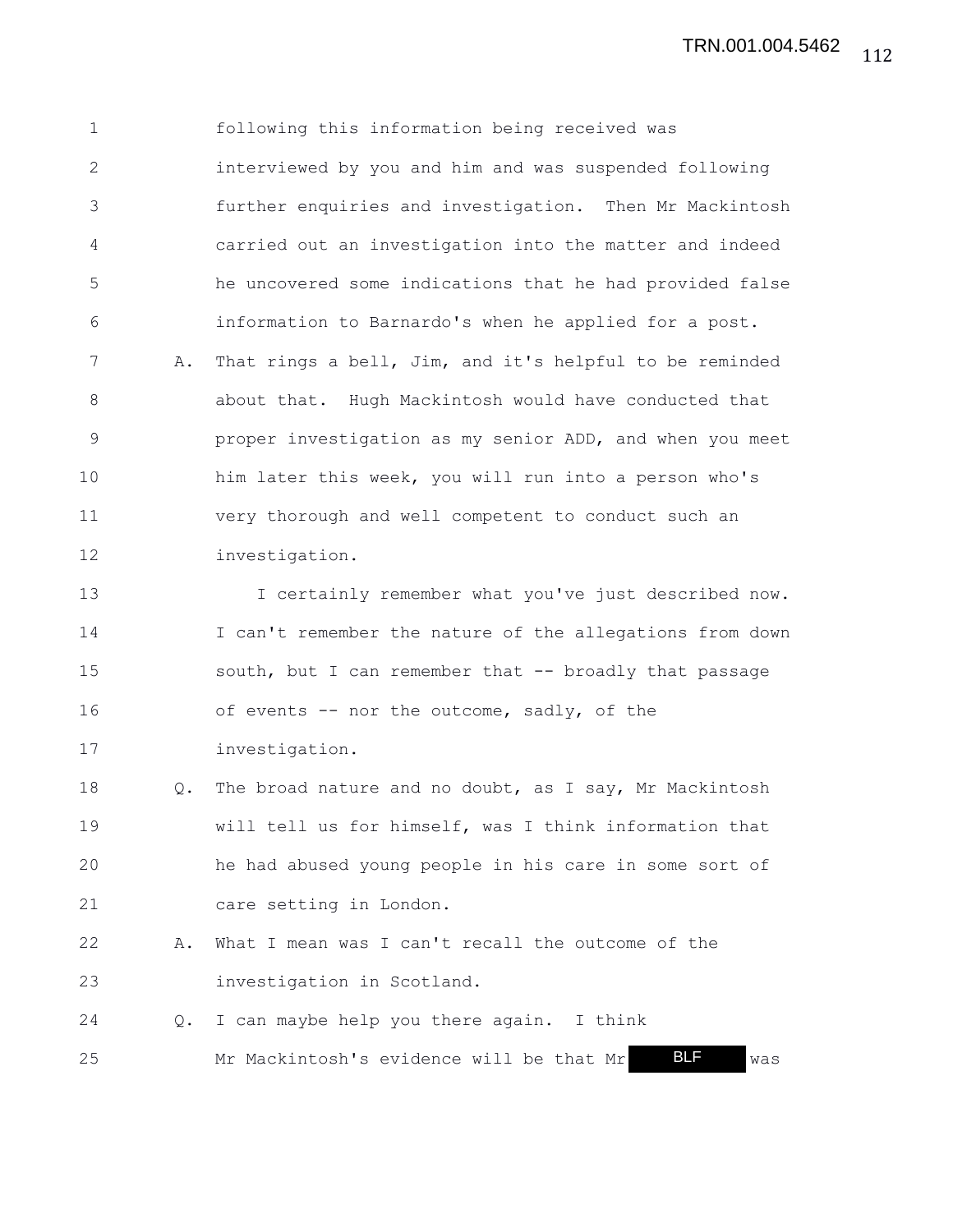| $\mathbf 1$ |    | dismissed on the grounds, as he put it, that he was most         |
|-------------|----|------------------------------------------------------------------|
| 2           |    | likely to have been involved in the abuse of young               |
| 3           |    | children in his care in London and his application to            |
| 4           |    | work at Tyneholm was based on completely false                   |
| 5           |    | information. Does that ring any bells?                           |
| 6           | Α. | Yes, but I feel ashamed that I didn't recall that                |
| 7           |    | myself.                                                          |
| 8           | Q. | He was certainly someone who was working at Tyneholm?            |
| 9           | Α. | Yes.                                                             |
| 10          | Q. | The other person I might ask you about at this stage --          |
| 11          |    | do you recall any concerns being raised during your              |
| 12          |    | period as divisional director about                              |
| 13          |    | at Ravelrig?                                                     |
| 14          | Α. | Yes.                                                             |
| 15          | Q. | <b>BKR</b><br>$\ddot{\cdot}$                                     |
| 16          | Α. | <b>BKR</b><br>That was to do with bullying staff, if             |
| 17          |    | I remember rightly, rather than abusing children.                |
| 18          | Q. | Okay. Was there any suggestion that his behaviour might          |
| 19          |    | go beyond bullying of staff, can you recall? I'm not             |
| 20          |    | suggesting it was necessarily proved, but were there any         |
| 21          |    | concerns or suggestions that that might be the case?             |
| 22          | Α. | It was quite difficult to get inside -- to get<br>$\mathbb N$ o. |
| 23          |    | feedback from staff at Ravelrig. They were quite a --            |
| 24          |    | I was going to say a close-knit team.<br>They were a team,       |
| 25          |    | some members of whom I think were frightened of their            |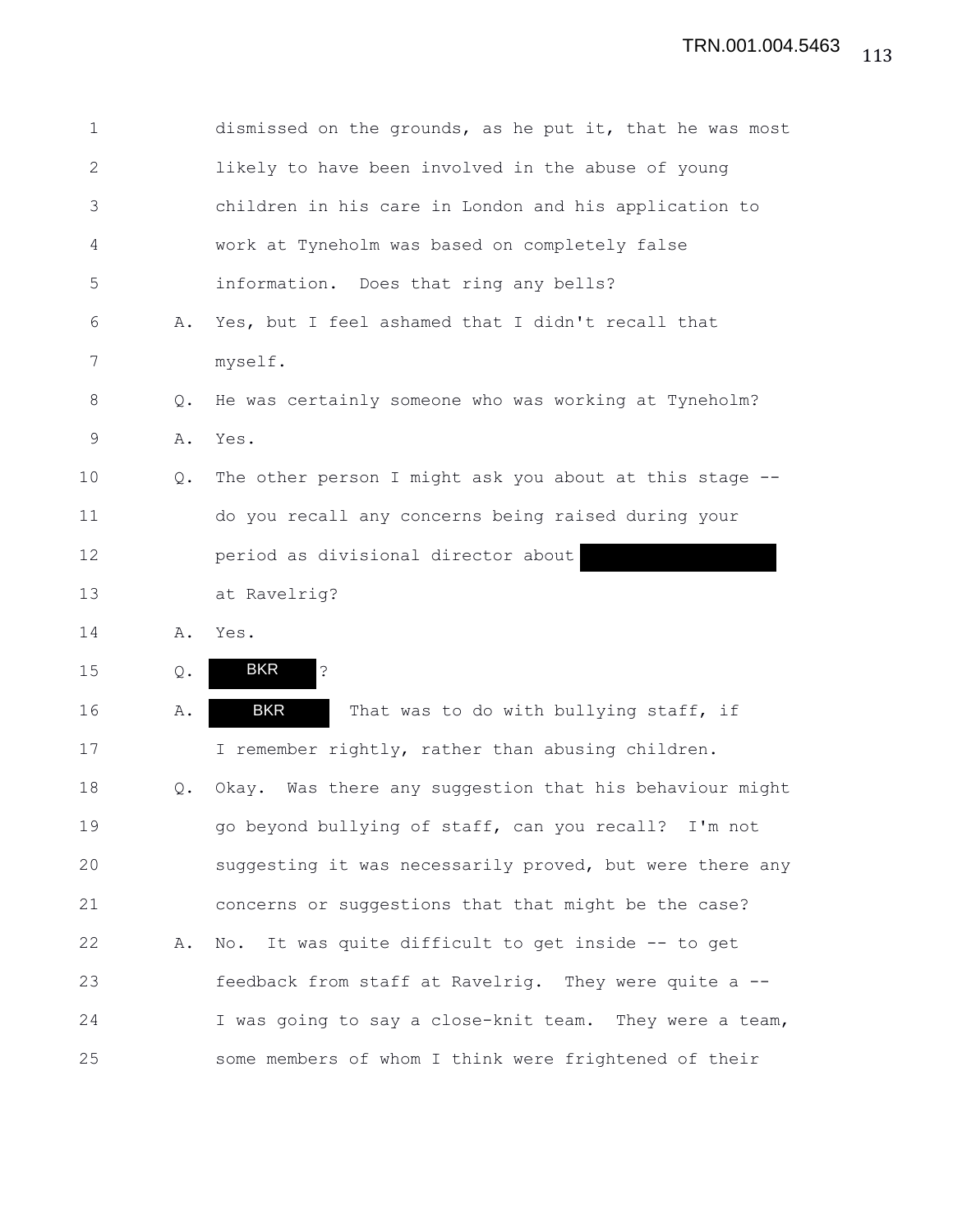| $\mathbf 1$  |    | <b>BKR</b><br>and I was involved in dismissing                |
|--------------|----|---------------------------------------------------------------|
| $\mathbf{2}$ |    | him.                                                          |
| 3            |    | That went to appeal and the evidence to support the           |
| 4            |    | dismissal was felt to be not substantial enough and           |
| 5            |    | he was reinstated. That was pretty close to the end of        |
| 6            |    | my time, I think, as divisional director.                     |
| 7            | Q. | BKR<br>Do you happen to know whether subsequently Mr<br>was   |
| 8            |    | dismissed?                                                    |
| 9            | Α. | I don't know. Am I allowed to ask, was he?                    |
| 10           | Q. | You can ask me. I can say I think we'll get evidence to       |
| 11           |    | the effect that there may have been some further              |
| 12           |    | <b>BKR</b><br>investigations into Mr<br>and his line manager, |
| 13           |    | David Pomfret.                                                |
| 14           | Α. | Right.                                                        |
| 15           | Q. | Which resulted in a decision by Mr Mackintosh -- and it       |
| 16           |    | may be that this was when he took over from you -- he         |
| 17           |    | made the decision that there was too much concern, as he      |
| 18           |    | put it, over a lengthy period and ended the employment        |
| 19           |    | <b>BKR</b><br>of both Mr Pomfret and Mr                       |
| 20           | Α. | Right.                                                        |
| 21           | Q. | That's not something that you recall happening in your        |
| 22           |    | time?                                                         |
| 23           | Α. | No, it wasn't.                                                |
| 24           | Q. | So we'd have to find out more from him?                       |
| 25           | Α. | Yes.                                                          |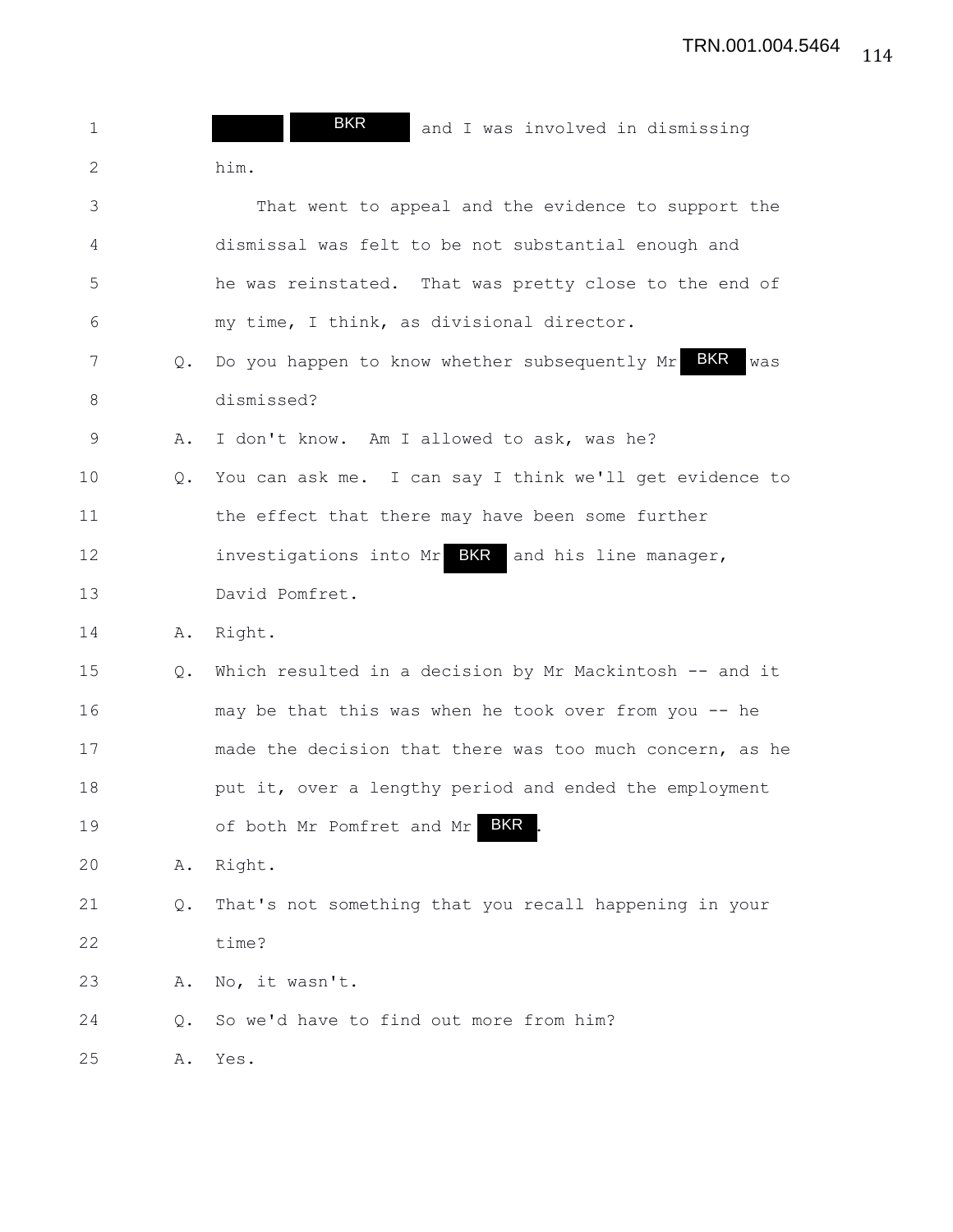| 1              | Q.            | You are aware that at least in your time there were      |
|----------------|---------------|----------------------------------------------------------|
| $\overline{2}$ |               | concerns raised about, as you recall, his behaviour      |
| 3              |               | staff at Ravelrig?<br>towards                            |
| 4              | Α.            | Yes.                                                     |
| 5              | $Q_{\bullet}$ | And that there was a reluctance --                       |
| 6              | Α.            | I don't know how much<br>staff, I can't                  |
| 7              |               | remember that, but certainly there were members of staff |
| 8              |               | at Ravelrig who had an unacceptable time under his       |
| 9              |               |                                                          |
| 10             | Q.            | Do you happen to recall whether any view was formed when |
| 11             |               | this matter came to light in your time as to whether     |
| 12             |               | he was being effectively managed and supervised by the   |
| 13             |               | assistant director, Mr Pomfret? Or is that not ringing   |
| 14             |               | any bells?                                               |
| 15             | Α.            | I'm just thinking about David Pomfret, who for quite     |
| 16             |               | a long time, was a senior residential officer. That was  |
| 17             |               | perhaps a role that he was most competent in. He was     |
| 18             |               | certainly  He was the least able of my ADDs --           |
| 19             |               | actually, that's not true, because I had another ADD who |
| 20             |               | had been a very good project leader, who I think         |
| 21             |               | probably, after about a year, I dismissed because        |
| 22             |               | I didn't have confidence in what he was sharing. Sorry,  |
| 23             |               | that's not talking about David Pomfret though.           |
| 24             | Q.            | Would you care to name him?                              |
| 25             | Α.            | Yes, just a minute: Keith Livie.                         |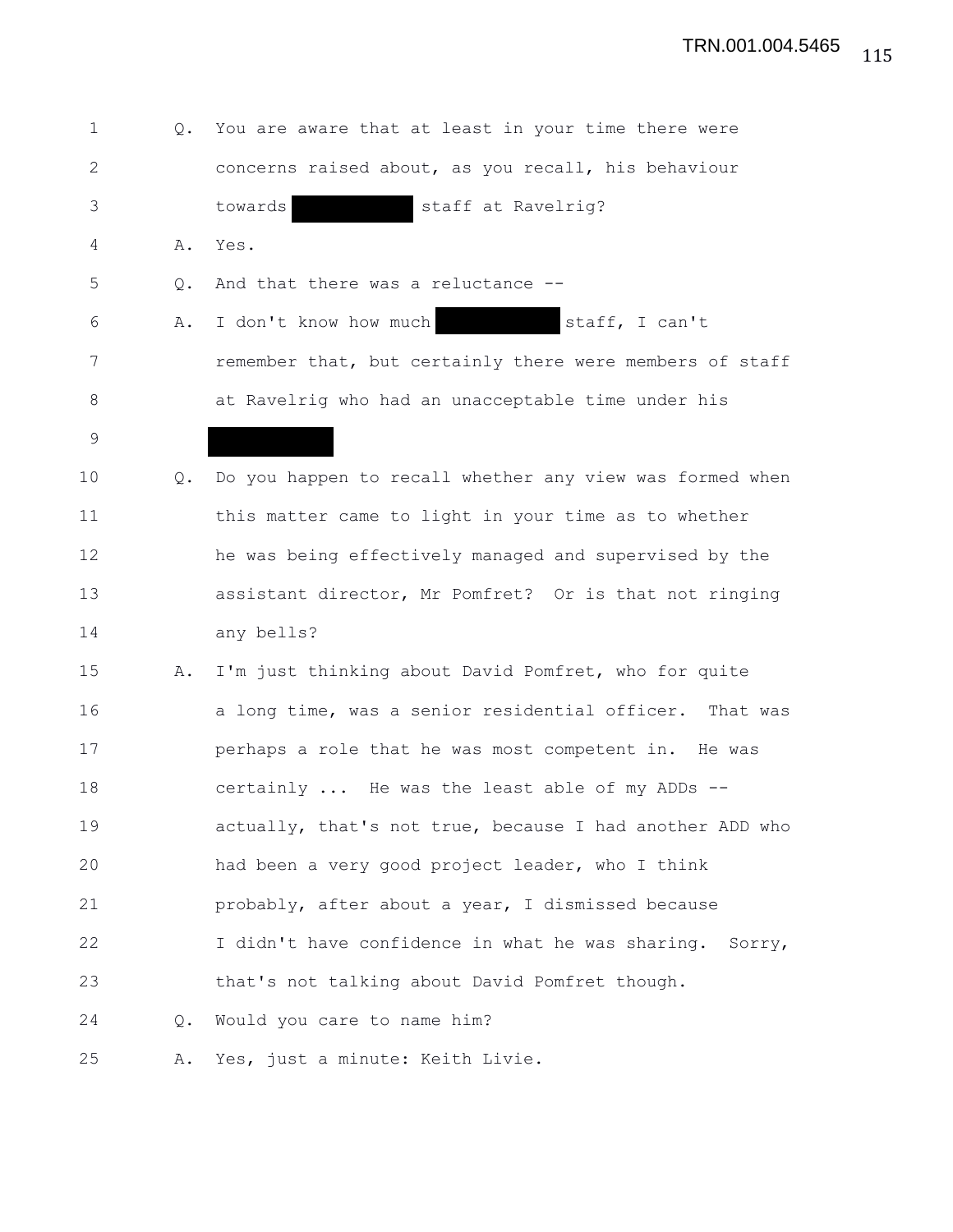```
1 Q. Who had worked at South Oswald Road as a project leader
2 as one time?
```
3 A. No, he ran Cruachan, the unit for diabetic and dietetic 4 children on the same campus or on the same grounds as 5 Ravelrig. When he was dismissed, he went to Jersey to 6 run a children's home there. But there was no -- 7 Q. Not one of the ones that's become notorious, I hope? 8 A. I don't know that, but I have no doubt whatsoever that 9 he was a wholesome project leader. He ran a decent 10 project. When he became an ADD, which he did in a sort 11 of open competition situation, the wife of the then 12 Director of Social Work for Lothian Region, who herself 13 had worked in residential care in the past, became his 14 replacement as project leader at Cruachan.

15 Q. Who was that?

16 A. Angela Kent.

17 Q. Was that Roger Kent's wife?

18 A. Yes.

19 Q. At one stage was he Director of Social Work at Lothian? 20 A. During that time he was Director of Social Work and from 21 time to time was a very involved volunteer in Cruachan. 22 Q. Okay. 23 LADY SMITH: And again, that's not at Cruachan, that's the 24 one at Balerno, Cruachan, is it?

25 A. Yes. There are two on the same big grounds there.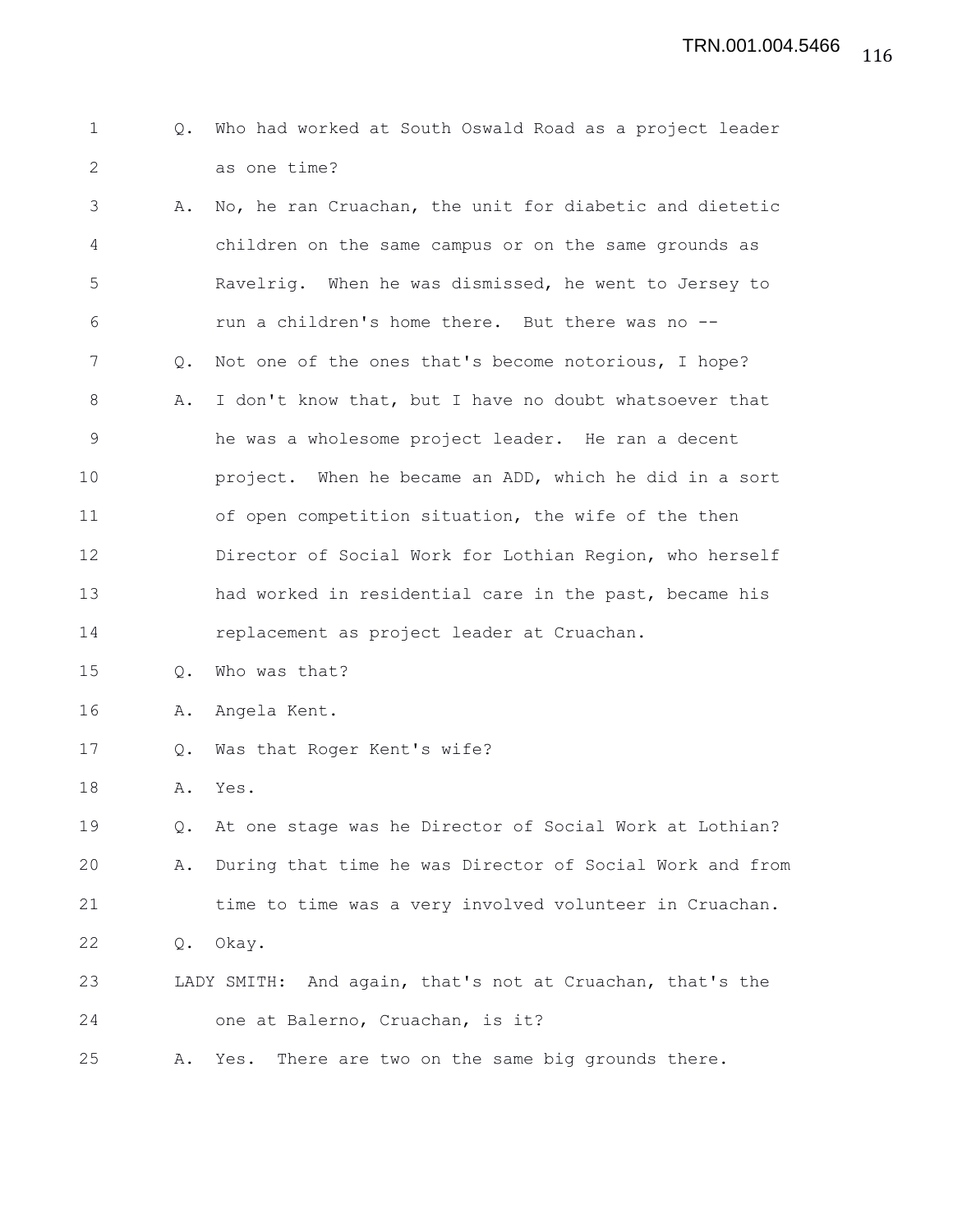| 1            |    | There was the one in the old house, which was Ravelrig,   |
|--------------|----|-----------------------------------------------------------|
| $\mathbf{2}$ |    | for children with severe and profound mental handicap,    |
| 3            |    | and Cruachan was the one that worked closely with the     |
| 4            |    | Sick Kids Hospital, and Professor Jim Farquhar, and was   |
| 5            |    | a much smaller purpose-built unit.                        |
| 6            |    | <b>BKR</b><br>MR PEOPLES: Ravelrig was the one<br>and had |
| 7            |    | children with learning difficulties?                      |
| 8            | Α. | Yes.                                                      |
| 9            | Q. | What sort of age range would these children be, broadly?  |
| 10           | Α. | Probably 7 through to maybe 17 or 18.                     |
| 11           | Q. | And boys and girls?                                       |
| 12           | Α. | Yes. Split into four small self-contained house units,    |
| 13           |    | with about five or six youngsters in each.                |
| 14           | Q. | I suppose that a general issue might arise about how      |
| 15           |    | much would you as the divisional director actually know   |
| 16           |    | about what was going on on a day-to-day basis at          |
| 17           |    | particular establishments. I'm not putting that point     |
| 18           |    | as a criticism of you, I'm just exploring it, so don't    |
| 19           |    | take it the wrong way.                                    |
| 20           |    | So far as knowledge of day-to-day life in particular      |
| 21           |    | establishments, how confident are you, looking back,      |
| 22           |    | that you would have any real knowledge of what life was   |
| 23           |    | like for children or particular children in any of the    |
| 24           |    | establishments that were run by Barnardo's?<br>How        |
| 25           |    | confident would you be?                                   |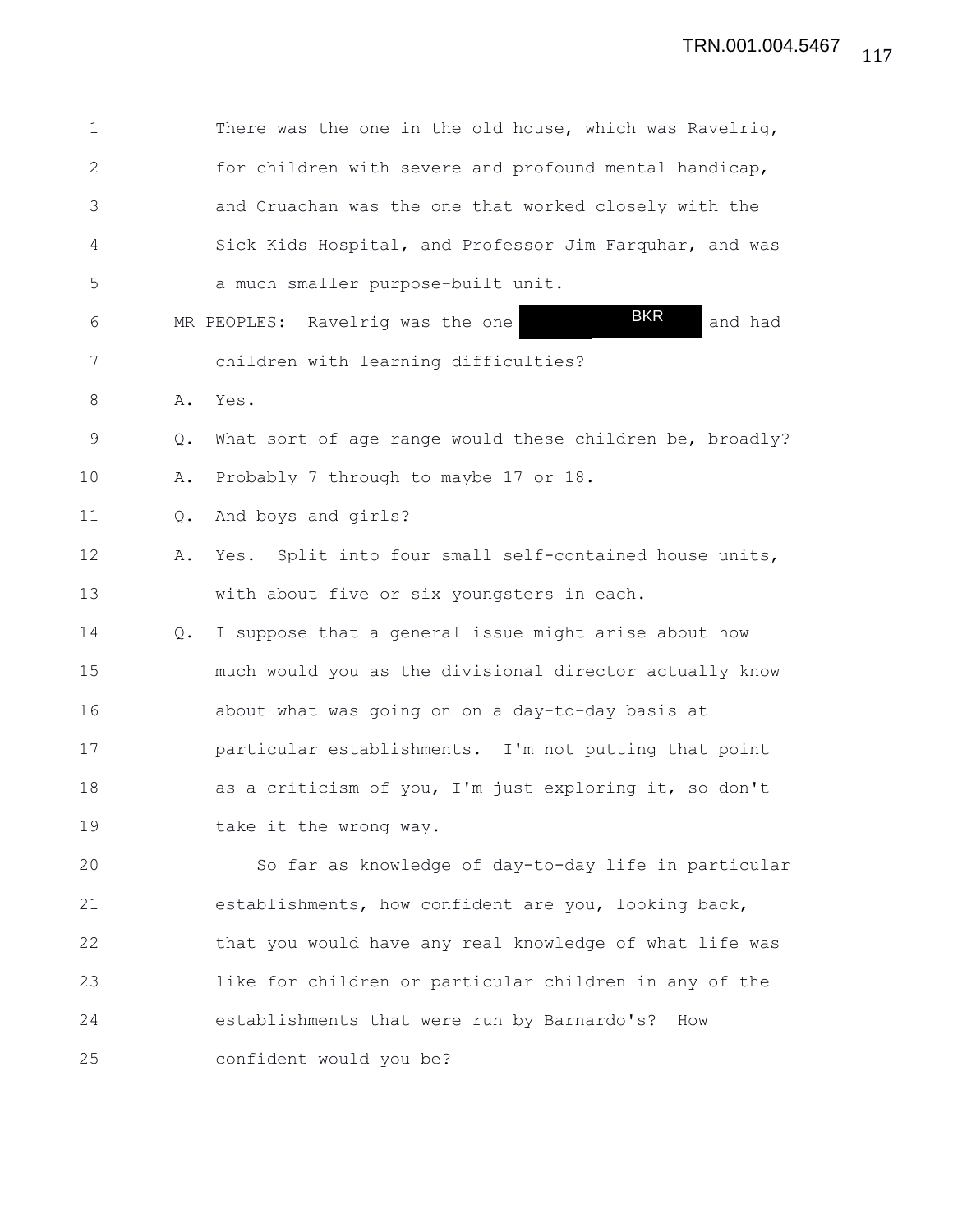1 A. I might be forgiven for having a very slanted view of 2 what went on in residential settings because -- 3 LADY SMITH: John, can you get a little nearer the 4 microphone? 5 A. It was more often the difficult stuff, the challenging 6 stuff, the bad news that came my way, or the need for 7 change or the negotiation for an additional member of 8 staff, or whatever, than good news. 9 That's why it was really quite a helpful 10 counterbalance for me to chair reviews in each of the 11 residential settings, schools and childcare settings, 12 residential settings, or visit and talk to children, 13 talk to staff, talk to the local teacher, et cetera, et 14 cetera, because you got a more wholesome and rounded 15 picture then. But still very partial. It was like 16 a snapshot on a day or something like that. 17 MR PEOPLES: Would your visits be announced? 18 A. Not always, and deliberately so, but the majority would 19 have been. 20 Q. You have mentioned the key role of assistant divisional 21 director, and each of these positions appeared to have 22 had line management responsibility for particular 23 establishments and project leaders. Can I take it from 24 that structure that to some extent the individuals in 25 these posts would be your eyes and ears for a lot of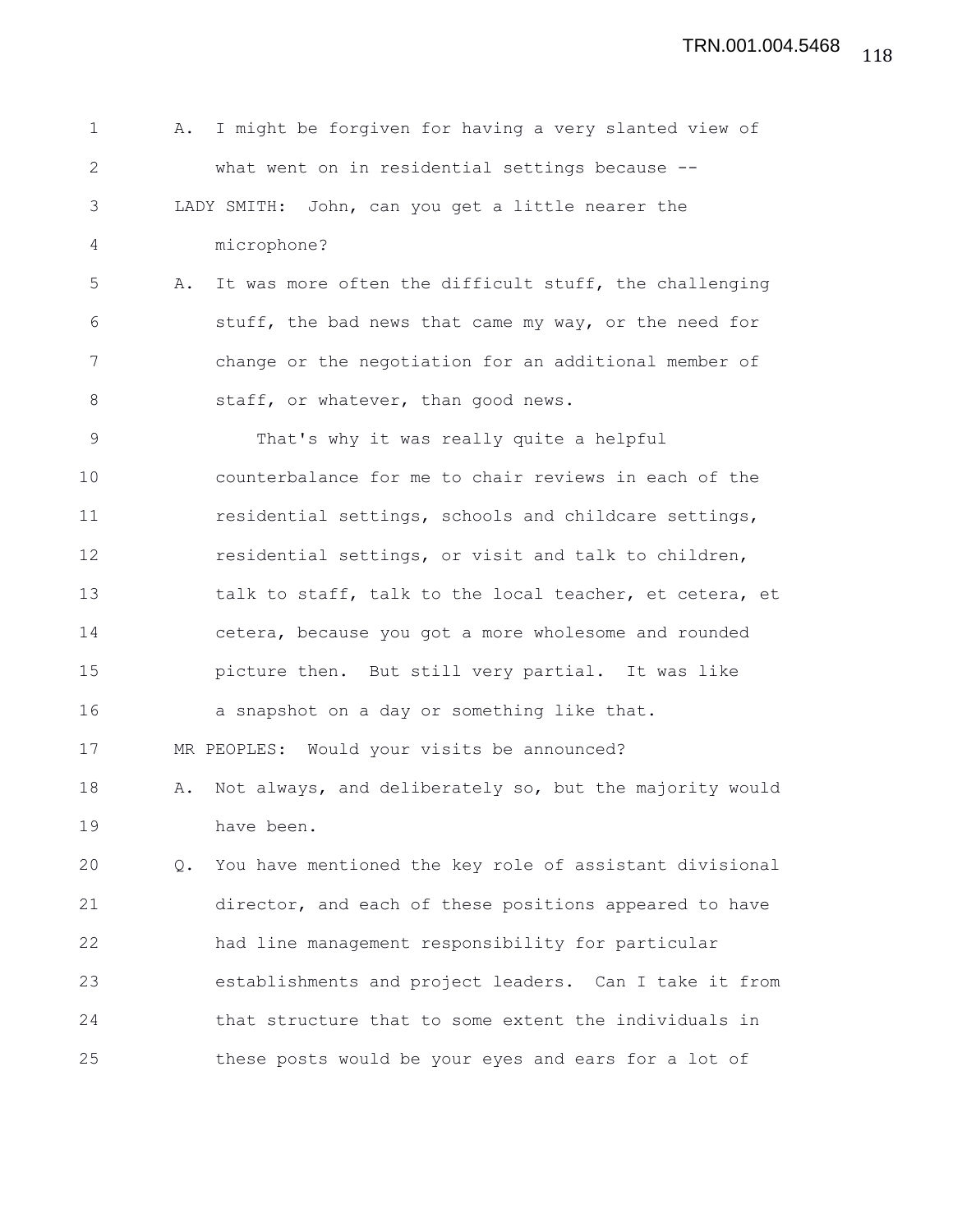|  |           |  |  | time because they would be visiting more regularly than |  |
|--|-----------|--|--|---------------------------------------------------------|--|
|  | vou were? |  |  |                                                         |  |

3 A. Yes.

| 4     | $Q_{\bullet}$ | And they'd be expected to liaise with staff, to perhaps  |
|-------|---------------|----------------------------------------------------------|
| 5     |               | speak to children, to talk to the project leader?        |
| 6     | Α.            | They would be expected -- I mean, if they had four or    |
| 7     |               | five projects of one sort or another each, they would be |
| $8\,$ |               | expected to be -- well, to divide their full-time thing  |
| 9     |               | accordingly to what was needed at the time, but to       |
| 10    |               | spread it across those four or five projects in a way    |
| 11    |               | that they had at the very least satisfactory knowledge   |
| 12    |               | for their own comfort in what was going on in those      |
| 13    |               | settings.                                                |
| 14    | $Q_{\bullet}$ | Just following that through, for this system to work     |
| 15    |               | effectively, firstly you need the assistant director to  |
| 16    |               | be doing the job properly?                               |
| 17    | Α.            | Yes.                                                     |
| 18    | Q.            | Secondly, you need the project leader to be doing his or |
| 19    |               | her job properly --                                      |
| 20    | Α.            | Yes.                                                     |
| 21    | Q.            | -- because they in turn have supervisory                 |
| 22    |               | responsibilities for their staff?                        |
| 23    | Α.            | Yes.                                                     |
| 24    | $Q_{\bullet}$ | And it was expected in your day, as I understand it,     |
| 25    |               | that staff would receive individual supervision.<br>Was  |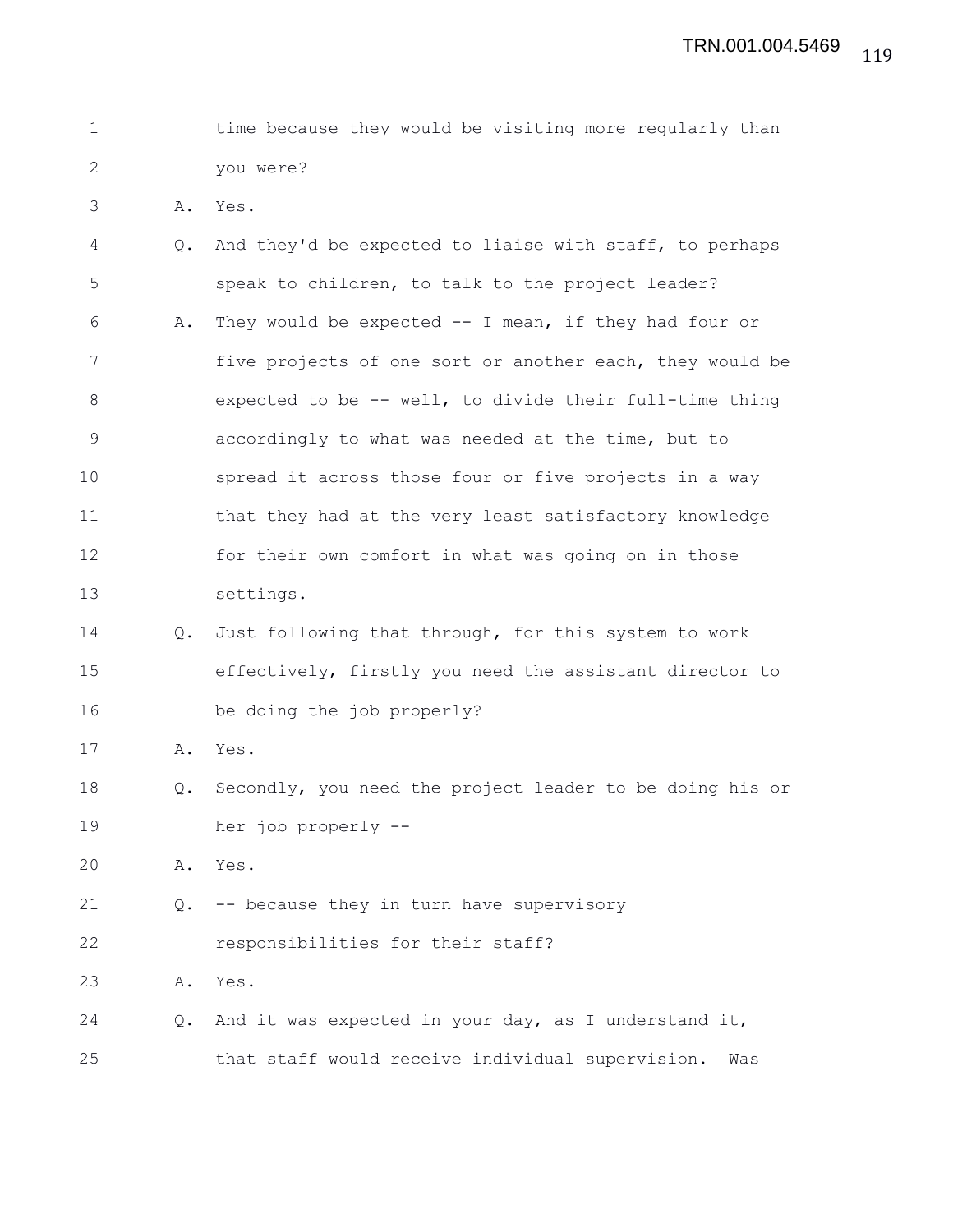|    | that a feature in life of your time?                     |
|----|----------------------------------------------------------|
| Α. | Yes, all childcare staff would have been expected to get |
|    | a regular supervision session with their line manager.   |
| Q. | And that would be a principal way in which the project   |
|    | leader and line manager would gain information about the |
|    | staff and about how things were being run, would it not? |
| Α. | I think that's a formal way, but it's --                 |
| Q. | It's not the only way?                                   |
| Α. | It's by no means the most valuable way, I was going on   |
|    | to say, in that whether they were called officer in      |
|    | charge, head of care or project leader, as it finally    |
|    | came to be called, in a residential setting, they would  |
|    | be out and around in that setting and know a lot about   |
|    | the chemistry of it and relationships and thinking about |
|    | horses for courses in terms of mini staff teams working  |
|    | together and relationships between individual workers    |
|    | and individual children and so on.                       |
| Q. | I take it, while I take the point you're making, you're  |
|    | still nonetheless, I take it, not departing from a view  |
|    | that one-to-one staff supervision of the kind that was   |
|    | put in place was an important element of oversight and   |
|    | supervision --                                           |
| Α. | Absolutely.                                              |
|    |                                                          |
| Q. | -- and a way in which staff could talk over matters?     |
|    |                                                          |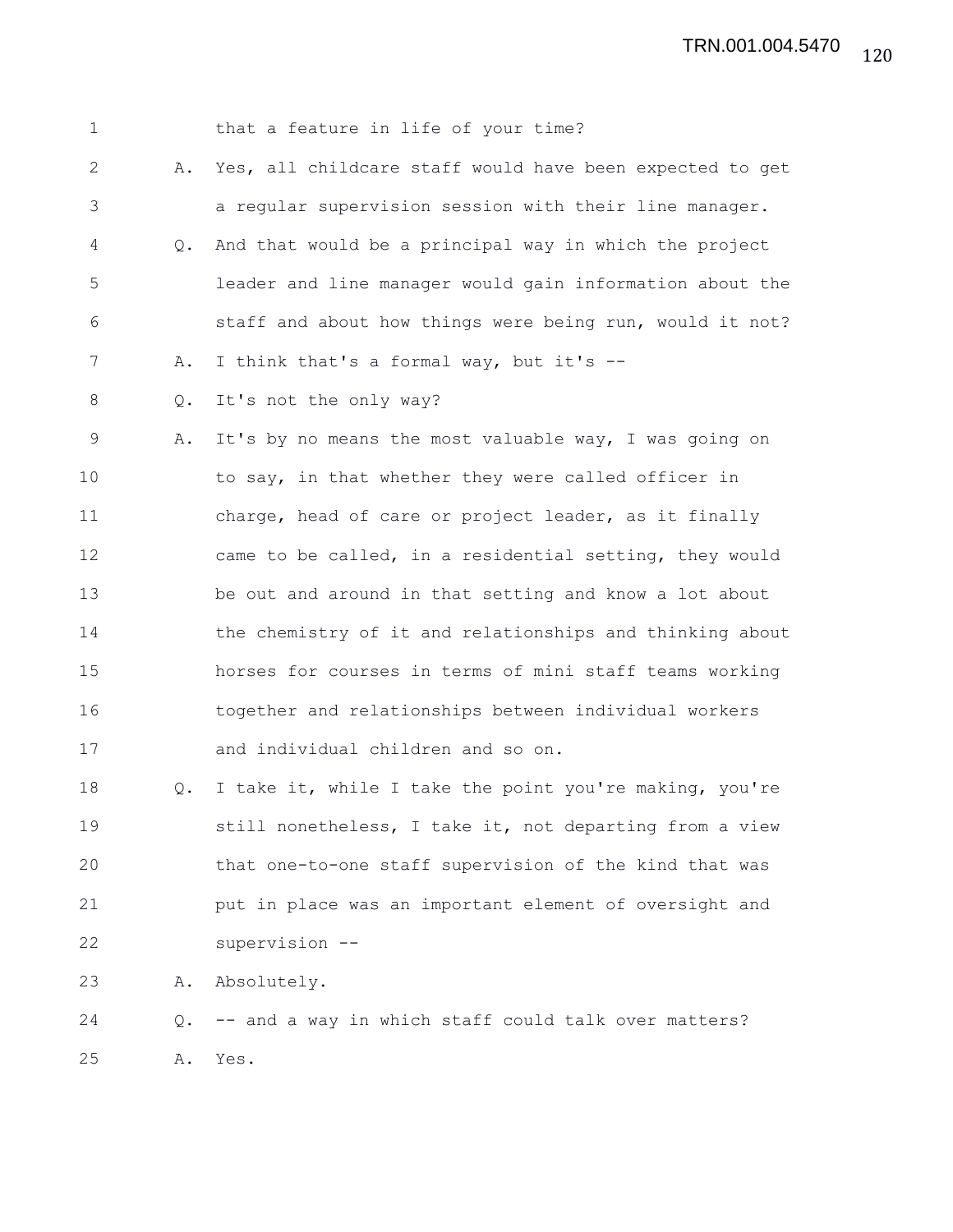| 1            | Q.            | You could identify any issues that they had or any       |
|--------------|---------------|----------------------------------------------------------|
| $\mathbf{2}$ |               | concerns, you could address any weaknesses that were     |
| 3            |               | evident from these regular engagements?                  |
| 4            | Α.            | Yes.                                                     |
| 5            | $Q_{\bullet}$ | So they are quite a key component of the structure?      |
| 6            | Α.            | Absolutely. For both the member of staff who's being     |
| 7            |               | supervised and their supervisor.                         |
| 8            | Q.            | It's a form, I suppose, of evaluation and continuous     |
| $\mathsf 9$  |               | performance assessment and staff development and so      |
| 10           |               | forth; is it?                                            |
| 11           | Α.            | Yes, and accountability as well.                         |
| 12           | Q.            | The reason I mention that is that we heard evidence from |
| 13           |               | one witness, and I don't know if you'd be familiar with  |
| 14           |               | her, Mary Roebuck. I think she was known as              |
| 15           |               | Mary Lennie.                                             |
| 16           | Α.            | Yes.                                                     |
| 17           | $Q_{\bullet}$ | I think she worked at Glasclune between 1976 and 1982.   |
| 18           |               | She may have worked at --                                |
| 19           | Α.            | Sorry, I'm getting her mixed up with a lady called       |
| 20           |               | Isobel. I can't remember who was at Tyneholm.            |
| 21           | Q.            | This lady, Mrs Roebuck, did work at Glasclune between    |
| 22           |               | 1976 and 1982 until it closed, following the fire and    |
| 23           |               | the short period at St Baldred's Tower. When asked       |
| 24           |               | about the issue of supervision, she told the inquiry     |
| 25           |               | that the supervision in her time was "a bit              |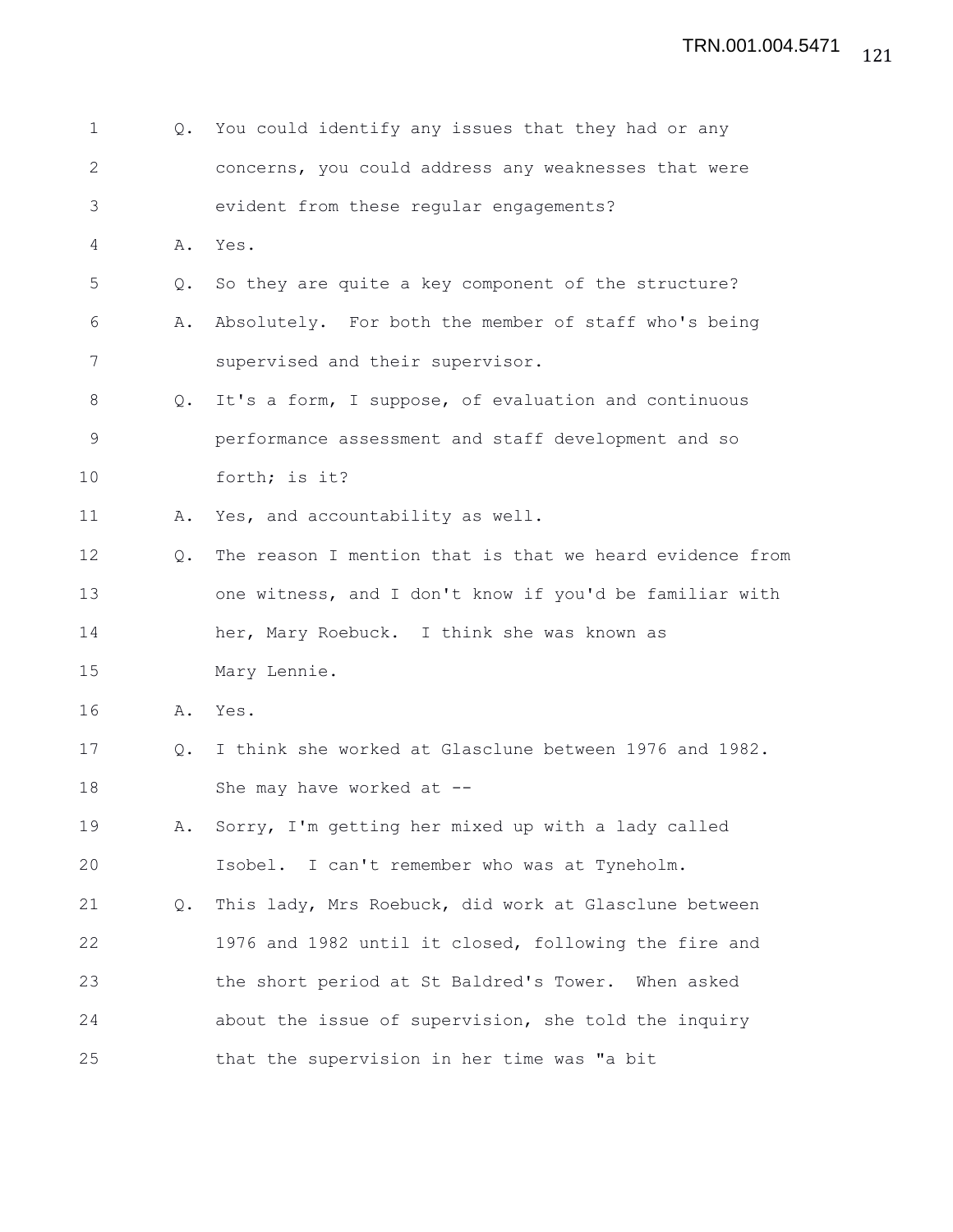| $\mathbf 1$  |    | haphazard" -- and that was her expression -- and that,   |
|--------------|----|----------------------------------------------------------|
| $\mathbf{2}$ |    | especially after Mrs Falconer had left Glasclune a year  |
| 3            |    | after she had joined, "It kind of fell by the wayside",  |
| 4            |    | was the way she put it.                                  |
| 5            |    | If we accept that evidence, do you accept that would     |
| 6            |    | put a serious --                                         |
| 7            | Α. | Indeed.                                                  |
| 8            | Q. | -- dent in the wall --                                   |
| 9            | Α. | Yes.                                                     |
| 10           | Q. | -- and be a serious deficiency in the system?            |
| 11           | Α. | Yes.                                                     |
| 12           | Q. | Because a system has to work in all its parts?           |
| 13           | Α. | Absolutely. I have no reason to doubt that comment from  |
| 14           |    | her either.                                              |
| 15           | Q. | Does that go back to one point that you made earlier     |
| 16           |    | today, that you made this morning that you can put all   |
| 17           |    | the arrangements in place and all the reporting systems  |
| 18           |    | and feedback systems, but ultimately they have to be     |
| 19           |    | implemented on the ground --                             |
| 20           | Α. | Yes.                                                     |
| 21           | Q. | -- and they have to work in all their parts to be        |
| 22           |    | effective and to do the job they were designed to do?    |
| 23           | Α. | Absolutely fair comment.                                 |
| 24           | Q. | So if they're not working, then the system's not working |
| 25           |    | effectively?                                             |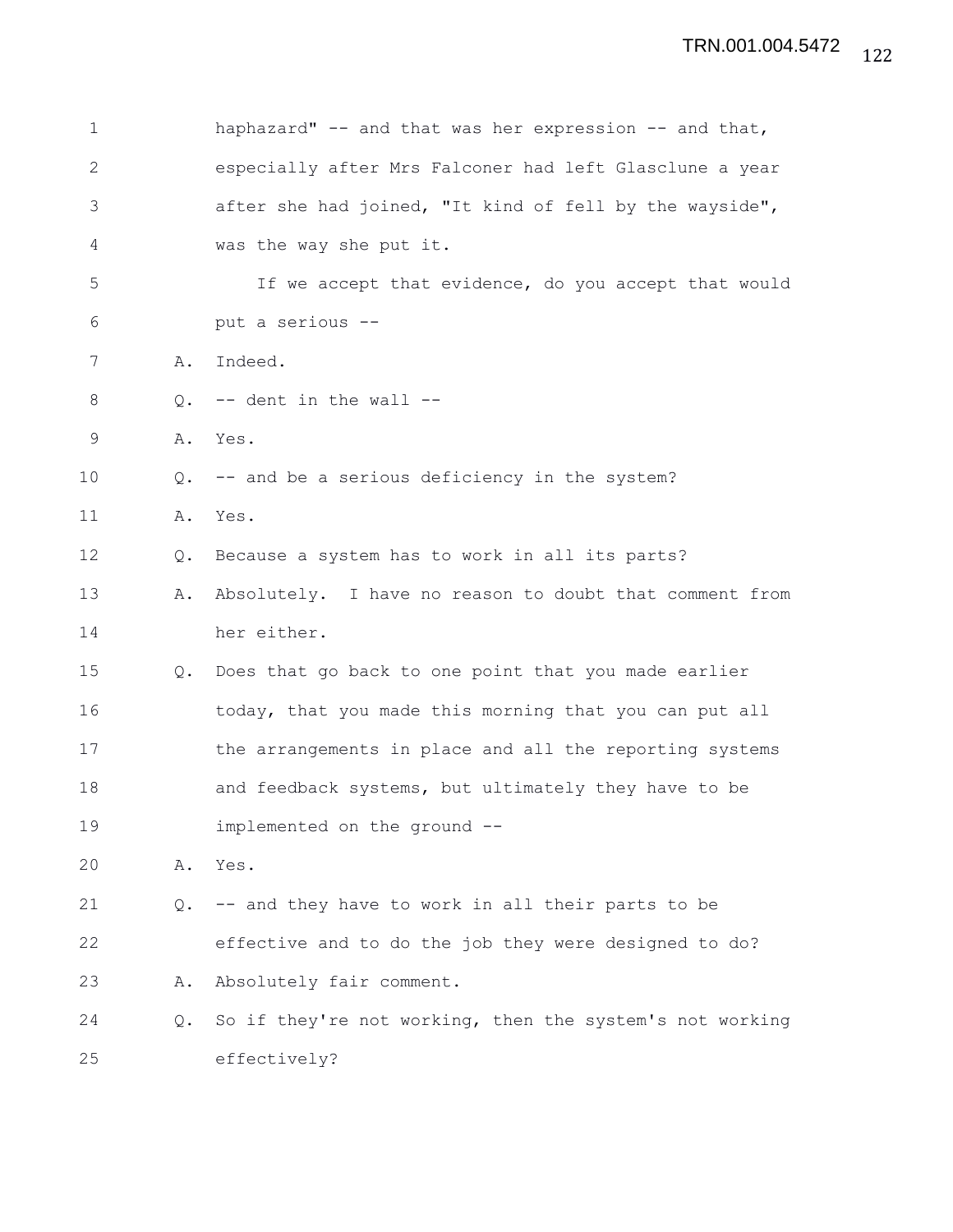- 1 A. The system is vulnerable to falling down in one way or 2 another.
- 3 Q. And that could mean that the children who are served by 4 the system are put at greater risk?
- 5 A. They could be.

6 Q. Another point: Mrs Roebuck was asked a direct question 7 was -- it was established and I think you've probably 8 told us that Glasclune in your time, and indeed in her 9 time, was seen as a unit for children with behavioural 10 and emotional difficulties, quite significant ones in 11 some cases and the children could be quite challenging. 12 Is that your recollection of the type of profile of 13 child that was there?

14 A. Yes.

15 Q. Well, she was asked during her evidence whether she felt 16 equipped or skilled to manage vulnerable children with 17 emotional and behavioural problems. In her evidence and 18 **reflecting on the matter, because she was quite young** 19 at the time, she said that she was not skilled, she was 20 not experienced, she didn't have great life experience 21 when she worked there between 1976 and 1982. So how 22 do you respond to that? She said:

23 "It was quite a young workforce generally speaking 24 and some didn't stay very long."

25 Is that something you were aware of?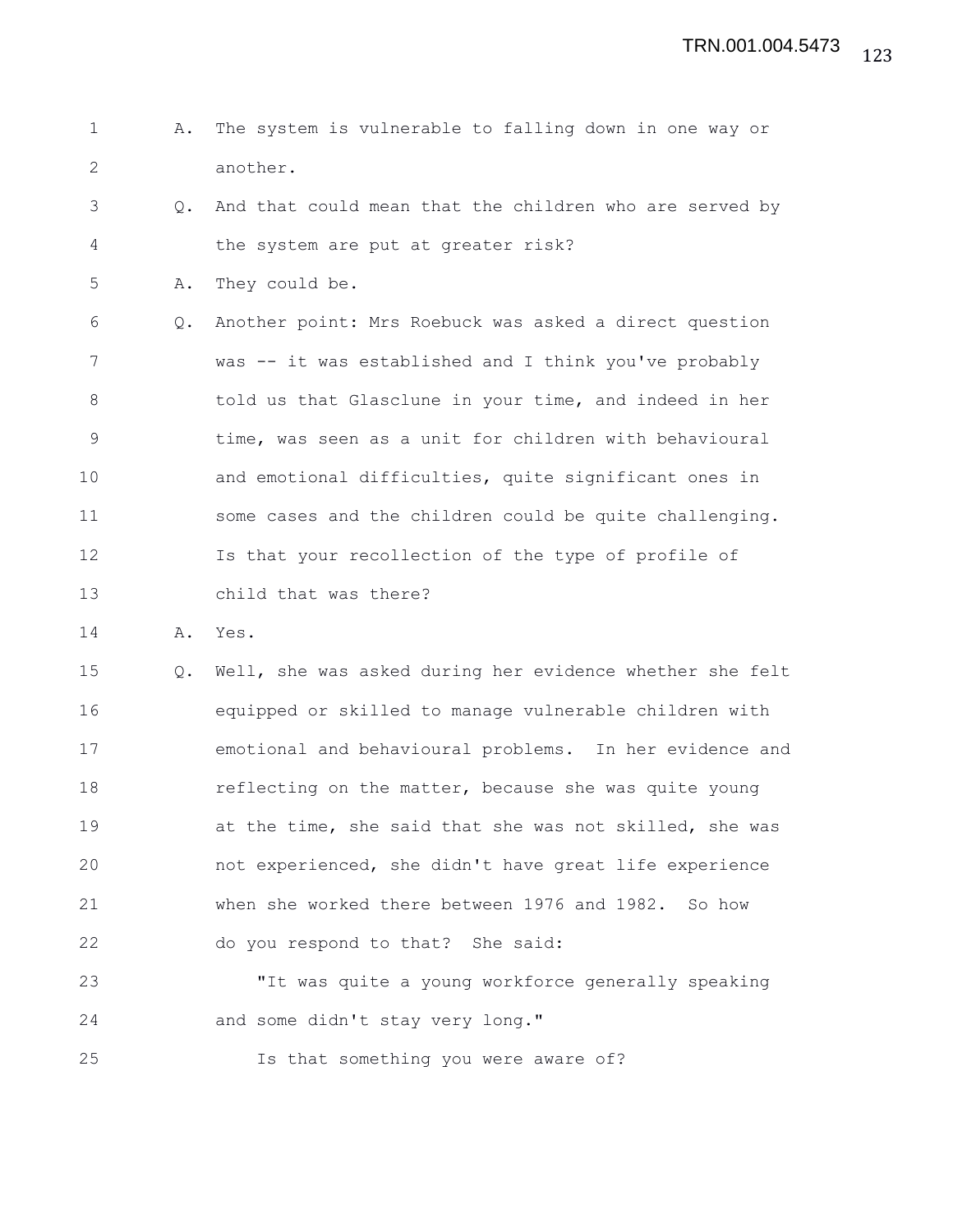1 A. I have to recognise very easily her feeling of being 2 exposed and her feet maybe not feeling firmly planted on 3 the ground in terms of what she was doing and being 4 asked to do. I've had that feeling myself in one or two 5 situations. But, yes, at a time when you're having to 6 recruit or replace staff, you are looking for the best 7 you can get your hands on. And if you're dealing with 8 youngsters who are towards the more challenging end of 9 the scale, people with good experience of that, that you 10 can rely on toeing into the equation -- they are not too 11 easy to come by.

12 Q. Can I just also say, it wasn't just Mrs Roebuck. We've 13 had some evidence from others in different places that 14 there was an absence of training that might have been 15 specifically geared to caring for children with 16 emotional and behavioural difficulties and problems who 17 might displaying challenging behaviour. I think there 18 was evidence to that effect, that they didn't feel they 19 got specific training that equipped them to deal with 20 that sort of child. How do you respond to that? Should 21 they have had such training, first of all, and can you 22 recall there being such training given? 23 A. I can recall training that focused on aspects of 24 behaviour sometimes. Sometimes provided by -- well,

25 often provided from outwith the organisation. I can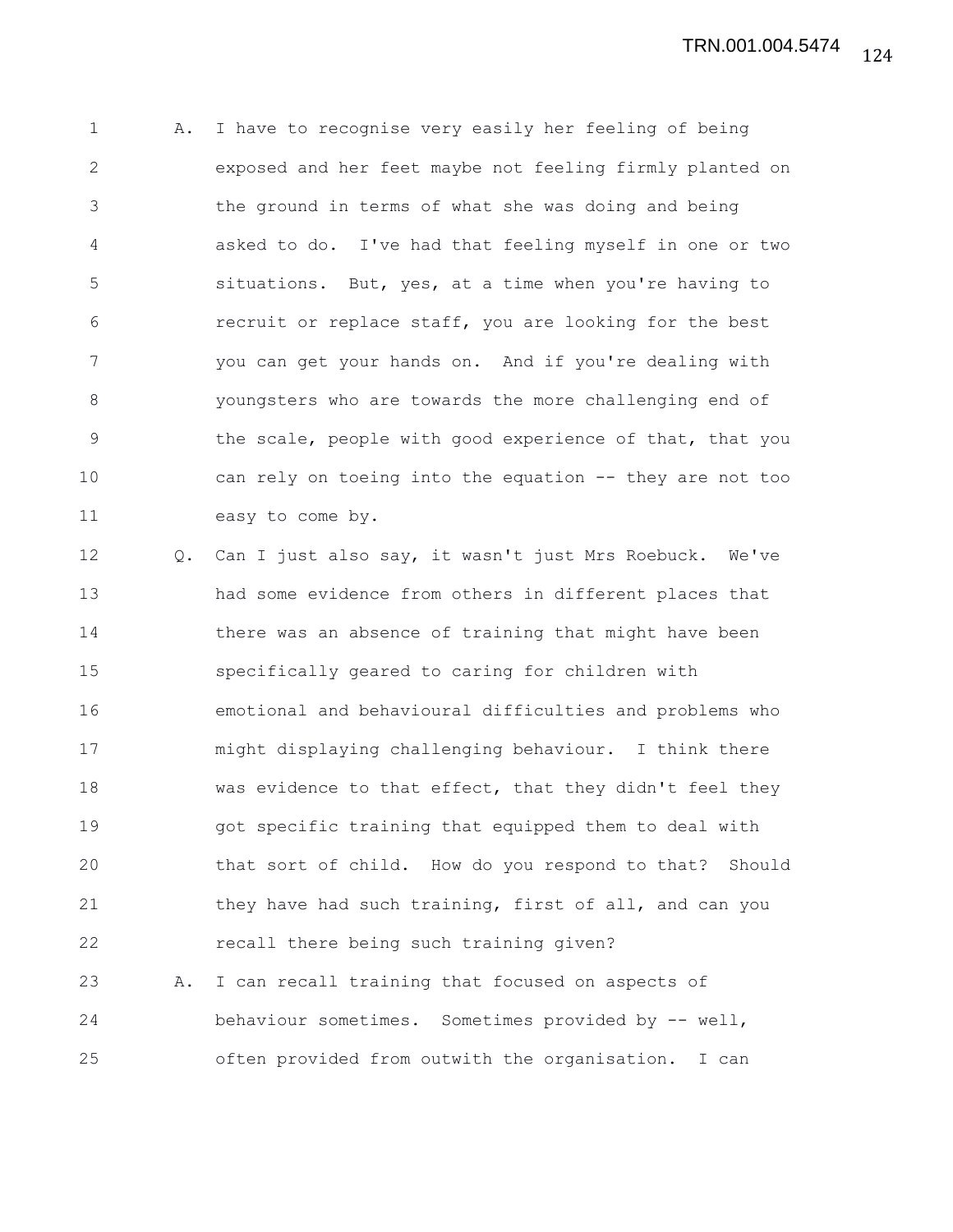1 recall key members of staff who'd be in that sort of 2 position, I'm sure, at times sharing their feeling of 3 not being on top of things in a case review where there 4 were other professionals there from outside or inside 5 the organisation, where really quite practical 6 discussions took place about what might be tried and 7 what additional resources could be brought to bear and 8 so on.

9 I can remember -- I mean, the divisional senior 10 staff team meeting where all the project leaders came 11 together, latterly probably only slightly less than 12 a half of them, 22, less than half of the 22 -- well, 13 much less towards the end -- would be residential care. 14 But there was an interest from the other project leaders 15 to be listening and asking questions in a way that was 16 constructive and so on. And sometimes out of that, 17 because the principal training officer and the two 18 training officers were sitting in on that, they would be 19 asked to respond to a particular need that had been 20 identified. And sometimes they would be asked to do 21 that by an individual ADD, sometimes they would pick it 22 up themselves from an involvement with a residential 23 unit and bring it back to the ADD and/or myself. 24 But that was by no means comprehensive or

25 foolproof --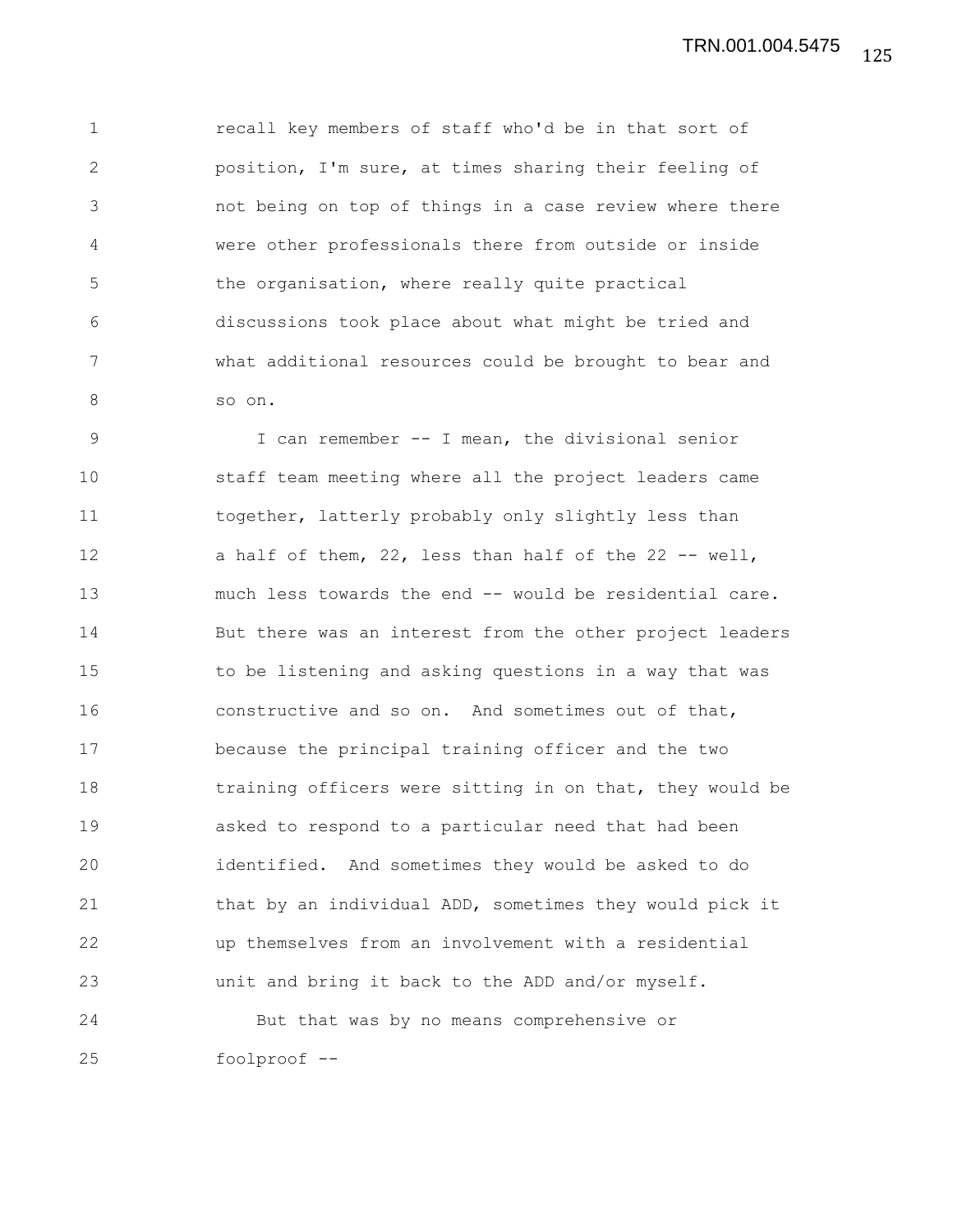1 Q. I was going to say.

2 A. -- and it doesn't surprise me that there were members of 3 staff sharing that sort of experience. It was quite 4 challenging work at every level.

5 Q. All the more reason, though, to ensure that they did 6 have the necessary training and skills to handle those 7 situations, particularly where you've already alluded to 8 the issue of you don't want a situation where people are 9 losing control.

10 A. No, you do. It's an interesting question back, if you 11 like, which I don't mean. Where do you draw on that 12 expertise at that time in Scotland that is in any way 13 more informed or experienced than what you've got in 14 your own organisation collectively? I'm not trying to 15 in any way diminish what you're saying, I'm sure that 16 was the -- sorry, I'm sure that was the case and true. 17 LADY SMITH: John, are you there taking us back to what you 18 were saying earlier about the extent of Barnardo's work 19 in Britain and the amount of skill and experience that 20 could be drawn on within the entire Barnardo's 21 organisation?

22 A. Yes.

23 MR PEOPLES: But the point is that Mrs Roebuck at least, 24 between 1976 and 1982, on reflection, basically is 25 telling us that she probably felt a bit out of her depth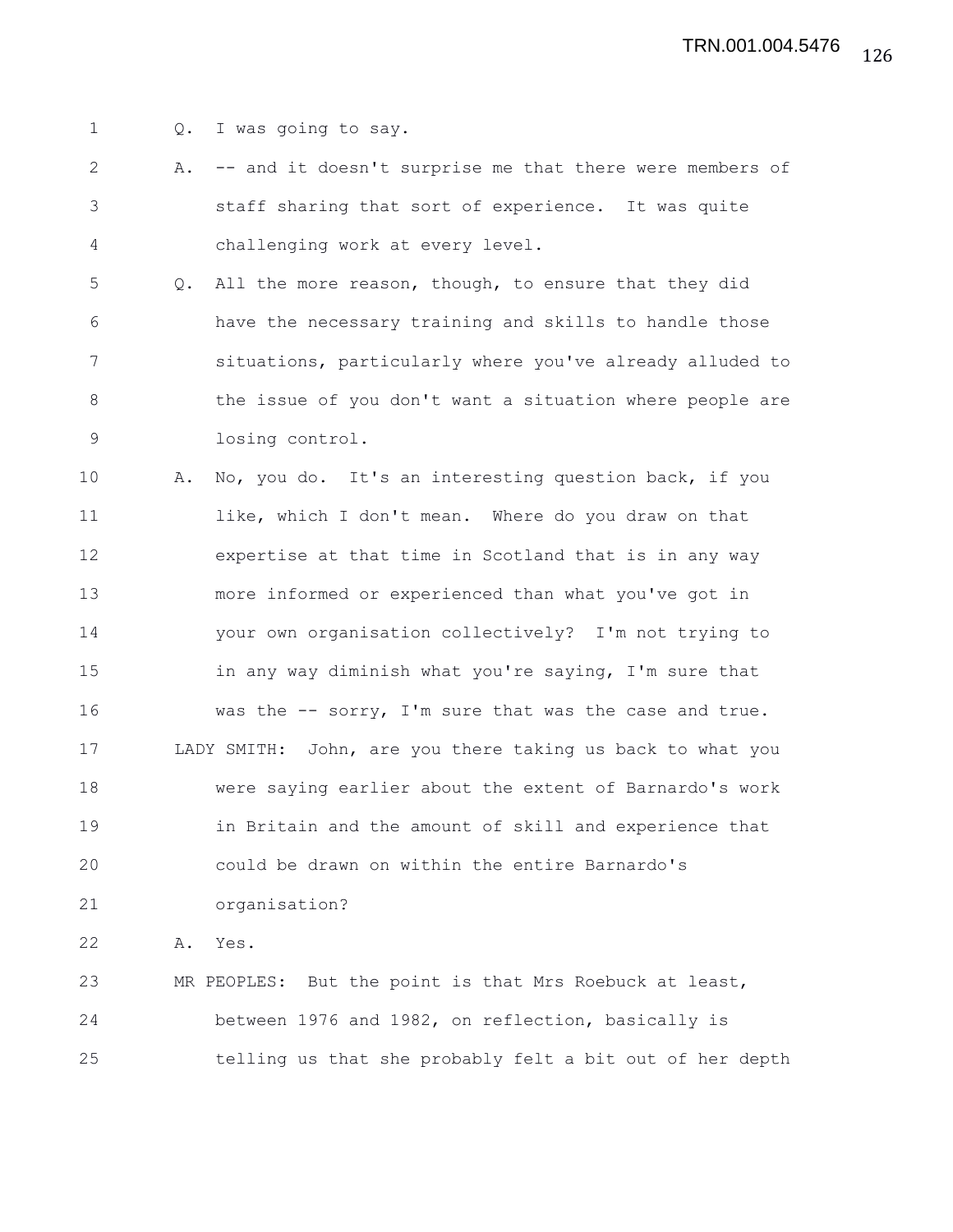| 1            |               | because she didn't have the skill set to deal with the   |
|--------------|---------------|----------------------------------------------------------|
| $\mathbf{2}$ |               | sort of children that she was being asked to care for.   |
| 3            | Α.            | She's also maybe commenting on what she perceived as the |
| 4            |               | support that she was getting --                          |
| 5            | Q.            | Yes.                                                     |
| 6            | Α.            | -- and that's a very real feeling. For some, it can be   |
| 7            |               | a disabling feeling.                                     |
| 8            | Q.            | It sounds as if you're saying you can put all these      |
| 9            |               | systems in place, but ultimately you will still get      |
| 10           |               | people in Mrs Roebuck's position who don't get the       |
| 11           |               | necessary support, skill, training and so forth at times |
| 12           |               | to do the job they're being asked to do, which is        |
| 13           |               | challenging in itself.                                   |
| 14           | Α.            | I have to say that's a reflection on the real world      |
| 15           |               | I know and have worked in.                               |
| 16           | $Q_{\bullet}$ | Was that the real world you were working in between 1976 |
| 17           |               | and 1991 at Barnardo's?                                  |
| 18           | Α.            | Yes. But you tried to ensure that the resources that     |
| 19           |               | were brought to bear working with young people were as   |
| 20           |               | well supported and appropriate as possible.              |
| 21           |               | Just to go back to the formal training thing,            |
| 22           |               | Barnardo's ran quite a healthy formal professional       |
| 23           |               | training programme where staff were seconded and         |
| 24           |               | expected to bond themselves to the organisation for      |
| 25           |               | something like two or three years after returning from   |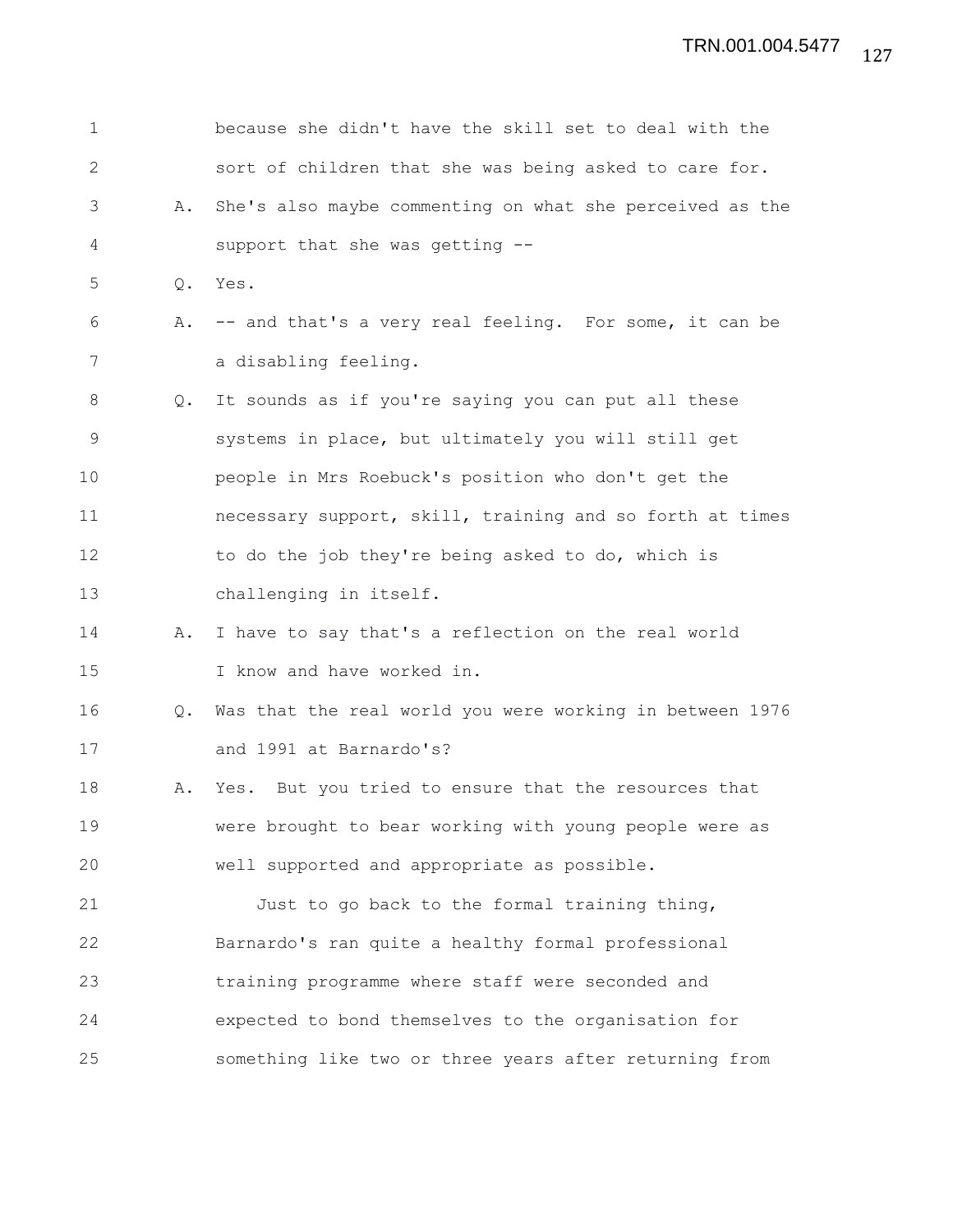| 1            |               | acquiring a professional qualification. But in a sense,  |
|--------------|---------------|----------------------------------------------------------|
| $\mathbf{2}$ |               | there were limits to how far that further equipped them  |
| 3            |               | to do the job. There's no substitute for experience and  |
| 4            |               | a good apprenticeship and so on.                         |
| 5            | $Q_{\bullet}$ | Can I ask you this: in your time, 1976 to 1991,          |
| 6            |               | am I right in thinking that not all residential care     |
| 7            |               | workers employed by Barnardo's in the various            |
| 8            |               | establishments in Scotland had qualifications in         |
| $\mathsf 9$  |               | residential childcare?                                   |
| 10           | Α.            | The minority would have.                                 |
| 11           | Q.            | In your time as divisional director -- again, I'm not    |
| 12           |               | making a criticism, I want to know the factual           |
| 13           |               | position -- was there any system of mandatory training   |
| 14           |               | in operation at any time?                                |
| 15           | Α.            | By mandatory, do you mean obligatory?                    |
| 16           | Q.            | Yes.                                                     |
| 17           | Α.            | No.                                                      |
| 18           | Q.            | Was consideration ever given to introduction of an       |
| 19           |               | obligatory training programme for all staff who worked   |
| 20           |               | in residential care establishments?                      |
| 21           |               | A. I can't remember. "I don't believe so" is the closest |
| 22           |               | I can come to a firm statement there. I have not         |
| 23           |               | a vestige of recollection about even it being suggested. |
| 24           | $Q_{\bullet}$ | This may touch on something you've said in answer to     |
| 25           |               | some of the recent questions I've asked. I did ask you   |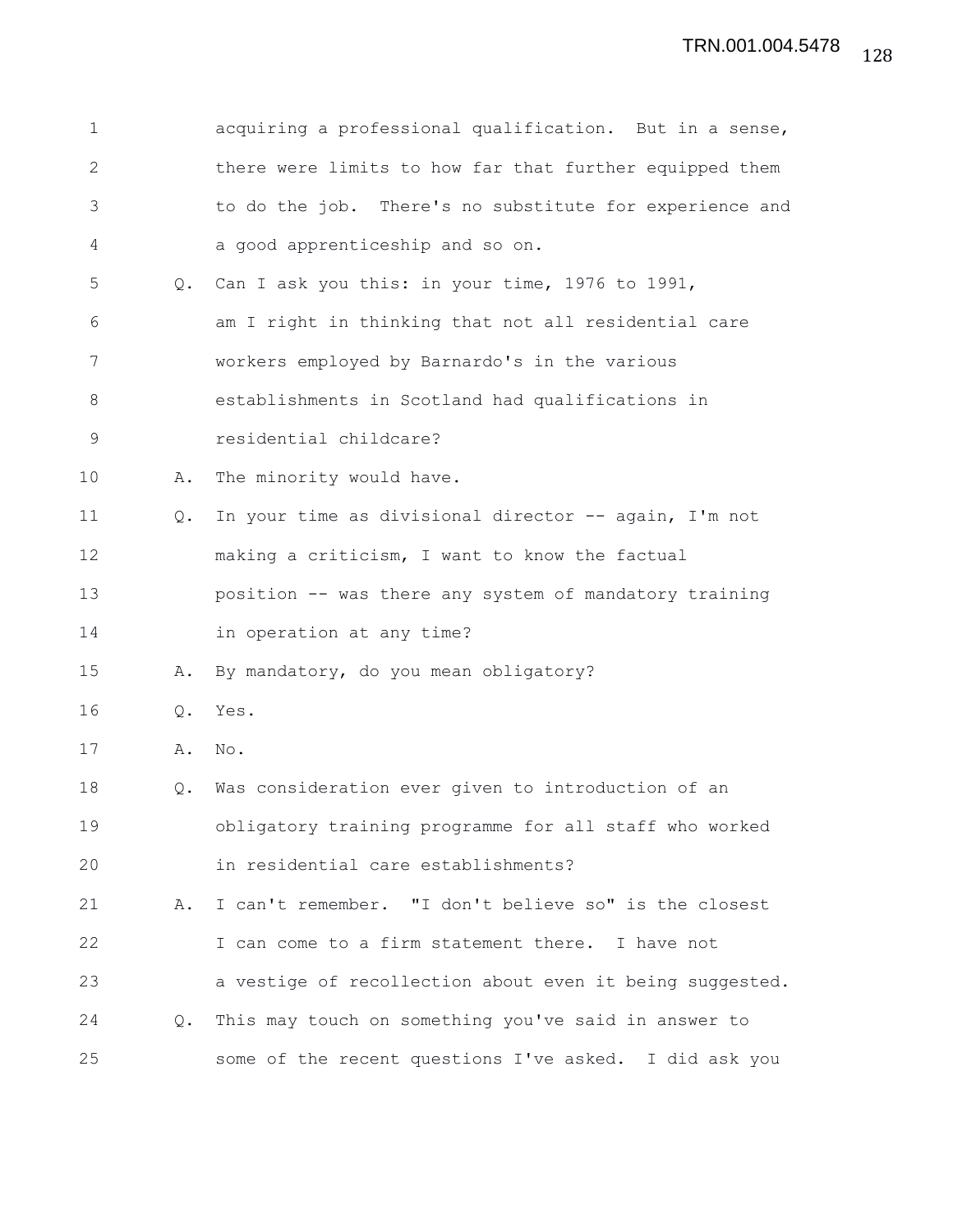1 about policy matters like staffing levels this morning, 2 but on a more practical level in the period you were 3 divisional director in Scotland, in relation to 4 recruiting staff, was there difficulty at times 5 recruiting basic grade care staff for establishments? 6 A. For sure. There were times when we were short of one, 7 two staff in a unit, and we would run a normal 8 recruitment drive and we would not be satisfied with any 9 of the people who were shortlisted. We were not short 10 of applicants, but we were short of people who met what 11 we felt were the requirements of somebody who would make 12 an appropriate contribution or have the potential to 13 develop -- 14 Q. Did you sometimes have to take what was on offer because 15 you needed resources? 16 A. I'm sure there were times when we compromised. 17 Q. Was there difficulty, at least in the case of some 18 establishments, in retaining staff for any length of 19 time, residential care staff? 20 A. I don't recall one particular establishment where that 21 was obvious. 22 Q. I'm going to put a different point and I'm taking you 23 back now to the early 1970s and you joined Barnardo's in 24 1976. I just wonder whether the situation was the same 25 when you joined and indeed had changed by the time you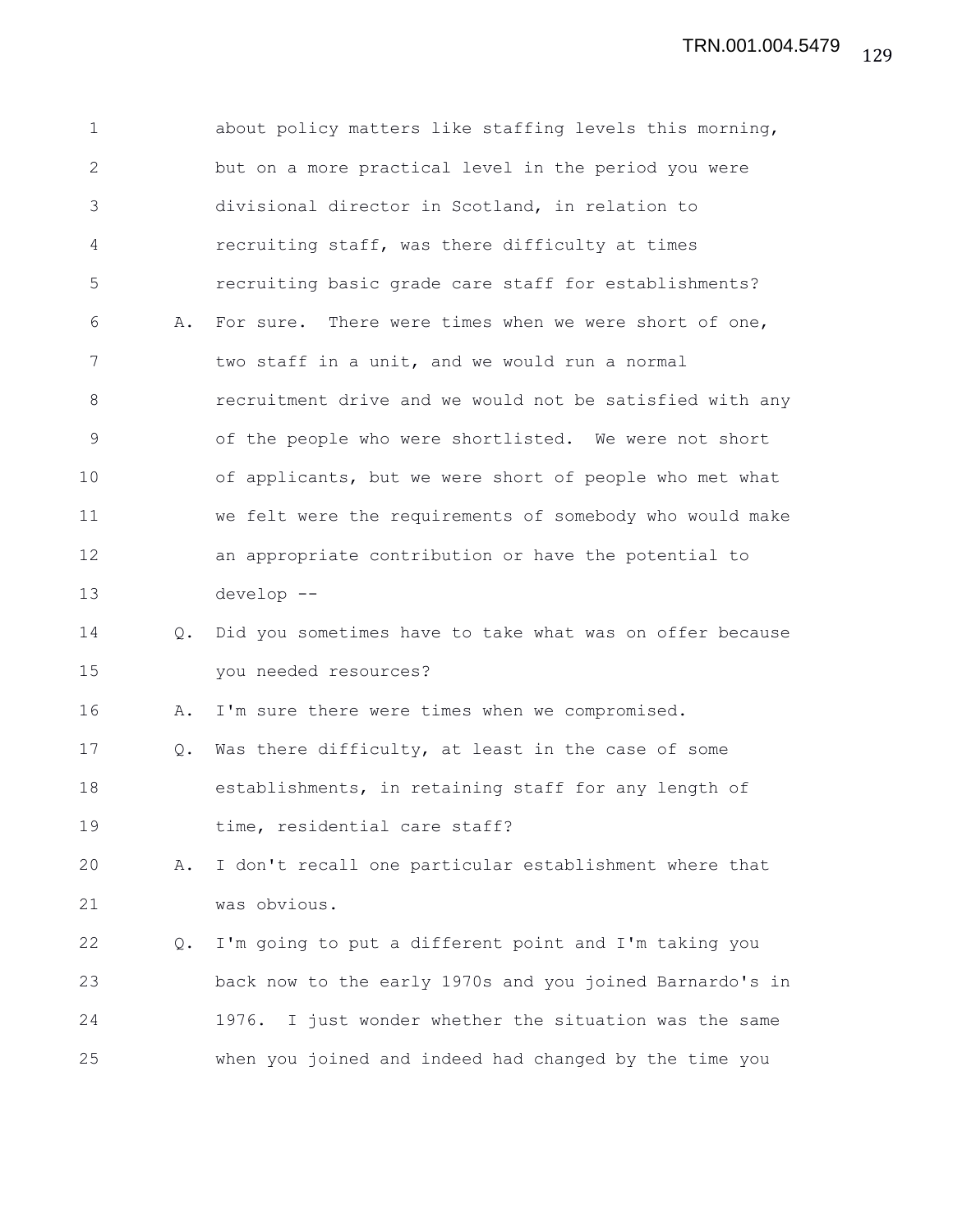1 left.

2 In the early 1970s we heard evidence from a witness 3 called Eric, that was his pseudonym, who was a care 4 assistant then, and he described a state of affairs 5 where he was a care assistant during that period where 6 there was no specific induction, there was no handbook 7 or written guidance given to him, there was no 8 significant in-service training. He didn't know what 9 checks were made by his care provider to see if he was 10 doing his job properly. There was no individual 11 supervision or staff meetings. In general I think 12 he was describing an apparent lack of formal systems, 13 processes and procedures. 14 Do you have any difficulty in believing that was the 15 state of affairs at that time? 16 A. I have to respect that as his experience. 17 Q. In your time, what was done to address that state of 18 affairs if that is a fair description of an experience 19 of a care assistant in the early 1970s? Were these 20 matters addressed in your time, do you think, or some of 21 them? 22 A. In my written contribution, as far as I was able to 23 recall it, I have reflected the elements that I believe 24 were in place and were helped to be in place through 25 ADDs and the heads of units and so on. That's the only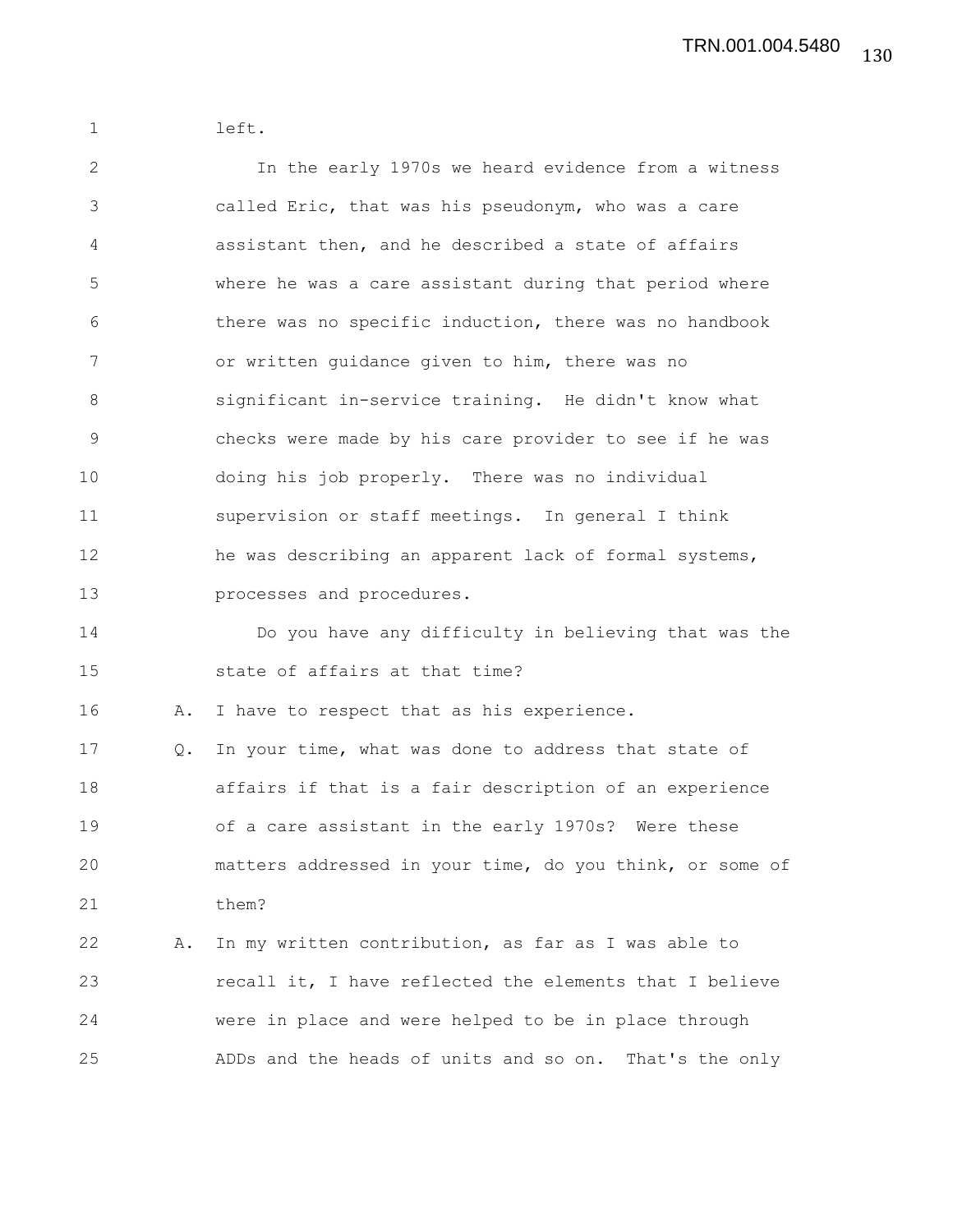1 positive comment I can make about it. At what point in 2 time it became universal in the residential settings in 3 Scotland, I can't give you a year or two to that. All 4 I know is right from the outset I was working with an 5 organisation and senior colleagues who felt that those 6 were essential basic components of a healthy residential 7 childcare system.

8 0. Another issue which --

9 A. But you're saying for one member of staff there was an 10 **unhappy absence of any of that, and that's concerning.** 11 Q. I think we've had other evidence from other people that 12 not everything was done on a formalised basis and 13 specific training on some matters may not have been, to 14 their recollection, given. We've had, for example, 15 evidence that some don't recall getting training in the 16 use of restraint or restraint techniques, which, as 17 I understand it, is something that they ought to have 18 received if they're dealing with children with 19 behavioural difficulties who may lose control and 20 require some form of restraint at times.

21 A. Mm-hm.

22 Q. That should --

23 A. I would expect that that was more fully embraced in some 24 settings and I can't bring myself -- not because I don't 25 want to, but through lack of knowledge in other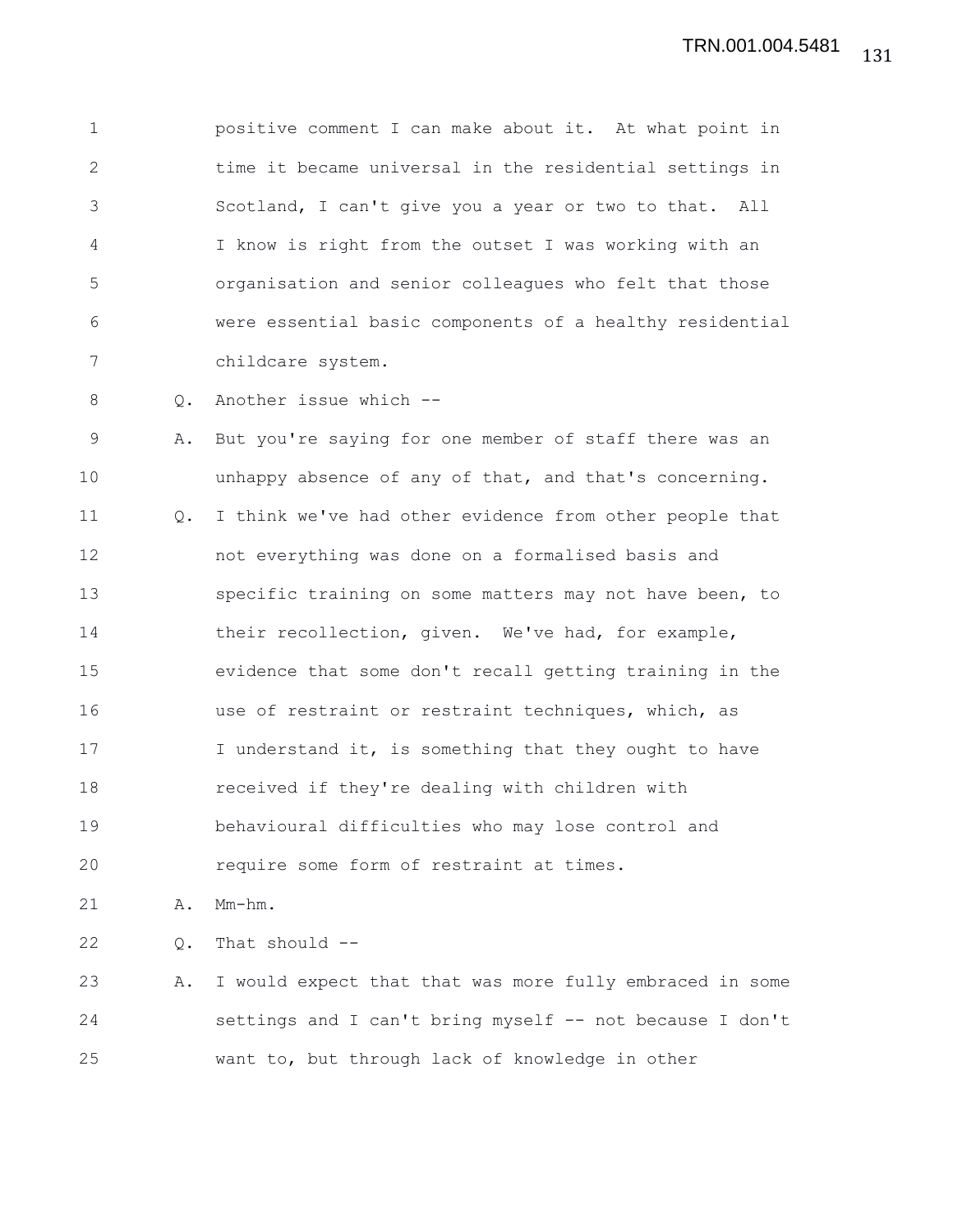1 settings. I mean, there were some settings where it was 2 really quite an important part of one extreme of what 3 staff were called upon to do and there obviously were 4 important safeguards built in so that it was done 5 properly and for as little as possible and so on because 6 it often enraged or inflamed a situation rather than -- 7 Q. One point that did come out from at least one, I think, 8 project leader and indeed his assistant who was working 9 in South Oswald Road in the 1980s was that perhaps they 10 did not fully recognise at the time the impact that use 11 of restraint procedures might have on a young person. 12 And in fact, they may be capable of re-traumatising them 13 or bringing back traumatic experiences -- 14 A. Yes, absolutely. 15 Q. -- from their perception of the situation, particularly 16 if they were, for example, held face-down on the floor, 17 which there was some evidence that that did happen from

18 time to time?

19 A. Right. But no evidence that it was essential? 20 Q. Well, I think they thought there was a situation where 21 there was a loss of control, but they were describing 22 what action was taken to address that situation but 23 recognising a tension between the idea of doing 24 something to protect themselves or others and the 25 effects that their actions were having on the young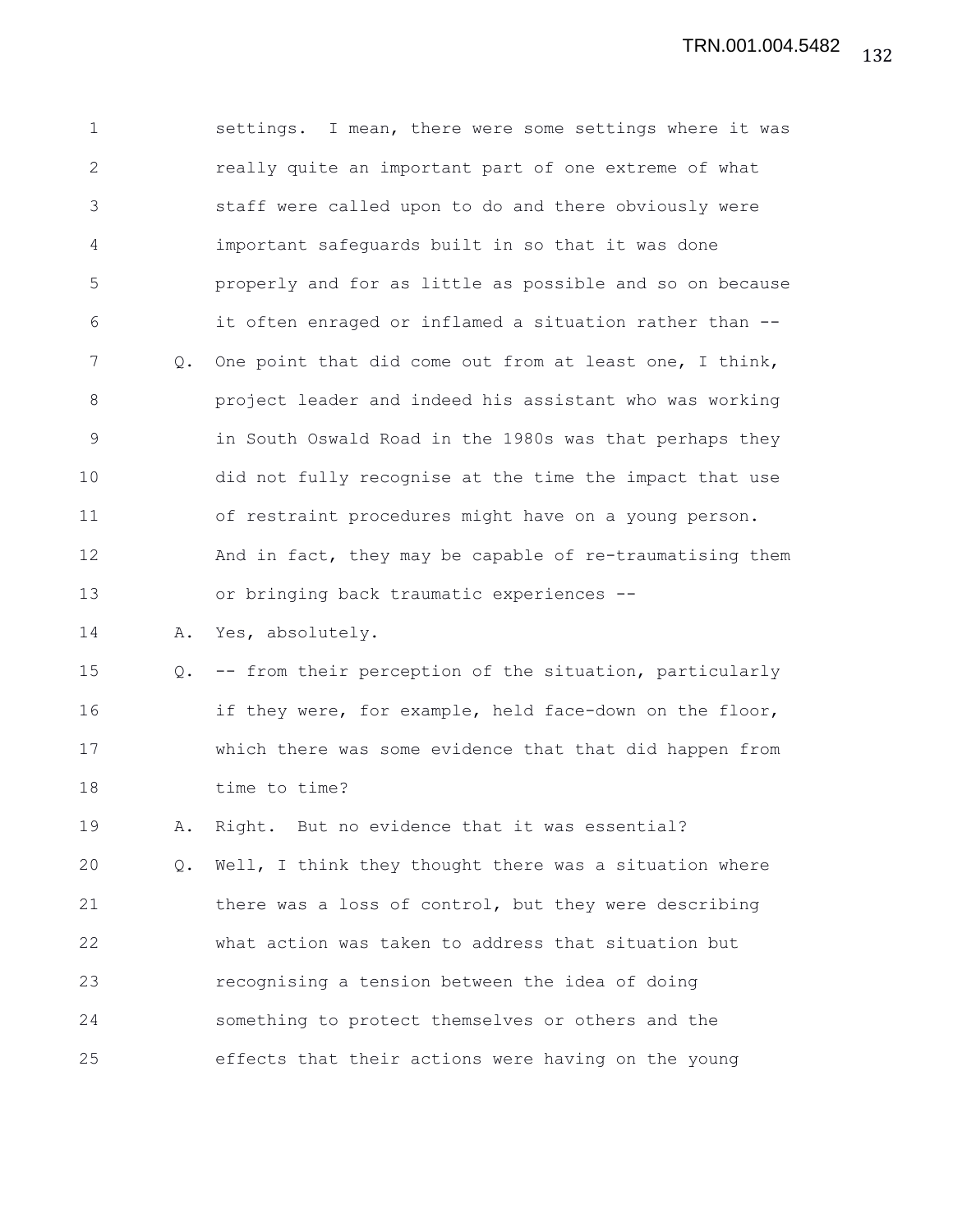1 person?

2 A. But it's --

3 Q. They said they were even having discussions at the time 4 about the matter, about the difficulty that that 5 requirement of restraint would have in the context of 6 vulnerable children.

7 A. Yes.

- 8 Q. Did that discussion take place at divisional management 9 team level?
- 10 A. Certainly I was aware of discussions going on between 11 Sylvia Massey and Sam Craig and Leon Fulcher, I think, 12 was the third in charge there, and interestingly he's 13 gone on to write very significantly about residential 14 childcare and its practice, sort of thing. It seemed -- 15 I can't remember much about the sense of it, but it 16 seemed entirely healthy and appropriate that that was 17 being looked at between that staff group because it was 18 a particular issue for them, against a backcloth of 19 recognising that it was all too easy for an adult to 20 overwhelm a child physically and therefore if it was 21 being resorted to, a need to do it, it had to be done 22 very carefully and -- "knowledgeably" is the wrong word, 23 but sensibly or appropriately.

24 LADY SMITH: I think one of the principles we heard about 25 was the need to approach a restraint on the basis that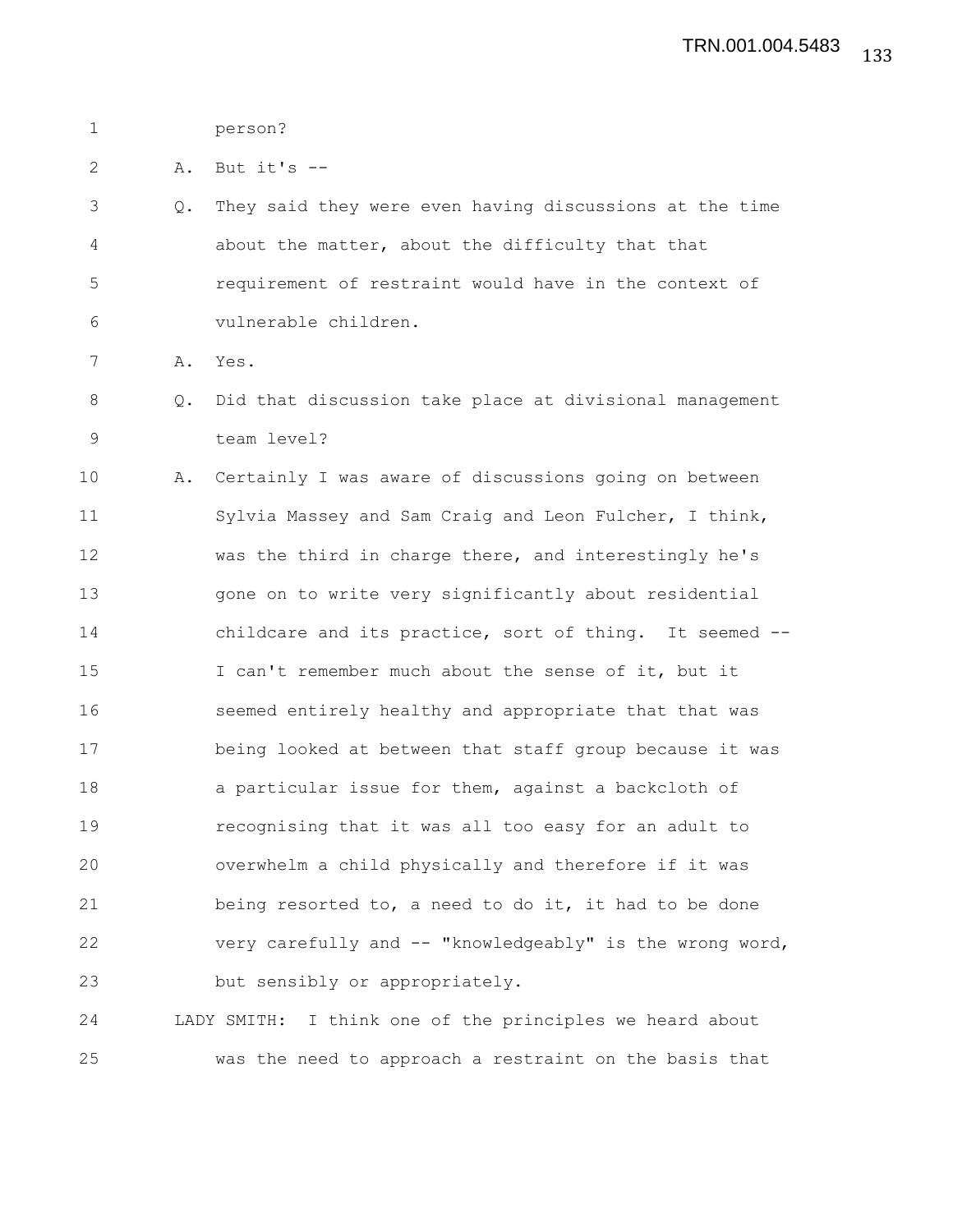| $\mathbf 1$  |    | your objective was to make the child feel safe and        |
|--------------|----|-----------------------------------------------------------|
| $\mathbf{2}$ |    | supported, not being physically punished.                 |
| 3            | Α. | I would feel confident that there were occasions when it  |
| 4            |    | was a need to control that was the driving impulse for    |
| 5            |    | the member of staff and not a need to help a child feel   |
| 6            |    | safe. Just being aware of sometimes how it can feel to    |
| 7            |    | be a member of staff in a situation like that with --     |
| 8            |    | yes, faced with a situation that you are increasingly     |
| $\mathsf 9$  |    | concerned or out of control with.                         |
| 10           |    | LADY SMITH: Yes. I'm not trying to put words in your      |
| 11           |    | mouth, but are you talking about the risk of meeting      |
| 12           |    | a child's loss of control with adult loss of control --   |
| 13           | Α. | Yes.                                                      |
| 14           |    | LADY SMITH: -- which has a high risk of being harmful to  |
| 15           |    | the child?                                                |
| 16           | Α. | At the very least it has a high risk of not being in the  |
| 17           |    | best interest of the child, but being driven by the need  |
| 18           |    | of a member of staff.                                     |
| 19           |    | LADY SMITH: Yes. Thank you.                               |
| 20           |    | MR PEOPLES: We've discussed one of the purposes of having |
| 21           |    | a structure where the assistant divisional director is    |
| 22           |    | in regular contact with individual establishments as      |
| 23           |    | part of his or her line management responsibilities.      |
| 24           |    | Presumably one of the things that that system ought to    |
| 25           |    | bring about is disclosure of any concerns that staff may  |
|              |    |                                                           |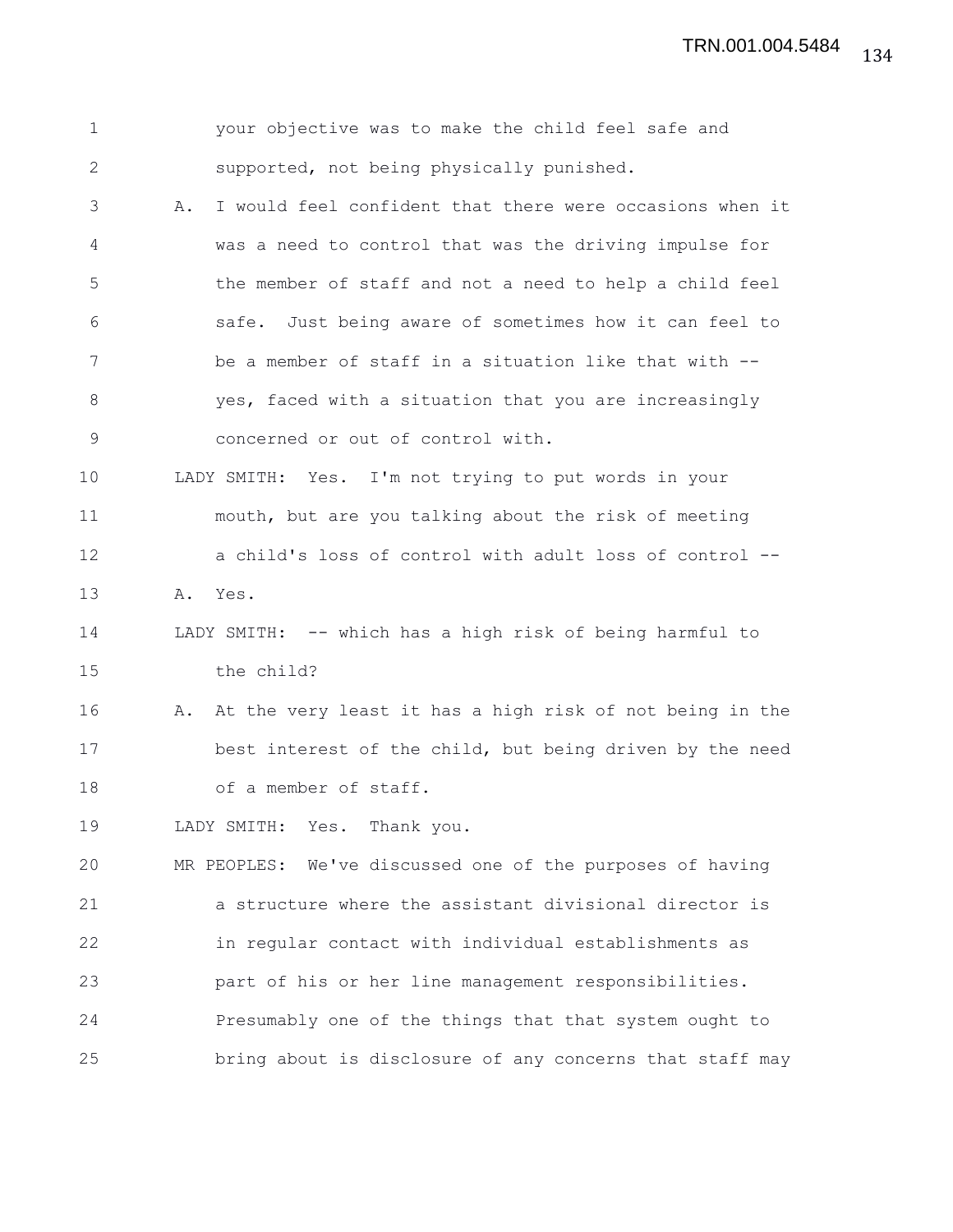| $\mathbf 1$   |    | have within the establishment about either practices or  |
|---------------|----|----------------------------------------------------------|
| 2             |    | the conduct of other staff or matters of that kind.      |
| 3             |    | That would be one way -- the system is set up to try and |
| 4             |    | obtain that knowledge and pass that knowledge on         |
| 5             |    | appropriately.                                           |
| 6             | Α. | At its simplest, that's one of its functions.            |
| 7             | Q. | If concerns were expressed by a staff member about       |
| 8             |    | another staff member to the project leader about their   |
| $\mathcal{G}$ |    | closeness of the relationship they had with a resident,  |
| 10            |    | the concern being enough to raise it with the project    |
| 11            |    | leader, would you expect that leader to pass that        |
| 12            |    | information up the chain?                                |
| 13            | Α. | I would hope that that was the case.                     |
| 14            | Q. | Would it be something you would expect to be made aware  |
| 15            |    | of?                                                      |
| 16            | Α. | More often than not, yes. I'd rather have shared with    |
| 17            |    | me something that turned out to be innocuous or          |
| 18            |    | groundless or something like that ten times than miss    |
| 19            |    | something that was more concerning, not be aware of      |
| 20            |    | something that was more concerning.                      |
| 21            |    | I had a responsibility to support the ADDs in            |
| 22            |    | situations that they sometimes were struggling with or   |
| 23            |    | unsure how to proceed with or engage with.               |
| 24            | 0. | We did hear some evidence from Mrs Roebuck, who          |
| 25            |    | expressed concerns about the closeness of a relationship |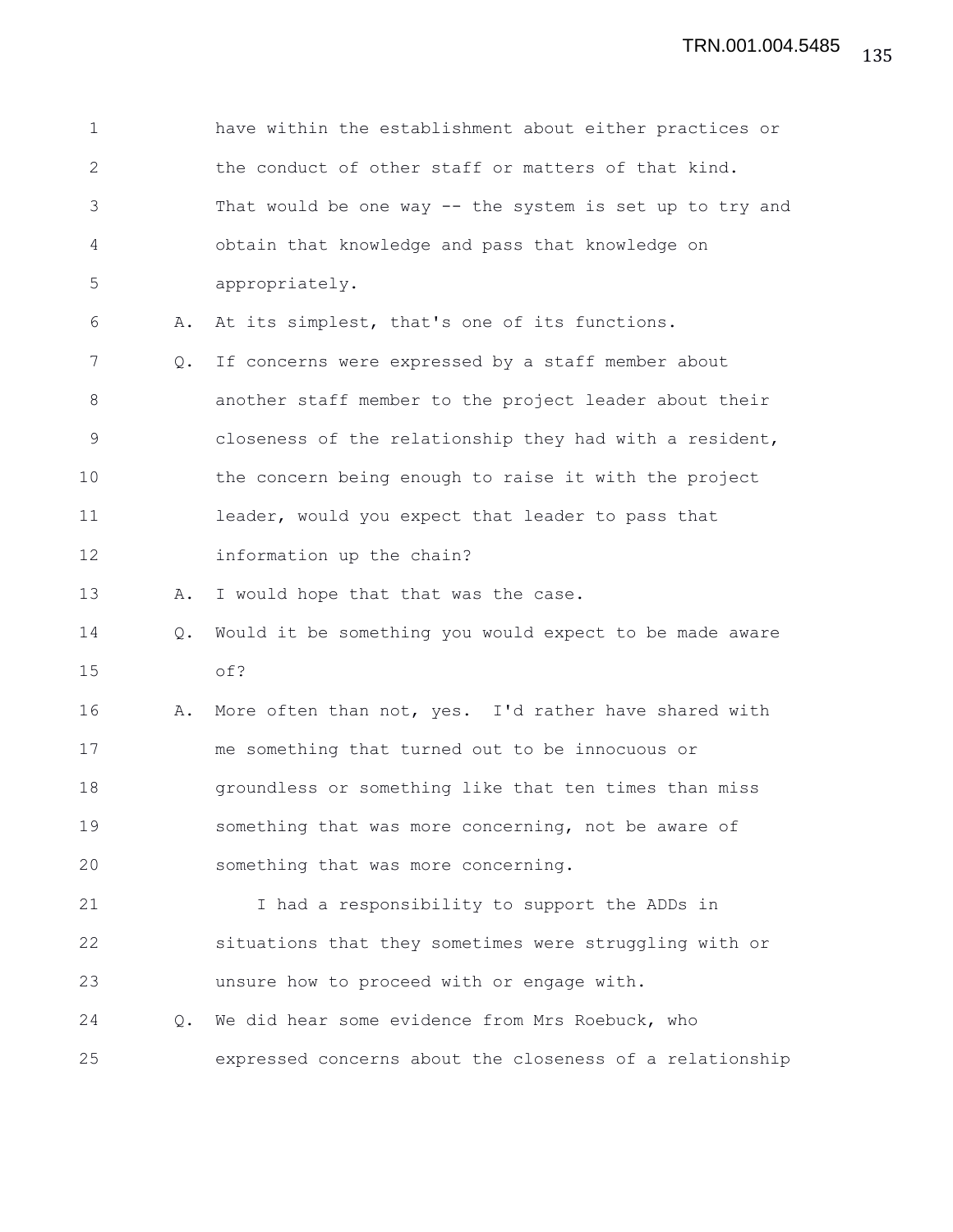1 of another member of staff, **QFB** with 2 a particular boy at Glasclune. She spoke to 3 Eric Falconer about the matter. Is that something that 4 ever came to your attention that these concerns had been 5 voiced for whatever reason? Do you remember 6 coming up in discussions? 7 A. I remember **QFB** as a person. I'm trying to think 8 whether I was aware of any of that sort of concern about 9 him. 10 LADY SMITH: What do you remember about him? 11 A. I remember that he -- if it's the right person I'm 12 thinking about, I remember, I think, that he had been in 13 childcare, residential childcare, as a worker, I think 14 it was in Fife, before he came to us, and that he was 15 a basic residential childcare worker rather than a team 16 leader or whatever with us. But that's about the limit 17 of it. 18 MR PEOPLES: We have heard evidence, not from the same 19 source, by a resident, that he suffered serious sexual 20 abuse at the hands of Mr 21 A. Right. And that went unchecked whilst Mary Quigley was 22 sharing her concern with the -- 23 Q. I should say the concern she shared was about another 24 boy, not the boy who told us he was abused. 25 A. That's concerning. QFB QFB QFB QFB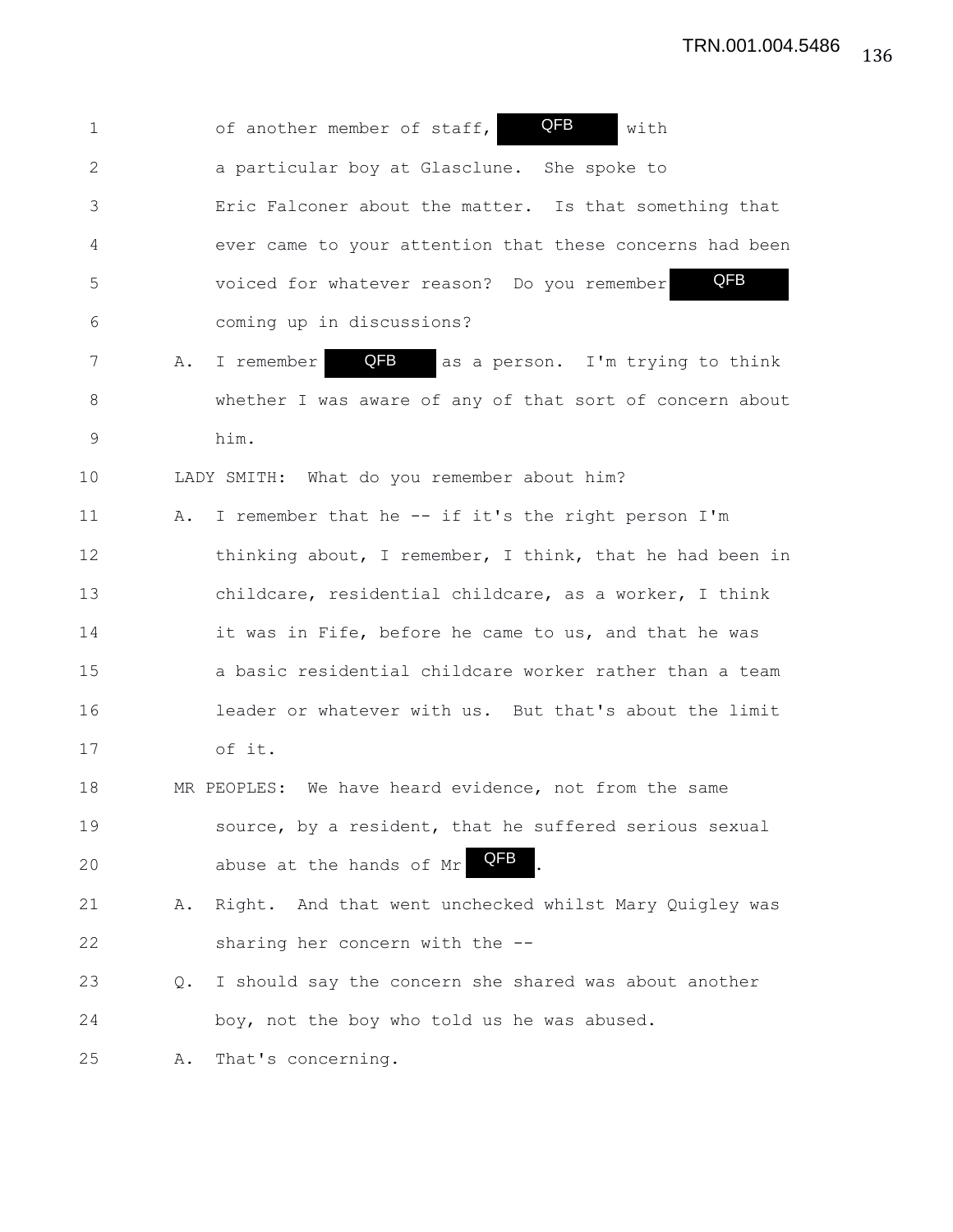1 Q. But the boy who told us he'd been abused, who gave 2 evidence to this inquiry, named Mr  $QFB$  as his abuser, 3 said it concerned at Glasclune and indeed some of the 4 abuse occurred in Mr **QFB** 's private quarters when they 5 were alone together. QFB

6 I was going to ask you about that: were you aware 7 that in the 1970s at Glasclune children might be 8 spending time alone with staff members in their private 9 quarters? Were you aware that that was happening? 10 A. I wasn't aware of that happening, but nor do I find it 11 acceptable or necessary. I mean, there are times when 12 a member of staff needs to work on -- needs to have time 13 out with a child, but there are all sorts of places in 14 a residential setting where you can go to get space to 15 do that. It's not appropriate to go into your own 16 setting to do that.

17 Q. Was there any -- to your knowledge, was there any 18 policy, position or rule on the part of the organisation 19 that should have prevented that happening or should have 20 been observed by the staff at the establishment and 21 reported if it was not being observed? Can you recall? 22 A. I can't recall any specific policy guideline, but it's 23 the sort of basic that I would have hoped was generally 24 accepted by people who were in positions of 25 responsibility and in a position to prevent it as well,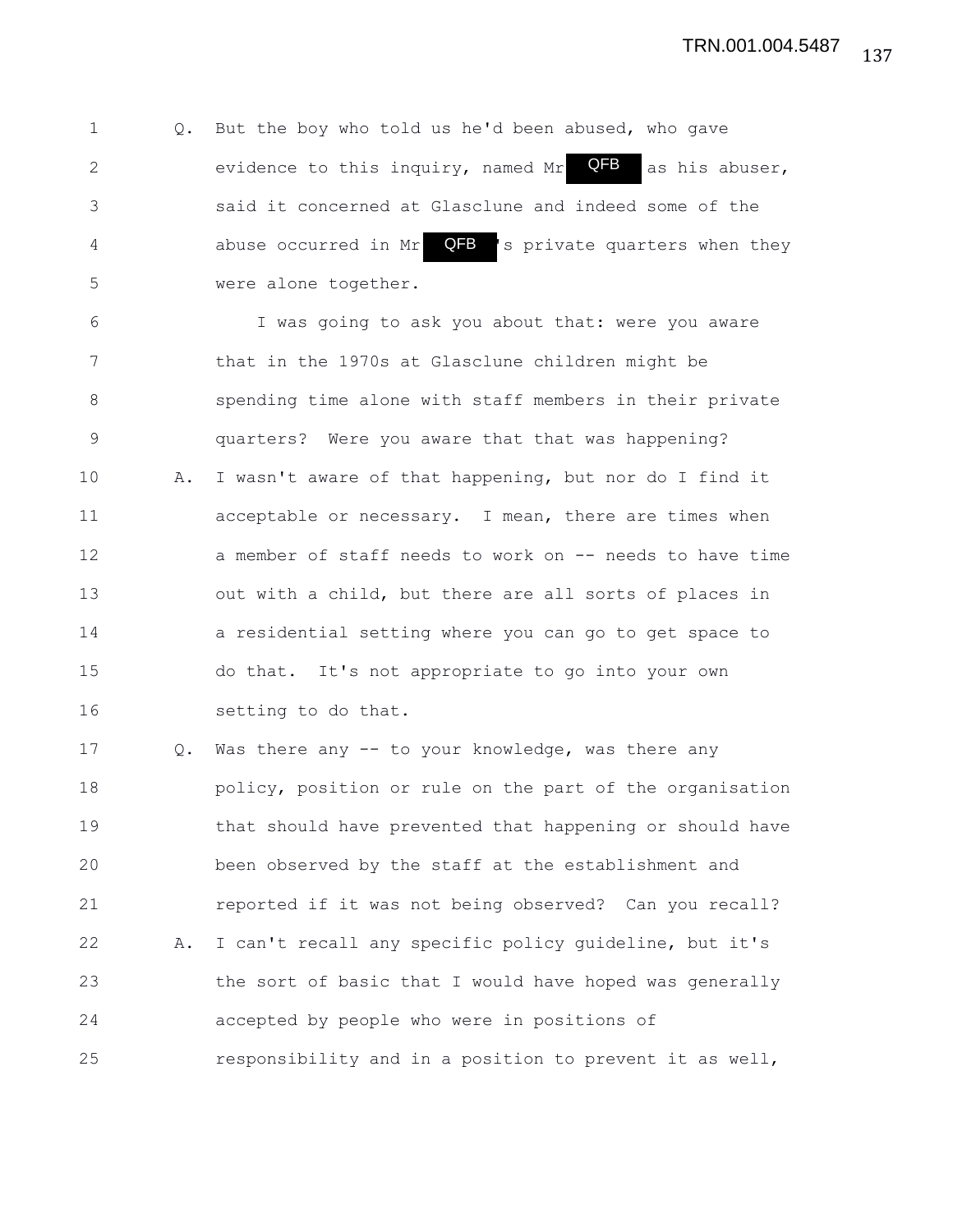1 should it come up as an issue.

2 Q. There was other evidence that -- at least one member of 3 staff considered that Barnardo's in the 1970s, at least, 4 were actively encouraging members of staff on occasions 5 to take children to their own homes, and indeed some 6 staff members did, including Mr **QFB**, I should say. 7 There was evidence to that effect. Would that be 8 accurate to say that the organisation's position was 9 that taking children, a member of staff taking a child 10 unaccompanied to their own home was actively encouraged? 11 Was that encouraged by you as divisional director? 12 Would you have encouraged it, had it been raised with 13 you?

14 A. The answer to the first part of your question there is 15 no. You have just heard what I said about it being 16 basically inappropriate and unnecessary. I'm trying to 17 imagine that the ADDs that I was working with at the 18 time might have varied from that view.

19 I can remember times when arrangements for special 20 one-to-one activities came up, like, for example, in 21 a case review that if we had a youngster who was mad 22 keen on football and we had a member of staff who got on 23 well with him at football that they might start to go to 24 Hibs or whenever Hibs played at home together.

25 As I said this morning, it's perfectly possible for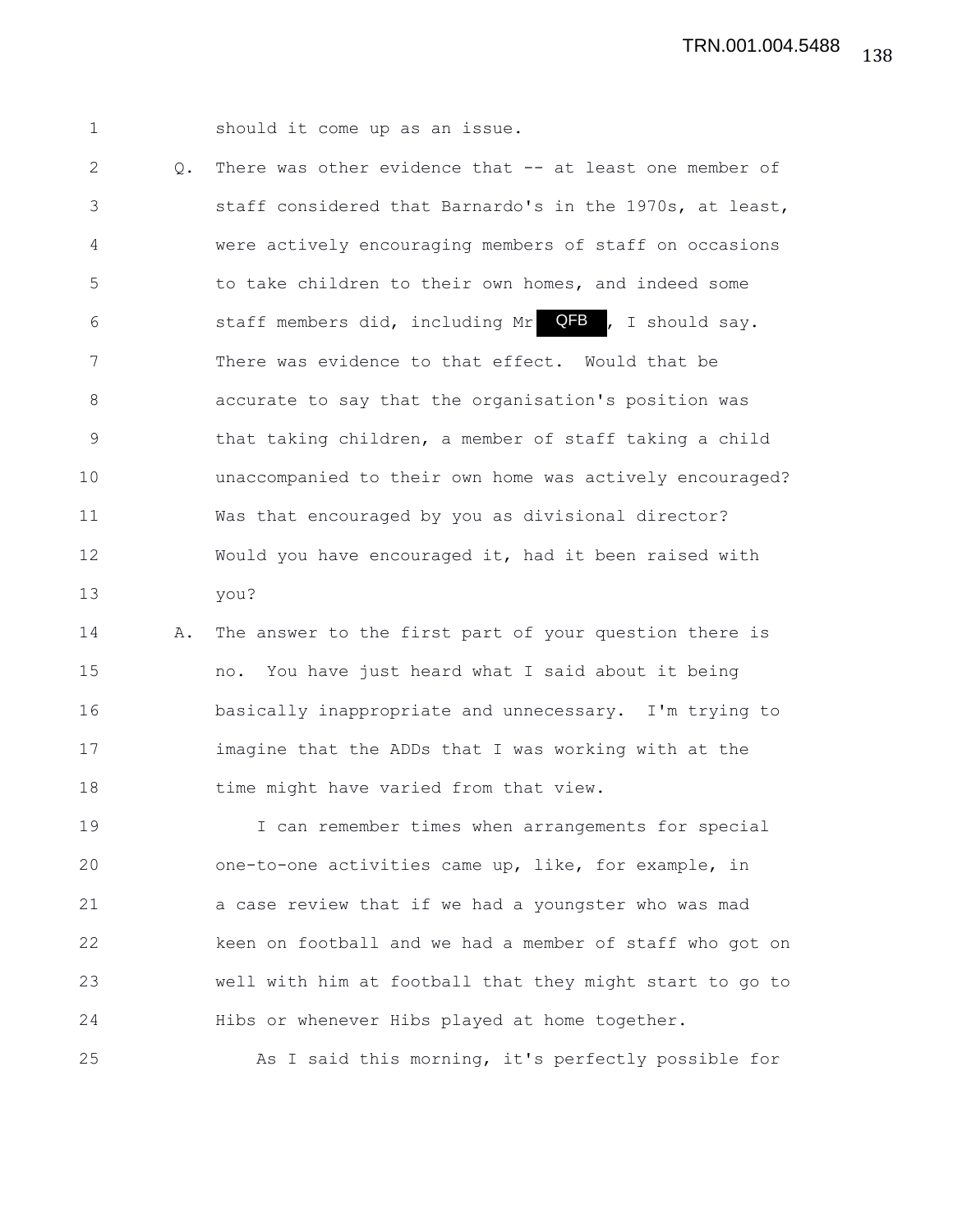1 something unacceptable to take place during a car 2 journey or on a lonely road on the way back or the way, 3 those sort of things.

4 Those were built into an individual's programme, 5 intended as a positive relationship building for 6 a youngster who maybe hadn't had an substantial healthy 7 relationship or didn't trust adults or whatever. It's 8 certainly not infallible.

9 Q. I wonder what's changed because we are aware, I think, 10 from information that Barnardo's gave, and indeed we've 11 seen a document to this effect, that there was 12 a circular in the 1950s -- 1953, I believe -- which 13 imposed a prohibition on boys staying overnight with 14 single men outwith the establishment they were residing 15 in. What changed between 1953 and 1970s to lead to 16 a different practice being adopted?

17 A. Presumably, if that was a policy in the 1950s, it would 18 still be there in the policy guidelines when I worked 19 with Barnardo's. What I was saying was it hadn't lapsed 20 then. I couldn't remember there being any policy 21 guidelines. It was something that was so basic that 22 I would have -- I don't think it would have been an 23 unreasonable expectation that it wasn't a go area. 24 LADY SMITH: Sorry, are you saying in effect that you have 25 no recollection of the Four Cs, of which you were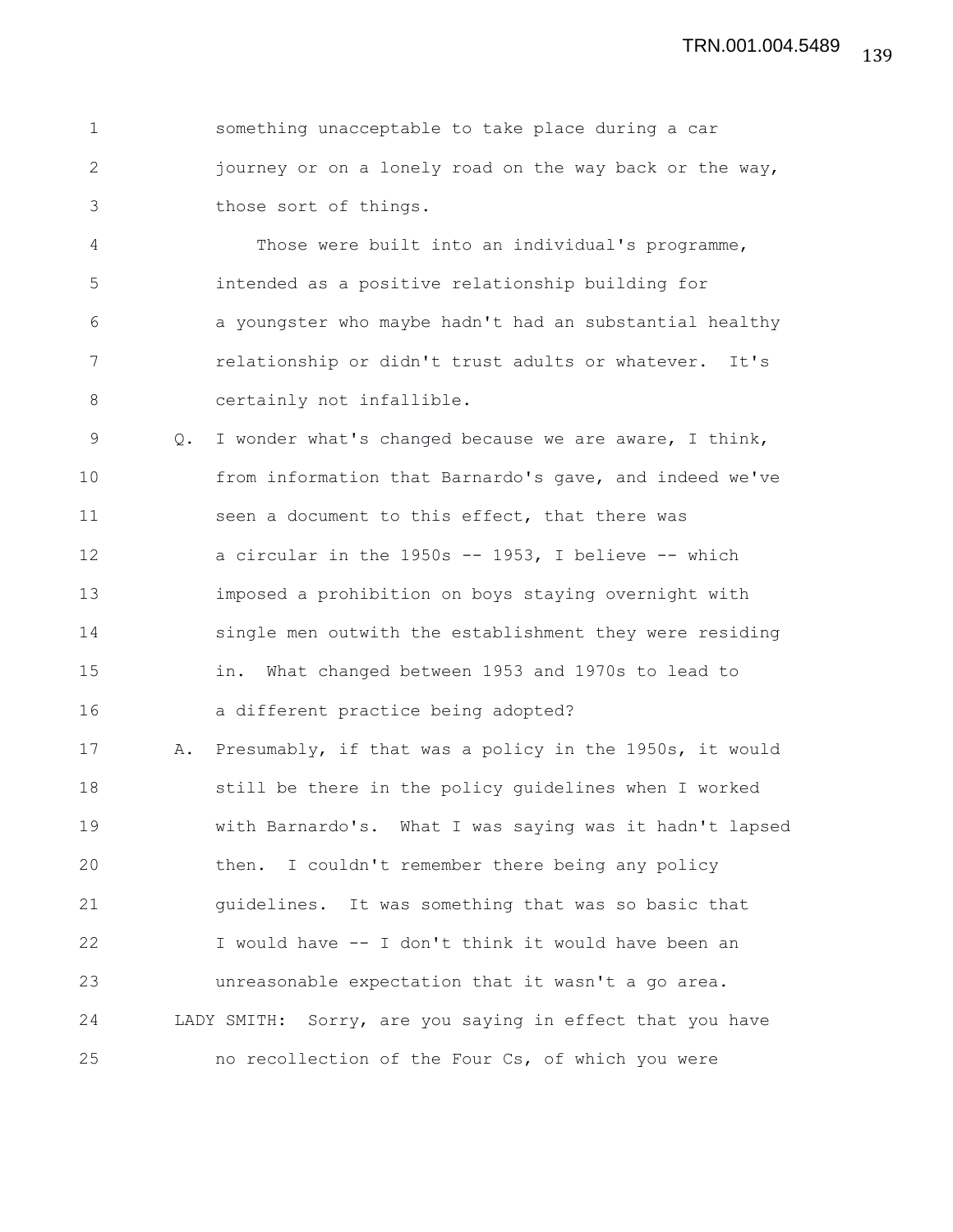1 a member, addressing this policy issue in your time 2 there? And that's the policy of whether it was okay to 3 take a child to your home if you are a member of staff. 4 A. I think it was taken for granted as part of what wasn't 5 acceptable. I can't remember a specific focus on it 6 during --

7 MR PEOPLES: John, I should in fairness say to you that 8 obviously this circular was 1953 and it was in the days 9 of the Barnardo Book, which was well before you joined 10 Barnardo's. That was a system of, I suppose, issuing 11 **11** rules on various situations. I think by the time you 12 joined, as you told us earlier, you were a member of the 13 Central Child Committee, which would have been 14 responsible for policy-making and I think at that time 15 there was certainly a system as I understand it of 16 circulars and ultimately a system that produced some 17 sort of policy manual, which replaced the circular 18 system. I think that all happened in your time. 19 A. Yes. It wasn't an unfairness to me. What I was saying 20 was in effect, Barnardo's at any point in time, say 1976 21 or 1991, was the -- should have been the product of its 22 experience and should have been building on things as 23 the foundation of its work, of its work with children, 24 of its work with families and so on and so on, rather 25 than the whole slate got wiped clean every now and again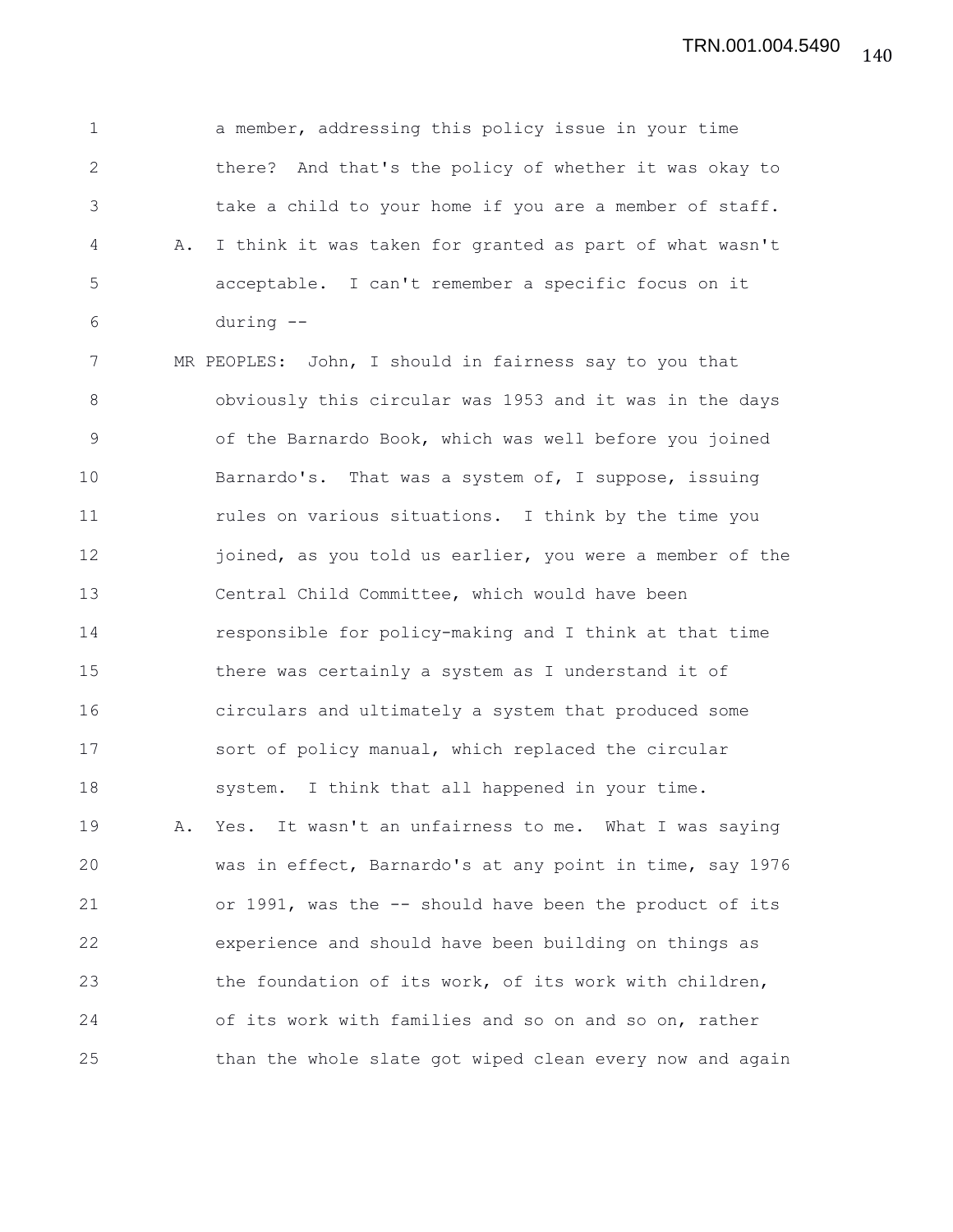1 and you had to start from no assumption, no starting 2 point.

3 Q. Do you think, though, the concept --

4 A. And that's the basic -- is what I was saying. 5 Q. Do you think the general concept, which we take for 6 granted perhaps these days of some form of risk 7 assessment processes -- was that a concept which in your 8 time, 1976 to 1991, was at the forefront of the minds of 9 those in managerial positions, senior positions, in care 10 organisations that there should be risk assessment at 11 all levels and in relation to basically all situations 12 which might carry a risk of harm or abuse or risk to 13 safety or health? Do you think that concept was less 14 recognised and less well applied?

15 A. It certainly wasn't a term that was used in my 16 recollection at all. It was a question of staff, either 17 individually or collectively, acquiring something which 18 I might best describe as becoming streetwise for the 19 situation that they were working in and that was not, 20 again, starting out from a fresh start every time a new 21 member of staff started; it was something that was 22 partly passed on, passed down, partly added to and so 23 on, through experiences that would emerge in working 24 with children that maybe had not been experienced before 25 but nevertheless were real and needed to be resolved or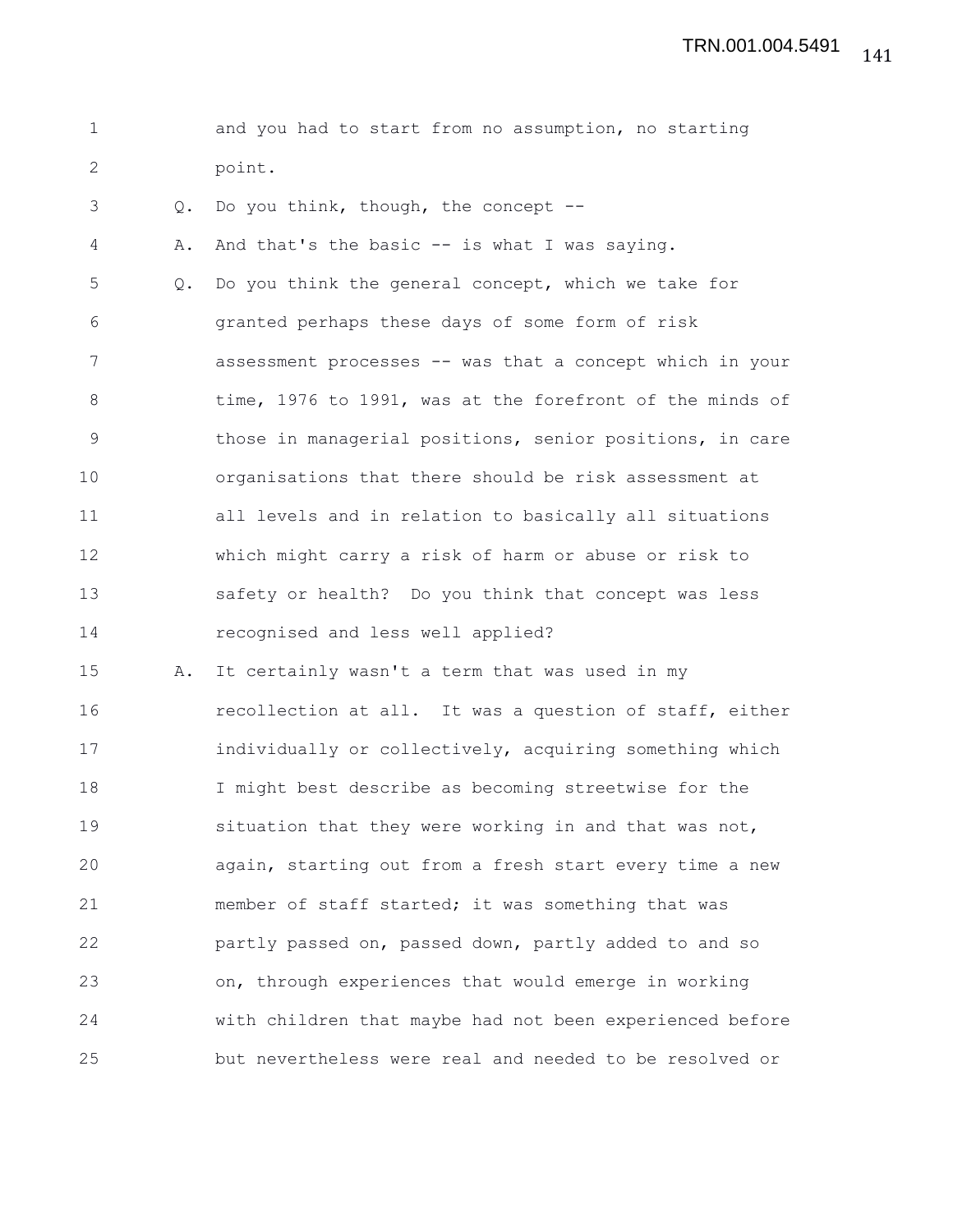| $\mathbf 1$   |    | embraced as positively as possible.                       |
|---------------|----|-----------------------------------------------------------|
| 2             | Q. | Can I move to a different matter, again maybe going back  |
| 3             |    | to training? You've told us that you have no              |
| 4             |    | recollection of any mandatory training system as such.    |
| 5             |    | But clearly, there were training courses, training        |
| 6             |    | opportunities. There was training arrangements as part    |
| 7             |    | of the organisational arrangements in your time.<br>There |
| 8             |    | has been some evidence already that quite a lot of, what  |
| $\mathcal{G}$ |    | I perhaps could say in quotes, learning of people who     |
| 10            |    | came into the care settings consisted of learning on the  |
| 11            |    | job and acquiring learning from more senior members of    |
| 12            |    | staff at a particular unit.                               |
| 13            | Α. | Yes.                                                      |
| 14            | Q. | Historically, was that often the way things were done?    |
| 15            | Α. | Yes.                                                      |
| 16            | Q. | Even in your time?                                        |
| 17            | Α. | I'm sure in the majority of situations, that's how it     |
| 18            |    | happened.                                                 |
| 19            | Q. | And is there a danger in that system that you're only as  |
| 20            |    | good as the person you learn from?                        |
| 21            | Α. | Of course.                                                |
| 22            | Q. | And you can get variations and inconsistencies in         |
| 23            |    | practice with all the attendant consequences that that    |
| 24            |    | can bring?                                                |
| 25            | Α. | That's one of the many contributory reasons why your      |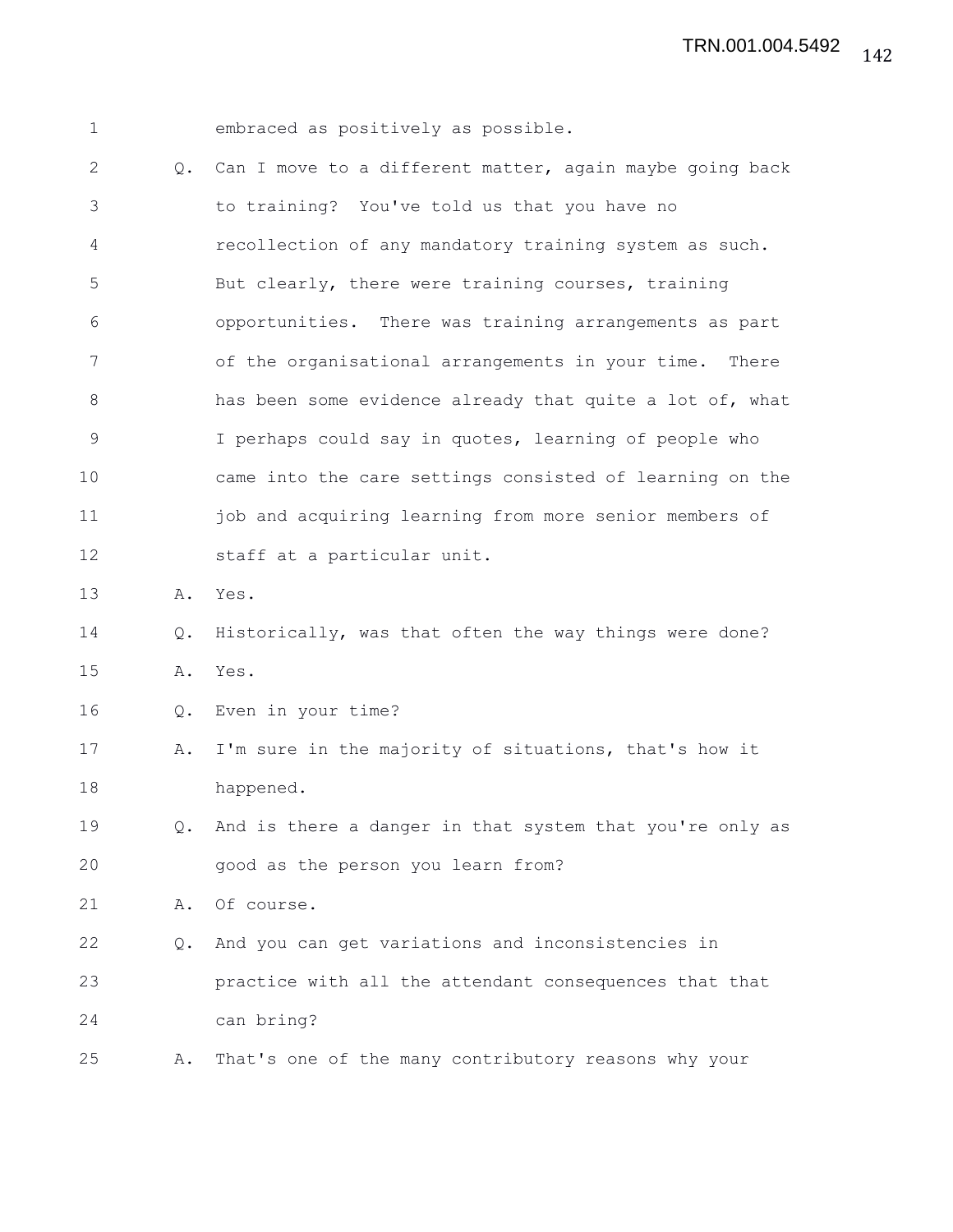1 choice of a head of care and a deputy head of care and 2 so on is so crucial to what they do, because the way 3 they lead their staff, the way they help their staff 4 develop, is a very key part of the mark they put on 5 their residential setting.

6 Q. Can I go back, again, because I don't think I maybe 7 canvassed this with you, in relation to the issue of 8 **8** restraint, so far I think the evidence we've heard was 9 that there was really no attempt to explain to all 10 children on admission to Barnardo's that restraint might 11 be used, why it would be used, and what form it might 12 take. There was no general policy of doing that so that 13 they at least were educated as to the possibility of 14 something and why it might be done. Is that in 15 accordance with your recollection of how things were? 16 A. Yes, and I would feel quite comfortable about that, 17 you'll be horrified to hear, because for the vast 18 majority of children we were involved with, it never 19 became an issue and why would you introduce it as some 20 sort of foreign aspect when they were undergoing the 21 trauma of yet another move or coming away from their 22 family or coming out of a broken down foster home or 23 something like that. That was far from the -- drawing 24 that sort of -- pointing out that sort of extreme 25 boundary, if I put it as clumsily as that, wasn't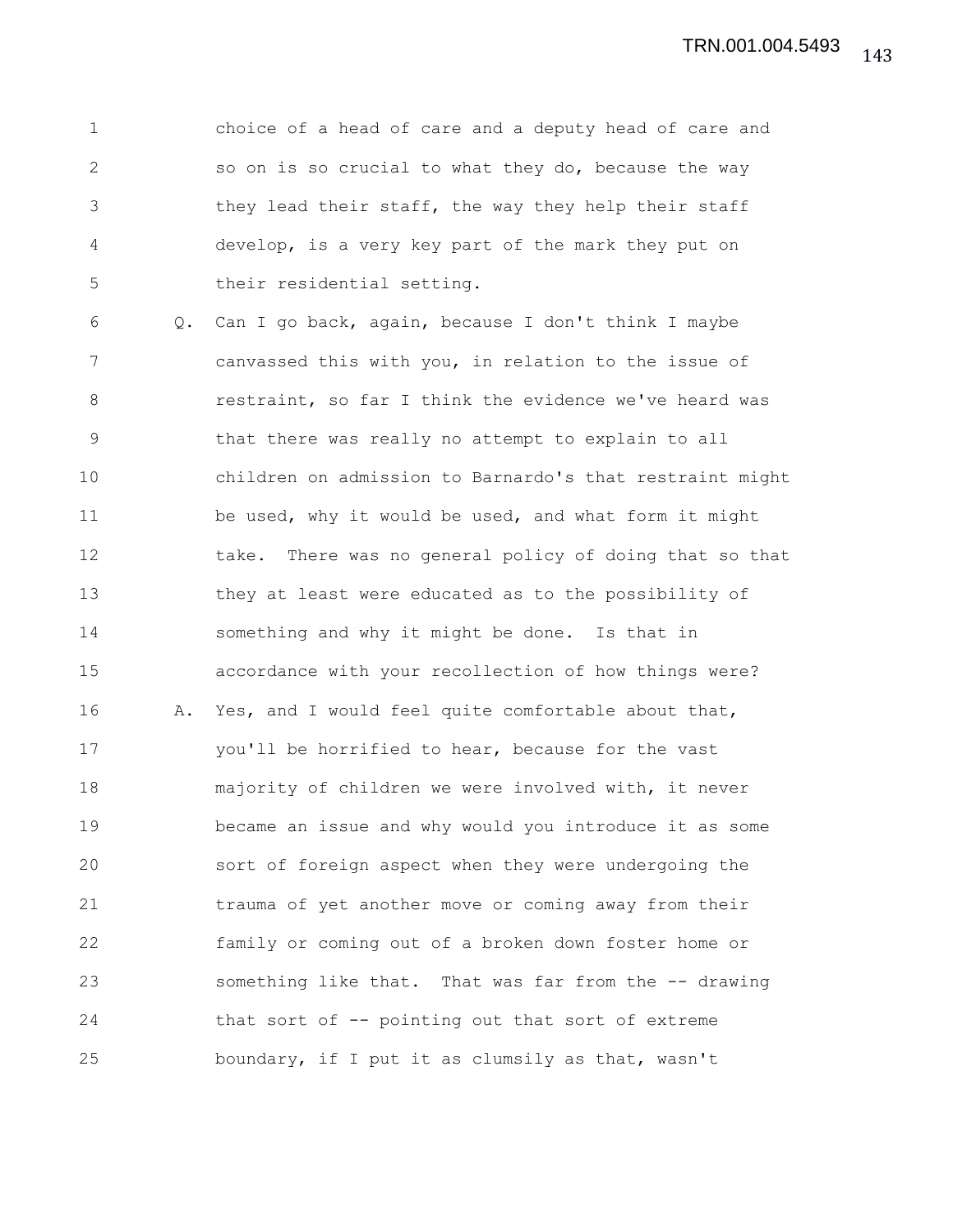1 a priority.

2 Q. I understand your concerns, but no doubt there are ways 3 of doing that without necessarily traumatising the child 4 by putting that at the forefront of your first 5 conversation with them. Surely giving some education 6 about how things operate in a particular new strange 7 environment is generally a good thing, including not 8 just what might happen if certain situations arise, but 9 also what is acceptable on the part of staff and not 10 acceptable? Was anything of that kind done to tell 11 children, look, if this happens, then we regard that as 12 something that's bad on the part of staff and you must 13 tell us right away? Was anything of that nature put in 14 place to educate?

15 A. I would think the majority of the residential childcare 16 staff were working with individual children to help them 17 get a better appreciation of cause and effect to do with 18 their behaviour, to do with their selfishness, whatever. 19 And for some children, there was a more deep or urgent 20 need for that than others. But to just single out one 21 aspect of that and say, "That's where there is an 22 absolute boundary where you'll win the jackpot", was 23 taking it out of context in a way that would only be 24 relevant and experienced by a small majority rather 25 than --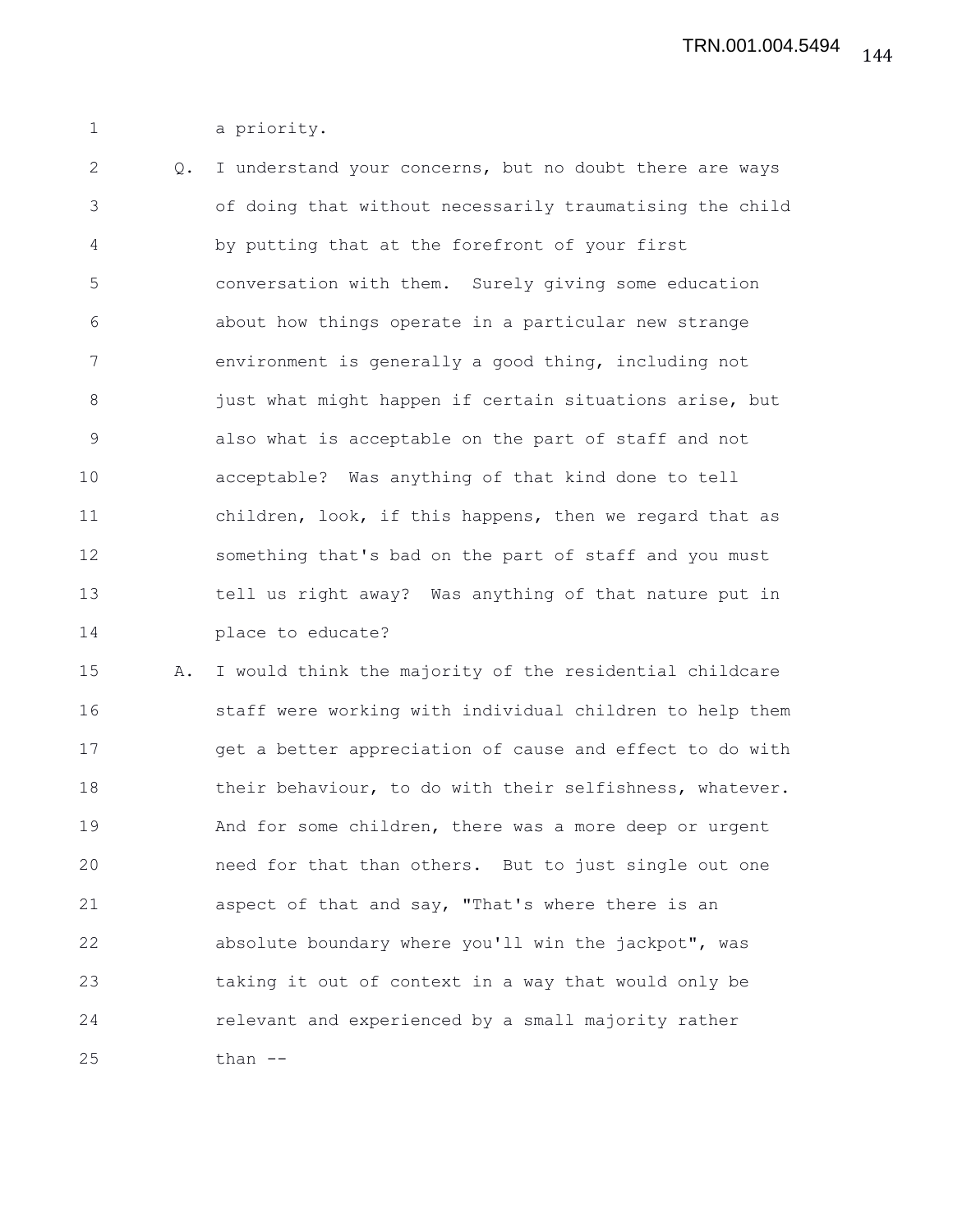1 Q. What if you have children who come from a lifestyle 2 where they don't know what is acceptable and 3 unacceptable in a civilised society where individuals 4 are respected as individual human beings and treated 5 with respect? What if they come from that environment, 6 how are you expecting them to know whether certain 7 conduct that they may have experienced before care and 8 then experienced in care is something that they can 9 complain about if you don't tell them? 10 A. I think that latter connection is a fair comment. But 11 **if you are working, as we were, with many children like** 12 that who'd come from situations where they had 13 personally experienced a lot of physical abuse or had 14 been told by their ... where they lived, where they went 15 to school and so on, "You're rubbish", you're dealing 16 with building self-knowledge, self-respect, the ability 17 to share, all sorts of very, very basic things that were 18 missing, as well as trusting adults if they'd never had 19 a stable male figure in their life or even somebody who 20 felt they were loved at home, something as basic as 21 that, that's part of the packages. There's no two that 22 are the same, but there are a lot of common needs to be 23 addressed, quite importantly, if they're going to be 24 able to stand on their own feet and be an acceptable, if 25 not even better, a responsible member of society in the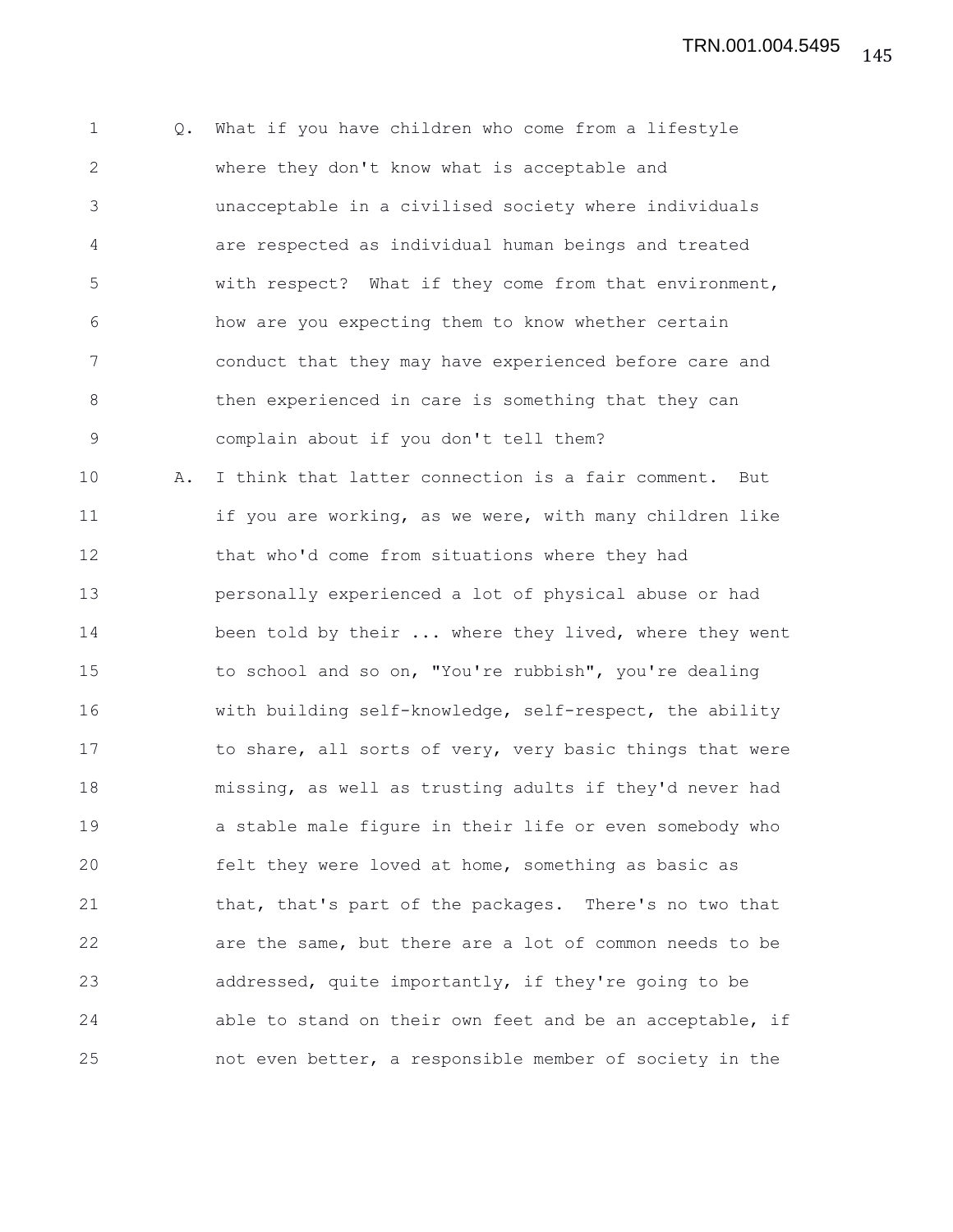|                  |  | future when they are responsible for their own |  |  |
|------------------|--|------------------------------------------------|--|--|
| self-management. |  |                                                |  |  |

3 Q. Also, to be able to look after themselves and respond to 4 certain situations within care before they ever get out 5 of care, are they not entitled to a degree of education 6 that will equip them to recognise situations of danger 7 and to put in place systems which will encourage them to 8 report that?

9 A. Absolutely, and that is going -- that would be going on 10 daily to help them. That's why I used the term "cause 11 and effect": "You've just done that to so-and-so", or, 12 "You have just got yourself in a position where ..." 13 Things, to use popular expressions, like focusing on 14 anger management and how to -- techniques to deal with 15 that and so on are an extreme example of it. But we're 16 talking about things as simple as sharing and respecting 17 other children you're alongside.

18 Q. I suppose I'm talking about something maybe more 19 difficult, which I think a number of witnesses have 20 recognised, the difficulty of speaking up and disclosing 21 a complaint about an adult in a position of authority 22 by, on one view, a powerless, vulnerable young person 23 who's about to make a complaint to the people who employ 24 that person that they've done something bad to them. 25 What was done in your time to try and encourage them?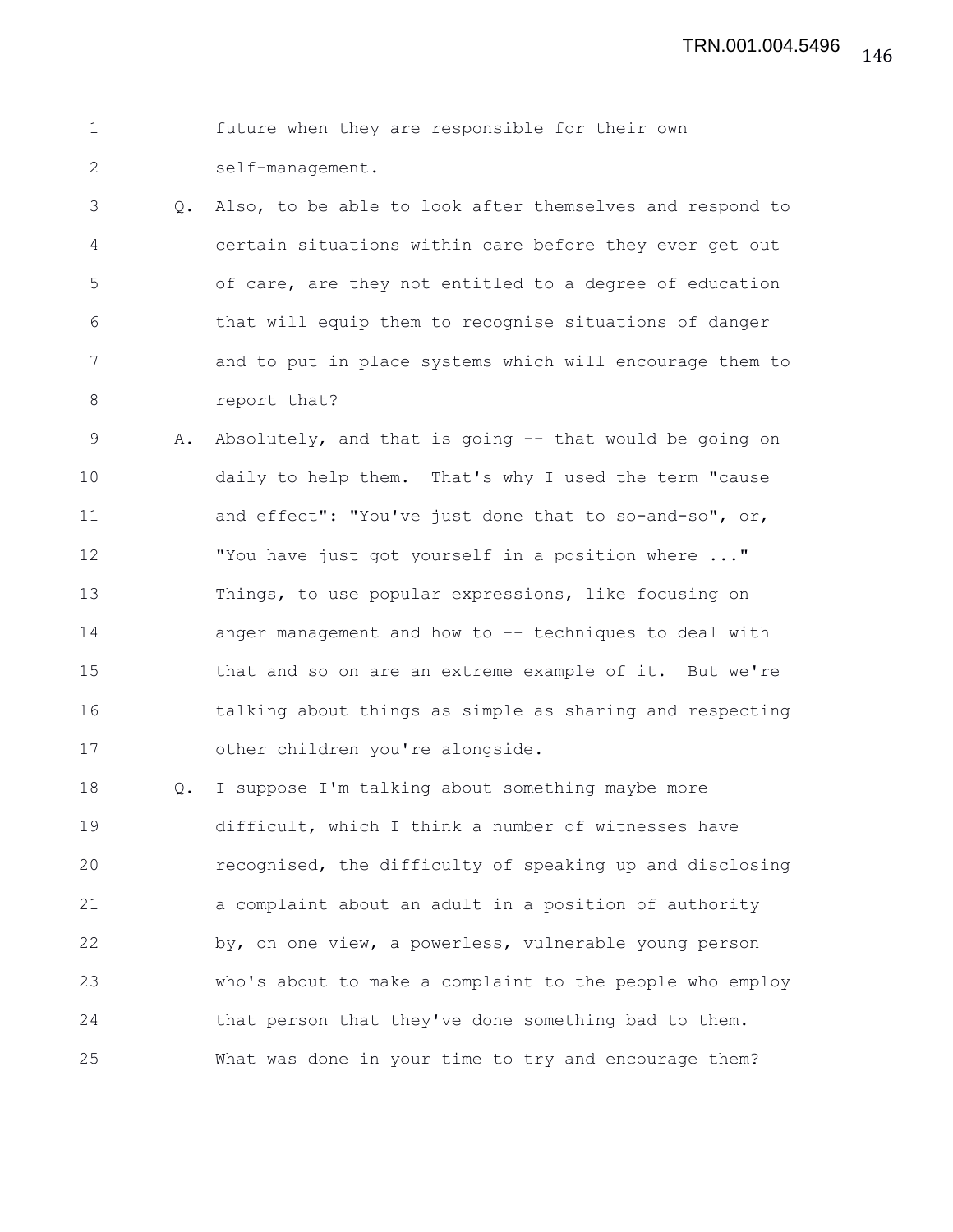1 Because you've said you're quite surprised by the few 2 allegations that you can recall coming up in the 3 15 years you worked with Barnardo's. You mentioned that 4 point earlier. So what was done to encourage reporting, 5 to speak up, to be confident enough to say if something 6 wrong was happening?

7 A. There's another element, Jim, to add on to how it might 8 **feel to a young person, and that's the fear of making** 9 a complaint and there being a blowback that costs you 10 quite seriously because you want a future in that 11 setting rather than -- there are all sorts of ways you 12 could find --

13 Q. If there's fear of the consequences, yet we know that 14 things perhaps do go on and they should be reported but 15 they're under-reported, and I think that is a suggestion 16 that you are alluding to, if you think there were few 17 allegations that came to light in your 15 years, 18 a surprisingly few number, what do you do to change that 19 and what did you do to encourage reporting? 20 A. One of the -- there are a number of opportunities for 21 a youngster to share a concern --22 LADY SMITH: John, I think what I would like to do is let 23 you think about those for five minutes during an

24 afternoon break. I always have an afternoon break at

25 this stage, partly to give our wonderful stenographers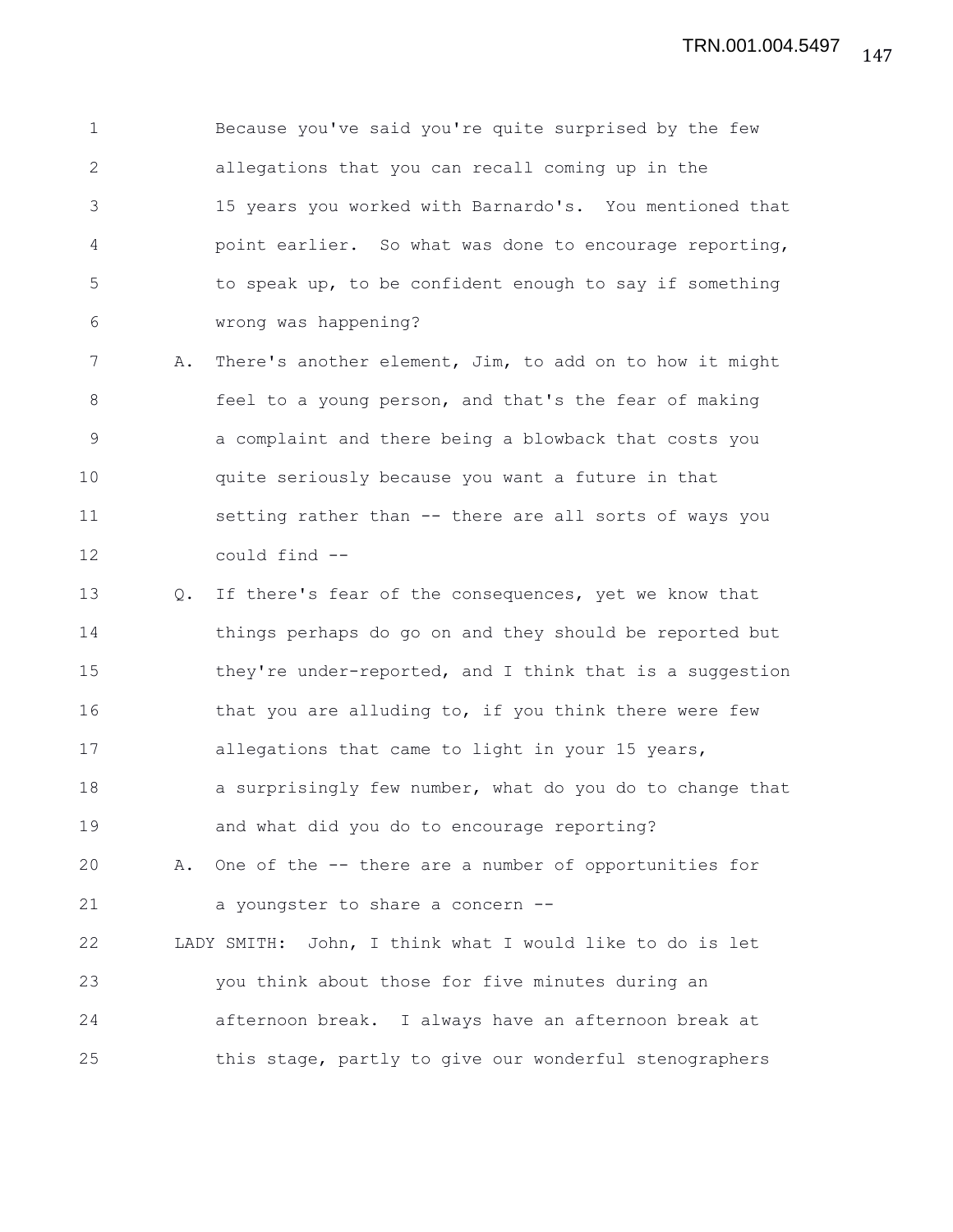| $\mathbf 1$  |    | a breather. We'll have about five minutes and then          |
|--------------|----|-------------------------------------------------------------|
| $\mathbf{2}$ |    | return.                                                     |
| 3            |    | $(3.16 \text{ pm})$                                         |
| 4            |    | (A short break)                                             |
| 5            |    | $(3.30 \text{ pm})$                                         |
| 6            |    | MR PEOPLES: John, I don't know whether you're in a position |
| 7            |    | to give me an answer to the sort of general point I was     |
| $\,8\,$      |    | making about the issue of -- the issue we were              |
| $\mathsf 9$  |    | discussing was trying to instil, in some way, in young      |
| 10           |    | persons confidence to report concerns against               |
| 11           |    | a background where I think we've certainly heard            |
| 12           |    | evidence that there's a recognition that the vulnerable     |
| 13           |    | young persons can find great difficulty even                |
| 14           |    | disclosing -- well, disclosing complaints about             |
| 15           |    | behaviour or conduct of people who care for them to         |
| 16           |    | other adults, whether in the care setting or otherwise.     |
| 17           |    | It seems to be something that's a recognised problem        |
| 18           |    | that many people will just stay silent for one reason or    |
| 19           |    | another.                                                    |
| 20           |    | You mentioned one reason, I think, the fear of what         |
| 21           |    | might happen next.                                          |
| 22           | Α. | Yes.                                                        |
| 23           | Q. | There may be all sorts of reasons why it happened, but      |
| 24           |    | it does seem to happen and it seems to be something         |

25 recognised that it does happen. Were steps taken to try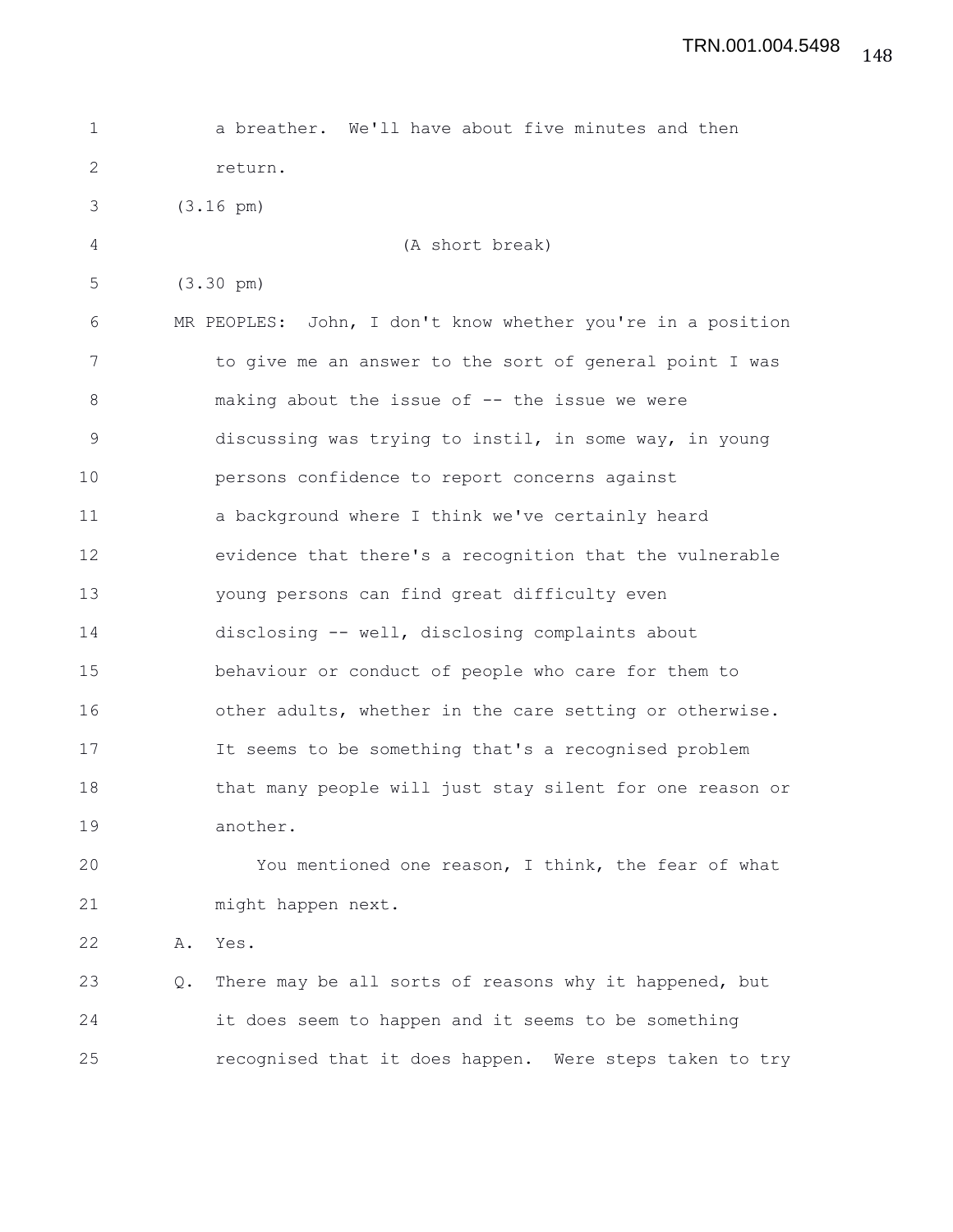149 TRN.001.004.5499

1 and change that state of affairs to your knowledge? 2 A. Despite five minutes' reflection, I can't say that I can 3 recall any initiative taken by Barnardo's to bring that 4 to the attention of children. All I've been able to 5 recall is something that I can only describe as hit and 6 miss, where a concern of a child might come through 7 their involvement in the local village school and 8 sharing it with another child who then went and told the 9 teacher, or sharing it with the teacher themselves, or 10 sharing it with a member of staff in the residential 11 setting who they felt comfortable with, who might have 12 been somebody like the cook or something like that, who 13 always liked them and gave them an extra slice of cake 14 when nobody was looking, that sort of thing.

15 Although they would have a designated key worker who 16 was usually based on who they apparently got on 17 comfortably with and positively and had formed a, as far 18 as it goes, a natural relationship with, I wouldn't put 19 too much emphasis on visitors from outside because, as 20 I was explaining this morning, more often than not it 21 was a local authority social worker who, because of the 22 involvement of Barnardo's family social workers, didn't 23 know the child apart from seeing them once every 24 six months or something like that.

25 But the visiting -- sorry, the attached Barnardo's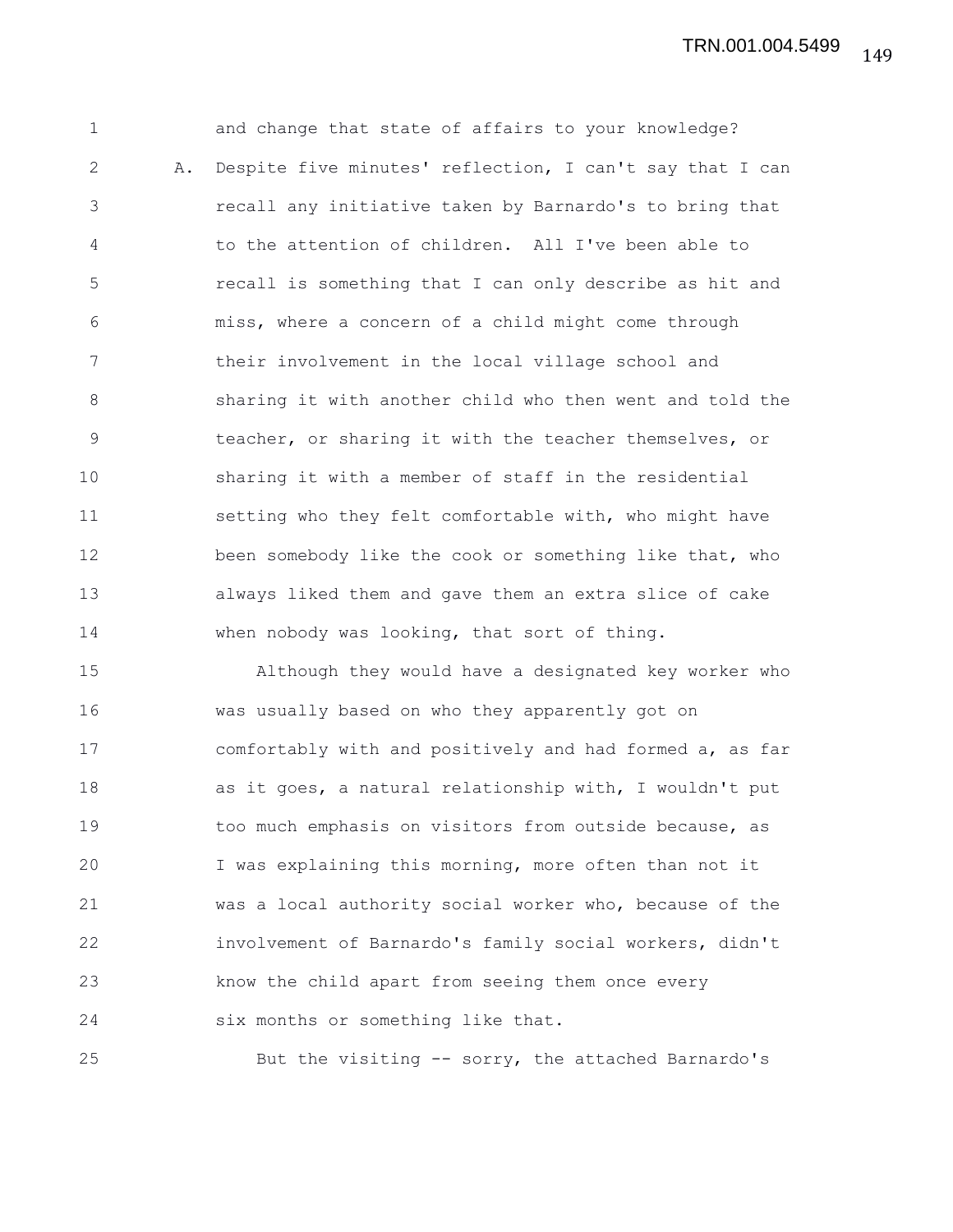1 social worker would sometimes be a source as well and 2 they would have -- it would hopefully go straight back 3 into the unit they were attached to. And if they were 4 not getting -- if they didn't feel they were getting 5 taken seriously there, they would take it up through 6 their own principal social worker, who was part of our 7 hierarchical approach.

8 But that's, if you boil it down, no different to 9 what I've written there, so my apologies for not saying 10 yes, there was --

11 Q. No, no. I'll maybe go back to something that we might 12 hear about again from Mr Mackintosh. I recall that he 13 did say on this matter, I think, that what he called:

14 "A formal complaint system became operational, which 15 involved children receiving individually information on 16 the details which encouraged them to use ... If they 17 had any reason to make a complaint, they were each given 18 a card which would be the means of informing them that 19 something had happened or they were unhappy about their 20 care or how they'd been handled by a member of staff or 21 indeed by anyone. Much emphasis was made on them never 22 to be afraid to use the card."

23 So it seems to be some sort of card system, which he 24 may be putting a date on that around the mid-1980s, 25 there was some kind of system, a card system.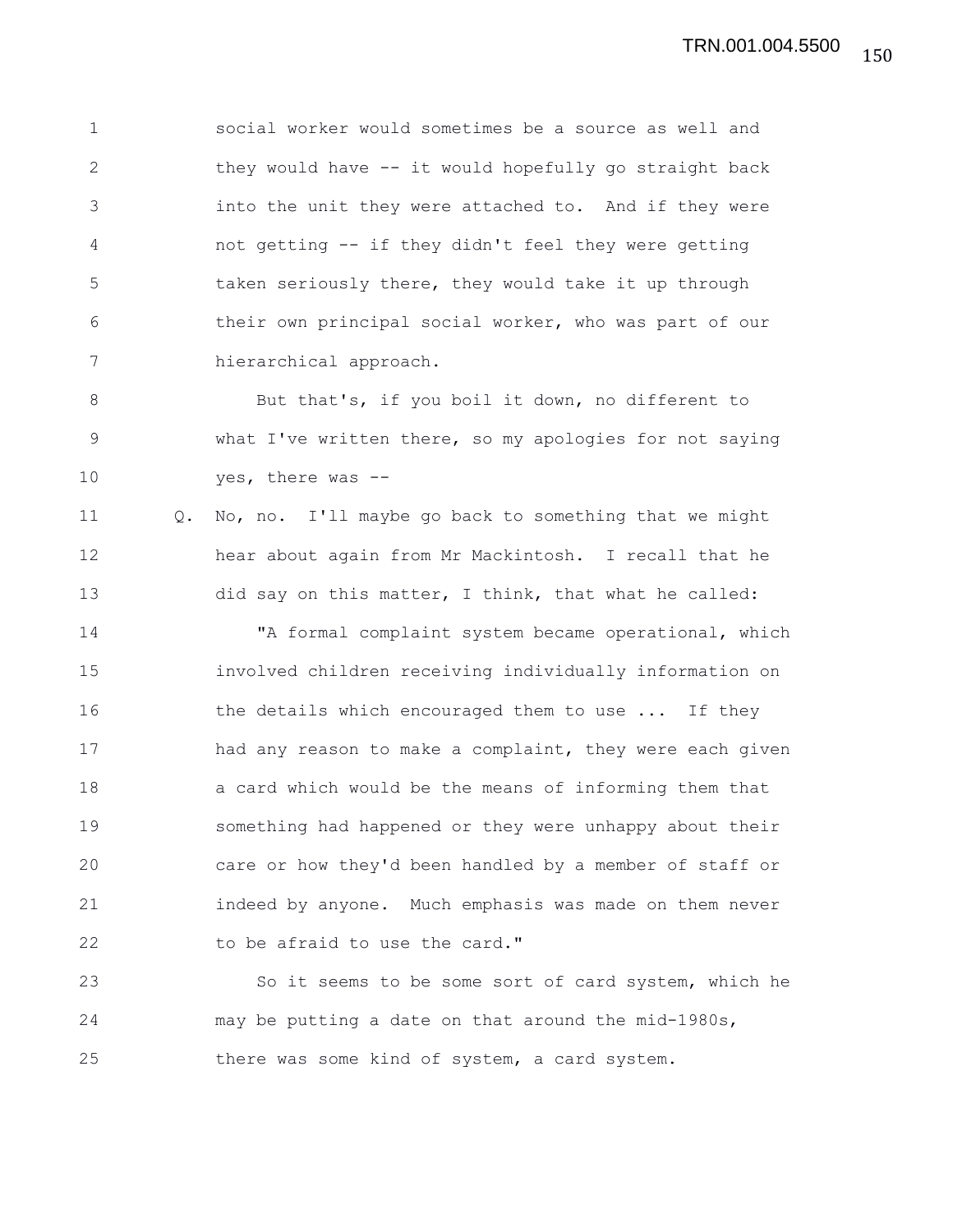| $\mathbf 1$  |               | I can also say he also says from memory:                 |
|--------------|---------------|----------------------------------------------------------|
| $\mathbf{2}$ |               | "I do not recall that the process was much used."        |
| 3            |               | So whether or not a system of that kind was brought      |
| 4            |               | into play, he appears to think it wasn't a system that   |
| 5            |               | was utilised very often by the children to whom the      |
| 6            |               | cards were given. So it might have been a nice idea,     |
| 7            |               | but it would appear it wasn't working very               |
| 8            |               | effectively --                                           |
| $\mathsf 9$  | Α.            | Nor remembered effectively by the person whose watch it  |
| 10           |               | apparently happened on!                                  |
| 11           | $Q_{\bullet}$ | The other thing he did say -- and I think this may       |
| 12           |               | post-date your period -- is that by the time he became   |
| 13           |               | director -- I think he was your successor --             |
| 14           |               | A. Yes.                                                  |
| 15           |               | $Q.$ -- he says:                                         |
| 16           |               | "In the period that he was director, Barnardo's          |
| 17           |               | appointed for all our residential establishments "       |
| 18           |               | And he says he thinks by then there were only three      |
| 19           |               | small establishments:                                    |
| 20           |               | " an independent visitor system to allow people          |
| 21           |               | to come who were independent of the organisation to      |
| 22           |               | visit, meet with children, report on their visits and so |
| 23           |               | forth, discuss views and concerns."                      |
| 24           |               | And they could come from different walks of life.        |
| 25           |               | I don't know if that was something that was ever         |

151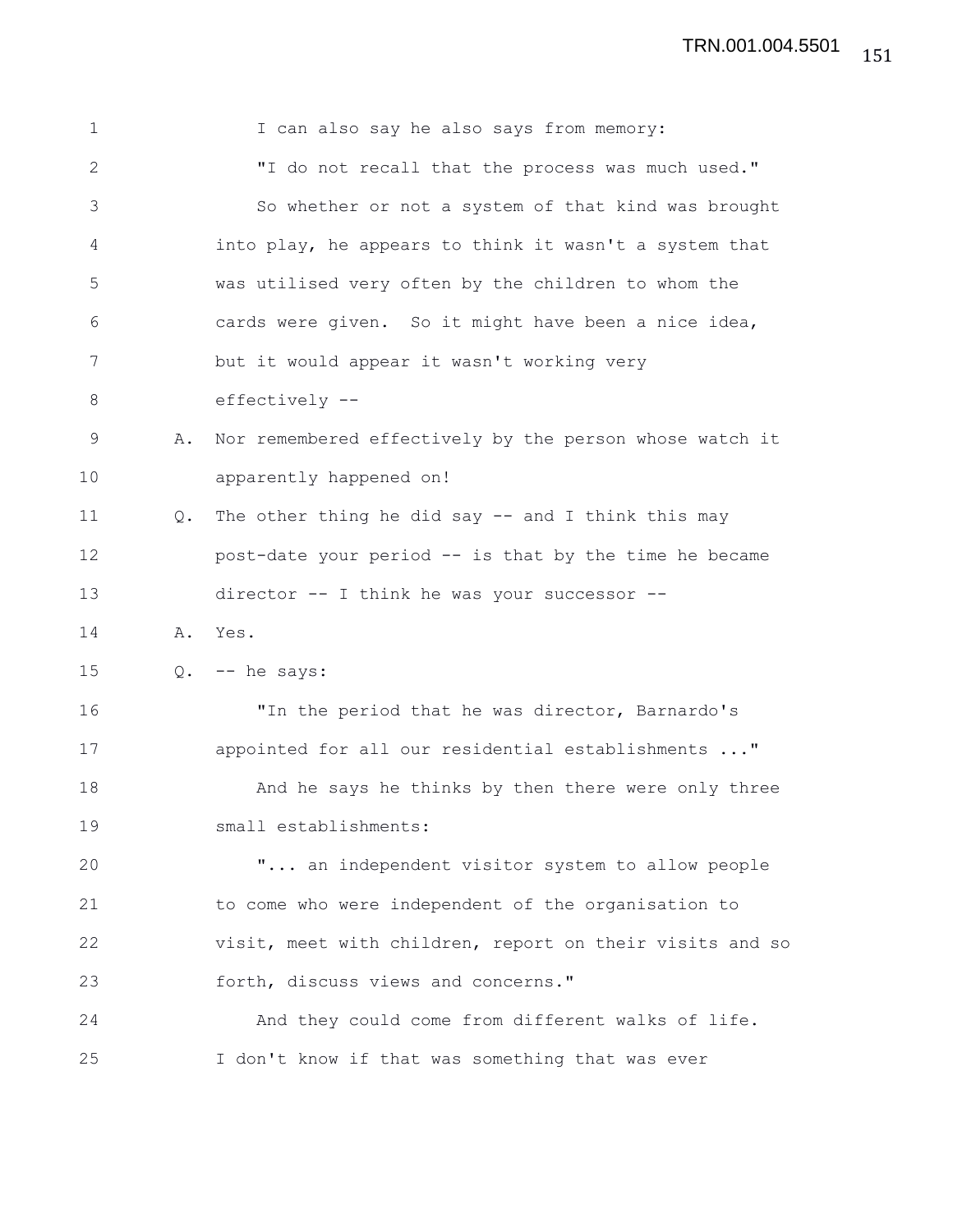1 contemplated in your time, but it would appear that that 2 was at least an attempt.

3 A. It was a recognition of the difficulties you were 4 describing. Having subsequently met two or three people 5 who had that role, not just with Barnardo's, I have to 6 say that the two or three I met they were good, 7 sympathetic people, who were gentle and insightful and 8 so on, not just an obstacle that was being placed there. 9 But it was an attempt.

10 Q. From your knowledge of that type of arrangement, do you 11 think it was more successful in getting children with 12 some perhaps independent and trusted individual with 13 whom they have a healthy, stable relationship, that they 14 were more willing to make disclosures of the type we've 15 been discussing, or is it still a problem?

16 A. I hope it had some success for some children because 17 that's important in its own right, every single one. 18 But it wouldn't be a panacea. It's just an attempt and 19 it's an additional avenue or opportunity or whatever. 20 Why don't people complain in restaurants when they get 21 a bum meal? We're all grown-up and that sort of thing, 22 and yet -- sorry, I don't mean that to be a red herring, 23 but there are all sorts of in-built obstacles and not 24 just the ones that are peculiar to being in 25 a subordinate or a subservient situation, whether it's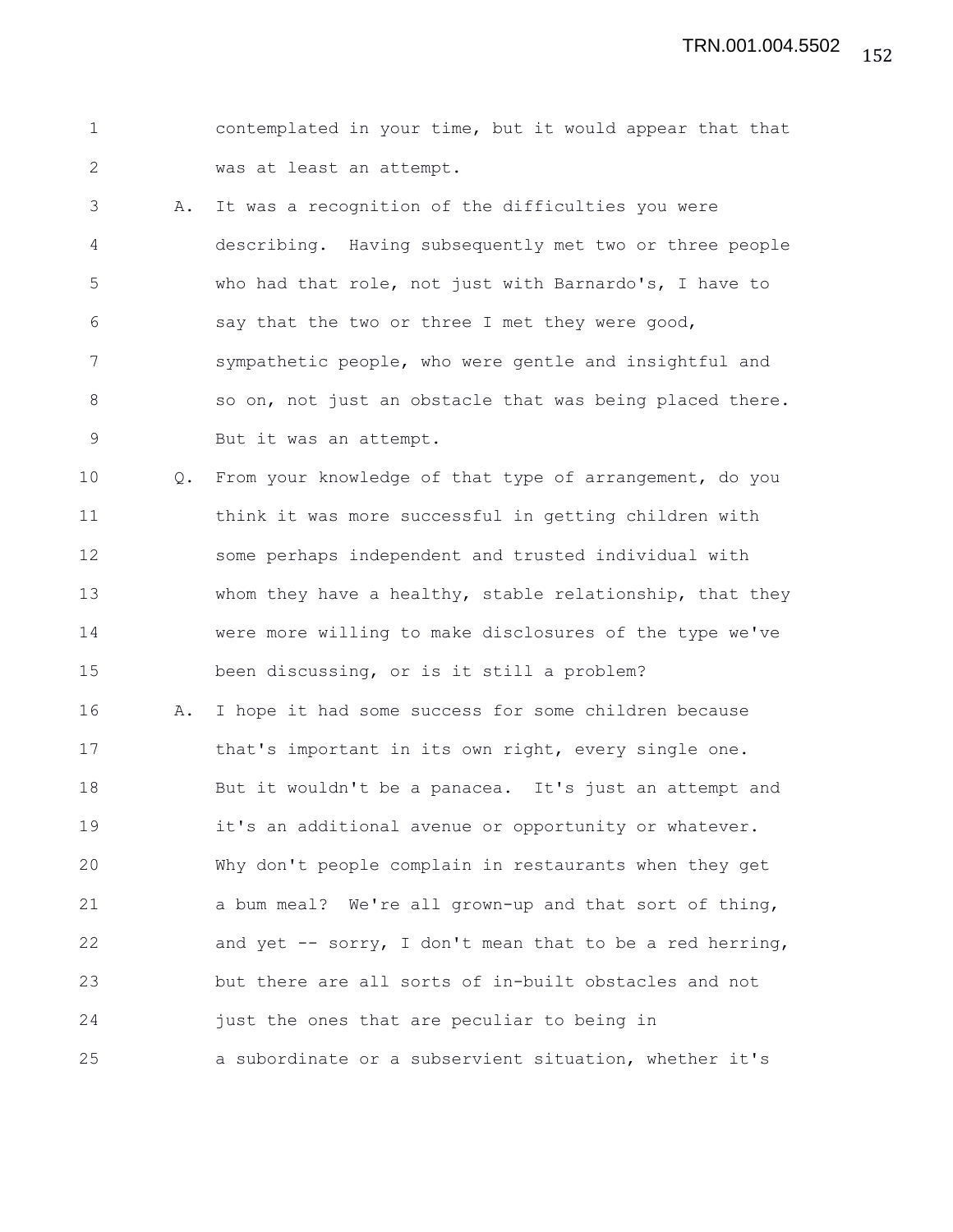1 in the armed forces or jail or whatever.

2 Q. I suppose one thing you could do is, no doubt -- and I'm 3 sure some organisations do this today -- is to speak 4 directly to children in care to ask them hard questions 5 of, if such things did happen, what would give you the 6 confidence to disclose and who would you disclose to. 7 Was there ever any attempt to in your time at least get 8 the feedback from children to listen to them, to give 9 them the voice and apply their thoughts and views into 10 policy?

11 A. Yes, but just think about the internal chemistry of the 12 organisation. For example, I could say blithely, 13 whenever I visited a unit on a planned or an unplanned 14 basis, I would work quite hard to talk to children. 15 You have to start gently. There's this sort of tall 16 foreboding guy, rocking up to them, and you have to 17 start with, "How are things going at school?" or to go 18 back to what I was saying, "How are Hibs doing this 19 season?" sort of thing or because you know a bit about 20 them, "What's happening with your sister?" and so on and 21 so on.

22 But what you're really wanting to get to is: what's 23 happening for you, what does it feel like, what's 24 changed since I last saw you nine months ago? And 25 you're trying to do that in 20 minutes because you've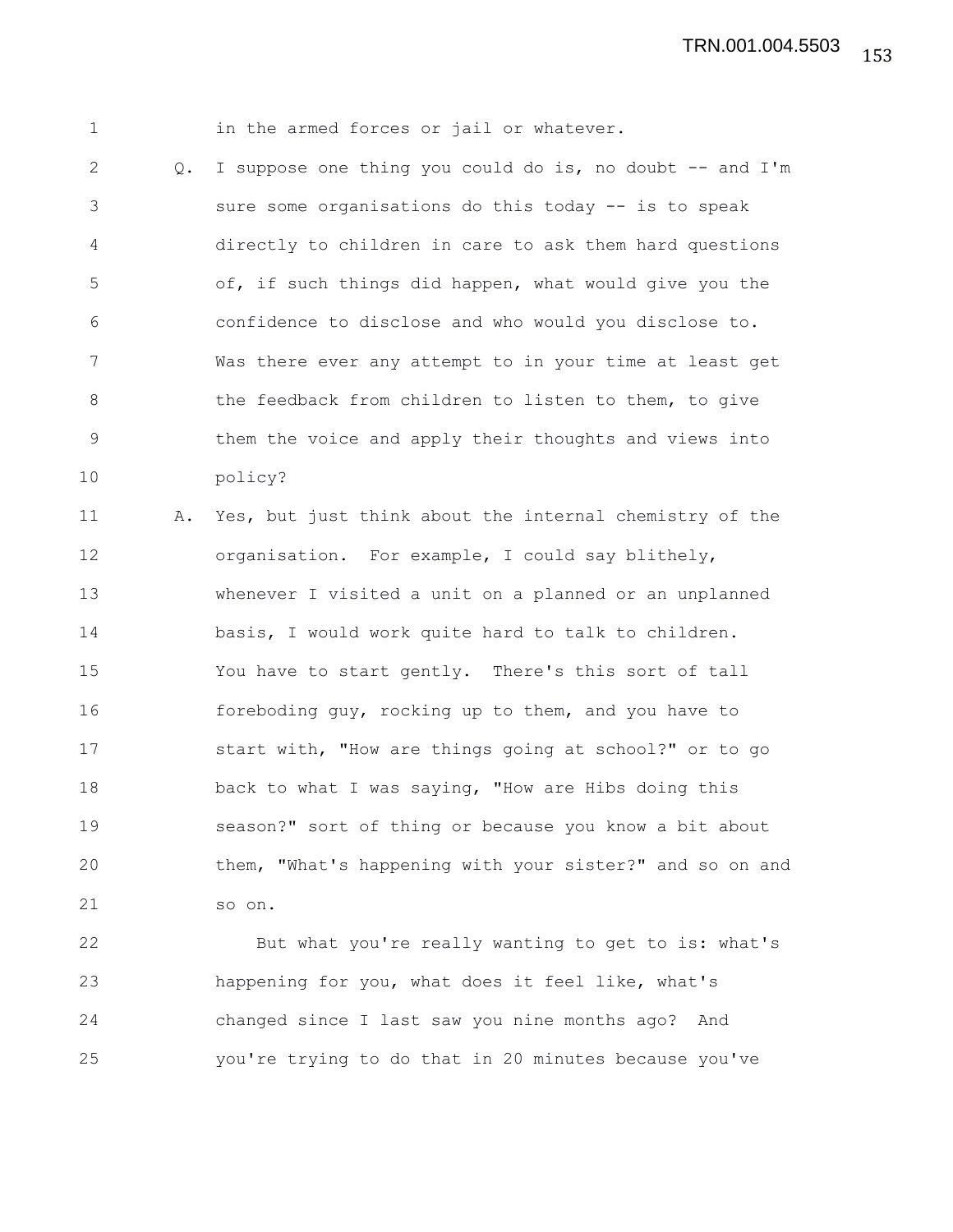1 got maybe half a dozen other youngsters around that you 2 particularly want to meet with. You're hoping that the 3 ADD is doing more than that, but much more than that 4 you're hoping that they have at least one member of the 5 staff team who cares about them as much as they care 6 about any other child in that setting and that might be 7 quite a lot and so on.

8 But you're also glad when it comes up through the 9 school playground or through them talking to somebody 10 who visits the unit and what they spill out or whatever, 11 but it's not adequate.

12 Q. I suppose it might be -- first of all, they might ask 13 you who you are for a start, and if you tell them you're 14 head of the organisation --

15 A. And they do.

16 Q. -- they are not likely perhaps to be necessarily --

17 A. And very occasionally it's helpful to hear that you're 18 the boss man.

19 Q. It is?

20 A. It is.

21 Q. But it might be off-putting as well.

22 A. Absolutely, terrifying.

23 Q. You might be like the headmaster at the school that 24 you're sent to.

25 A. At least as bad, yes.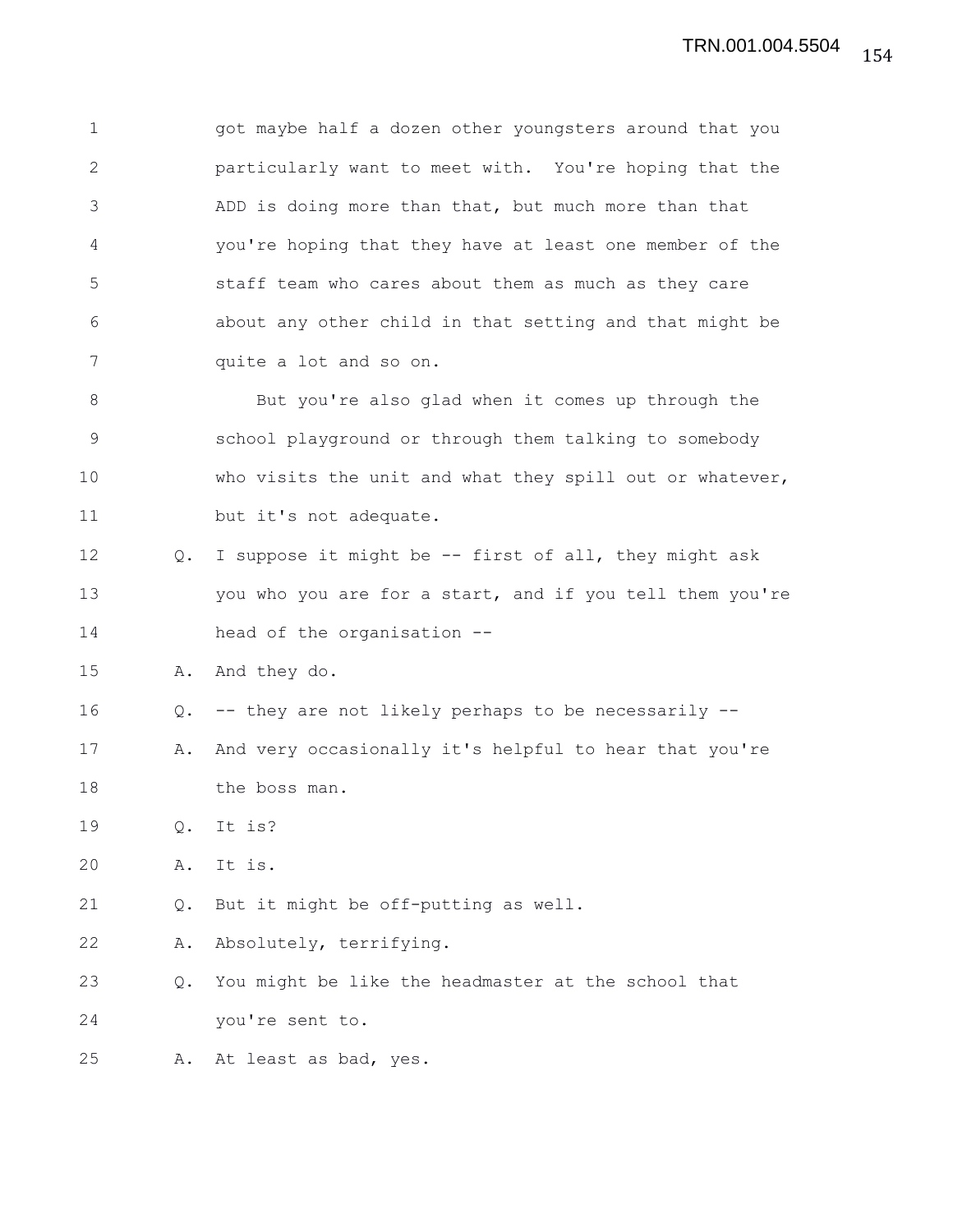1 Q. Is that a continuing problem then?

2 A. Yes, of course it is.

| 3   | Q. I think one has to recognise -- we're looking at all  |
|-----|----------------------------------------------------------|
| 4   | sorts of possibilities and initiatives, and yet in some  |
| - 5 | ways you're coming back to the point that, well, yes,    |
| 6   | they may improve things, but they're not an universal    |
| 7   | panacea, they are not necessarily addressing             |
| 8   | effectively, say, a situation of under-reporting, if you |
| 9   | like.                                                    |

10 A. Yes. Knowing that it is such a key question, challenge, 11 I would dearly love to have some idea that I could share 12 with you about how it could be several miles better. 13 And after quite a period of working in relation to 14 residential childcare, I don't feel very clever in 15 saying I don't have an idea other than just trying to 16 enable good relationships to take place that are 17 respectful and so on and so on.

18 Q. Does that make it all the more essential then, if 19 that is a problem and one that has no easy solution, 20 that prevention is best and therefore all the measures 21 that reduce risk and prevent, so far as possible, abuse 22 or harm to children in a care setting, that that's the 23 first port of call, to put those arrangements in place 24 so far as possible?

25 A. Yes, and an important part of prevention is the staff as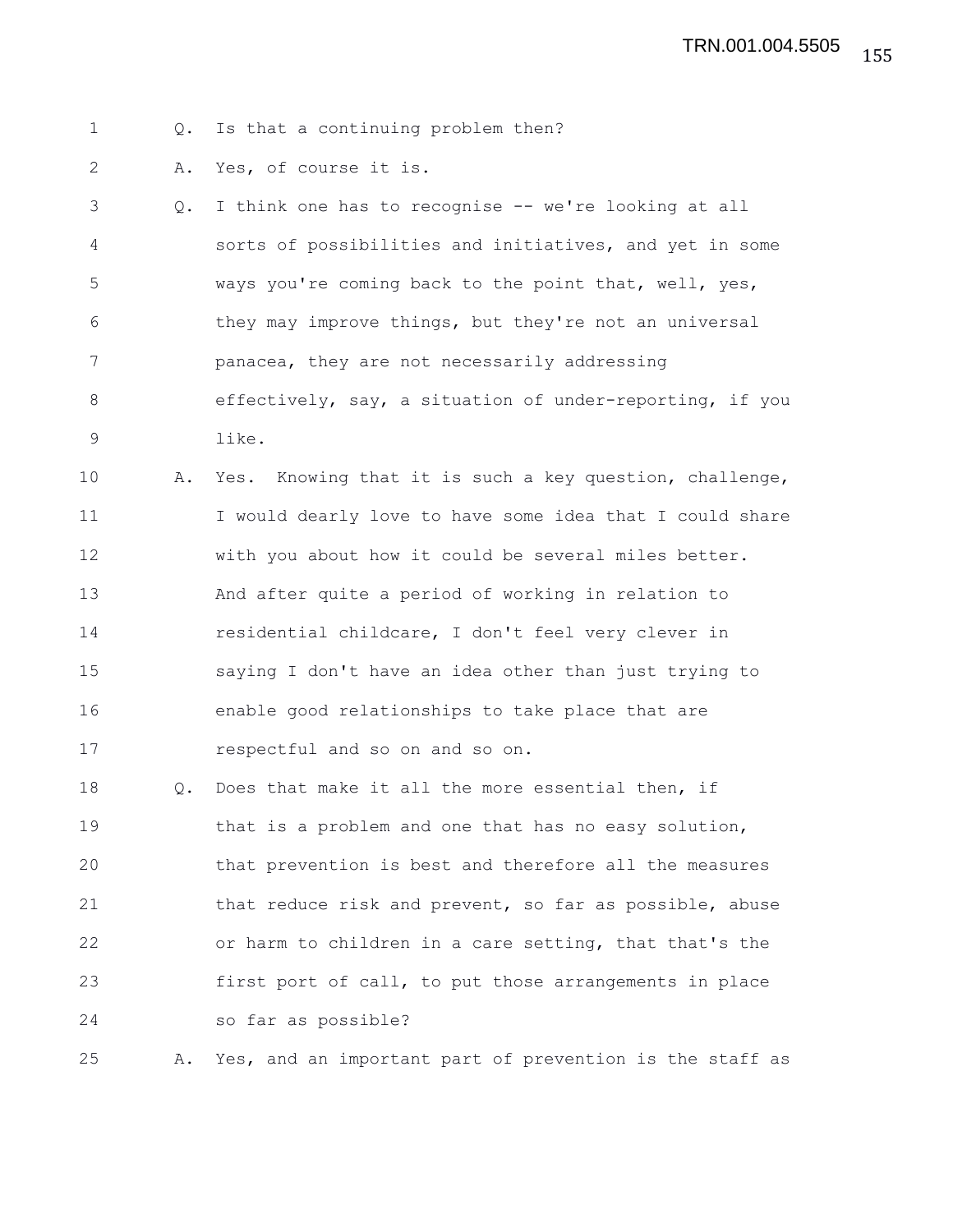156 TRN.001.004.5506

1 your primary resource that you take on and how you 2 invest in them and support them and so on and so on. 3 I was just saying to during the break, 4 sadly -- I don't envy the Chair and you guys, your 5 challenge at the end of this. It will be a sad fact 6 that a number of the most glaringly obvious 7 recommendations that have been made are far from being 8 made for the first time. They've come up in individual 9 abuse cases and all sorts of things and yet somehow not 10 been taken into mainstream activity, into fundamental 11 childcare activity. And that's part of the challenge 12 that we're all tussling with.

13 Some of the lessons that have been most obvious, 14 **painful and horrid at the time, 10 minutes later,** 15 sometimes practice can go on as though it never happened 16 and we never learned from it and so on. I don't have 17 a clever answer for that either, except not to lose 18 sight of some of what the basics are about and why we're 19 trying to engage with youngsters to give them the best 20 chance we can.

21 LADY SMITH: Just taking you back to the subject of 22 complaints, and of course in the 21st century we're in a 23 "how to complain" era, to use your restaurant analogy, 24 you're almost given the form to fill in to complain 25 before they take your order. But if you think about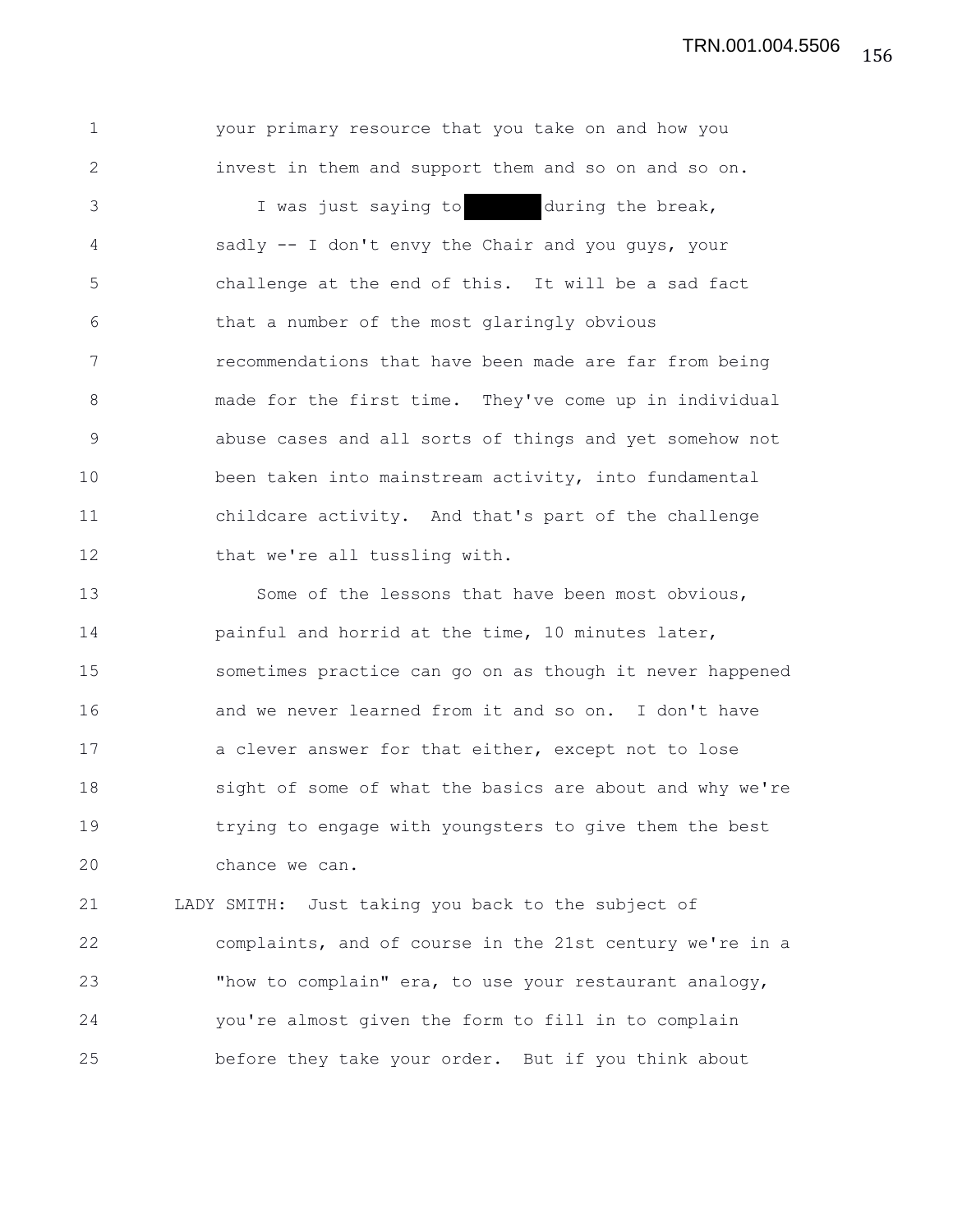1 your understanding of and knowledge of children, 2 I suppose that we know that even in the home setting 3 children very often don't speak up about being abused. 4 And then we know that in the residential care setting, 5 where children may have had traumatic experiences 6 throughout their life, they may think, "Life is just 7 like this", they don't twig that life should not be like  $8$  that  $-$ 

9 A. Yes.

10 LADY SMITH: -- and they don't have to tolerate what we now 11 know and understand is abusive behaviour.

12 Then you have a wide cohort of children that just 13 don't want to talk about what's going on in their life. 14 It's part of their personality, they don't speak up, 15 they keep their mouth shut. Would I be right in 16 thinking you've come across all those in your working 17 life, and they're always going to be there? 18 A. Absolutely. I can very readily go back to my Newcastle 19 days as a social worker where you were aware of a family 20 where father was abusing two or three, sexually abusing 21 two or three daughters, and that was taken as the norm 22 in the family, and until father was lifted and sent to 23 prison, you were actually creating a problem in that 24 family's -- I mean, the daughters were just hoping not 25 to fall pregnant and grow through it and be able to run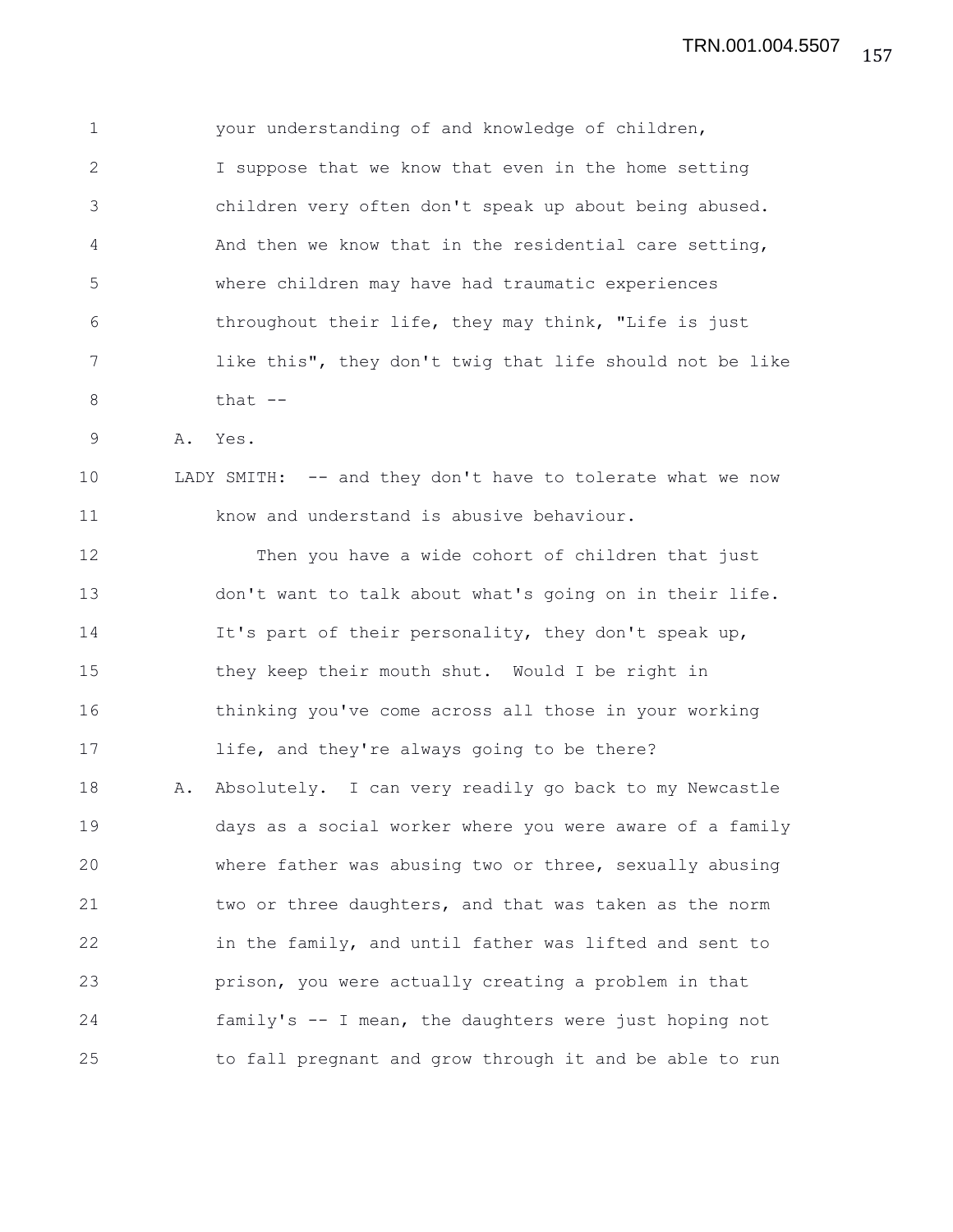1 off to sea with somebody or something like that. All of 2 the things you've described are there in abundance and 3 how many apparently healthy, functioning marriages and 4 families is there abuse going on of all sorts of ways 5 and a child who finds themselves abused in a situation 6 like that feels powerless to do anything about it in 7 a home, and unless they have a trusted adult outside, 8 who might be a neighbour or somebody at school or 9 whatever, it won't come to light, it won't spill out, 10 they just somehow have to grow a carapace over it and 11 travel with it: 12 LADY SMITH: Yes. 13 A. And that's something that can still be taking the 14 stuffing out of them in their fifties and sixties. 15 LADY SMITH: Yes. Thank you. 16 MR PEOPLES: Can I just lastly move to a completely 17 different matter. Are you familiar with the name 18 Hugh Bostock? 19 A. Yes. 20 Q. What can you tell me about him? 21 A. He ran a boys' hostel in Newcastle-upon-Tyne. He 22 arrived during my time and I understand that he had been 23 previously involved at Thorntoun and wasn't discharged 24 from there with full honours. But that wasn't something 25 that we were made aware of, sadly, in Newcastle. Before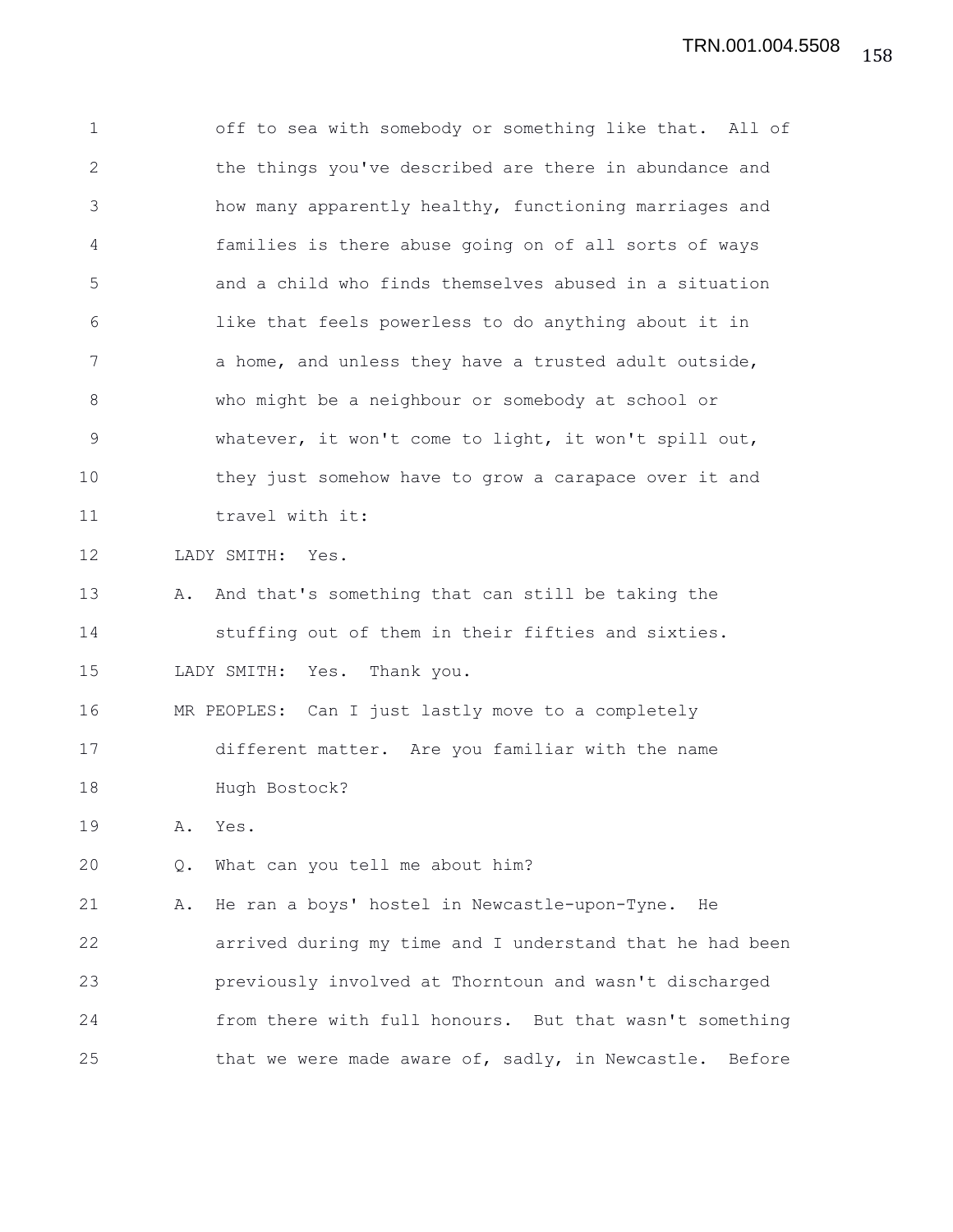1 I moved from Newcastle, I'd had one serious run-in with 2 him and that was to do with -- although his primary paid 3 employment was running this quite demanding boys' 4 hostel, he was running a wine business from it and I -- 5 well, I gather that subsequently there were several 6 cases of child abuse came out that were happening within 7 the hostel and he was imprisoned for. 8 Q. When did you have direct dealings with him? Can you put 9 a kind of time frame on that? 10 A. Probably a year or in my time with oversight of the 11 children's facilities. It would be about a year, 12 I think, before I left, which would be ... 13 Q. Before you left Barnardo's? 14 A. No, before I left Newcastle. It would possibly be -- 15 this is a guess -- about the end of 1974 or the start of 16 1975. 17 MR PEOPLES: Okay. I think, John, these are all the 18 questions that I have for you today. We have your 19 statement as well. I simply would close by thanking you 20 for your patience over a very long day in answering my 21 questions. 22 I'm not aware that there are other matters I need to 23 cover, but no doubt I'll be corrected if that is wrong. 24 LADY SMITH: Could I check if there are any outstanding 25 applications for questions of this witness? No.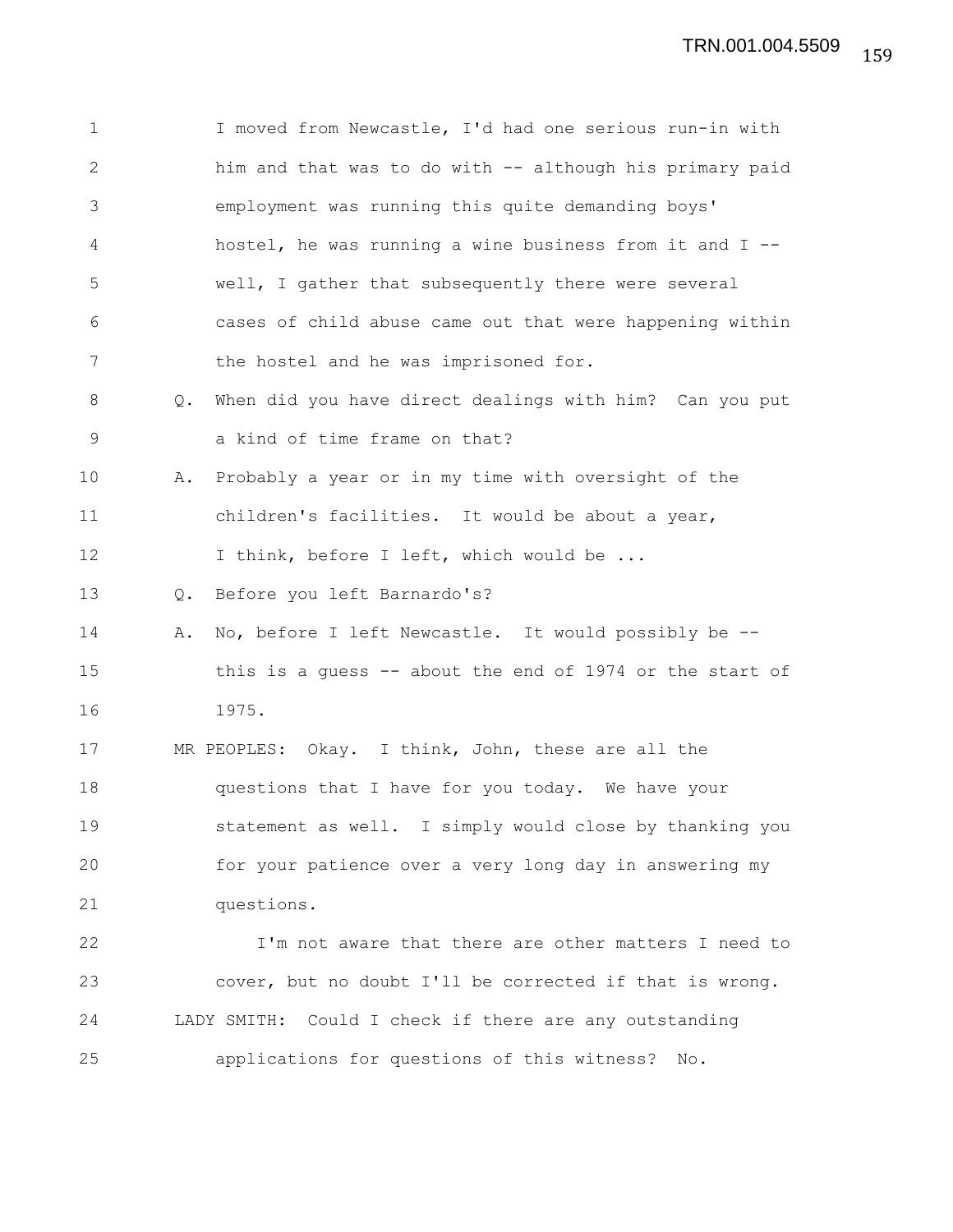1 John, it simply remains for me to give you my thanks 2 and I think I owe you a debt of gratitude for all the 3 hard work you have put in to providing both your written 4 response and your oral evidence today. You have been 5 very frank and open and have shared so much insight and 6 understanding with us. It's going to be very, very 7 helpful to me as I take forward the work of this 8 inquiry, so thank you for that and I'm now able to let 9 you go. 10 A. Thank you, and thank you for what you're doing as well, 11 because this is so important. 12 LADY SMITH: There is no doubt about that. 13 A. I hope it will have good bearing on things in the future 14 as well as a consequence. Thank you. 15 LADY SMITH: Thank you very much. 16 (The witness withdrew) 17 LADY SMITH: So, that finishes the evidence for today. 18 10 o'clock tomorrow morning, we start with? 19 MR PEOPLES: A further former employee of Barnardo's. 20 That's the only witness that's scheduled for tomorrow. 21 LADY SMITH: And then one on Thursday? 22 MR PEOPLES: One on Thursday; we're not sitting on Friday. 23 LADY SMITH: Yes, in case anyone here didn't pick it up from 24 the website, we are not sitting on Friday of this week 25 but we are sitting tomorrow and Thursday.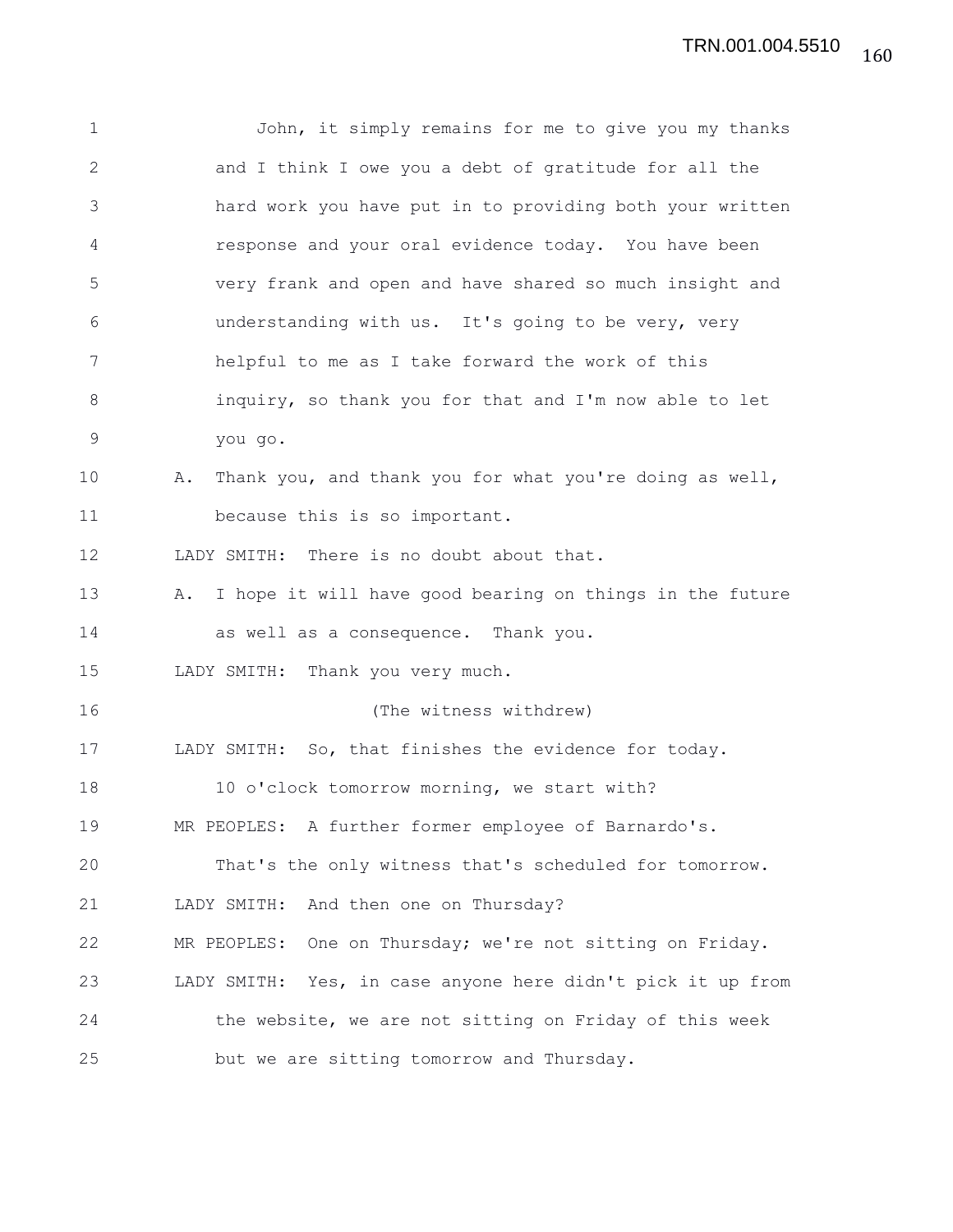| $\mathbf 1$      | I'll rise now until tomorrow morning. Thank you |  |
|------------------|-------------------------------------------------|--|
| $\sqrt{2}$       | very much.                                      |  |
| $\mathfrak{Z}$   | $(3.50 \text{ pm})$                             |  |
| $\sqrt{4}$       | (The inquiry adjourned until 10.00 am           |  |
| $\mathsf S$      | on Wednesday, 9 January 2019)                   |  |
| $\epsilon$       |                                                 |  |
| $\boldsymbol{7}$ |                                                 |  |
| $\,8\,$          |                                                 |  |
| $\mathsf 9$      |                                                 |  |
| $1\,0$           |                                                 |  |
| $11\,$           |                                                 |  |
| 12               |                                                 |  |
| $13\,$           |                                                 |  |
| $1\,4$           |                                                 |  |
| $15\,$           |                                                 |  |
| 16               |                                                 |  |
| $17\,$           |                                                 |  |
| $1\,8$           |                                                 |  |
| 19               |                                                 |  |
| 20               |                                                 |  |
| 21               |                                                 |  |
| 22               |                                                 |  |
| 23               |                                                 |  |
| 24               |                                                 |  |
| 25               |                                                 |  |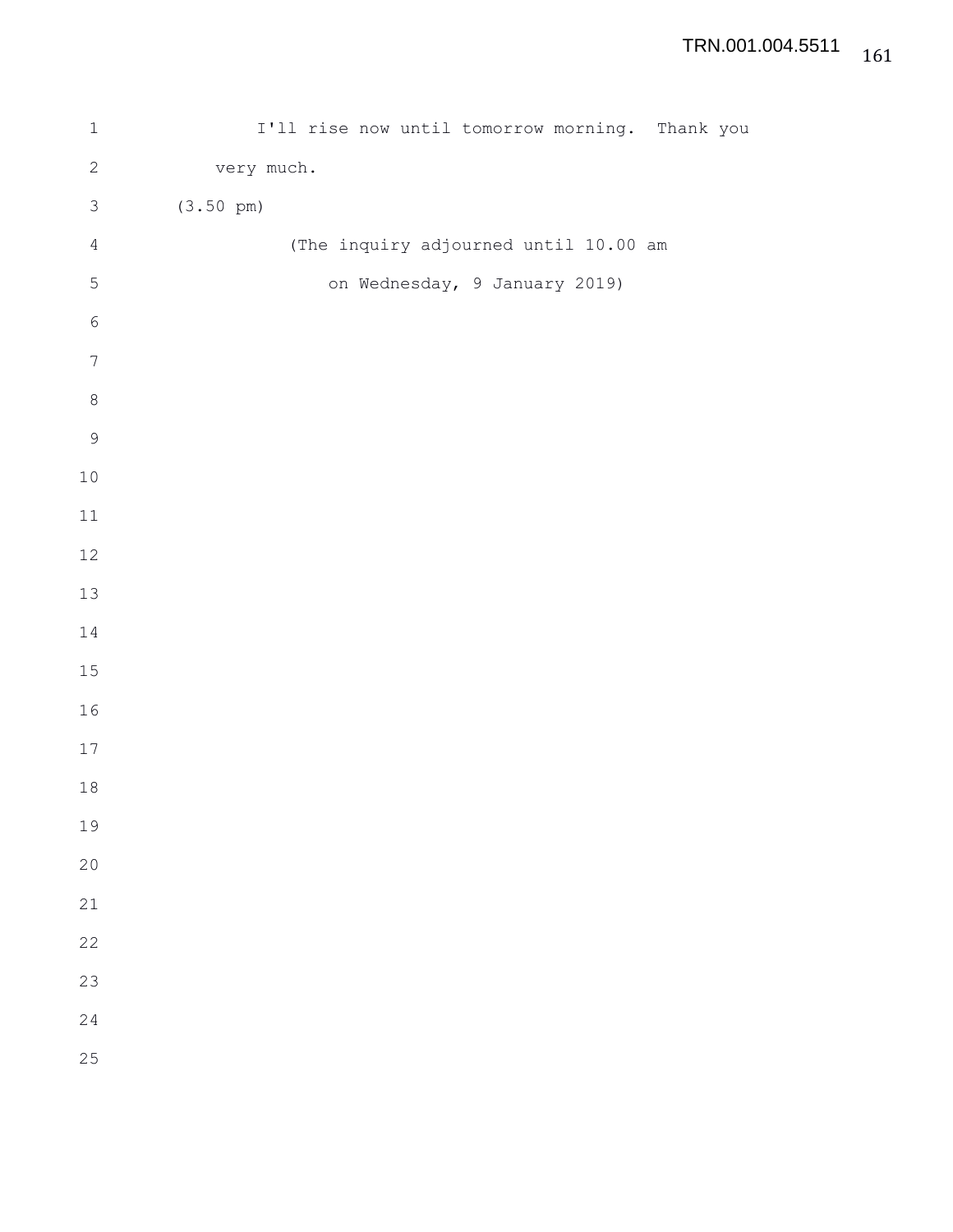## TRN.001.004.5512

| $1\,$            | I N D E X                   |
|------------------|-----------------------------|
| $\mathbf{2}$     |                             |
| $\mathfrak{Z}$   |                             |
| $\sqrt{4}$       |                             |
| 5                | Questions from MR PEOPLES 1 |
| $\sqrt{6}$       |                             |
| $\boldsymbol{7}$ |                             |
| $\,8\,$          |                             |
| $\overline{9}$   |                             |
| 10               |                             |
| $11\,$           |                             |
| 12               |                             |
| 13               |                             |
| 14               |                             |
| 15               |                             |
| 16               |                             |
| $17\,$           |                             |
| $18\,$           |                             |
| 19               |                             |
| 20               |                             |
| 21               |                             |
| 22               |                             |
| 23               |                             |
| 24               |                             |
| 25               |                             |